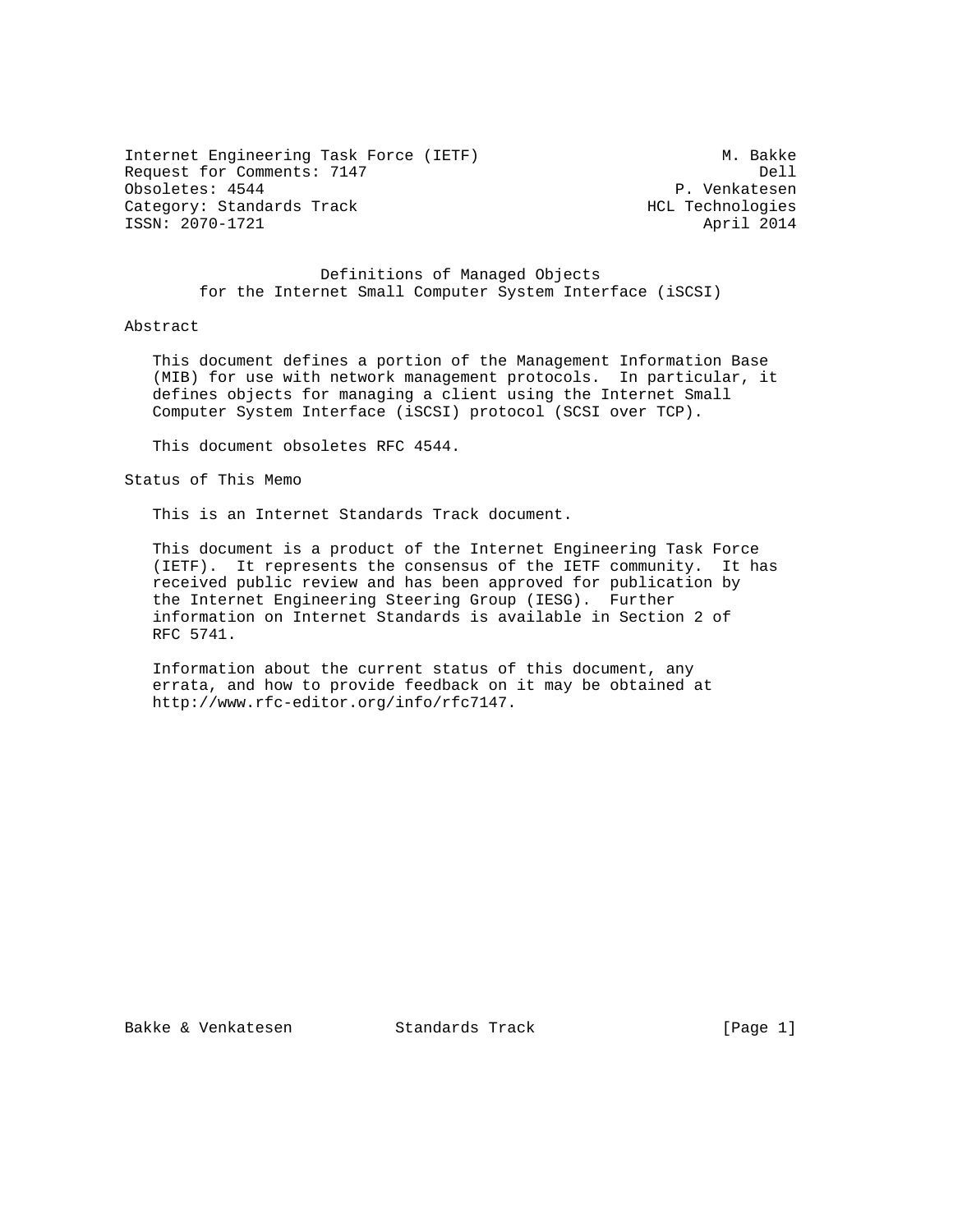Copyright Notice

 Copyright (c) 2014 IETF Trust and the persons identified as the document authors. All rights reserved.

 This document is subject to BCP 78 and the IETF Trust's Legal Provisions Relating to IETF Documents

 (http://trustee.ietf.org/license-info) in effect on the date of publication of this document. Please review these documents carefully, as they describe your rights and restrictions with respect to this document. Code Components extracted from this document must include Simplified BSD License text as described in Section 4.e of the Trust Legal Provisions and are provided without warranty as described in the Simplified BSD License.

 This document may contain material from IETF Documents or IETF Contributions published or made publicly available before November 10, 2008. The person(s) controlling the copyright in some of this material may not have granted the IETF Trust the right to allow modifications of such material outside the IETF Standards Process. Without obtaining an adequate license from the person(s) controlling the copyright in such materials, this document may not be modified outside the IETF Standards Process, and derivative works of it may not be created outside the IETF Standards Process, except to format it for publication as an RFC or to translate it into languages other than English.

Bakke & Venkatesen Standards Track [Page 2]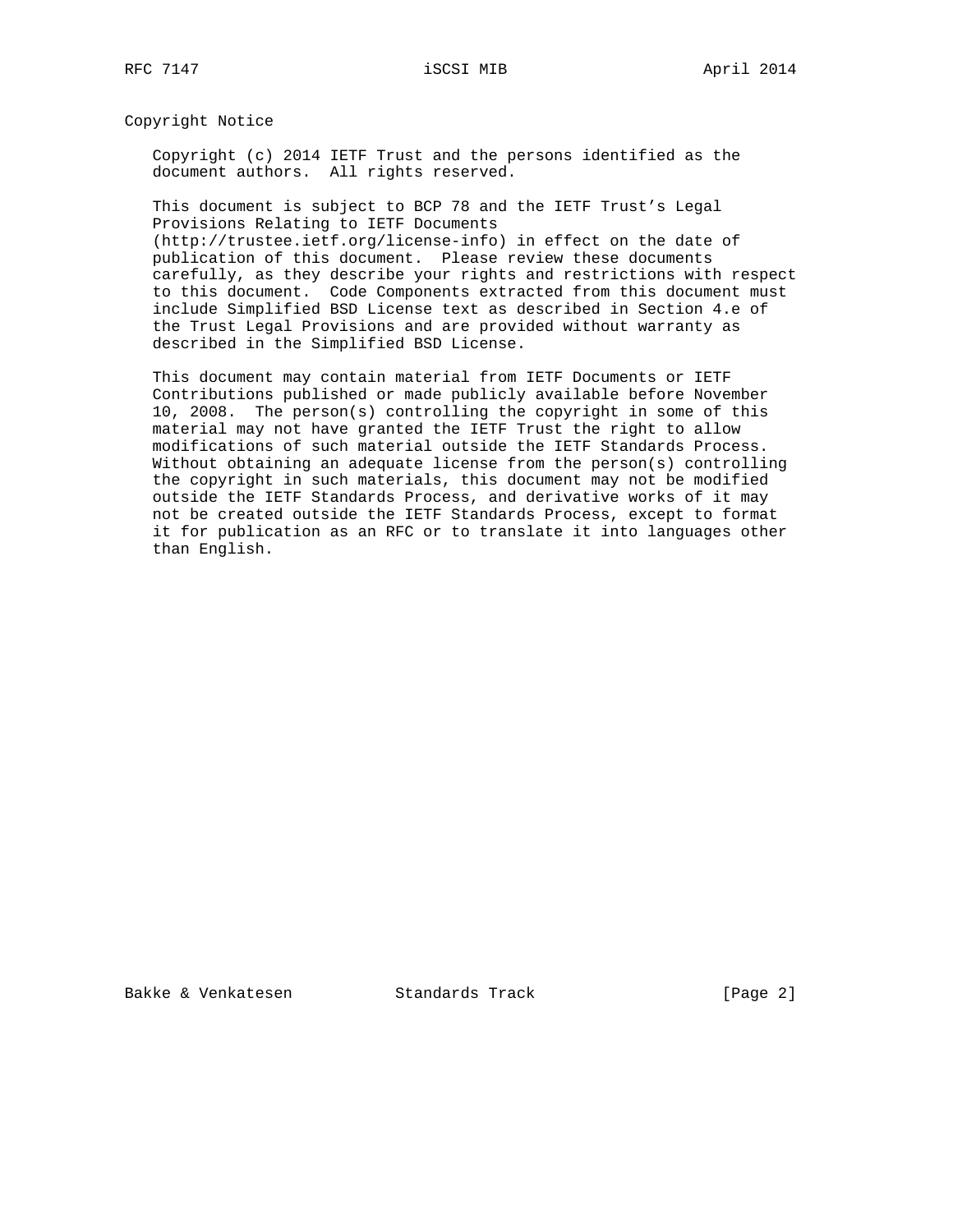Table of Contents

|       | The Internet-Standard Management Framework 4                  |
|-------|---------------------------------------------------------------|
| 2.1   |                                                               |
|       | 3. Relationship to Other MIB Modules 4                        |
|       |                                                               |
| $5 -$ |                                                               |
|       |                                                               |
|       |                                                               |
|       |                                                               |
|       |                                                               |
|       | 6.4.                                                          |
|       | 6.5.                                                          |
|       |                                                               |
|       |                                                               |
|       |                                                               |
|       |                                                               |
|       |                                                               |
|       |                                                               |
|       |                                                               |
|       |                                                               |
|       | 6.14. IP Addresses and TCP Port Numbers 14                    |
|       | 6.15. Descriptors: Using OIDs in Place of Enumerated Types 15 |
|       |                                                               |
| 7     |                                                               |
| 8.    |                                                               |
| 9.    |                                                               |
|       |                                                               |
|       |                                                               |
|       |                                                               |
|       |                                                               |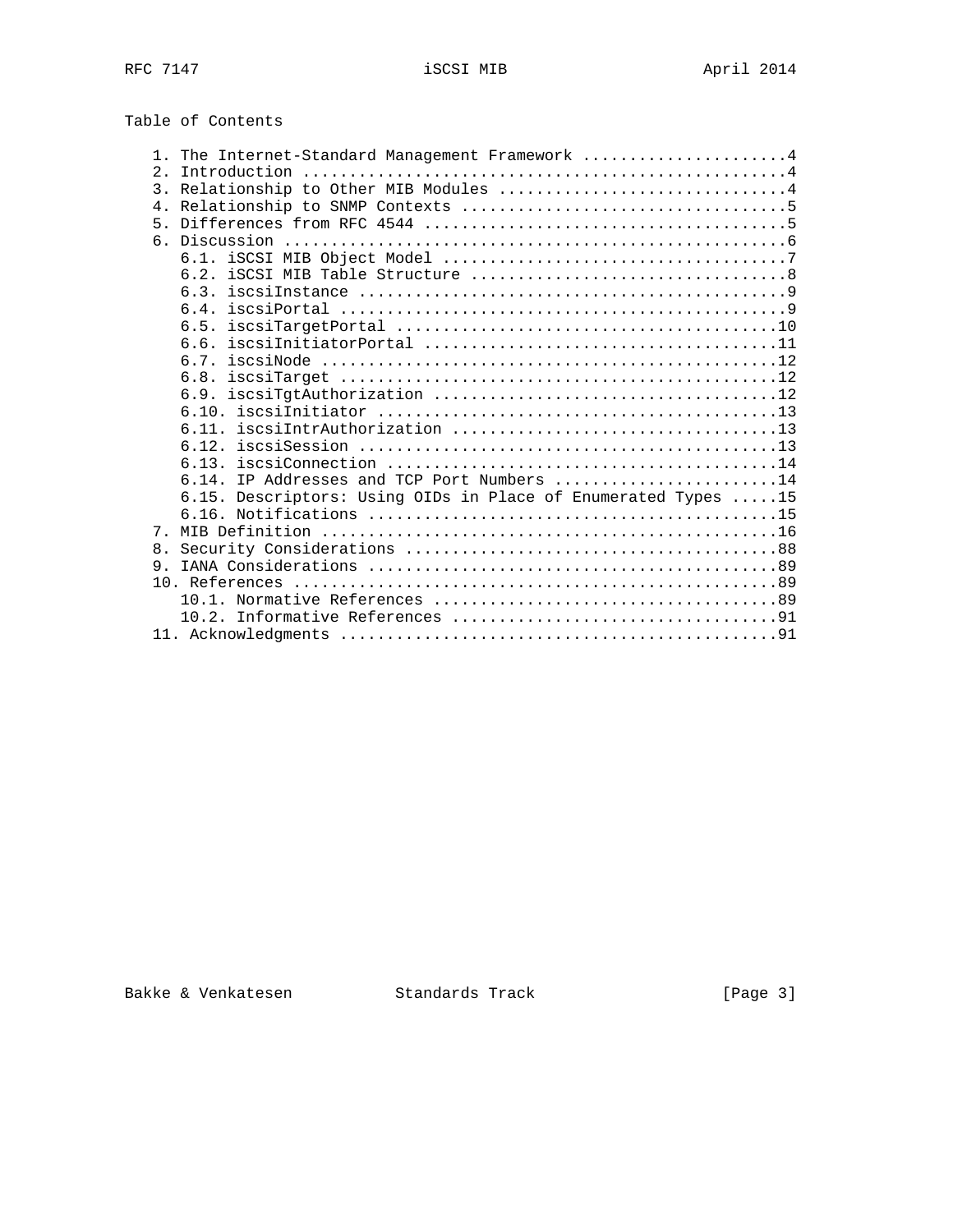1. The Internet-Standard Management Framework

 For a detailed overview of the documents that describe the current Internet-Standard Management Framework, please refer to section 7 of RFC 3410 [RFC3410].

 Managed objects are accessed via a virtual information store, termed the Management Information Base or MIB. MIB objects are generally accessed through the Simple Network Management Protocol (SNMP). Objects in the MIB are defined using the mechanisms defined in the Structure of Management Information (SMI). This memo specifies a MIB module that is compliant to the SMIv2, which is described in STD 58, RFC 2578 [RFC2578], STD 58, RFC 2579 [RFC2579] and STD 58, RFC 2580 [RFC2580].

2. Introduction

 This document defines a MIB module for iSCSI [RFC7143], used to manage devices that implement the iSCSI protocol. It obsoletes RFC 4544 [RFC4544].

 The key words "MUST", "MUST NOT", "REQUIRED", "SHALL", "SHALL NOT", "SHOULD", "SHOULD NOT", "RECOMMENDED", "NOT RECOMMENDED", "MAY", and "OPTIONAL" in this document are to be interpreted as described in [RFC2119].

3. Relationship to Other MIB Modules

 The iSCSI MIB module is normally layered between the SCSI MIB module [RFC4455] and the TCP MIB module [RFC4022], and it makes use of the IP Storage (IPS) Identity Authentication MIB module [RFC4545]. Here is how these modules are related:

 SCSI MIB Within systems where a SCSI layer is present, each iscsiNode, whether it has an initiator role, target role, or both, is related to one SCSI device within the SCSI MIB module. In this case, the iscsiNodeTransportType attribute points to the SCSI transport object within the SCSI MIB module, which in turn contains an attribute that points back to the iscsiNode. In this way, a management station can navigate between the two MIB modules. In systems where a SCSI layer is not present, such as within an iSCSI proxy device, the iscsiNodeTransportType attribute points to the appropriate corresponding object within the appropriate MIB or is left blank.

Bakke & Venkatesen Standards Track [Page 4]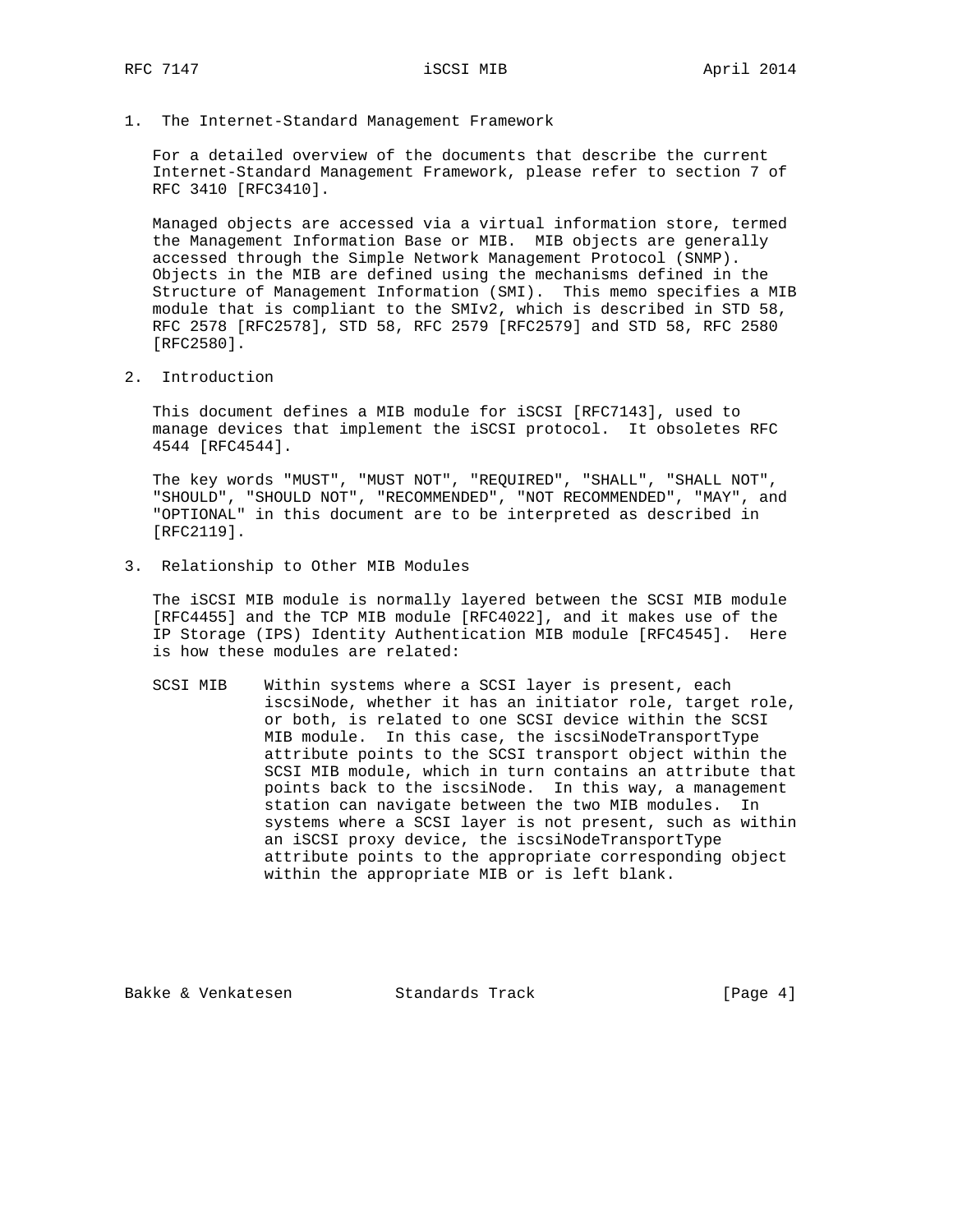- TCP MIB Each iSCSI connection is related to one transport-level connection. Currently, iSCSI uses only TCP; the iSCSI connection is related to a TCP connection using its normal (protocol, source address, source port, destination address, destination port) 5-tuple.
- AUTH MIB Each iSCSI node that serves a target role can have a list of authorized initiators. Each of the entries in this list points to an identity within the IPS Identity Authentication MIB module that will be allowed to access the target. iSCSI nodes that serve in an initiator role can also have a list of authorized targets. Each of the entries in this list points to an identity within the IPS-AUTH MIB module to which the initiator should attempt to establish sessions. The IPS-AUTH MIB module includes information used to identify initiators and targets by their iSCSI name, IP address, and/or credentials.

 This MIB module imports objects from RFCs 2578 [RFC2578], 2579 [RFC2579], 2580 [RFC2580], and 3411 [RFC3411]. It also imports textual conventions from the INET-ADDRESS-MIB [RFC4001].

4. Relationship to SNMP Contexts

 Each non-scalar object in the iSCSI MIB module is indexed first by an iSCSI instance. Each instance is a collection of nodes, portals, sessions, etc., that can define a physical or virtual partitioning of an iSCSI-capable device. The use of an instance works well with partitionable or hierarchical storage devices and fits in logically with other management schemes. Instances do not replace SNMP contexts; however, they do provide a very simple way to assign a virtual or physical partition of a device to one or more SNMP contexts, without having to do so for each individual node, portal, and session row.

5. Differences from RFC 4544

 [RFC7143] updates several RFCs, including [RFC3720]. This document updates the iSCSI MIB correspondingly. The document uses iSCSIProtocolLevel as defined in [RFC7144]. It obsoletes [RFC4544]. Below is a brief description of the changes.

- Added iscsiInstXNodeArchitecture to InstanceAttributes.
- Added iscsiSsnTaskReporting of type BITS to SessionAttributes.
- Added iscsiSsnProtocolLevel to SessionAttributes.
- Deprecated the marker objects.
- Fixed the errata to [RFC4544].

Bakke & Venkatesen Standards Track [Page 5]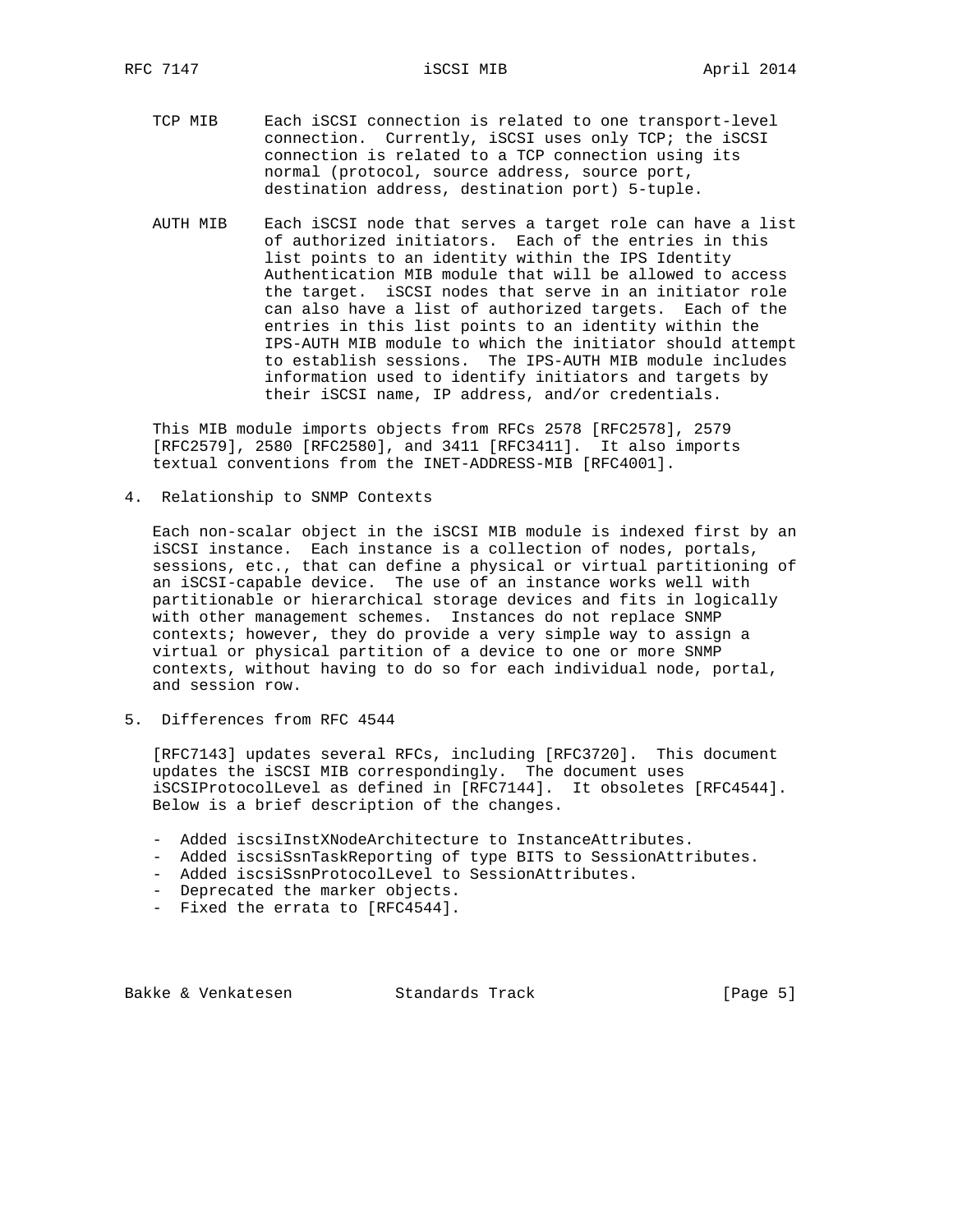- Added NOP counters at iSCSI session scope for heartbeat tracking.
- Added port number to the iscsiTgtLoginFailure and iscsiIntrLoginFailure notifications, and to the last failure info in iscsiInitiatorAttributesEntry.
- Added description string to the iSCSI portal.
- Added iscsiInstSsnTgtUnmappedErrors to support "Target Unmapped" session failure reporting in the iscsiInstSessionFailure notification.
- Added iscsiTgtLogoutCxnClosed and iscsiTgtLogoutCxnRemoved, which maintain the count of Logout Command PDUs received by the target with reason codes 1 and 2, respectively.
- Changed the conformance statements to match the above.
- 6. Discussion

 This MIB module structure supplies configuration, fault, and statistics information for iSCSI devices [RFC7143]. It is structured around the well-known iSCSI objects, such as targets, initiators, sessions, connections, and the like.

 This MIB module may also be used to configure access to iSCSI targets, by creating iSCSI portals and authorization list entries.

 It is worthwhile to note that this is an iSCSI MIB module and as such reflects only iSCSI objects. This module does not contain information about the SCSI-layer attributes of a device. If a SCSI layer is present, the SCSI MIB module [RFC4455] may be used to manage SCSI information for a device.

 The iSCSI MIB module consists of several "objects", each of which is represented by one or more tables. This section contains a brief description of the object hierarchy and a description of each object, followed by a discussion of the actual table structure within the objects.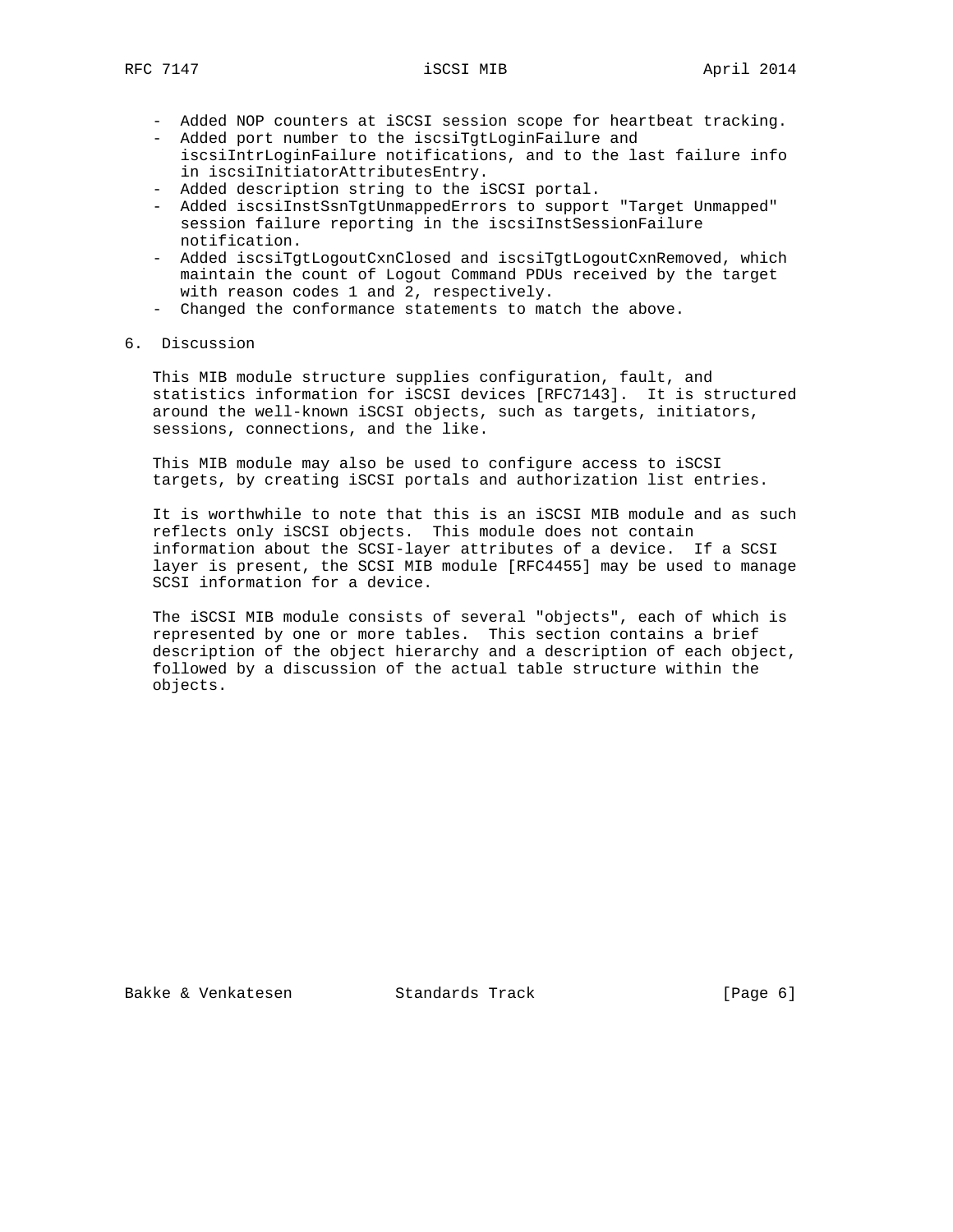## 6.1. iSCSI MIB Object Model

 The top-level object in this structure is the iSCSI instance, which "contains" all of the other objects.

 iscsiInstance -- A distinct iSCSI entity within the managed system. iscsiPortal -- An IP address used by this instance. iscsiTargetPortal -- Contains portal information relevant when the portal -- is used to listen for connections to its targets. iscsiInitiatorPortal -- Contains portal information relevant when the portal -- is used to initiate connections to other targets. iscsiNode -- An iSCSI node can act as an initiator, a target, or both. -- Contains generic (non-role-specific) information. iscsiTarget -- Target-specific iSCSI node information. iscsiTgtAuth -- A list of initiator identities that are allowed -- access to this target. iscsiInitiator -- Initiator-specific iSCSI node information. iscsiIntrAuth -- A list of target identities to which this initiator -- is configured to establish sessions. iscsiSession -- An active iSCSI session between an initiator and -- target. The session's direction may be Inbound -- (an outside initiator to the target represented by -- this node) or Outbound (the initiator represented by -- this node to an outside target). iscsiConnection -- An active TCP connection within an iSCSI session.

 An iSCSI node can be an initiator, a target, or both. The iSCSI node's portals may be used to initiate connections (initiator) or listen for connections (target), depending on whether the iSCSI node is acting as an initiator or target. The iSCSI MIB module assumes that any target may be accessed via any portal that can take on a target role, although other access controls not reflected in the module might limit this.

Bakke & Venkatesen Standards Track [Page 7]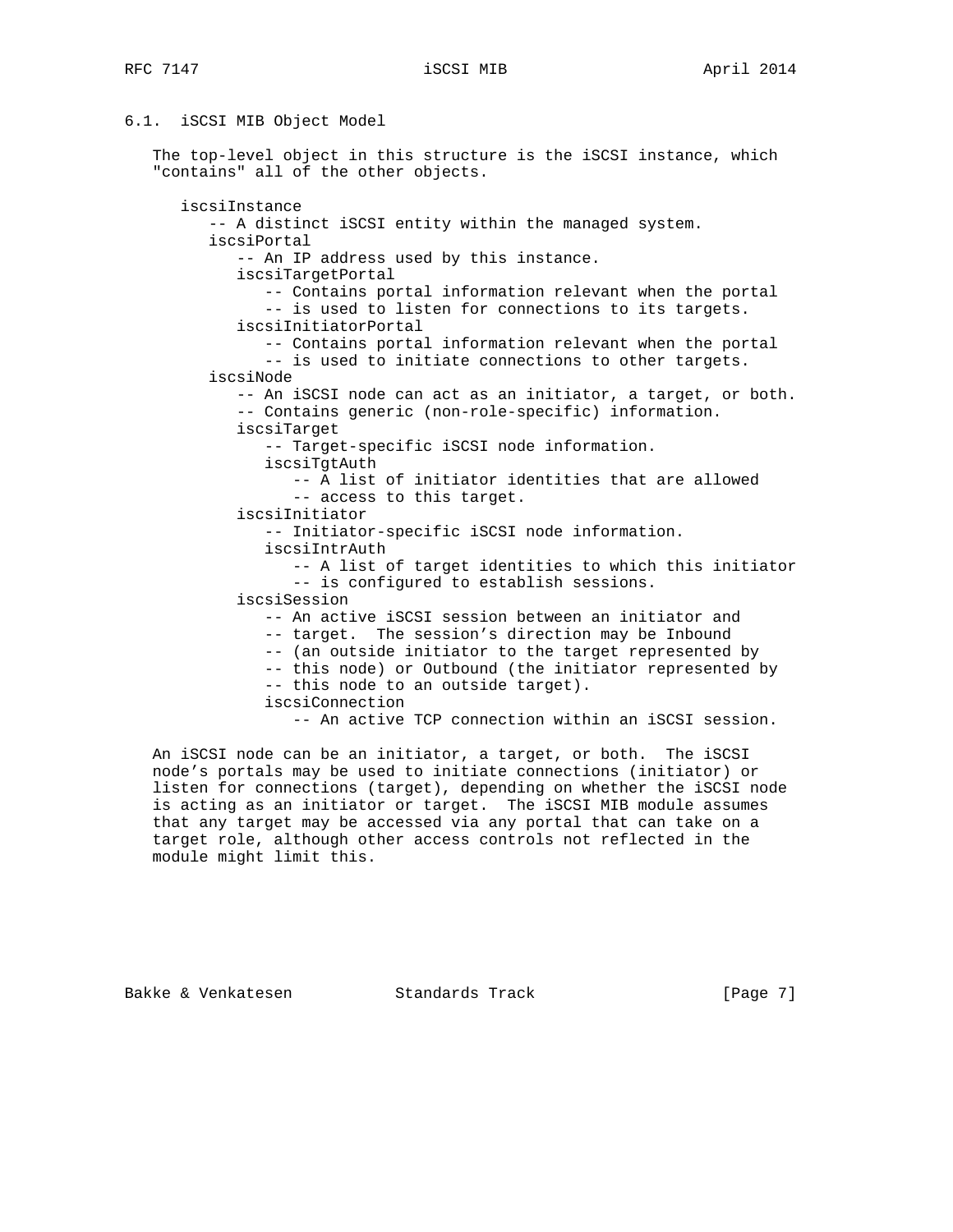# 6.2. iSCSI MIB Table Structure

 Each iSCSI object exports one or more tables: an attributes table, and zero or more statistics tables, which augment the attributes table. Since iSCSI is an evolving standard, it is much cleaner to provide statistics and attributes as separate tables, allowing attributes and statistics to be added independently. In a few cases, there are multiple categories of statistics that will likely grow; in this case, an object will contain multiple statistics tables.

 iscsiObjects iscsiDescriptors iscsiInstance iscsiInstanceAttributesTable iscsiInstanceSsnErrorStatsTable -- Counts abnormal session terminations iscsiPortal iscsiPortalAttributesTable iscsiTargetPortal iscsiTgtPortalAttributesTable iscsiInitiatorPortal iscsiIntrPortalAttributesTable iscsiNode iscsiNodeAttributesTable iscsiTarget iscsiTargetAttributesTable iscsiTargetLoginStatsTable -- Counts successful and unsuccessful logins iscsiTargetLogoutStatsTable -- Counts normal and abnormal logouts iscsiTgtAuthorization iscsiTgtAuthAttributesTable iscsiInitiator iscsiInitiatorAttributesTable iscsiInitiatorLoginStatsTable -- Counts successful and unsuccessful logins iscsiInitiatorLogoutStatsTable -- Counts normal and abnormal logouts iscsiIntrAuthorization iscsiIntrAuthAttributesTable iscsiSession iscsiSessionAttributesTable iscsiSessionStatsTable -- Performance-related counts (requests, responses, bytes) iscsiSessionCxnErrorStatsTable -- Counts digest errors, connection errors, etc. iscsiConnection iscsiConnectionAttributesTable

Bakke & Venkatesen Standards Track [Paqe 8]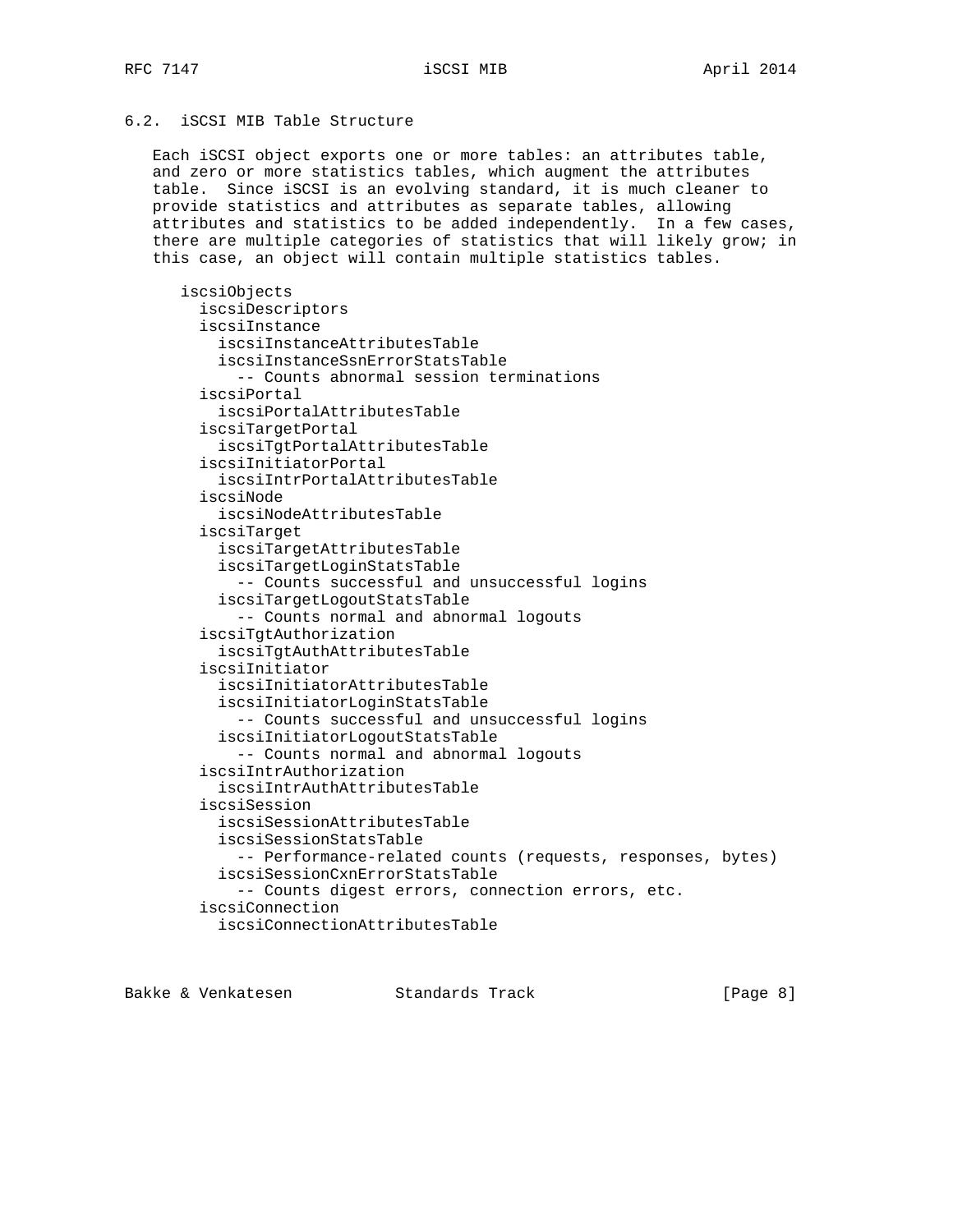Note that this module does not attempt to count everything that could be counted; it is designed to include only those counters that would be useful for identifying performance, security, and fault problems from a management station.

# 6.3. iscsiInstance

 The iscsiInstanceAttributesTable is the primary table of the iSCSI MIB module. Every table entry in this module is "owned" by exactly one iSCSI instance; all other table entries in the module include this table's index as their primary index.

 Most implementations will include just one iSCSI instance row in this table. However, this table exists to allow for multiple virtual instances. For example, many IP routing products now allow multiple virtual routers. The iSCSI MIB module has the same premise; a large system could be "partitioned" into multiple, distinct virtual systems.

 This also allows a single SNMP agent to proxy for multiple subsystems, perhaps a set of stackable devices, each of which has one or even more instances.

 The instance attributes include the iSCSI vendor and version, as well as information on the last target or initiator at the other end of a session that caused a session failure.

 The iscsiInstanceSsnErrorStatsTable augments the attributes table and provides statistics on session failures due to digest, connection, or iSCSI format errors.

## 6.4. iscsiPortal

 The iscsiPortalAttributesTable lists iSCSI portals that can be used to listen for connections to targets, to initiate connections to other targets, or to do both.

 Each row in the table includes an IP address (either v4 or v6), and a transport protocol (currently only TCP is defined). Each portal may have additional attributes, depending on whether it is an initiator portal, a target portal, or both. Initiator portals also have portal tags; these are placed in corresponding rows in the iscsiIntrPortalAttributesTable. Target portals have both portal tags and ports (e.g., TCP listen ports if the transport protocol is TCP); these are placed in rows in the iscsiTgtPortalAttributesTable.

Bakke & Venkatesen Standards Track [Page 9]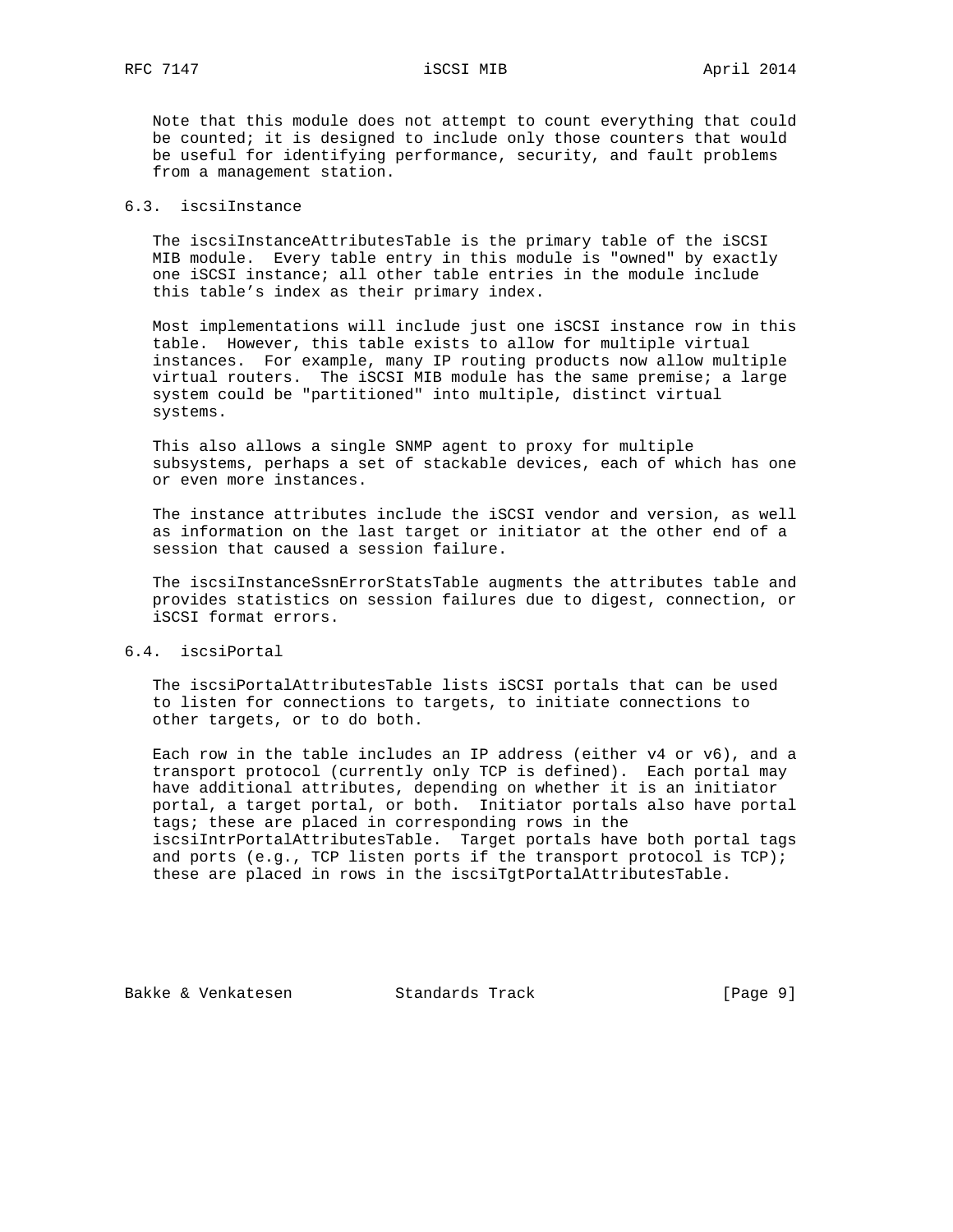Portal rows, along with their initiator and target portal counterparts, may be created and destroyed through this MIB module by a management station. Rows in the initiator and target portal tables are created and destroyed automatically by the agent when a row is created or destroyed in the iscsiPortalAttributesTable or when the value of iscsiPortalRoles changes. Attributes in these tables may then be modified by the management station if the agent implementation allows.

 When created by a management station, the iscsiPortalRoles attribute is used to control row creation in the initiator and target portal tables. Creating a row with the targetTypePortal bit set in iscsiPortalRoles will cause the implementation to start listening for iSCSI connections on the portal. Creating a row with the initiatorTypePortal bit set in iscsiPortalRoles will not necessarily cause connections to be established; it is left to the implementation whether and when to make use of the portal. Both bits may be set if the portal is to be used by both initiator and target nodes.

 When deleting a row in the iscsiPortalAttibutesTable, all connections associated with that row are terminated. The implementation may either terminate the connection immediately or request a clean shutdown as specified in [RFC7143]. An outbound connection (when an iscsiInitiatorPortal is deleted) matches the portal if its iscsiCxnLocalAddr matches the iscsiPortalAddr. An inbound connection (when an iscsiTargetPortal is deleted) matches the portal if its iscsiCxnLocalAddr matches the iscsiPortalAddr and if its iscsiCxnLocalPort matches the iscsiTargetPortalPort.

 Individual objects within a row in this table may not be modified while the row is active. For instance, changing the IP address of a portal requires that the rows associated with the old IP address be deleted and that new rows be created (in either order).

## 6.5. iscsiTargetPortal

 The iscsiTgtPortalAttributesTable contains target-specific attributes for iSCSI portals. Rows in this table use the same indices as their corresponding rows in the iscsiPortalAttributesTable, with the addition of iscsiNodeIndex.

 Rows in this table are created when the targetTypePortal bit is set in the iscsiPortalRoles attribute of the corresponding iscsiPortalAttributesEntry; they are destroyed when this bit is cleared.

Bakke & Venkatesen Standards Track [Page 10]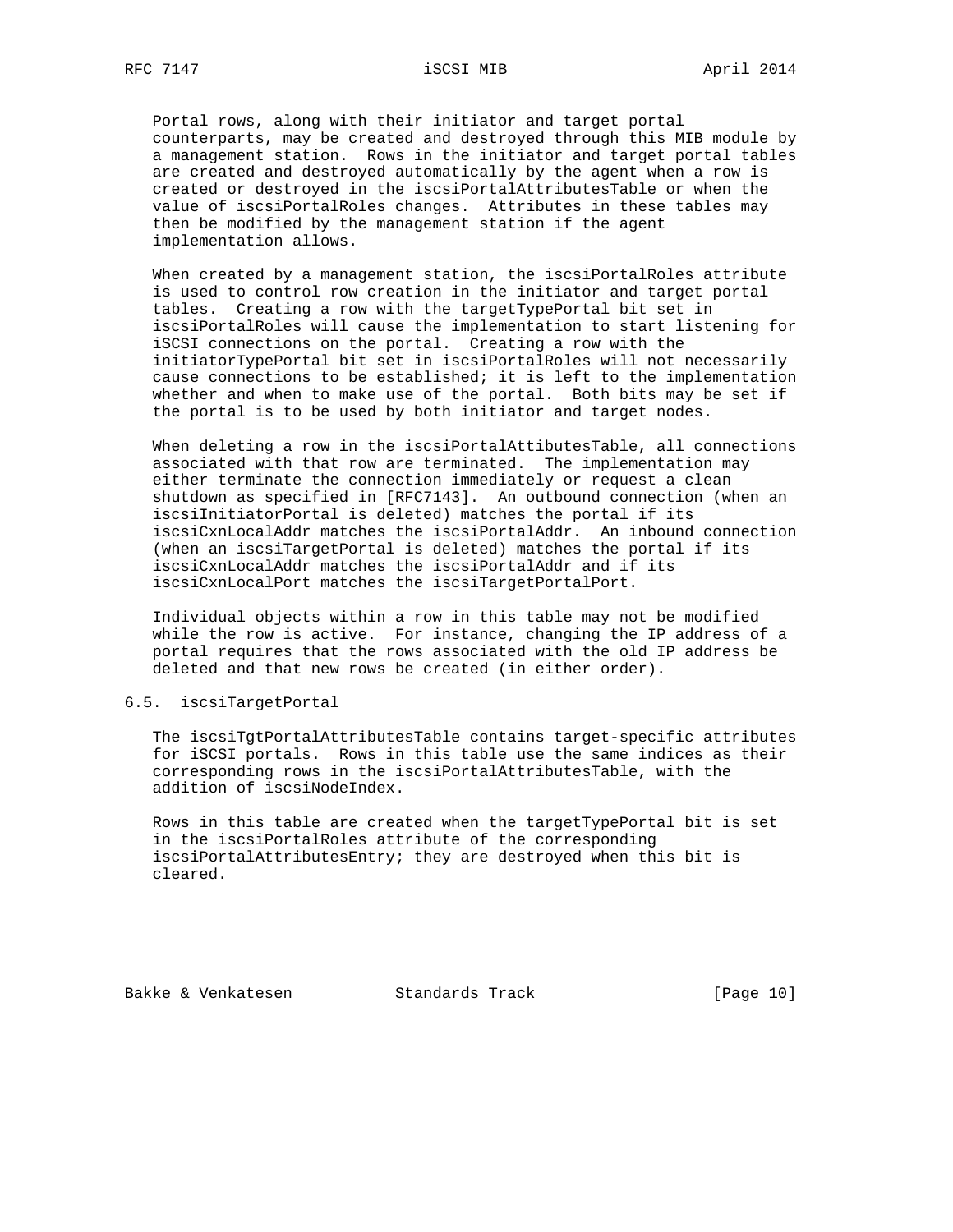This table contains the TCP (or other protocol) port on which the socket is listening for incoming connections. It also includes a portal group aggregation tag; iSCSI target portals that are within this instance and share the same tag can contain connections within the same session.

 This table will be empty for iSCSI instances that contain only initiators (such as iSCSI host driver implementations).

 Many implementations use the same Target Portal Group Tag and protocol port for all nodes accessed via a portal. These implementations will create a single row in the iscsiTgtPortalAttributeTable, with an iscsiNodeIndex of zero.

 Other implementations do not use the same tag and/or port for all nodes; these implementations will create a row in this table for each (portal, node) tuple, using iscsiNodeIndex to designate the node for this portal tag and port.

### 6.6. iscsiInitiatorPortal

 The iscsiIntrPortalAttributesTable contains initiator-specific objects for iSCSI portals. Rows in this table use the same indices as their corresponding entries in the iscsiPortalAttributesTable. A row in this table is created when the initiatorTypePortal bit is set in the iscsiPortalRoles attribute; it is destroyed when this bit is cleared.

 Each row in this table contains a portal group aggregation tag, indicating which portals an initiator may use together within a multiple-connection session.

 This table will be empty for iSCSI instances that contain only targets (such as most iSCSI devices).

 Many implementations use the same initiator tag for all nodes accessing targets via a given portal. These implementations will create a single row in iscsiIntrPortalAttributeTable, with an iscsiNodeIndex of zero.

 Other implementations do not use the same tag and/or port for all nodes; these implementations will create a row in this table for each (portal, node) tuple, using iscsiNodeIndex to designate the node for this portal tag and port.

Bakke & Venkatesen Standards Track [Page 11]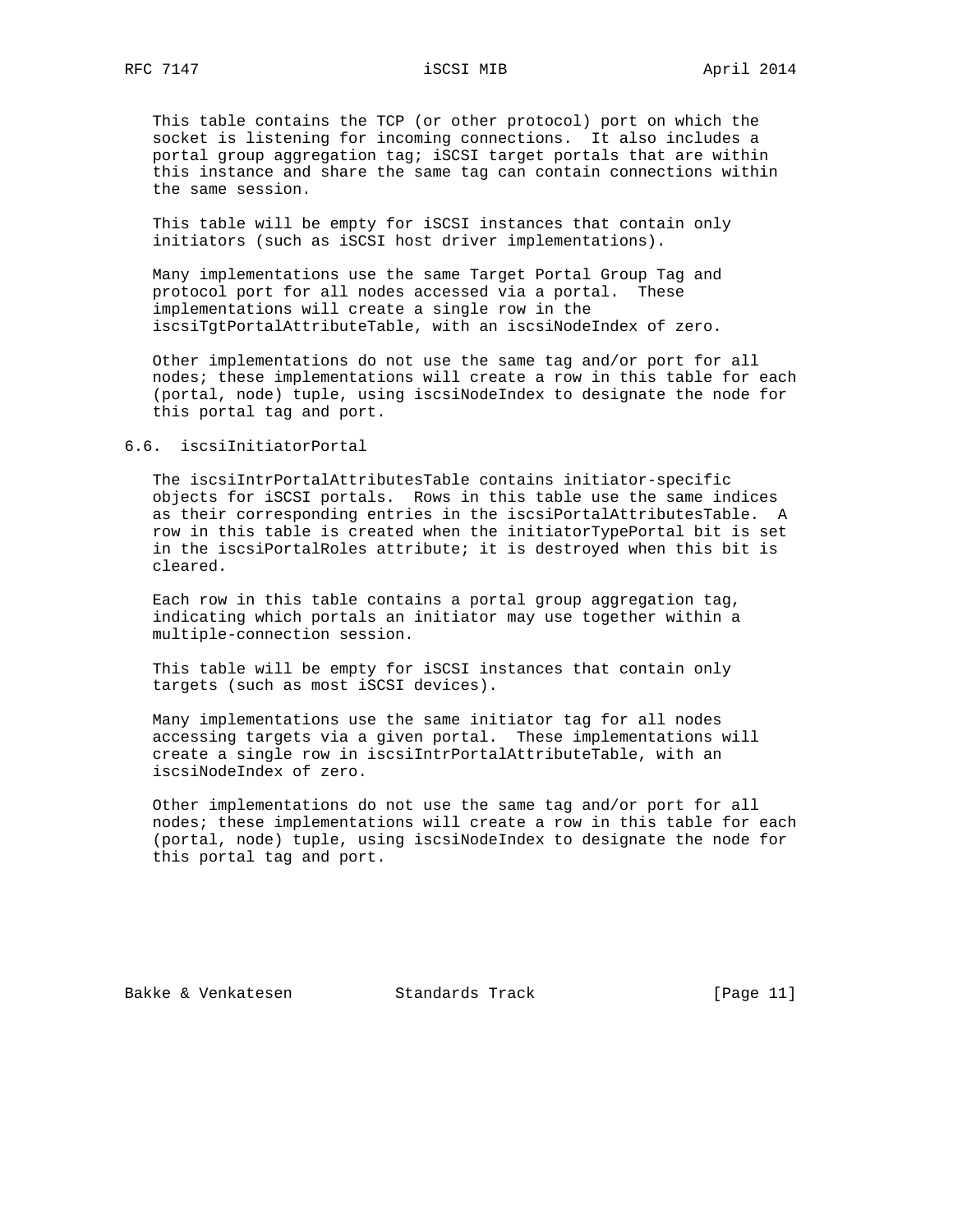# 6.7. iscsiNode

 The iscsiNodeAttributesTable contains a list of iSCSI nodes, each of which may have an initiator role, a target role, or both.

 This table contains the node's attributes that are common to both roles, such as its iSCSI name and alias string. Attributes specific to initiators or targets are available in the iscsiTarget and iscsiInitiator objects. Each row in this table that can fulfill a target role has a corresponding row in the iscsiTarget table; each entry that fulfills an initiator role has a row in the iscsiInitiator table. Nodes such as copy managers that can take on both roles have a corresponding row in each table.

 This table also contains the login negotiations preferences for this node. These objects indicate the values this node will offer or prefer in the operational negotiation phase of the login process.

 For most implementations, each entry in the table also contains a RowPointer to the transport table entry in the SCSI MIB module that this iSCSI node represents. For implementations without a standard SCSI layer above iSCSI, such as an iSCSI proxy or gateway, this RowPointer can point to a row in an implementation-specific table that this iSCSI node represents.

# 6.8. iscsiTarget

 The iscsiTargetAttributesTable contains target-specific attributes for iSCSI nodes. Each entry in this table uses the same index values as its corresponding iscsiNode entry.

 This table contains attributes used to indicate the last failure that was (or should have been) sent as a notification.

 This table is augmented by the iscsiTargetLoginStatsTable and the iscsiTargetLogoutStatsTable, which count the numbers of normal and abnormal logins and logouts to this target.

## 6.9. iscsiTgtAuthorization

 The iscsiTgtAuthAttributesTable contains an entry for each initiator identifier that will be allowed to access the target under which it appears. Each entry contains a RowPointer to a user identity in the IPS Authorization MIB module, which contains the name, address, and credential information necessary to authenticate the initiator.

Bakke & Venkatesen Standards Track [Page 12]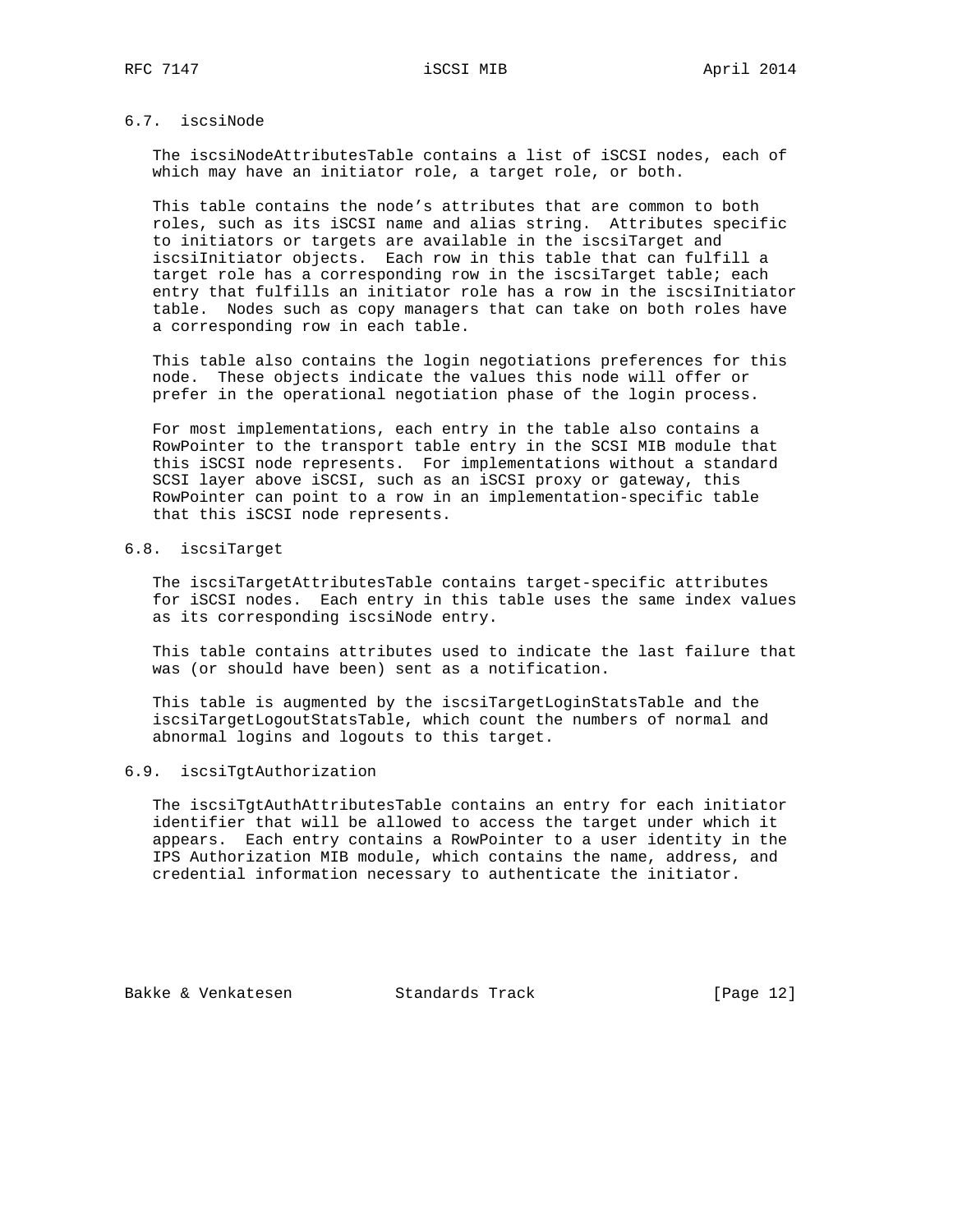## 6.10. iscsiInitiator

 The iscsiInitiatorAttributesTable contains a list of initiator specific attributes for iSCSI nodes. Each entry in this table uses the same index values as its corresponding iscsiNode entry.

 Most implementations will include a single entry in this table, regardless of the number of physical interfaces the initiator may use.

 This table is augmented by the iscsiInitiatorLoginStatsTable and the iscsiInitiatorLogoutStatsTable, which count the numbers of normal and abnormal logins and logouts from this initiator.

### 6.11. iscsiIntrAuthorization

 The iscsiIntrAuthAttributesTable contains an entry for each target identifier to which the initiator is configured to establish a session.

 Each entry contains a RowPointer to a user identity in the IPS Authorization MIB module, which contains the name, address, and credential information necessary to identify (for discovery purposes) and authenticate the target.

# 6.12. iscsiSession

 The iscsiSessionAttributesTable contains a set of rows that list the sessions known to exist locally for each node in each iSCSI instance.

 The session type for each session indicates whether the session is used for normal SCSI commands or for discovery using the SendTargets text command. Discovery sessions that do not belong to any particular node have a node index attribute of zero.

 The session direction for each session indicates whether it is an Inbound session or an Outbound session. Inbound sessions are from some other initiator to the target node under which the session appears. Outbound sessions are from the initiator node under which the session appears to a target outside this iSCSI instance.

 Many attributes may be negotiated when starting an iSCSI session. Most of these attributes are included in the session object.

Bakke & Venkatesen Standards Track [Page 13]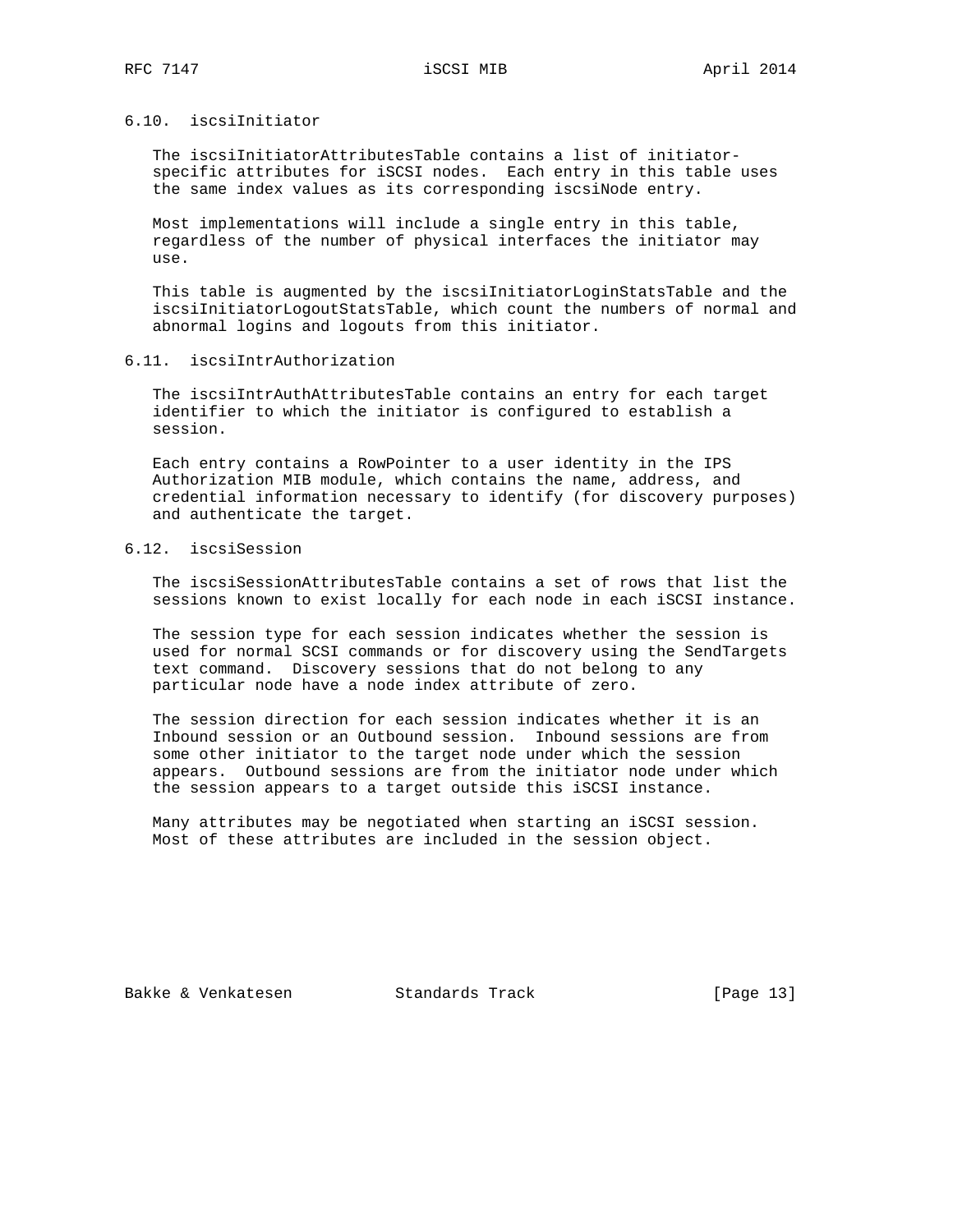Some attributes, such as the integrity and authentication schemes, have some standard values that can be extended by vendors to include their own schemes. These contain an object identifier, rather than the expected enumerated type, to allow these values to be extended by other MIB modules, such as an enterprise MIB module.

 The iscsiSessionStatsTable includes statistics related to performance; it counts iSCSI data bytes and PDUs.

 For implementations that support error recovery without terminating a session, the iscsiSessionCxnErrorStatsTable contains counters for the numbers of digest and connection errors that have occurred within the session.

# 6.13. iscsiConnection

 The iscsiConnectionAttributesTable contains a list of active connections within each session. It contains the IP addresses and TCP (or other protocol) ports of both the local and remote sides of the connection. These may be used to locate other connection-related information and statistics in the TCP MIB module [RFC4022].

 The attributes table also contains a connection state. This state is not meant to directly map to the state tables included within the iSCSI specification; they are meant to be simplified, higher-level definitions of connection state that provide information more useful to a user or network manager.

No statistics are kept for connections.

### 6.14. IP Addresses and TCP Port Numbers

 The IP addresses in this module are represented by two attributes, one of type InetAddressType, and the other of type InetAddress. These are taken from [RFC4001], which specifies how to support addresses that may be either IPv4 or IPv6.

 The TCP port numbers that appear in a few of the structures are described as simply port numbers, with a protocol attribute indicating whether they are TCP ports or something else. This will allow the module to be compatible with iSCSI over transports other than TCP in the future.

Bakke & Venkatesen Standards Track [Page 14]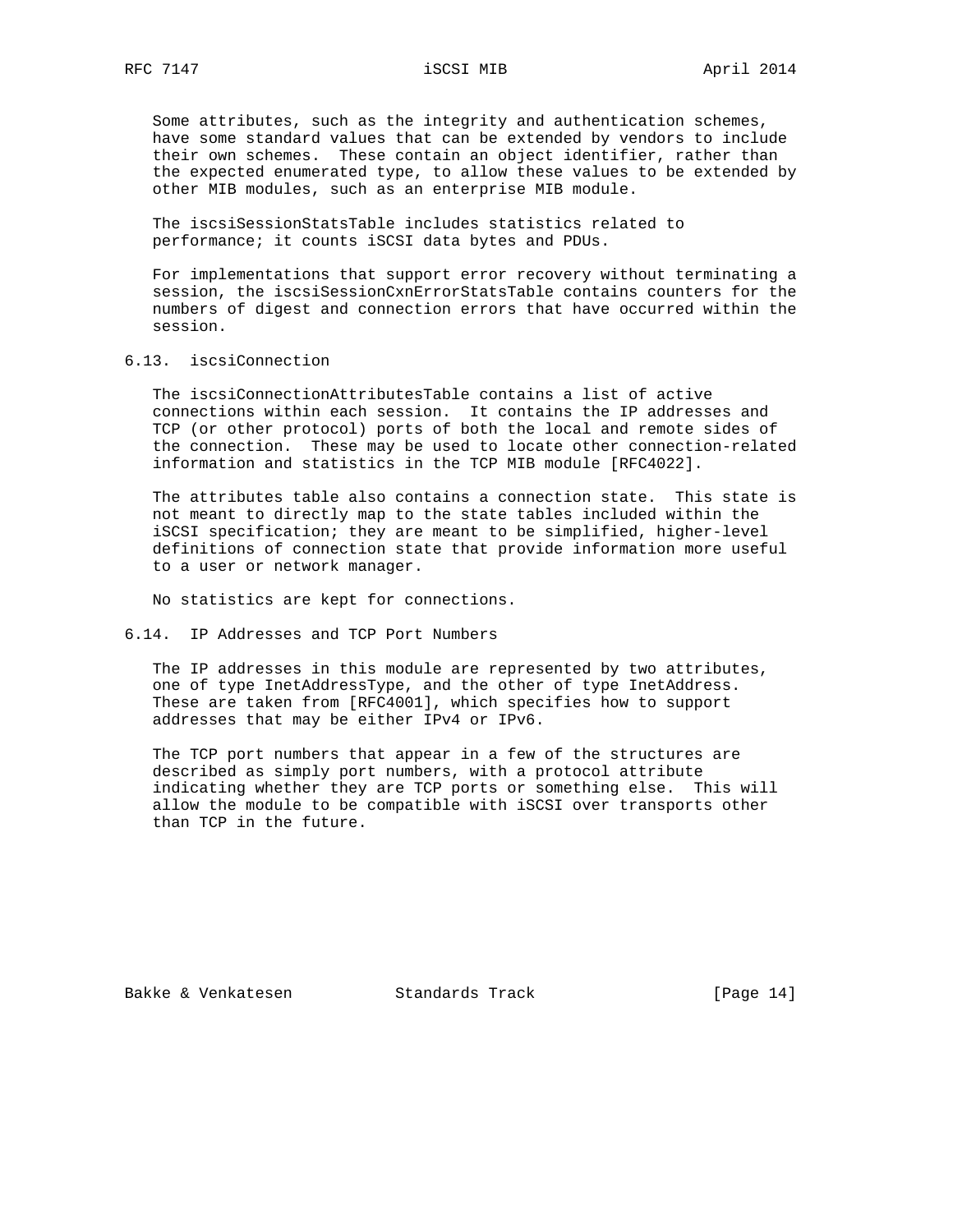## 6.15. Descriptors: Using OIDs in Place of Enumerated Types

The iSCSI MIB module has a few attributes, namely, the digest method attributes, where an enumerated type would work well, except that an implementation may need to extend the attribute and add types of its own. To make this work, this MIB module defines a set of object identities within the iscsiDescriptors subtree. Each of these object identities is basically an enumerated type.

 Attributes that make use of these object identities have a value that is an Object Identifier (OID) instead of an enumerated type. These OIDs can indicate either the object identities defined in this module or object identities defined elsewhere, such as in an enterprise MIB module. Those implementations that add their own digest methods should also define a corresponding object identity for each of these methods within their own enterprise MIB module, and return its OID whenever one of these attributes is using that method.

## 6.16. Notifications

 Three notifications are provided. One is sent by an initiator detecting a critical login failure, another is sent by a target detecting a critical login failure, and the third is sent upon a session being terminated due to an abnormal connection or digest failure. Critical failures are defined as those that may expose security-related problems that may require immediate action, such as failures due to authentication, authorization, or negotiation problems. Attributes in the initiator, target, and instance objects provide the information necessary to send in the notification, such as the initiator or target name and IP address at the other end that may have caused the failure.

 To avoid sending an excessive number of notifications due to multiple errors counted, an SNMP agent implementing the iSCSI MIB module SHOULD NOT send more than three iSCSI notifications in any 10-second period.

 The 3-in-10 rule was chosen because one notification every three seconds was deemed often enough, but should two or three different notifications happen at the same time, it would not be desirable to suppress them. Three notifications in 10 seconds is a happy medium, where a short burst of notifications is allowed, without inundating the network and/or notification host with a large number of notifications.

Bakke & Venkatesen Standards Track [Page 15]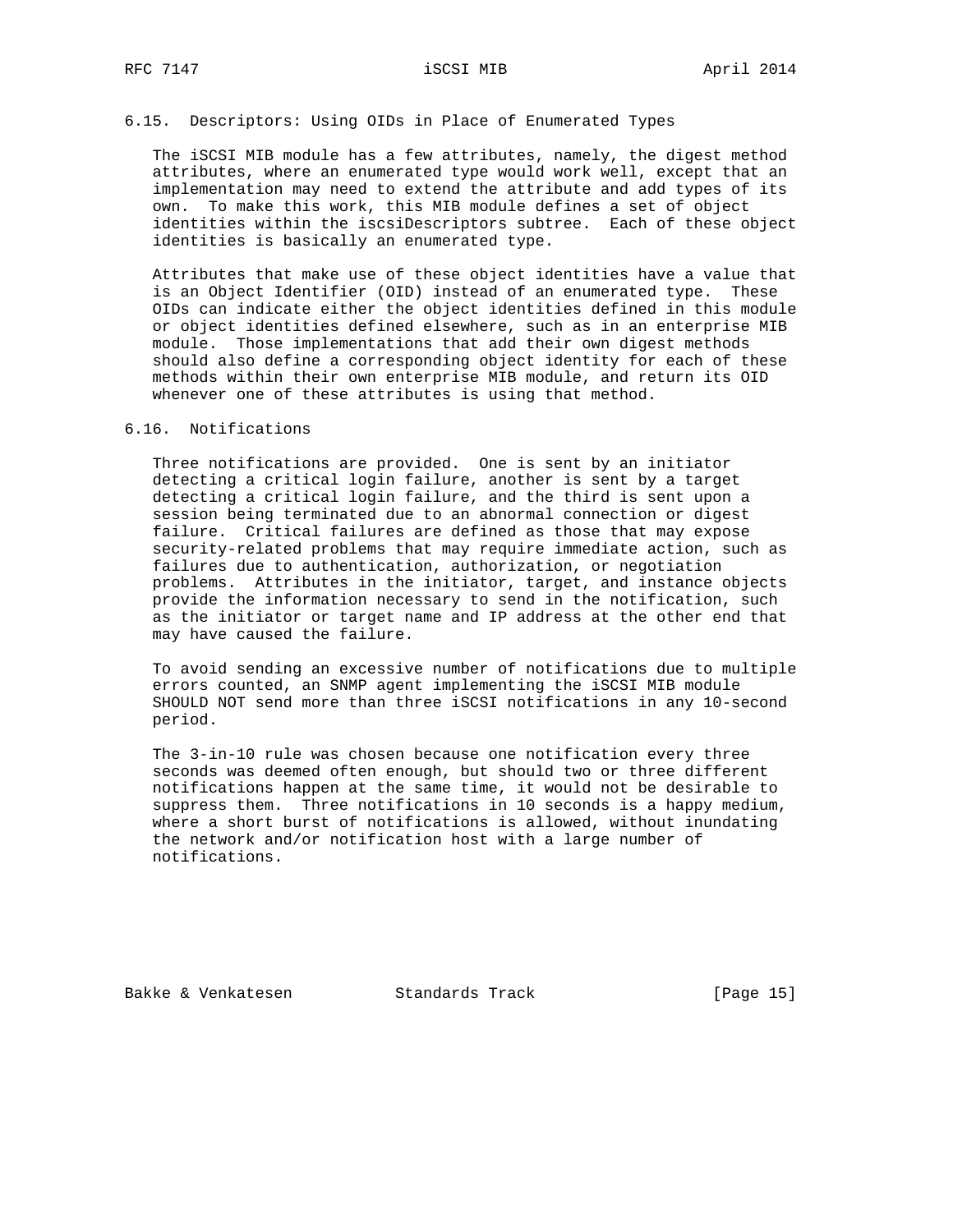7. MIB Definition

ISCSI-MIB DEFINITIONS ::= BEGIN

 IMPORTS MODULE-IDENTITY, OBJECT-TYPE, OBJECT-IDENTITY, NOTIFICATION-TYPE, Unsigned32, Counter32, Counter64, Gauge32, mib-2 FROM SNMPv2-SMI

 TEXTUAL-CONVENTION, TruthValue, RowPointer, TimeStamp, RowStatus, AutonomousType, StorageType FROM SNMPv2-TC

 MODULE-COMPLIANCE, OBJECT-GROUP, NOTIFICATION-GROUP FROM SNMPv2-CONF

 SnmpAdminString FROM SNMP-FRAMEWORK-MIB -- RFC 3411

 InetAddressType, InetAddress, InetPortNumber FROM INET-ADDRESS-MIB -- RFC 4001 ;

iscsiMibModule MODULE-IDENTITY

 LAST-UPDATED "201402180000Z" -- February 18, 2014 ORGANIZATION "IETF STORage Maintenance (STORM) Working Group"

 CONTACT-INFO " Working Group Email: storm@ietf.org Attn: Mark Bakke Dell Email: mark\_bakke@dell.com

> Prakash Venkatesen HCL Technologies Email: prakashvn@hcl.com"

DESCRIPTION

 "This module defines management information specific to the iSCSI protocol.

 Copyright (c) 2014 IETF Trust and the persons identified as authors of the code. All rights reserved.

 Redistribution and use in source and binary forms, with or without modification, is permitted pursuant to, and subject to the license terms contained in, the Simplified BSD

Bakke & Venkatesen Standards Track [Page 16]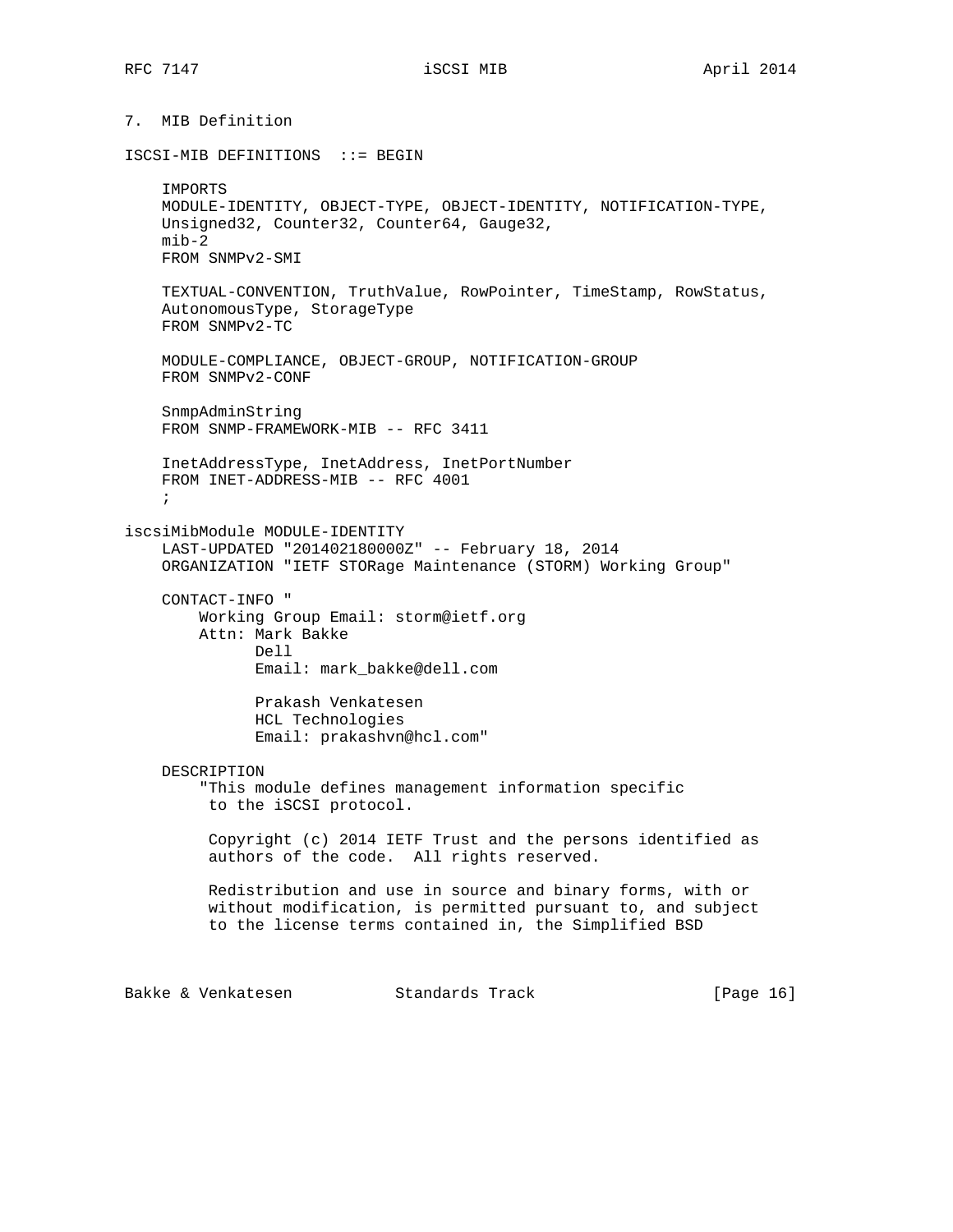License set forth in Section 4.c of the IETF Trust's Legal Provisions Relating to IETF Documents (http://trustee.ietf.org/license-info)." REVISION "201402180000Z" DESCRIPTION "Second version of the iSCSI Protocol MIB Module. RFC 7143 makes several updates to [RFC3720]. This version makes corresponding updates to the MIB module. This MIB module published as RFC 7147." REVISION "200605220000Z" DESCRIPTION "Initial version of the iSCSI Protocol MIB module. This MIB module published as RFC 4544." ::= { mib-2 142 } iscsiNotifications OBJECT IDENTIFIER ::= { iscsiMibModule 0 } iscsiObjects OBJECT IDENTIFIER ::=  $\{$  iscsiMibModule 1  $\}$ iscsiConformance OBJECT IDENTIFIER ::=  $\{$  iscsiMibModule 2  $\}$ iscsiAdmin OBJECT IDENTIFIER ::= { iscsiMibModule 3 } -- Textual Conventions IscsiTransportProtocol ::= TEXTUAL-CONVENTION DISPLAY-HINT "d" STATUS current DESCRIPTION "This data type is used to define the transport protocols that will carry iSCSI PDUs. Protocol numbers are assigned by IANA. A current list of all assignments is available from <http://www.iana.org/assignments/protocol-numbers/>." SYNTAX Unsigned32 (0..255) IscsiDigestMethod ::= TEXTUAL-CONVENTION STATUS current DESCRIPTION "This data type represents the methods possible for digest negotiation. none - a placeholder for a secondary digest method that means only the primary method can be used. other - a digest method other than those defined below. noDigest - does not support digests (will operate without a digest (Note: implementations must support digests to be compliant with RFC 7143). CRC32c - require a CRC32C digest."

Bakke & Venkatesen Standards Track [Page 17]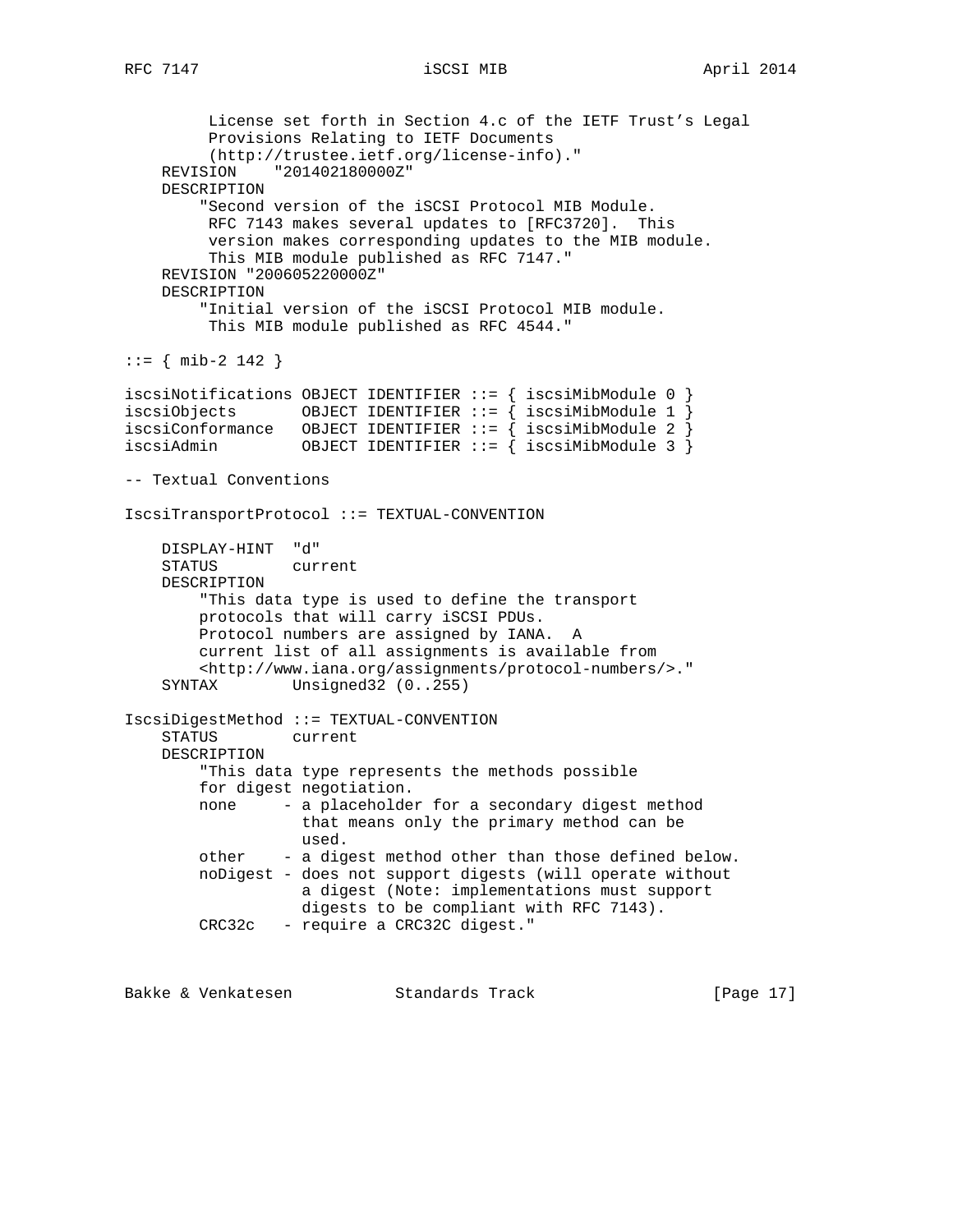```
 REFERENCE
         "RFC 7143, Section 13.1, HeaderDigest and DataDigest"
     SYNTAX INTEGER {
                     none(1),
                      other(2),
                      noDigest(3),
                  \csc 32c(4) }
IscsiName ::= TEXTUAL-CONVENTION
    DISPLAY-HINT "223t"
    STATUS current
    DESCRIPTION
         "This data type is used for objects whose value is an
         iSCSI name with the properties described in RFC 7143,
        Section 4.2.7.1, and encoded as specified in RFC 7143,
        Section 4.2.7.2. A zero-length string indicates the
        absence of an iSCSI name."
    REFERENCE
        "RFC 7143, Section 4.2.7, iSCSI Names."
    SYNTAX OCTET STRING (SIZE(0 | 16..223))
--**********************************************************************
iscsiDescriptors OBJECT IDENTIFIER ::= { iscsiAdmin 1 }
iscsiHeaderIntegrityTypes OBJECT IDENTIFIER ::= { iscsiDescriptors 1 }
iscsiHdrIntegrityNone OBJECT-IDENTITY
    STATUS current
    DESCRIPTION
        "The authoritative identifier when no integrity
        scheme for the header is being used."
    REFERENCE
         "RFC 7143, Section 13.1, HeaderDigest and DataDigest"
::= { iscsiHeaderIntegrityTypes 1 }
iscsiHdrIntegrityCrc32c OBJECT-IDENTITY
     STATUS current
    DESCRIPTION
         "The authoritative identifier when the integrity
        scheme for the header is CRC32c."
    REFERENCE
        "RFC 7143, Section 13.1, HeaderDigest and DataDigest"
::= { iscsiHeaderIntegrityTypes 2 }
iscsiDataIntegrityTypes OBJECT IDENTIFIER ::= { iscsiDescriptors 2 }
Bakke & Venkatesen                       Standards Track                           [Paqe 18]
```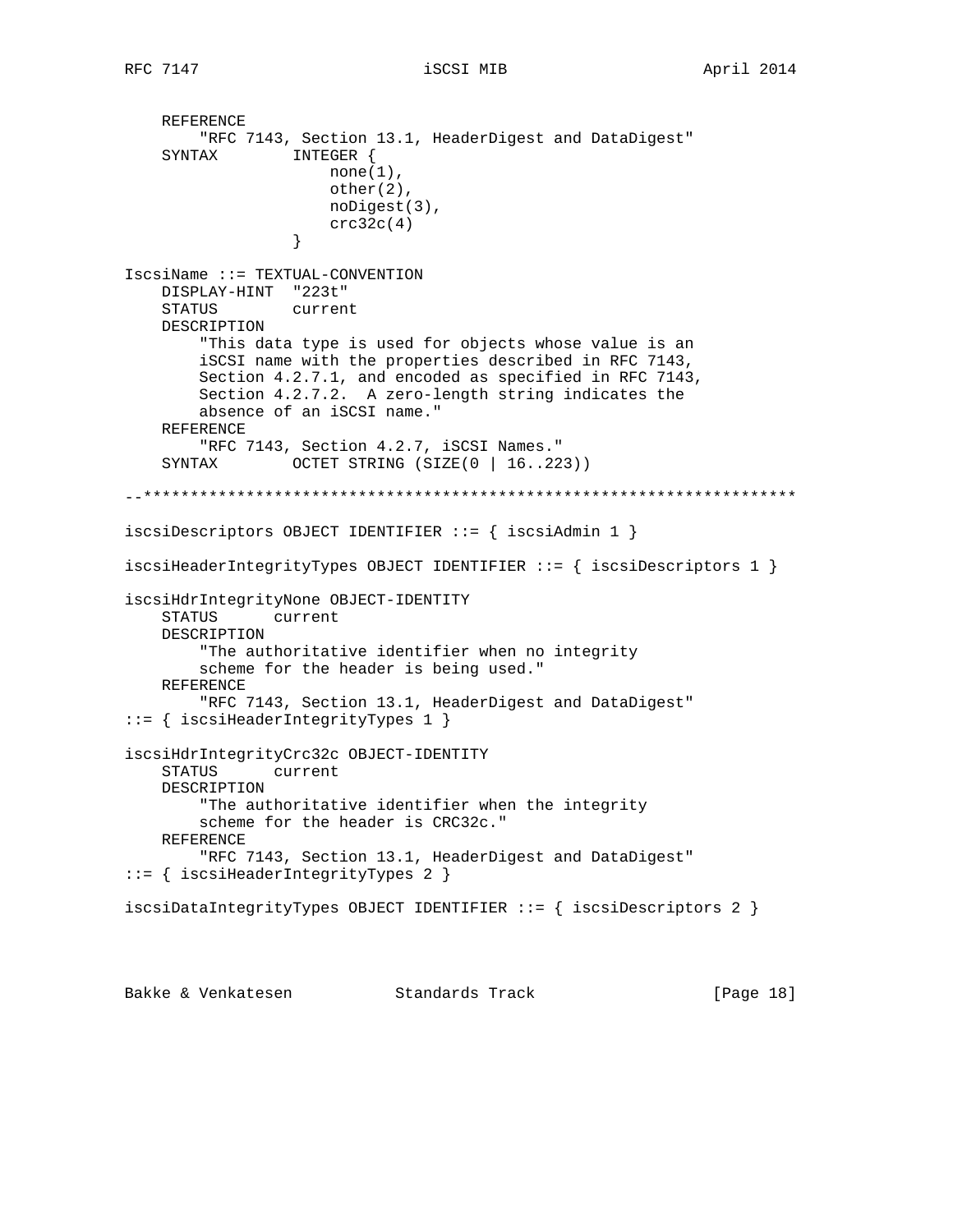RFC 7147 **iSCSI MIB http://wikiprover.com/iSCSI MIB April 2014** 

```
iscsiDataIntegrityNone OBJECT-IDENTITY
    STATUS current
    DESCRIPTION
         "The authoritative identifier when no integrity
        scheme for the data is being used."
    REFERENCE
         "RFC 7143, Section 13.1, HeaderDigest and DataDigest"
::= { iscsiDataIntegrityTypes 1 }
iscsiDataIntegrityCrc32c OBJECT-IDENTITY
    STATUS current
    DESCRIPTION
         "The authoritative identifier when the integrity
        scheme for the data is CRC32c."
    REFERENCE
         "RFC 7143, Section 13.1, HeaderDigest and DataDigest"
::= { iscsiDataIntegrityTypes 2 }
--**********************************************************************
iscsiInstance OBJECT IDENTIFIER ::= { iscsiObjects 1 }
-- Instance Attributes Table
iscsiInstanceAttributesTable OBJECT-TYPE
 SYNTAX SEQUENCE OF IscsiInstanceAttributesEntry
 MAX-ACCESS not-accessible
    STATUS current
    DESCRIPTION
        "A list of iSCSI instances present on the system."
::= { iscsiInstance 1 }
iscsiInstanceAttributesEntry OBJECT-TYPE
    SYNTAX IscsiInstanceAttributesEntry
 MAX-ACCESS not-accessible
 STATUS current
    DESCRIPTION
         "An entry (row) containing management information applicable
        to a particular iSCSI instance."
    INDEX { iscsiInstIndex }
::= { iscsiInstanceAttributesTable 1 }
IscsiInstanceAttributesEntry ::= SEQUENCE {
   iscsiInstIndex Unsigned32,
   iscsiInstDescr SnmpAdminString,<br>
iscsiInstVersionMin Unsigned32,<br>
iscsiInstVersionMax Unsigned32,<br>
iscsiInstVendorID SnmpAdminString,
iscsiInstVersionMin Unsigned32,
iscsiInstVersionMax Unsigned32,
iscsiInstVendorID SnmpAdminString,
```
Bakke & Venkatesen Standards Track [Page 19]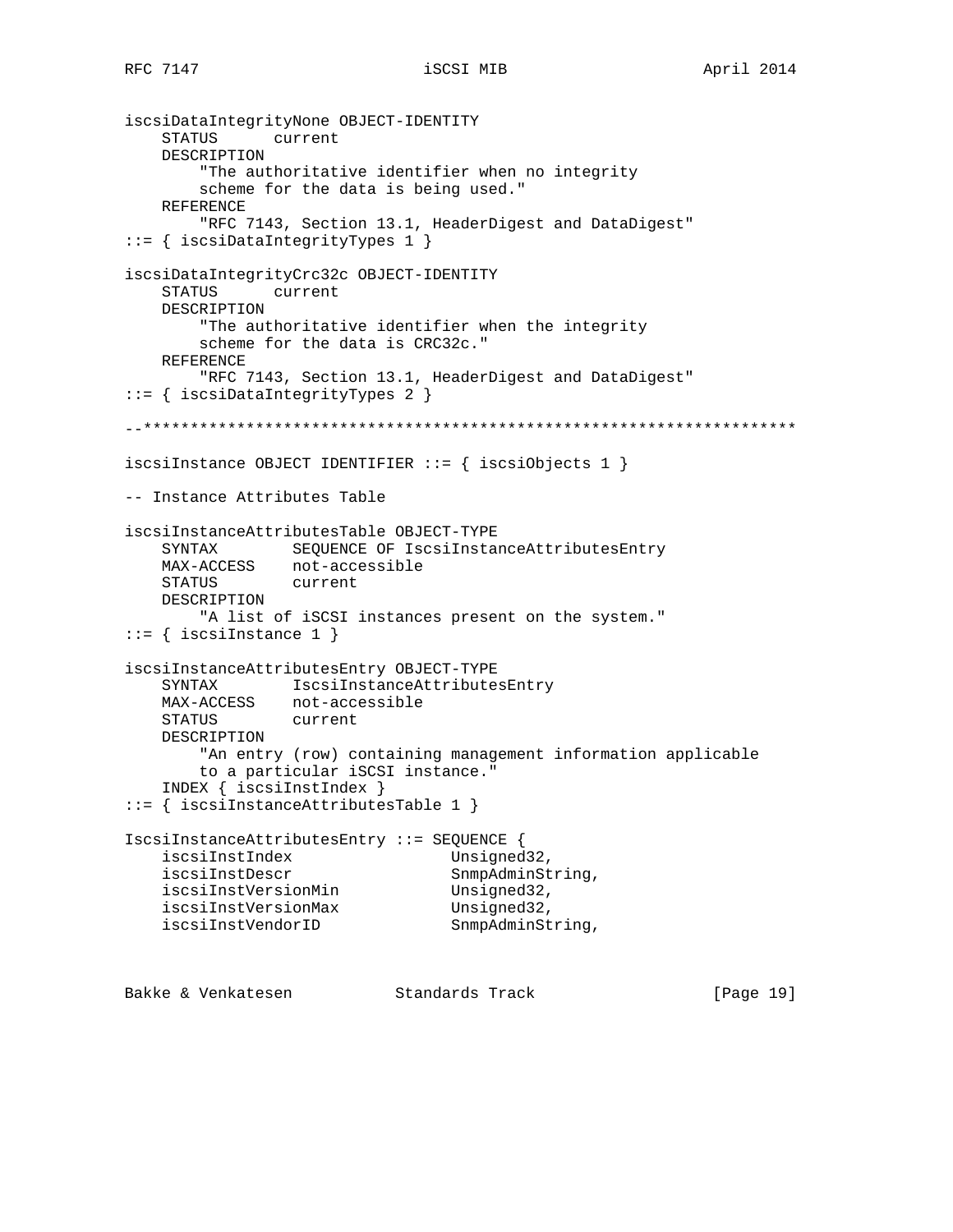iscsiInstVendorVersion SnmpAdminString, iscsiInstPortalNumber Unsigned32, iscsiInstNodeNumber Unsigned32, iscsiInstSessionNumber Unsigned32, iscsiInstSsnFailures Counter32, iscsiInstLastSsnFailureType AutonomousType, iscsiInstLastSsnRmtNodeName IscsiName, iscsiInstDiscontinuityTime TimeStamp, iscsiInstXNodeArchitecture SnmpAdminString } iscsiInstIndex OBJECT-TYPE SYNTAX Unsigned32 (1..4294967295) MAX-ACCESS not-accessible STATUS current DESCRIPTION "An arbitrary integer used to uniquely identify a particular iSCSI instance. This index value must not be modified or reused by an agent unless a reboot has occurred. An agent should attempt to keep this value persistent across reboots." ::= { iscsiInstanceAttributesEntry 1 } iscsiInstDescr OBJECT-TYPE SYNTAX SnmpAdminString MAX-ACCESS read-only STATUS current DESCRIPTION "A UTF-8 string, determined by the implementation to describe the iSCSI instance. When only a single instance is present, this object may be set to the zero-length string; with multiple iSCSI instances, it may be used in an implementation-dependent manner to describe the purpose of the respective instance." ::= { iscsiInstanceAttributesEntry 2 } iscsiInstVersionMin OBJECT-TYPE SYNTAX Unsigned32 (0..255) MAX-ACCESS read-only STATUS current DESCRIPTION "The minimum version number of the iSCSI specification such that this iSCSI instance supports this minimum value, the maximum value indicated by the corresponding instance in iscsiInstVersionMax, and all versions in between." REFERENCE "RFC 7143, Section 11.12, Login Request"

Bakke & Venkatesen Standards Track [Paqe 20]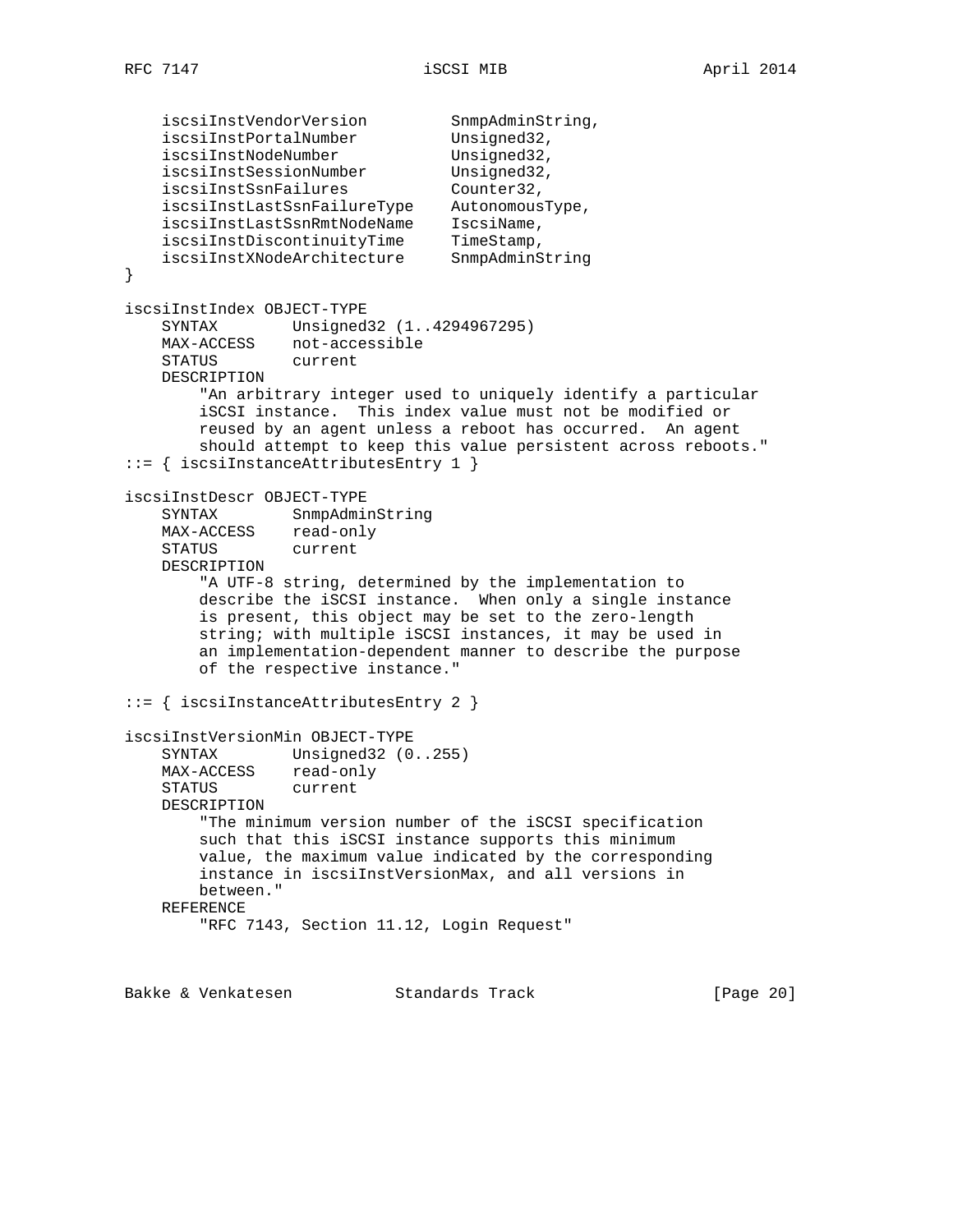```
::= { iscsiInstanceAttributesEntry 3 }
iscsiInstVersionMax OBJECT-TYPE
   SYNTAX Unsigned32 (0..255)
   MAX-ACCESS read-only<br>STATUS current
   STATUS
    DESCRIPTION
        "The maximum version number of the iSCSI specification
        such that this iSCSI instance supports this maximum
        value, the minimum value indicated by the corresponding
        instance in iscsiInstVersionMin, and all versions in
        between."
    REFERENCE
        "RFC 7143, Section 11.12, Login Request"
::= { iscsiInstanceAttributesEntry 4 }
iscsiInstVendorID OBJECT-TYPE
    SYNTAX SnmpAdminString
    MAX-ACCESS read-only
    STATUS current
    DESCRIPTION
        "A UTF-8 string describing the manufacturer of the
        implementation of this instance."
::= { iscsiInstanceAttributesEntry 5 }
iscsiInstVendorVersion OBJECT-TYPE
 SYNTAX SnmpAdminString
 MAX-ACCESS read-only
    STATUS current
    DESCRIPTION
        "A UTF-8 string set by the manufacturer describing the
        version of the implementation of this instance. The
        format of this string is determined solely by the
        manufacturer; the string is for informational purposes only.
        It is unrelated to the iSCSI specification version numbers."
::= { iscsiInstanceAttributesEntry 6 }
iscsiInstPortalNumber OBJECT-TYPE
    SYNTAX Unsigned32
   UNITS "transport endpoints"
    MAX-ACCESS read-only
    STATUS current
    DESCRIPTION
         "The number of rows in the iscsiPortalAttributesTable
        that are currently associated with this iSCSI instance."
::= { iscsiInstanceAttributesEntry 7 }
iscsiInstNodeNumber OBJECT-TYPE
```
Bakke & Venkatesen Standards Track [Page 21]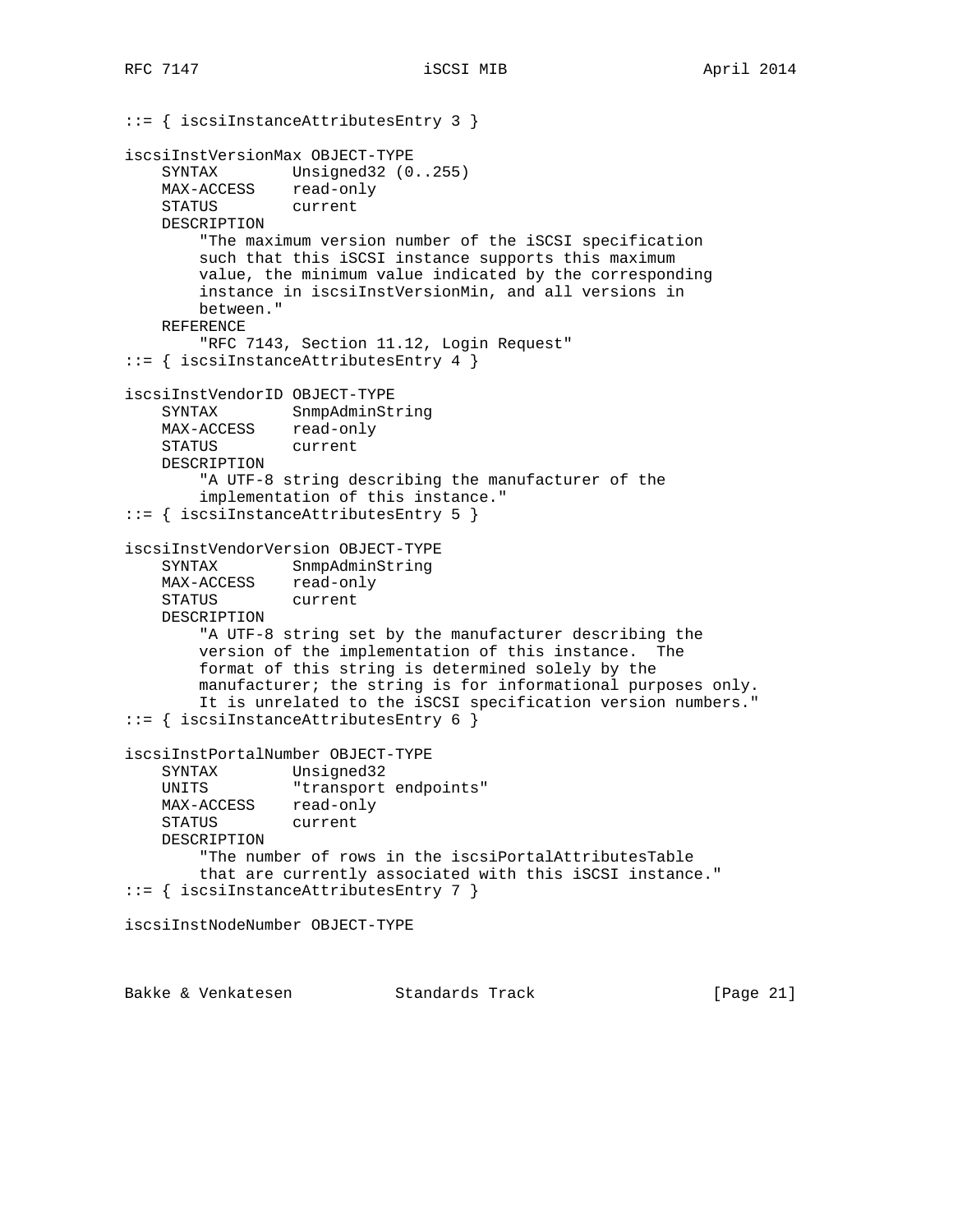```
 SYNTAX Unsigned32
 UNITS "iSCSI nodes"
 MAX-ACCESS read-only
 STATUS current
    DESCRIPTION
        "The number of rows in the iscsiNodeAttributesTable
        that are currently associated with this iSCSI instance."
::= { iscsiInstanceAttributesEntry 8 }
iscsiInstSessionNumber OBJECT-TYPE
 SYNTAX Unsigned32
 UNITS "sessions"
 MAX-ACCESS read-only
 STATUS current
    DESCRIPTION
        "The number of rows in the iscsiSessionAttributesTable
        that are currently associated with this iSCSI instance."
::= { iscsiInstanceAttributesEntry 9 }
iscsiInstSsnFailures OBJECT-TYPE
    SYNTAX Counter32
    UNITS "sessions"
 MAX-ACCESS read-only
 STATUS current
    DESCRIPTION
        "This object counts the number of times a session belonging
        to this instance has failed. If this counter has
        suffered a discontinuity, the time of the last discontinuity
        is indicated in iscsiInstDiscontinuityTime."
    REFERENCE
        "RFC 7143, Section 13.1, HeaderDigest and DataDigest"
::= { iscsiInstanceAttributesEntry 10 }
iscsiInstLastSsnFailureType OBJECT-TYPE
    SYNTAX AutonomousType
 MAX-ACCESS read-only
 STATUS current
    DESCRIPTION
        "The counter object in the iscsiInstanceSsnErrorStatsTable
        that was incremented when the last session failure occurred.
        If the reason for failure is not found in the
        iscsiInstanceSsnErrorStatsTable, the value { 0.0 } is
        used instead."
::= { iscsiInstanceAttributesEntry 11 }
iscsiInstLastSsnRmtNodeName OBJECT-TYPE
    SYNTAX IscsiName
```
Bakke & Venkatesen Standards Track [Page 22]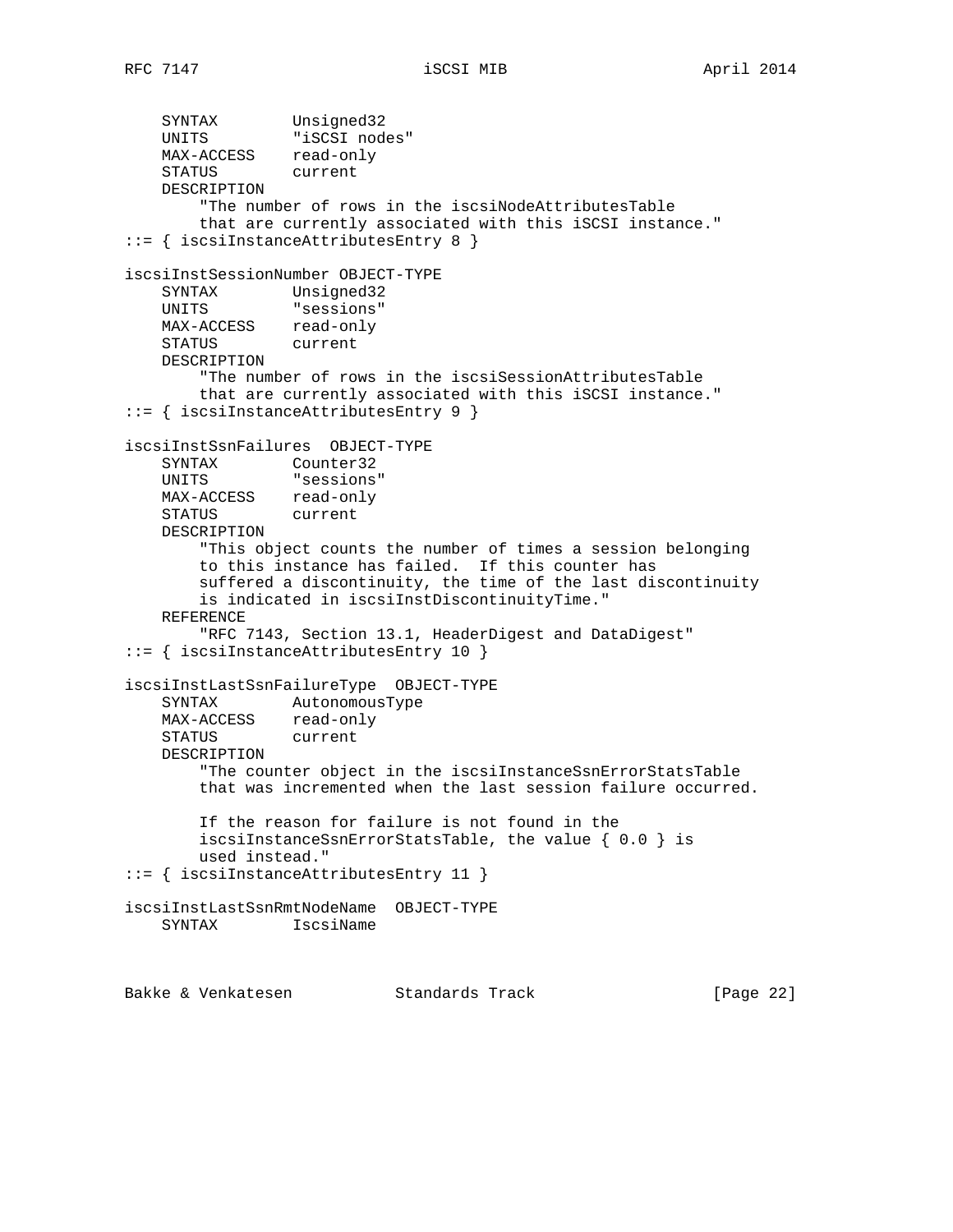MAX-ACCESS read-only STATUS current DESCRIPTION "The iSCSI name of the remote node from the failed session." ::= { iscsiInstanceAttributesEntry 12 } iscsiInstDiscontinuityTime OBJECT-TYPE SYNTAX TimeStamp MAX-ACCESS read-only STATUS current DESCRIPTION "The value of SysUpTime on the most recent occasion at which any one or more of this instance's counters suffered a discontinuity. If no such discontinuities have occurred since the last re-initialization of the local management subsystem, then this object contains a zero value." ::= { iscsiInstanceAttributesEntry 13 } iscsiInstXNodeArchitecture OBJECT-TYPE SYNTAX SnmpAdminString MAX-ACCESS read-only<br>STATUS current STATUS DESCRIPTION "A UTF-8 string set by the manufacturer declaring the details of its iSCSI node architecture to the remote endpoint. These details may include, but are not limited to, iSCSI vendor software, firmware, or hardware versions, the OS version, or hardware architecture. The format of this string is determined solely by the manufacturer; the string is for informational purposes only. It is unrelated to the iSCSI specification version numbers." REFERENCE "RFC 7143, Section 13.26, X#NodeArchitecture" ::= { iscsiInstanceAttributesEntry 14 } -- Instance Session Failure Stats Table iscsiInstanceSsnErrorStatsTable OBJECT-TYPE SYNTAX SEQUENCE OF IscsiInstanceSsnErrorStatsEntry MAX-ACCESS not-accessible STATUS current DESCRIPTION "Statistics regarding the occurrences of error types that result in a session failure."  $::=$  { iscsiInstance 2 }

Bakke & Venkatesen Standards Track [Page 23]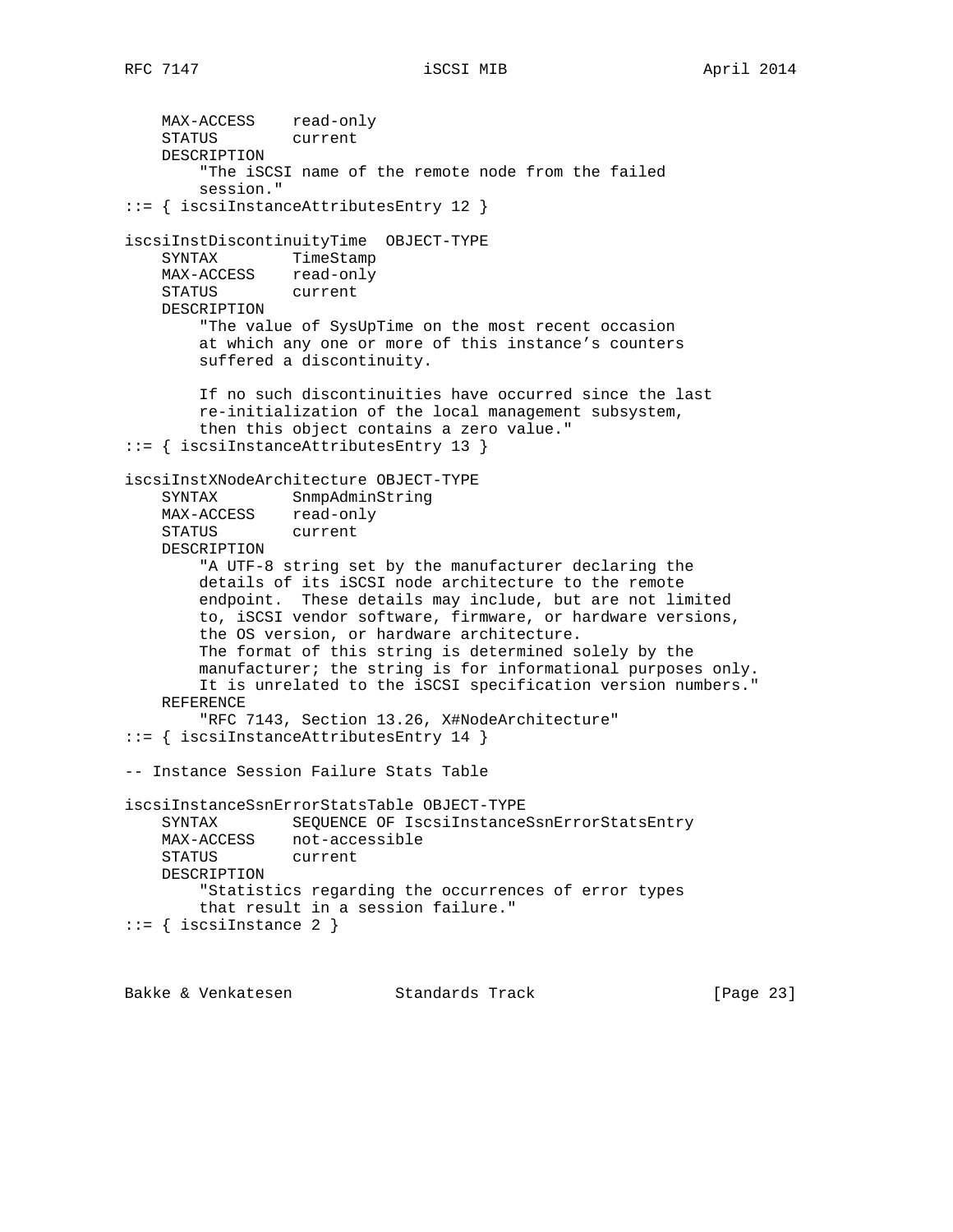```
iscsiInstanceSsnErrorStatsEntry OBJECT-TYPE
 SYNTAX IscsiInstanceSsnErrorStatsEntry
 MAX-ACCESS not-accessible
 STATUS current
    DESCRIPTION
        "An entry (row) containing management information applicable
        to a particular iSCSI instance."
    AUGMENTS { iscsiInstanceAttributesEntry }
::= { iscsiInstanceSsnErrorStatsTable 1 }
IscsiInstanceSsnErrorStatsEntry ::= SEQUENCE {
    iscsiInstSsnDigestErrors Counter32,
 iscsiInstSsnCxnTimeoutErrors Counter32,
 iscsiInstSsnFormatErrors Counter32,
    iscsiInstSsnTgtUnmappedErrors Counter32
}
iscsiInstSsnDigestErrors OBJECT-TYPE
    SYNTAX Counter32
    UNITS "sessions"
 MAX-ACCESS read-only
 STATUS current
    DESCRIPTION
        "The count of sessions that failed due to receipt of
        a PDU containing header or data digest errors. If this
        counter has suffered a discontinuity, the time of the last
        discontinuity is indicated in iscsiInstDiscontinuityTime."
    REFERENCE
        "RFC 7143, Section 7.8, Digest Errors"
::= { iscsiInstanceSsnErrorStatsEntry 1 }
iscsiInstSsnCxnTimeoutErrors OBJECT-TYPE
    SYNTAX Counter32
    UNITS "sessions"
 MAX-ACCESS read-only
 STATUS current
    DESCRIPTION
        "The count of sessions that failed due to a sequence
        exceeding a time limit. If this counter has suffered a
        discontinuity, the time of the last discontinuity
        is indicated in iscsiInstDiscontinuityTime."
    REFERENCE
        "RFC 7143, Section 7.5, Connection Timeout Management"
::= { iscsiInstanceSsnErrorStatsEntry 2 }
iscsiInstSsnFormatErrors OBJECT-TYPE
   SYNTAX Counter32<br>UNITS "sessions
             "sessions"
```
Bakke & Venkatesen Standards Track [Page 24]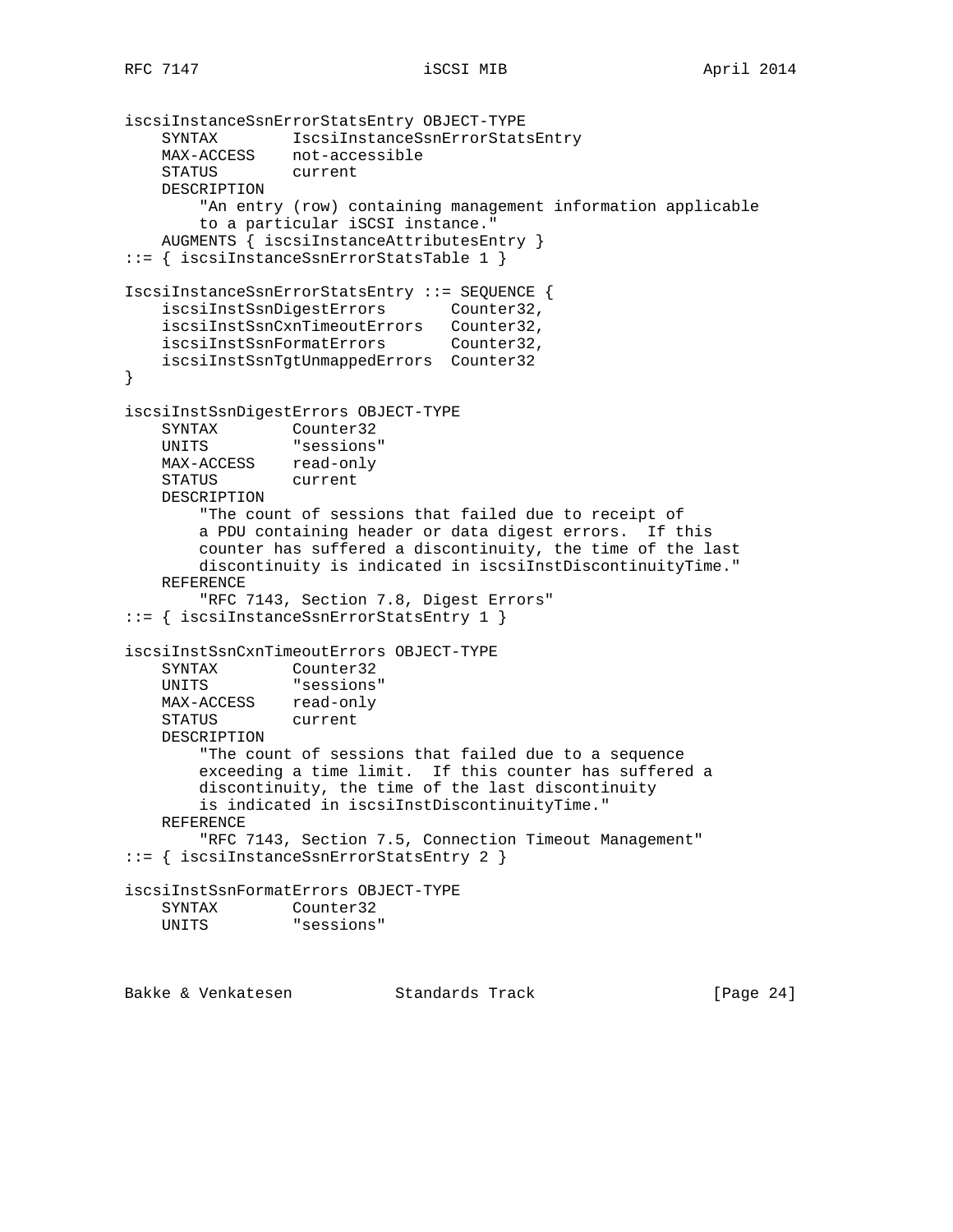MAX-ACCESS read-only STATUS current DESCRIPTION "The count of sessions that failed due to receipt of a PDU that contained a format error. If this counter has suffered a discontinuity, the time of the last discontinuity is indicated in iscsiInstDiscontinuityTime." REFERENCE "RFC 7143 Section 7.7, Format Errors" ::= { iscsiInstanceSsnErrorStatsEntry 3 } iscsiInstSsnTgtUnmappedErrors OBJECT-TYPE SYNTAX Counter32 UNITS "sessions" MAX-ACCESS read-only STATUS current DESCRIPTION "The count of sessions that failed due to the target becoming unmapped. If this counter has suffered a discontinuity, the time of the last discontinuity is indicated in iscsiInstDiscontinuityTime." ::= { iscsiInstanceSsnErrorStatsEntry 4 } --\*\*\*\*\*\*\*\*\*\*\*\*\*\*\*\*\*\*\*\*\*\*\*\*\*\*\*\*\*\*\*\*\*\*\*\*\*\*\*\*\*\*\*\*\*\*\*\*\*\*\*\*\*\*\*\*\*\*\*\*\*\*\*\*\*\*\*\*\*\* iscsiPortal OBJECT IDENTIFIER ::= { iscsiObjects 2 } -- Portal Attributes Table iscsiPortalAttributesTable OBJECT-TYPE SYNTAX SEQUENCE OF IscsiPortalAttributesEntry MAX-ACCESS not-accessible STATUS current DESCRIPTION "A list of transport endpoints (using TCP or another transport protocol) used by this iSCSI instance. An iSCSI instance may use a portal to listen for incoming connections to its targets, to initiate connections to other targets, or both."  $::=$  { iscsiPortal 1 } iscsiPortalAttributesEntry OBJECT-TYPE SYNTAX IscsiPortalAttributesEntry MAX-ACCESS not-accessible STATUS current DESCRIPTION "An entry (row) containing management information applicable to a particular portal instance." INDEX { iscsiInstIndex, iscsiPortalIndex } ::= { iscsiPortalAttributesTable 1 }

Bakke & Venkatesen Standards Track [Page 25]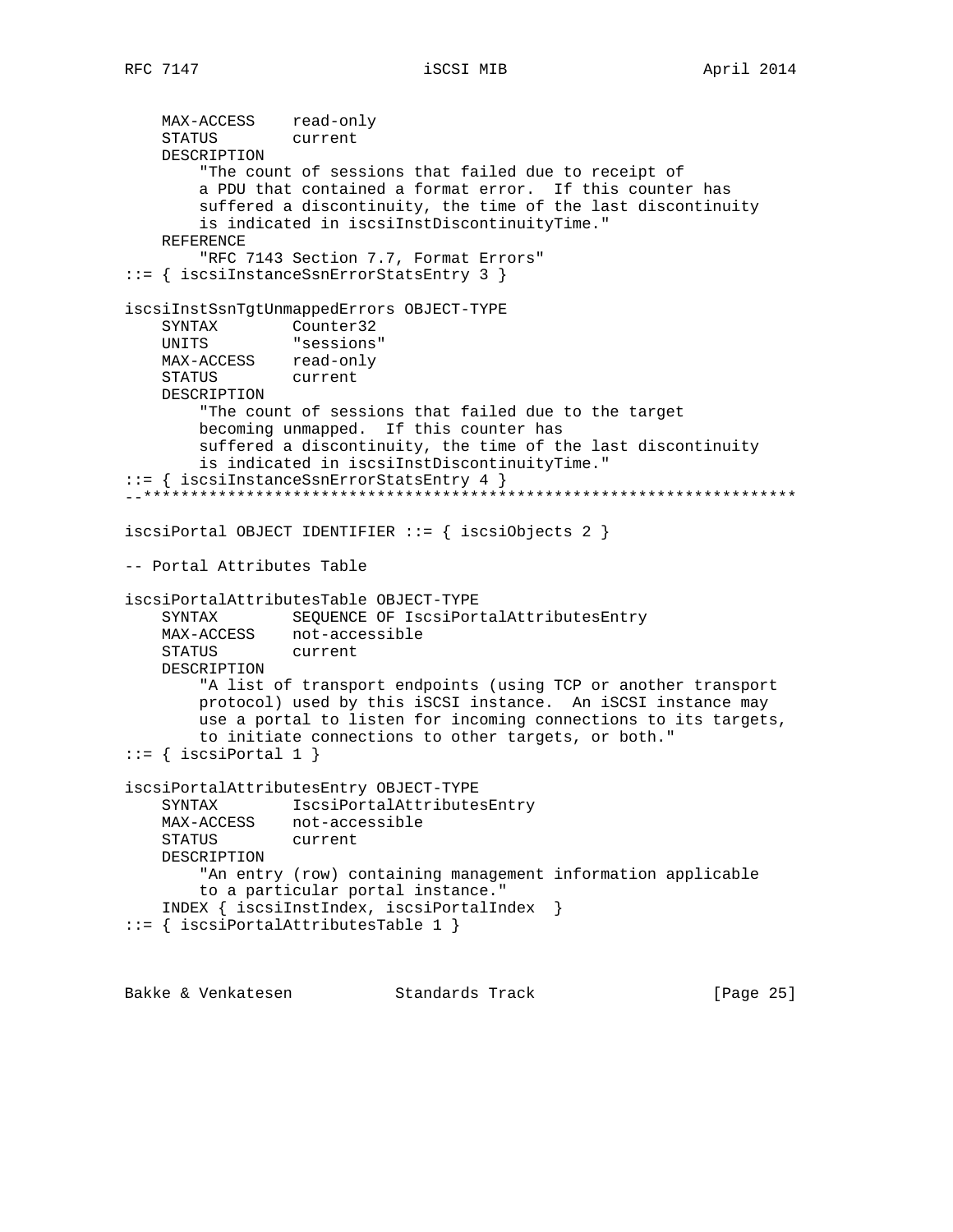```
IscsiPortalAttributesEntry ::= SEQUENCE {
iscsiPortalIndex Unsigned32,
iscsiPortalRowStatus RowStatus,
iscsiPortalRoles BITS,
iscsiPortalAddrType InetAddressType,
iscsiPortalAddr InetAddress,
iscsiPortalProtocol 1scsiTransportProtocol,
    iscsiPortalMaxRecvDataSegLength Unsigned32,
 iscsiPortalPrimaryHdrDigest IscsiDigestMethod,
 iscsiPortalPrimaryDataDigest IscsiDigestMethod,
 iscsiPortalSecondaryHdrDigest IscsiDigestMethod,
    iscsiPortalSecondaryDataDigest IscsiDigestMethod,
iscsiPortalRecvMarker TruthValue,
iscsiPortalStorageType StorageType,
iscsiPortalDescr SnmpAdminString
}
iscsiPortalIndex OBJECT-TYPE
    SYNTAX Unsigned32 (1..4294967295)
 MAX-ACCESS not-accessible
 STATUS current
    DESCRIPTION
        "An arbitrary integer used to uniquely identify a particular
        transport endpoint within this iSCSI instance. This index
        value must not be modified or reused by an agent unless a
        reboot has occurred. An agent should attempt to keep this
        value persistent across reboots."
::= { iscsiPortalAttributesEntry 1 }
iscsiPortalRowStatus OBJECT-TYPE
    SYNTAX RowStatus
    MAX-ACCESS read-create
    STATUS current
    DESCRIPTION
        "This field allows entries to be dynamically added and
        removed from this table via SNMP. When adding a row to
        this table, all non-Index/RowStatus objects must be set.
        When the value of this object is 'active', the values of
        the other objects in this table cannot be changed.
        Rows may be discarded using RowStatus.
        Note that creating a row in this table will typically
        cause the agent to create one or more rows in the
        iscsiTgtPortalAttributesTable and/or the
        iscsiIntrPortalAttributesTable."
::= { iscsiPortalAttributesEntry 2 }
iscsiPortalRoles OBJECT-TYPE
```
Bakke & Venkatesen Standards Track [Paqe 26]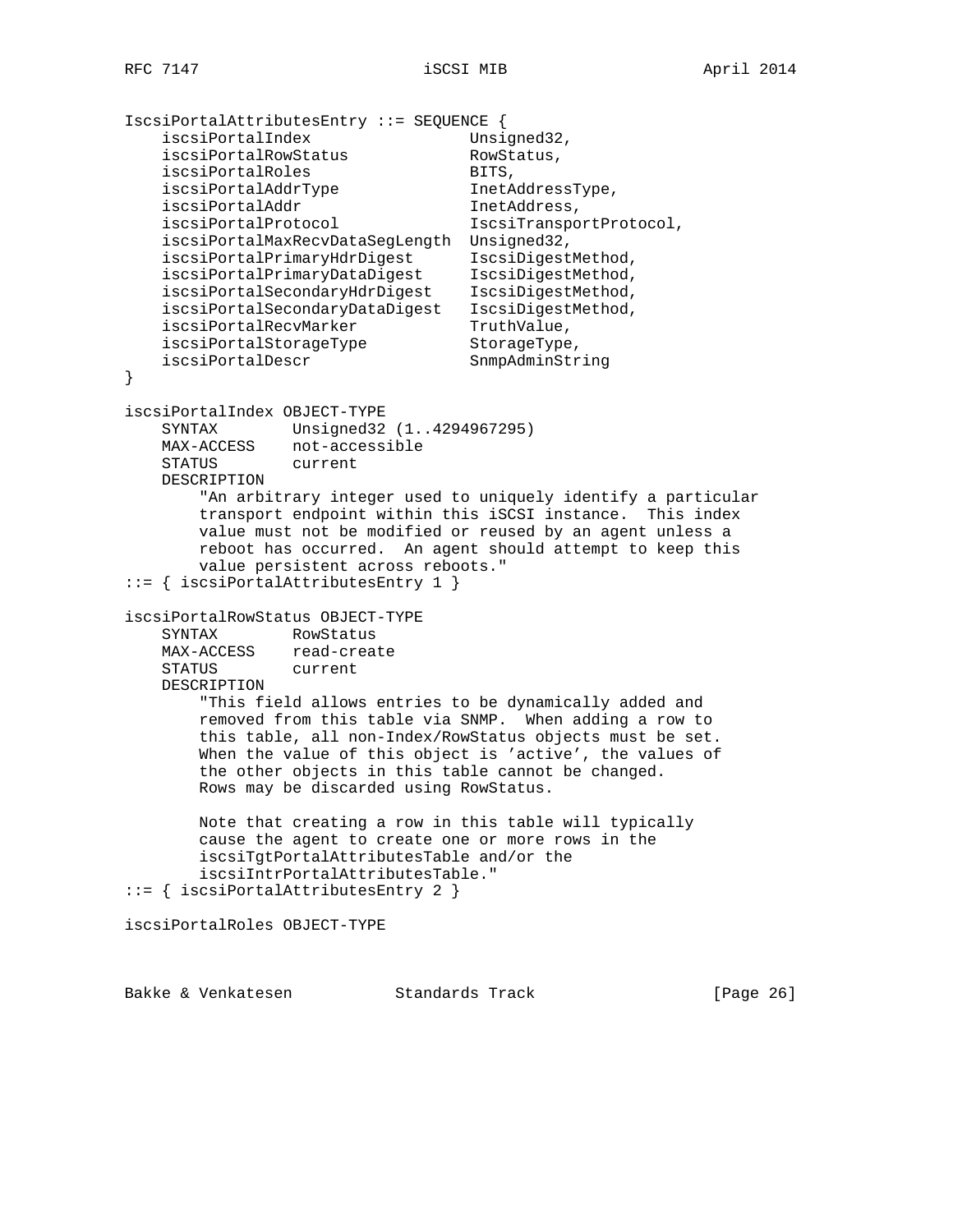SYNTAX BITS { targetTypePortal(0), initiatorTypePortal(1) } MAX-ACCESS read-create<br>STATUS current STATUS DESCRIPTION "A portal can operate in one or both of two roles: as a target portal and/or an initiator portal. If the portal will operate in both roles, both bits must be set. This object will define a corresponding row that will exist or must be created in the iscsiTgtPortalAttributesTable, the iscsiIntrPortalAttributesTable, or both. If the targetTypePortal bit is set, one or more corresponding iscsiTgtPortalAttributesEntry rows will be found or created. If the initiatorTypePortal bit is set, one or more corresponding iscsiIntrPortalAttributesEntry rows will be found or created. If both bits are set, one or more corresponding rows will be found or created in one of the above tables." ::= { iscsiPortalAttributesEntry 3 } iscsiPortalAddrType OBJECT-TYPE SYNTAX InetAddressType MAX-ACCESS read-create STATUS current DESCRIPTION "The type of Internet Network Address contained in the corresponding instance of the iscsiPortalAddr." DEFVAL { ipv4 } ::= { iscsiPortalAttributesEntry 4 } iscsiPortalAddr OBJECT-TYPE SYNTAX InetAddress MAX-ACCESS read-create STATUS current DESCRIPTION "The portal's Internet Network Address, of the type specified by the object iscsiPortalAddrType. If iscsiPortalAddrType has the value 'dns', this address gets resolved to an IP address whenever a new iSCSI connection is established using this portal." ::= { iscsiPortalAttributesEntry 5 } iscsiPortalProtocol OBJECT-TYPE

Bakke & Venkatesen Standards Track [Paqe 27]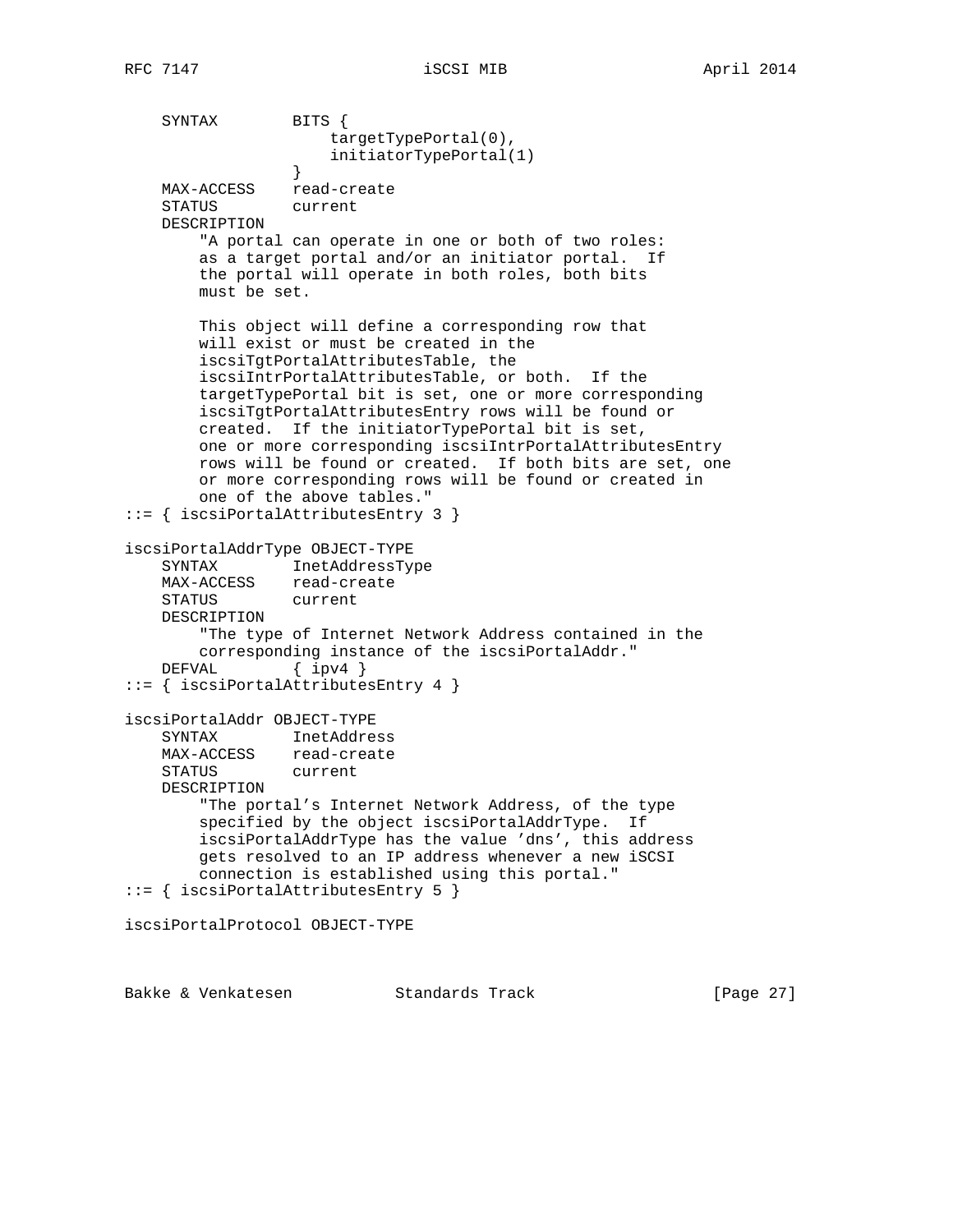```
 SYNTAX IscsiTransportProtocol
 MAX-ACCESS read-create
 STATUS current
    DESCRIPTION
        "The portal's transport protocol."
   DEFVAL \{ 6 \} -- TCP
::= { iscsiPortalAttributesEntry 6 }
iscsiPortalMaxRecvDataSegLength OBJECT-TYPE
    SYNTAX Unsigned32 (512..16777215)
    UNITS "bytes"
 MAX-ACCESS read-create
 STATUS current
    DESCRIPTION
        "The maximum PDU length this portal can receive.
        This may be constrained by hardware characteristics,
        and individual implementations may choose not to
        allow this object to be changed."
    REFERENCE
        "RFC 7143, Section 13.12, MaxRecvDataSegmentLength"
    DEFVAL { 8192 }
::= { iscsiPortalAttributesEntry 7 }
iscsiPortalPrimaryHdrDigest OBJECT-TYPE
 SYNTAX IscsiDigestMethod
 MAX-ACCESS read-create
 STATUS current
    DESCRIPTION
        "The preferred header digest for this portal."
   DEFVAL { crc32c }
::= { iscsiPortalAttributesEntry 8 }
iscsiPortalPrimaryDataDigest OBJECT-TYPE
    SYNTAX IscsiDigestMethod
 MAX-ACCESS read-create
 STATUS current
    DESCRIPTION
       "The preferred data digest method for this portal."
   DEFVAL { crc32c }
::= { iscsiPortalAttributesEntry 9 }
iscsiPortalSecondaryHdrDigest OBJECT-TYPE
    SYNTAX IscsiDigestMethod
    MAX-ACCESS read-create
    STATUS current
    DESCRIPTION
        "An alternate header digest preference for this portal."
   DEFVAL { noDigest }
```
Bakke & Venkatesen Standards Track [Page 28]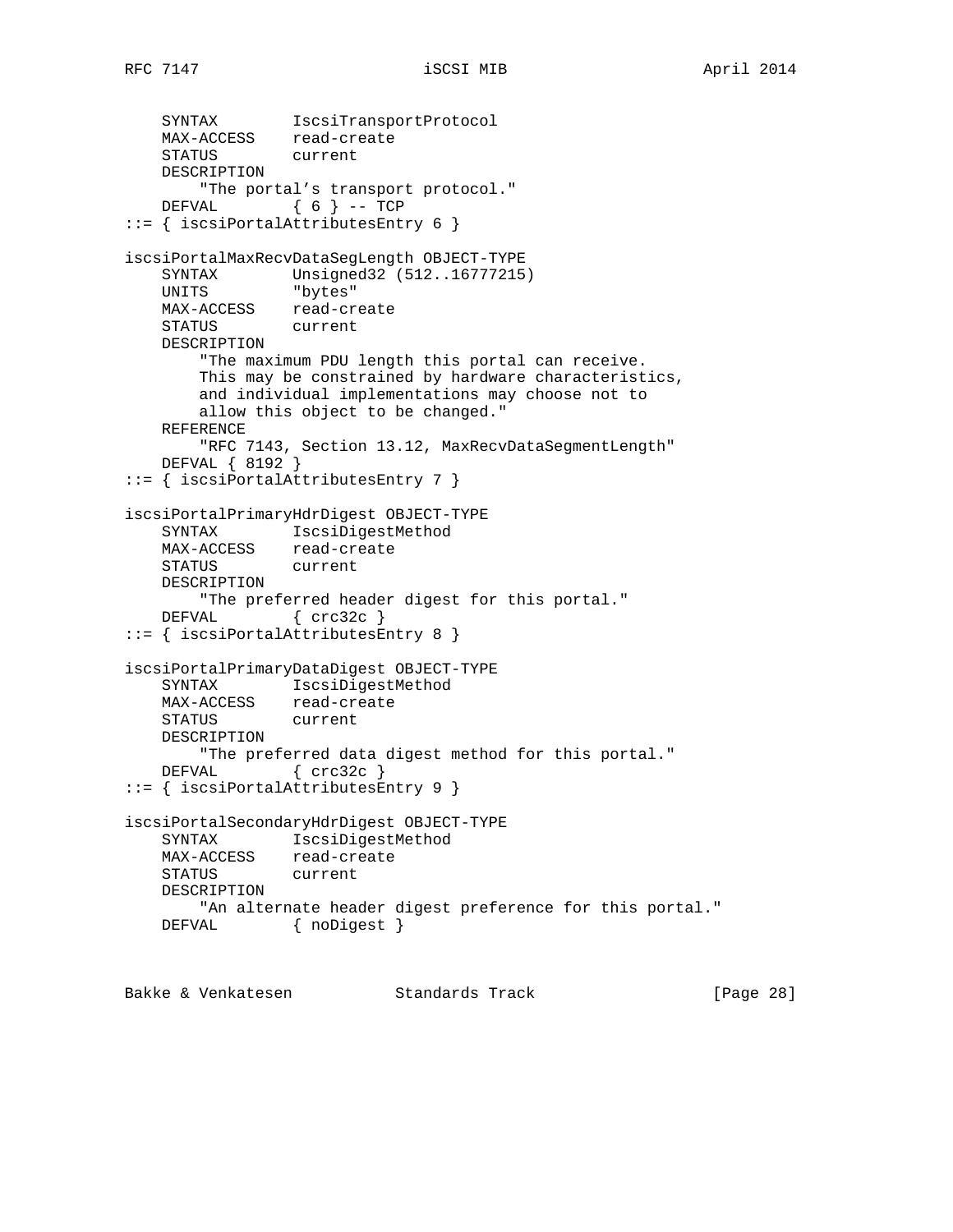```
::= { iscsiPortalAttributesEntry 10 }
iscsiPortalSecondaryDataDigest OBJECT-TYPE
    SYNTAX IscsiDigestMethod
   MAX-ACCESS read-create<br>STATUS current
   STATUS
    DESCRIPTION
        "An alternate data digest preference for this portal."
   DEFVAL { noDigest }
::= { iscsiPortalAttributesEntry 11 }
iscsiPortalRecvMarker OBJECT-TYPE
    SYNTAX TruthValue
 MAX-ACCESS read-create
 STATUS deprecated
    DESCRIPTION
        "This object indicates whether or not this portal will
        request markers in its incoming data stream."
    REFERENCE
        "RFC 7143, Section 13.25, Obsoleted Keys."
   DEFVAL { false }
::= { iscsiPortalAttributesEntry 12 }
iscsiPortalStorageType OBJECT-TYPE
   SYNTAX StorageType<br>MAX-ACCESS read-create
                read-create
    STATUS current
    DESCRIPTION
         "The storage type for this row. Rows in this table that were
         created through an external process (e.g., not created via
         this MIB) may have a storage type of readOnly or permanent.
         Conceptual rows having the value 'permanent' need not
         allow write access to any columnar objects in the row."
   DEFVAL { nonVolatile }
::= { iscsiPortalAttributesEntry 13 }
iscsiPortalDescr OBJECT-TYPE
    SYNTAX SnmpAdminString
    MAX-ACCESS read-only
    STATUS current
    DESCRIPTION
        "A UTF-8 string, determined by the implementation to
        describe the iSCSI portal. When only a single instance
        is present, this object may be set to the zero-length
        string; with multiple iSCSI portals, it may be used in
        an implementation-dependent manner to describe the
        respective portal, and could include information such as
```
Bakke & Venkatesen Standards Track [Paqe 29]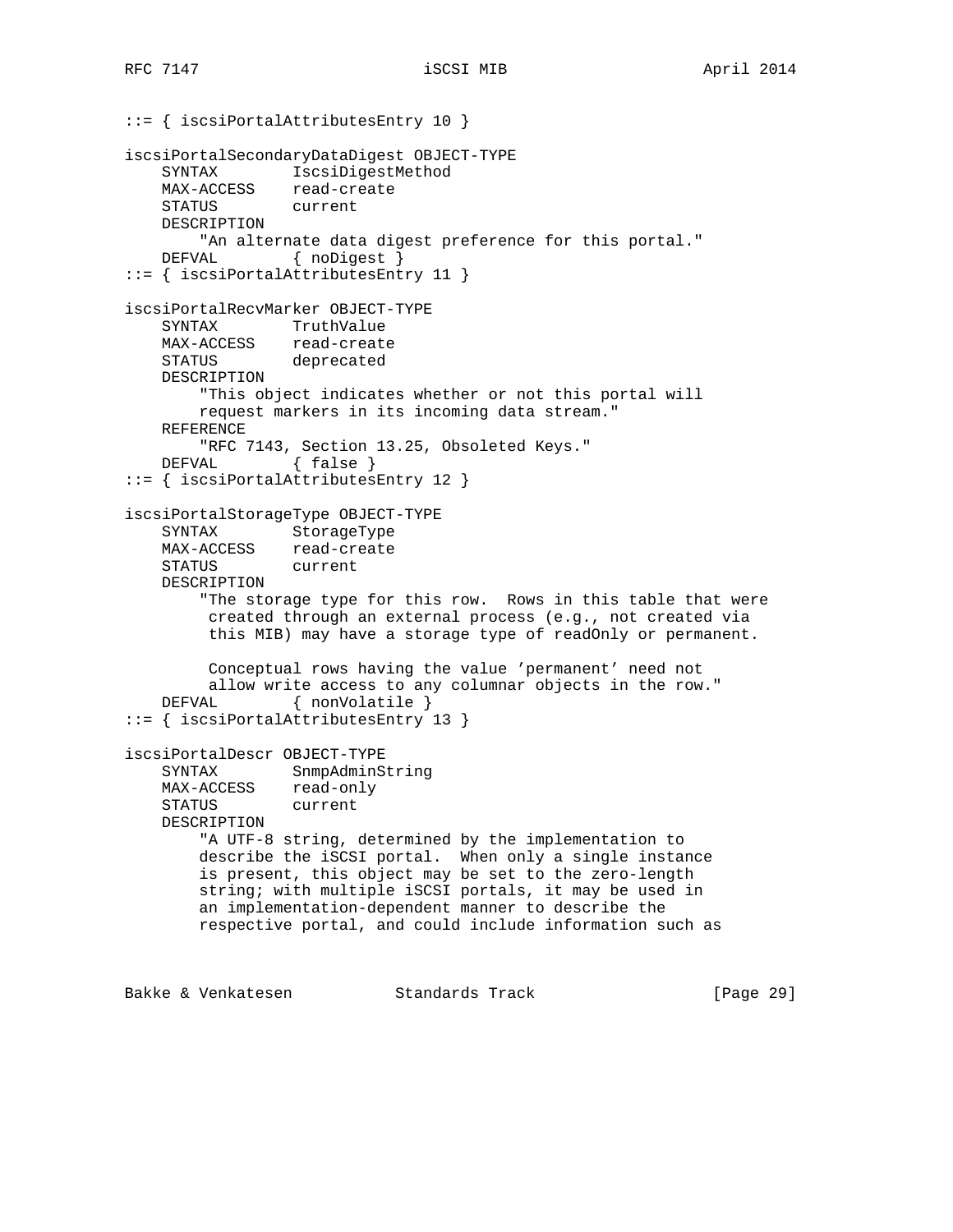```
 Host Bus Adapter (HBA) model, description, and version, or
        software driver and version."
::= { iscsiPortalAttributesEntry 14 }
--**********************************************************************
iscsiTargetPortal OBJECT IDENTIFIER ::= { iscsiObjects 3 }
-- Target Portal Attributes Table
iscsiTgtPortalAttributesTable OBJECT-TYPE
    SYNTAX SEQUENCE OF IscsiTgtPortalAttributesEntry
 MAX-ACCESS not-accessible
 STATUS current
    DESCRIPTION
        "A list of transport endpoints (using TCP or another transport
        protocol) on which this iSCSI instance listens for incoming
        connections to its targets."
::= { iscsiTargetPortal 1 }
iscsiTgtPortalAttributesEntry OBJECT-TYPE
    SYNTAX IscsiTgtPortalAttributesEntry
    MAX-ACCESS not-accessible
    STATUS current
    DESCRIPTION
        "An entry (row) containing management information applicable
        to a particular portal instance that is used to listen for
        incoming connections to local targets. One or more rows in
        this table is populated by the agent for each
        iscsiPortalAttributesEntry row that has the bit
        targetTypePortal set in its iscsiPortalRoles column."
     INDEX { iscsiInstIndex, iscsiPortalIndex,
            iscsiTgtPortalNodeIndexOrZero }
::= { iscsiTgtPortalAttributesTable 1 }
IscsiTgtPortalAttributesEntry ::= SEQUENCE {
    iscsiTgtPortalNodeIndexOrZero Unsigned32,
iscsiTgtPortalPort InetPortNumber,
iscsiTgtPortalTag Unsigned32
}
iscsiTgtPortalNodeIndexOrZero OBJECT-TYPE
    SYNTAX Unsigned32 (0..4294967295)
    MAX-ACCESS not-accessible
    STATUS current
    DESCRIPTION
        "An arbitrary integer used to uniquely identify a
        particular node within an iSCSI instance present
        on the local system.
```
Bakke & Venkatesen Standards Track [Page 30]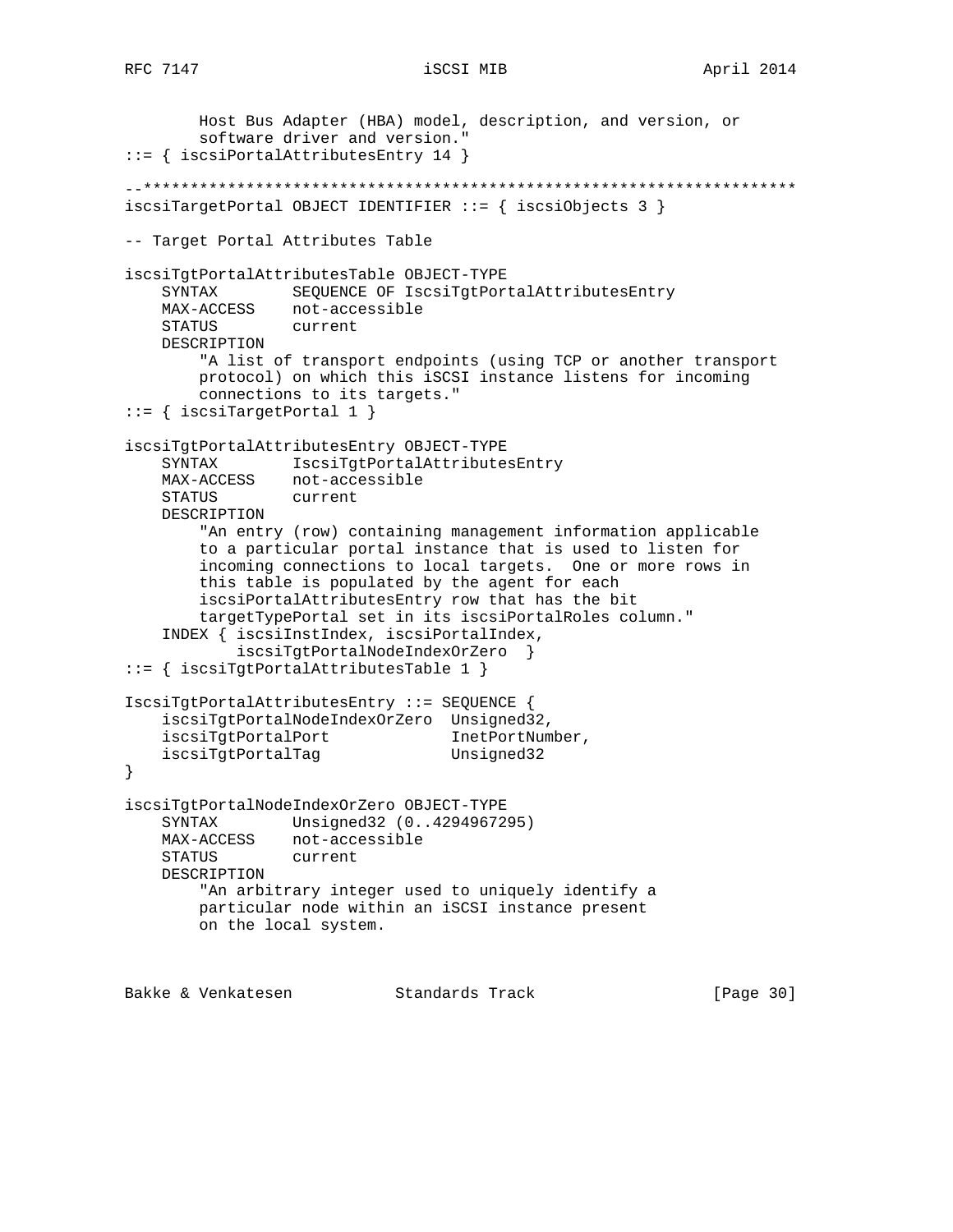For implementations where each {portal, node} tuple can have a different portal tag, this value will map to the iscsiNodeIndex. For implementations where the portal tag is the same for a given portal regardless of which node is using the portal, the value 0 (zero) is used." ::= { iscsiTgtPortalAttributesEntry 1 } iscsiTgtPortalPort OBJECT-TYPE SYNTAX InetPortNumber (1..65535) MAX-ACCESS read-write STATUS current DESCRIPTION "The portal's transport protocol port number on which the portal listens for incoming iSCSI connections when the portal is used as a target portal. This object's storage type is specified in iscsiPortalStorageType." ::= { iscsiTgtPortalAttributesEntry 2 } iscsiTgtPortalTag OBJECT-TYPE SYNTAX Unsigned32 (1..65535) MAX-ACCESS read-write STATUS current DESCRIPTION "The portal's aggregation tag when the portal is used as a target portal. Multiple-connection sessions may be aggregated over portals sharing an identical aggregation tag. This object's storage type is specified in iscsiPortalStorageType." REFERENCE "RFC 7143, Section 4.4.1, iSCSI Architecture Model" ::= { iscsiTgtPortalAttributesEntry 3 } --\*\*\*\*\*\*\*\*\*\*\*\*\*\*\*\*\*\*\*\*\*\*\*\*\*\*\*\*\*\*\*\*\*\*\*\*\*\*\*\*\*\*\*\*\*\*\*\*\*\*\*\*\*\*\*\*\*\*\*\*\*\*\*\*\*\*\*\*\*\* iscsiInitiatorPortal OBJECT IDENTIFIER ::= { iscsiObjects 4 } -- Initiator Portal Attributes Table iscsiIntrPortalAttributesTable OBJECT-TYPE SYNTAX SEQUENCE OF IscsiIntrPortalAttributesEntry MAX-ACCESS not-accessible STATUS current DESCRIPTION "A list of Internet Network Addresses (using TCP or another transport protocol) from which this iSCSI instance may initiate connections to other targets."

Bakke & Venkatesen Standards Track [Page 31]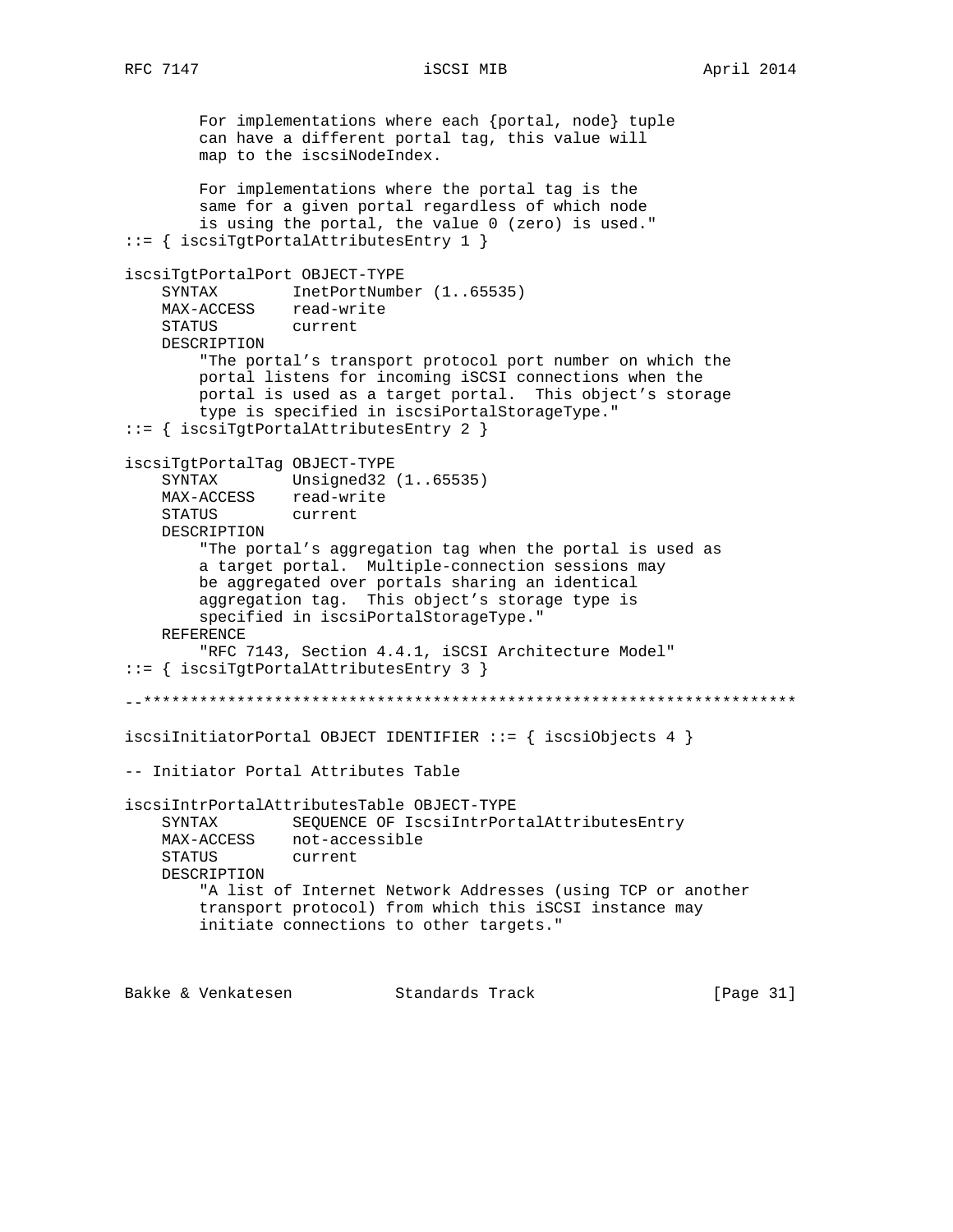```
::= { iscsiInitiatorPortal 1 }
iscsiIntrPortalAttributesEntry OBJECT-TYPE
   SYNTAX IscsiIntrPortalAttributesEntry<br>MAX-ACCESS not-accessible
                not-accessible<br>current
   STATUS
    DESCRIPTION
         "An entry (row) containing management information applicable
         to a particular portal instance that is used to initiate
         connections to iSCSI targets. One or more rows in
         this table is populated by the agent for each
         iscsiPortalAttributesEntry row that has the bit
         initiatorTypePortal set in its iscsiPortalRoles column."
     INDEX { iscsiInstIndex, iscsiPortalIndex,
             iscsiIntrPortalNodeIndexOrZero }
::= { iscsiIntrPortalAttributesTable 1 }
IscsiIntrPortalAttributesEntry ::= SEQUENCE {
    iscsiIntrPortalNodeIndexOrZero Unsigned32,
    iscsiIntrPortalTag Unsigned32
}
iscsiIntrPortalNodeIndexOrZero OBJECT-TYPE
     SYNTAX Unsigned32 (0..4294967295)
    MAX-ACCESS not-accessible
    STATUS current
    DESCRIPTION
         "An arbitrary integer used to uniquely identify a
        particular node within an iSCSI instance present
        on the local system.
        For implementations where each {portal, node} tuple
         can have a different portal tag, this value will
         map to the iscsiNodeIndex.
         For implementations where the portal tag is the
         same for a given portal regardless of which node
         is using the portal, the value 0 (zero) is used."
::= { iscsiIntrPortalAttributesEntry 1 }
iscsiIntrPortalTag OBJECT-TYPE
    SYNTAX Unsigned32 (1..65535)
    MAX-ACCESS read-write
    STATUS current
    DESCRIPTION
         "The portal's aggregation tag when the portal is used as
         an initiator portal. Multiple-connection sessions may
        be aggregated over portals sharing an identical
```
Bakke & Venkatesen Standards Track [Paqe 32]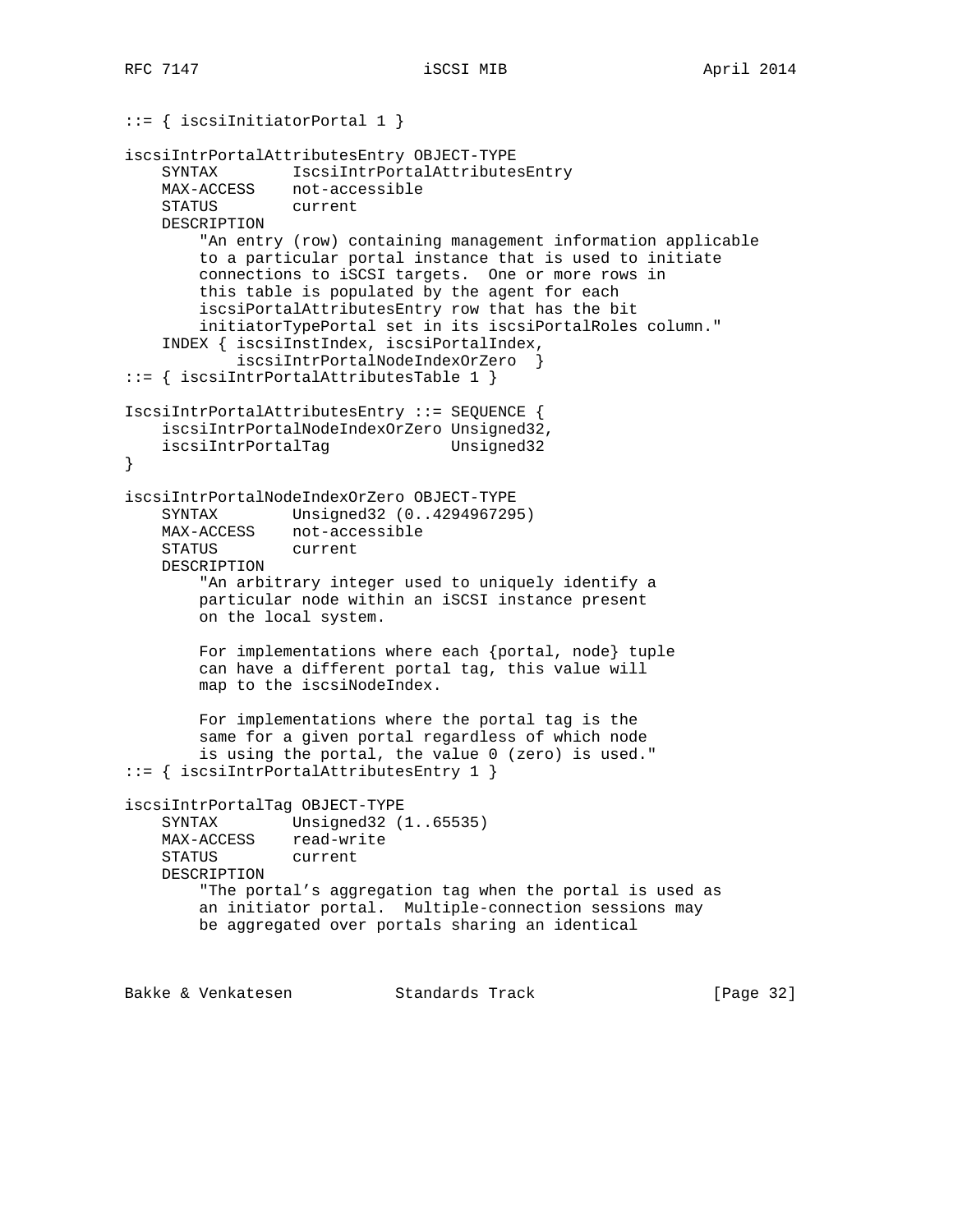```
 aggregation tag. This object's storage type is
        specified in iscsiPortalStorageType."
    REFERENCE
        "RFC 7143, Section 4.4.1, iSCSI Architecture Model"
::= { iscsiIntrPortalAttributesEntry 2 }
--**********************************************************************
iscsiNode OBJECT IDENTIFIER ::= { iscsiObjects 5 }
-- Node Attributes Table
iscsiNodeAttributesTable OBJECT-TYPE
    SYNTAX SEQUENCE OF IscsiNodeAttributesEntry
 MAX-ACCESS not-accessible
 STATUS current
    DESCRIPTION
        "A list of iSCSI nodes belonging to each iSCSI instance
        present on the local system. An iSCSI node can act as
        an initiator, a target, or both."
::= { iscsiNode 1 }
iscsiNodeAttributesEntry OBJECT-TYPE
   SYNTAX IscsiNodeAttributesEntry<br>MAX-ACCESS not-accessible
              not-accessible
    STATUS current
    DESCRIPTION
        "A conceptual row containing management information
        applicable to a particular iSCSI node."
    INDEX { iscsiInstIndex, iscsiNodeIndex }
::= { iscsiNodeAttributesTable 1 }
IscsiNodeAttributesEntry ::= SEQUENCE {
   iscsiNodeIndex Unsigned32,
   iscsiNodeName IscsiName,
   iscsiNodeAlias SnmpAdminString,
iscsiNodeRoles BITS,
iscsiNodeTransportType RowPointer,
iscsiNodeInitialR2T TruthValue,
iscsiNodeImmediateData TruthValue,
 iscsiNodeMaxOutstandingR2T Unsigned32,
 iscsiNodeFirstBurstLength Unsigned32,
iscsiNodeMaxBurstLength Unsigned32,
iscsiNodeMaxConnections Unsigned32,
 iscsiNodeDataSequenceInOrder TruthValue,
iscsiNodeDataPDUInOrder TruthValue,
iscsiNodeDefaultTime2Wait Unsigned32,
 iscsiNodeDefaultTime2Retain Unsigned32,
```
Bakke & Venkatesen Standards Track [Page 33]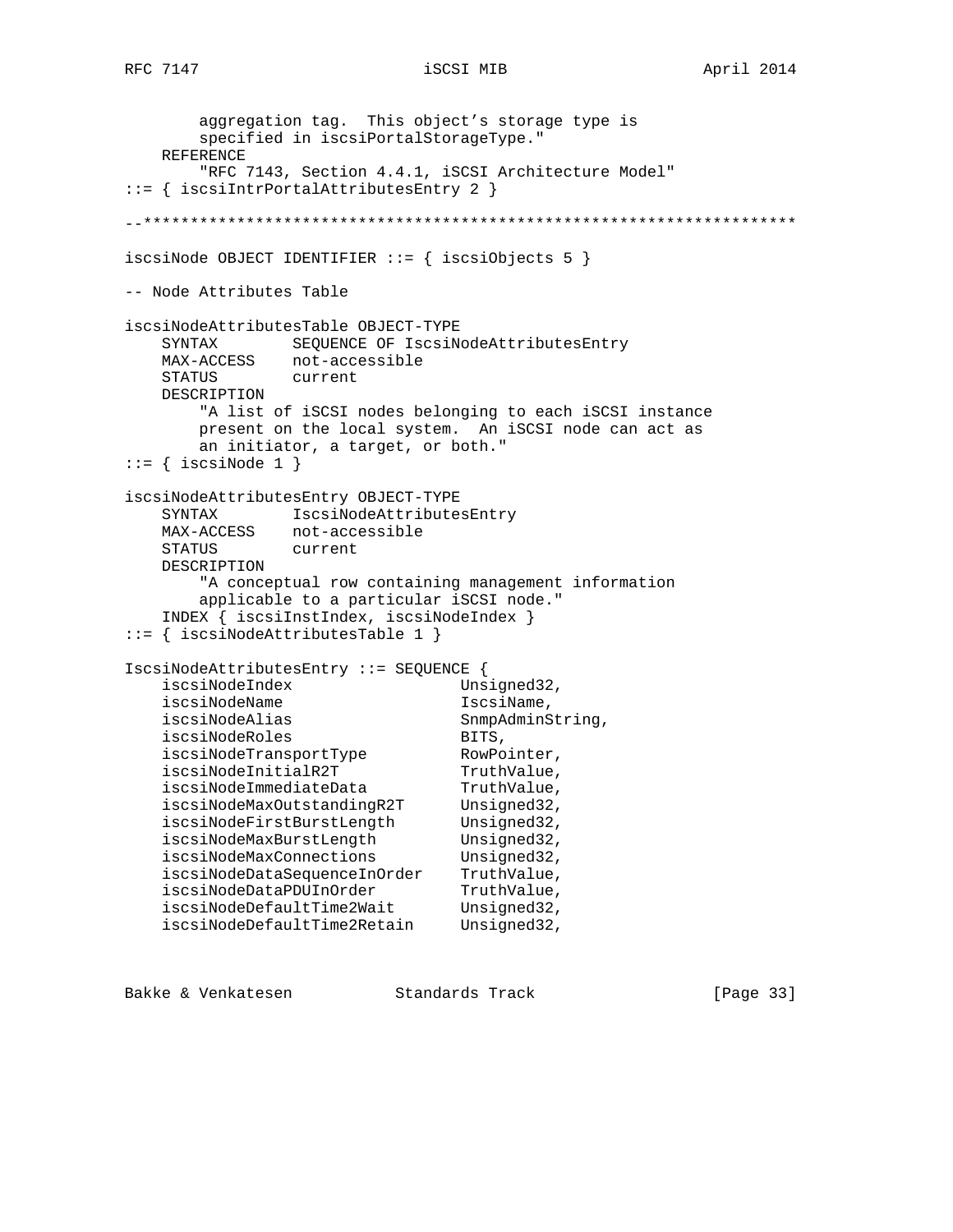```
 iscsiNodeErrorRecoveryLevel Unsigned32,
iscsiNodeDiscontinuityTime TimeStamp,
iscsiNodeStorageType StorageType
}
iscsiNodeIndex OBJECT-TYPE
    SYNTAX Unsigned32 (1..4294967295)
 MAX-ACCESS not-accessible
 STATUS current
    DESCRIPTION
        "An arbitrary integer used to uniquely identify a particular
        node within an iSCSI instance. This index value must not be
        modified or reused by an agent unless a reboot has occurred.
        An agent should attempt to keep this value persistent across
        reboots."
::= { iscsiNodeAttributesEntry 1 }
iscsiNodeName OBJECT-TYPE
    SYNTAX IscsiName
    MAX-ACCESS read-only
    STATUS current
    DESCRIPTION
        "This node's iSCSI name, which is independent of the location
        of the node, and can be resolved into a set of addresses
        through various discovery services."
::= { iscsiNodeAttributesEntry 2 }
iscsiNodeAlias OBJECT-TYPE
 SYNTAX SnmpAdminString
 MAX-ACCESS read-only
    STATUS current
    DESCRIPTION
        "A character string that is a human-readable name or
        description of the iSCSI node. If configured, this alias
        may be communicated to the initiator or target node at
        the remote end of the connection during a Login Request
        or Response message. This string is not used as an
        identifier, but it can be displayed by the system's user
        interface in a list of initiators and/or targets to
        which it is connected.
        If no alias exists, the value is a zero-length string."
    REFERENCE
        "RFC 7143, Sections 13.6 (TargetAlias) and 13.7
        (InitiatorAlias)"
::= { iscsiNodeAttributesEntry 3 }
iscsiNodeRoles OBJECT-TYPE
```
Bakke & Venkatesen Standards Track [Page 34]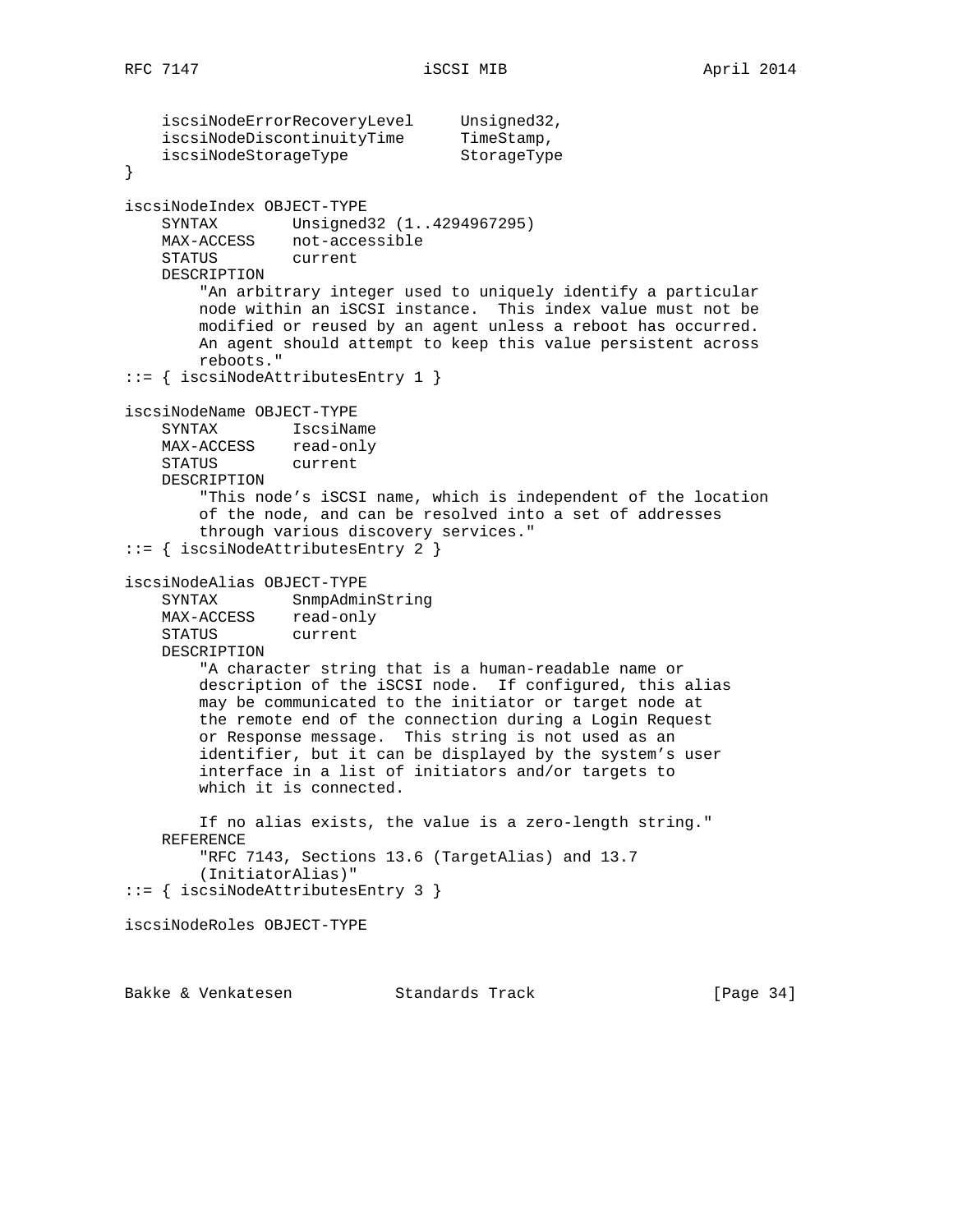SYNTAX BITS { targetTypeNode(0), initiatorTypeNode(1) } MAX-ACCESS read-only STATUS current DESCRIPTION "A node can operate in one or both of two roles: a target role and/or an initiator role. If the node will operate in both roles, both bits must be set. This object will also define the corresponding rows that will exist in the iscsiTargetAttributesTable, the iscsiInitiatorAttributesTable, or both. If the targetTypeNode bit is set, there will be a corresponding iscsiTargetAttributesEntry. If the initiatorTypeNode bit is set, there will be a corresponding iscsiInitiatorAttributesEntry. If both bits are set, there will be a corresponding iscsiTgtPortalAttributesEntry and iscsiPortalAttributesEntry." ::= { iscsiNodeAttributesEntry 4 } iscsiNodeTransportType OBJECT-TYPE SYNTAX RowPointer MAX-ACCESS read-only STATUS current DESCRIPTION "A pointer to the corresponding row in the appropriate table for this SCSI transport, thereby allowing management stations to locate the SCSI-level device that is represented by this iscsiNode. For example, it will usually point to the corresponding scsiTrnspt object in the SCSI MIB module. If no corresponding row exists, the value 0.0 must be used to indicate this." REFERENCE "SCSI-MIB, RFC 4455, Section 9, Object Definitions, scsiTransportTypes" ::= { iscsiNodeAttributesEntry 5 } iscsiNodeInitialR2T OBJECT-TYPE SYNTAX TruthValue MAX-ACCESS read-only STATUS current DESCRIPTION "This object indicates the InitialR2T preference for this node: true = YES, false = will try to negotiate NO, will accept YES "

Bakke & Venkatesen Standards Track [Paqe 35]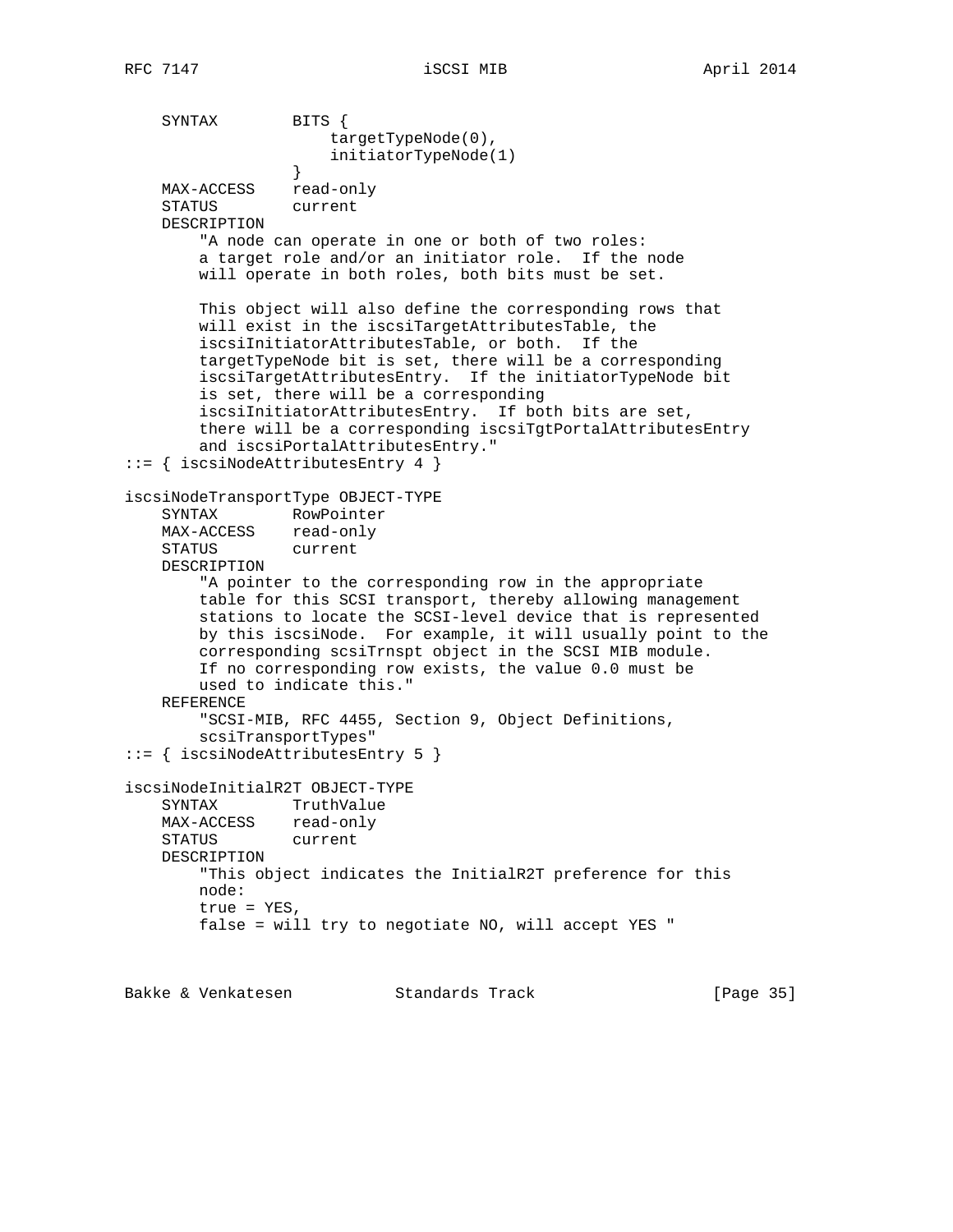```
 REFERENCE
        "RFC 7143, Section 13.10, InitialR2T"
::= { iscsiNodeAttributesEntry 6 }
iscsiNodeImmediateData OBJECT-TYPE
    SYNTAX TruthValue
    MAX-ACCESS read-write
    STATUS current
    DESCRIPTION
        "This object indicates ImmediateData preference for this
        node:
        true = YES (but will accept NO),
        false = NO "
    REFERENCE
       "RFC 7143, Section 13.11, ImmediateData"
   DEFVAL { true }
::= { iscsiNodeAttributesEntry 7 }
iscsiNodeMaxOutstandingR2T OBJECT-TYPE
 SYNTAX Unsigned32 (1..65535)
 UNITS "R2Ts"
    MAX-ACCESS read-write
    STATUS current
    DESCRIPTION
        "Maximum number of outstanding requests-to-transmit (R2Ts)
        allowed per iSCSI task."
    REFERENCE
        "RFC 7143, Section 13.17, MaxOutstandingR2T"
   DEFVAL \{ 1 \}::= { iscsiNodeAttributesEntry 8 }
iscsiNodeFirstBurstLength OBJECT-TYPE
    SYNTAX Unsigned32 (512..16777215)
    UNITS "bytes"
 MAX-ACCESS read-write
 STATUS current
    DESCRIPTION
        "The maximum length (bytes) supported for unsolicited data
        to/from this node."
    REFERENCE
       "RFC 7143, Section 13.14, FirstBurstLength"
    DEFVAL { 65536 }
::= { iscsiNodeAttributesEntry 9 }
iscsiNodeMaxBurstLength OBJECT-TYPE
    SYNTAX Unsigned32 (512..16777215)
    UNITS "bytes"
    MAX-ACCESS read-write
```
Bakke & Venkatesen Standards Track [Page 36]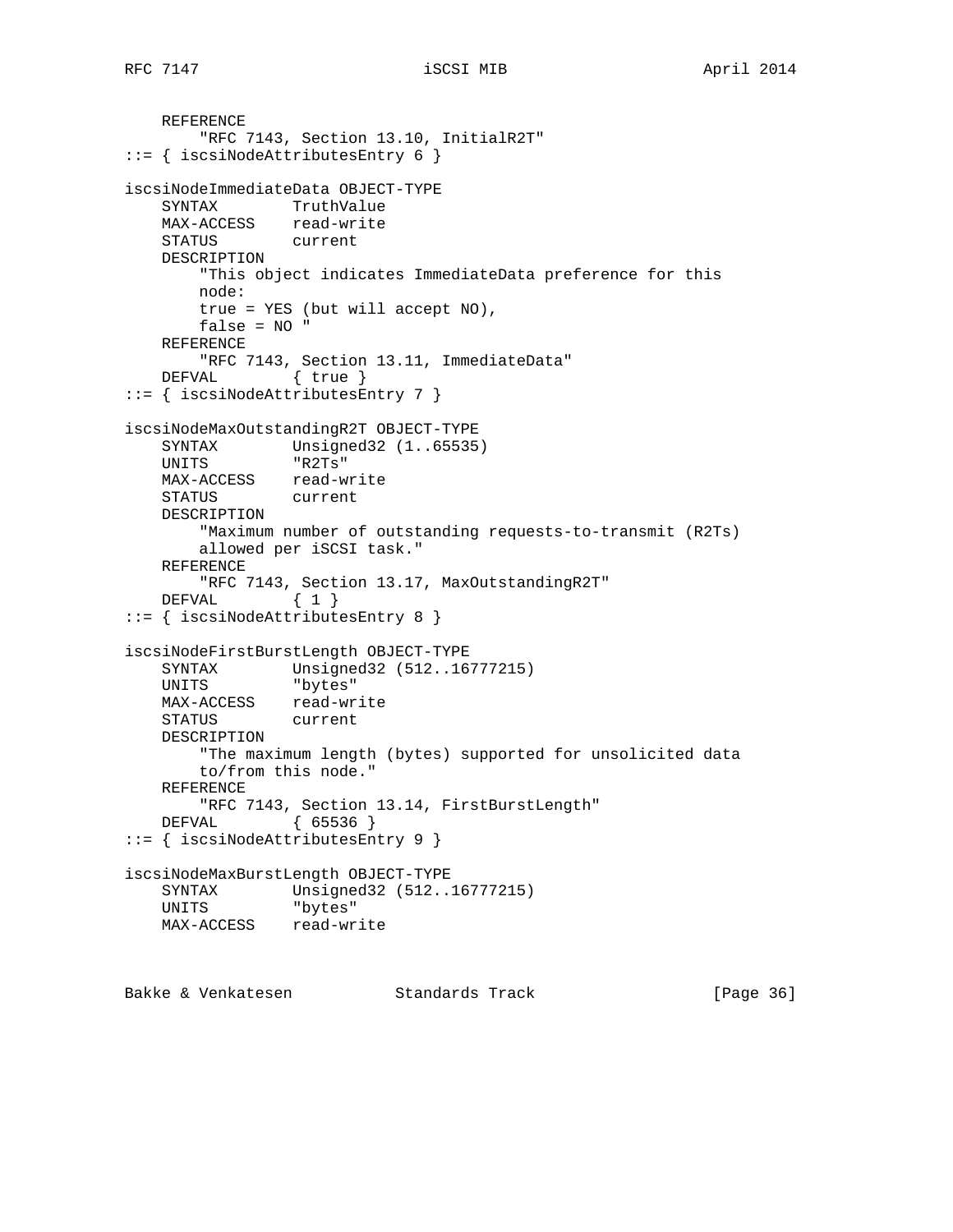```
 STATUS current
    DESCRIPTION
     "The maximum number of bytes that can be sent within
     a single sequence of Data-In or Data-Out PDUs."
    REFERENCE
        "RFC 7143, Section 13.13, MaxBurstLength"
    DEFVAL { 262144 }
::= { iscsiNodeAttributesEntry 10 }
iscsiNodeMaxConnections OBJECT-TYPE
 SYNTAX Unsigned32 (1..65535)
 UNITS "connections"
 MAX-ACCESS read-write
 STATUS current
    DESCRIPTION
        "The maximum number of connections allowed in each
        session to and/or from this node."
    REFERENCE
        "RFC 7143, Section 13.2, MaxConnections"
   DEFVAL { 1 }
::= { iscsiNodeAttributesEntry 11 }
iscsiNodeDataSequenceInOrder OBJECT-TYPE
 SYNTAX TruthValue
 MAX-ACCESS read-write
    STATUS current
    DESCRIPTION
        "The DataSequenceInOrder preference of this node.
        False (=No) indicates that iSCSI data PDU sequences may
        be transferred in any order. True (=Yes) indicates that
        data PDU sequences must be transferred using
        continuously increasing offsets, except during
        error recovery."
    REFERENCE
        "RFC 7143, Section 13.19, DataSequenceInOrder"
    DEFVAL { true }
::= { iscsiNodeAttributesEntry 12 }
iscsiNodeDataPDUInOrder OBJECT-TYPE
    SYNTAX TruthValue
    MAX-ACCESS read-write
    STATUS current
    DESCRIPTION
        "The DataPDUInOrder preference of this node.
        False (=No) indicates that iSCSI data PDUs within sequences
        may be in any order. True (=Yes) indicates that data PDUs
        within sequences must be at continuously increasing
        addresses, with no gaps or overlay between PDUs."
```
Bakke & Venkatesen Standards Track [Paqe 37]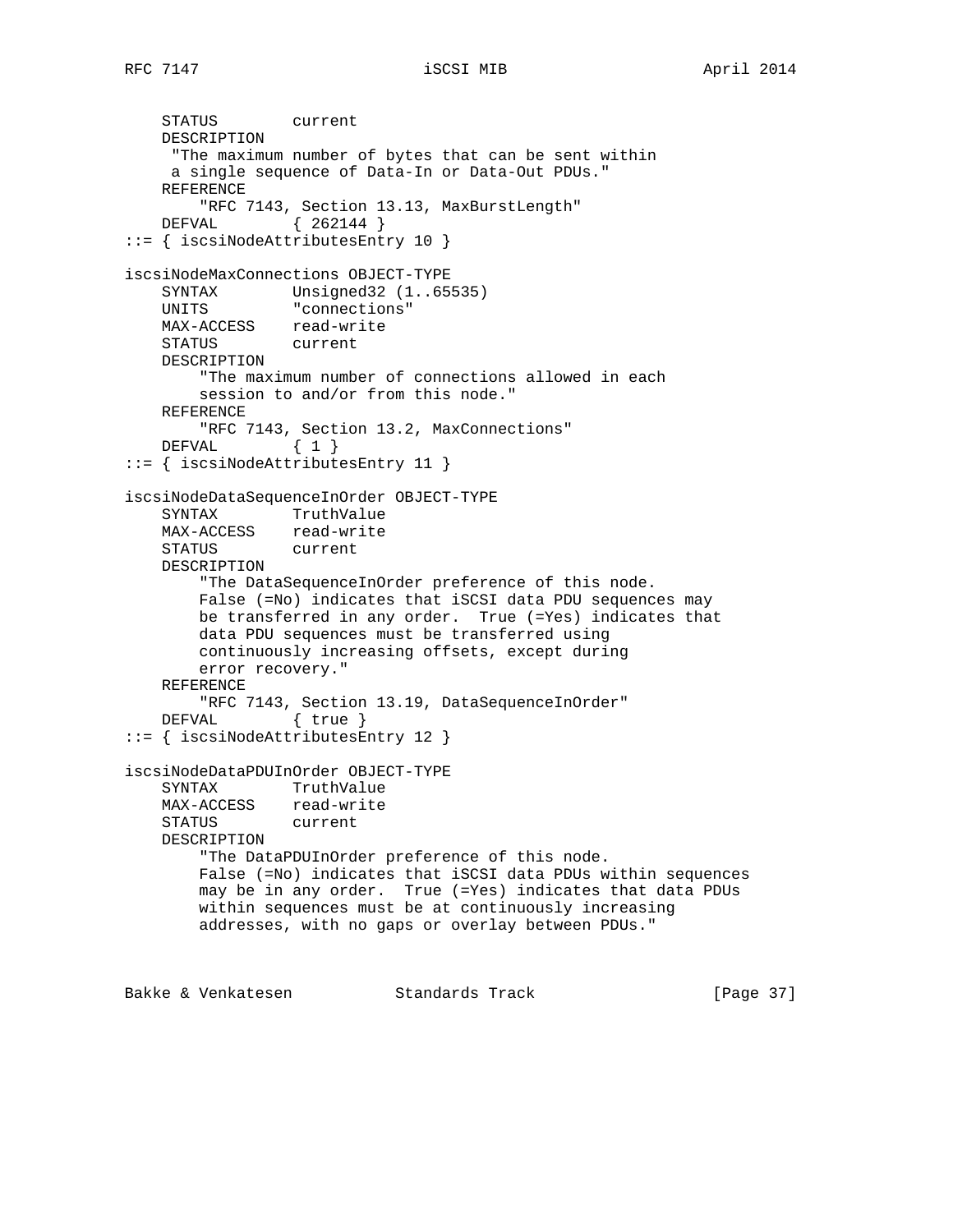```
 REFERENCE
        "RFC 7143, Section 13.18, DataPDUInOrder"
    DEFVAL { true }
::= { iscsiNodeAttributesEntry 13 }
iscsiNodeDefaultTime2Wait OBJECT-TYPE
   SYNTAX Unsigned32 (0..3600)
    UNITS "seconds"
    MAX-ACCESS read-write
    STATUS current
    DESCRIPTION
        "The DefaultTime2Wait preference of this node. This is the
        minimum time, in seconds, to wait before attempting an
        explicit/implicit logout or active iSCSI task reassignment
        after an unexpected connection termination or a connection
        reset."
    REFERENCE
        "RFC 7143, Section 13.15, DefaultTime2Wait"
   DEFVAL { 2 }
::= { iscsiNodeAttributesEntry 14 }
iscsiNodeDefaultTime2Retain OBJECT-TYPE
 SYNTAX Unsigned32 (0..3600)
 UNITS "seconds"
   MAX-ACCESS read-write
    STATUS current
    DESCRIPTION
        "The DefaultTime2Retain preference of this node. This is
        the maximum time, in seconds after an initial wait
        (Time2Wait), before which an active iSCSI task reassignment
        is still possible after an unexpected connection termination
        or a connection reset."
    REFERENCE
        "RFC 7143, Section 13.16, DefaultTime2Retain"
    DEFVAL { 20 }
::= { iscsiNodeAttributesEntry 15 }
iscsiNodeErrorRecoveryLevel OBJECT-TYPE
   SYNTAX Unsigned32 (0..255)
   MAX-ACCESS read-write<br>STATUS current
   STATUS
    DESCRIPTION
        "The ErrorRecoveryLevel preference of this node.
        Currently, only 0-2 are valid.
        This object is designed to accommodate future error-recovery
        levels.
```
Bakke & Venkatesen Standards Track [Page 38]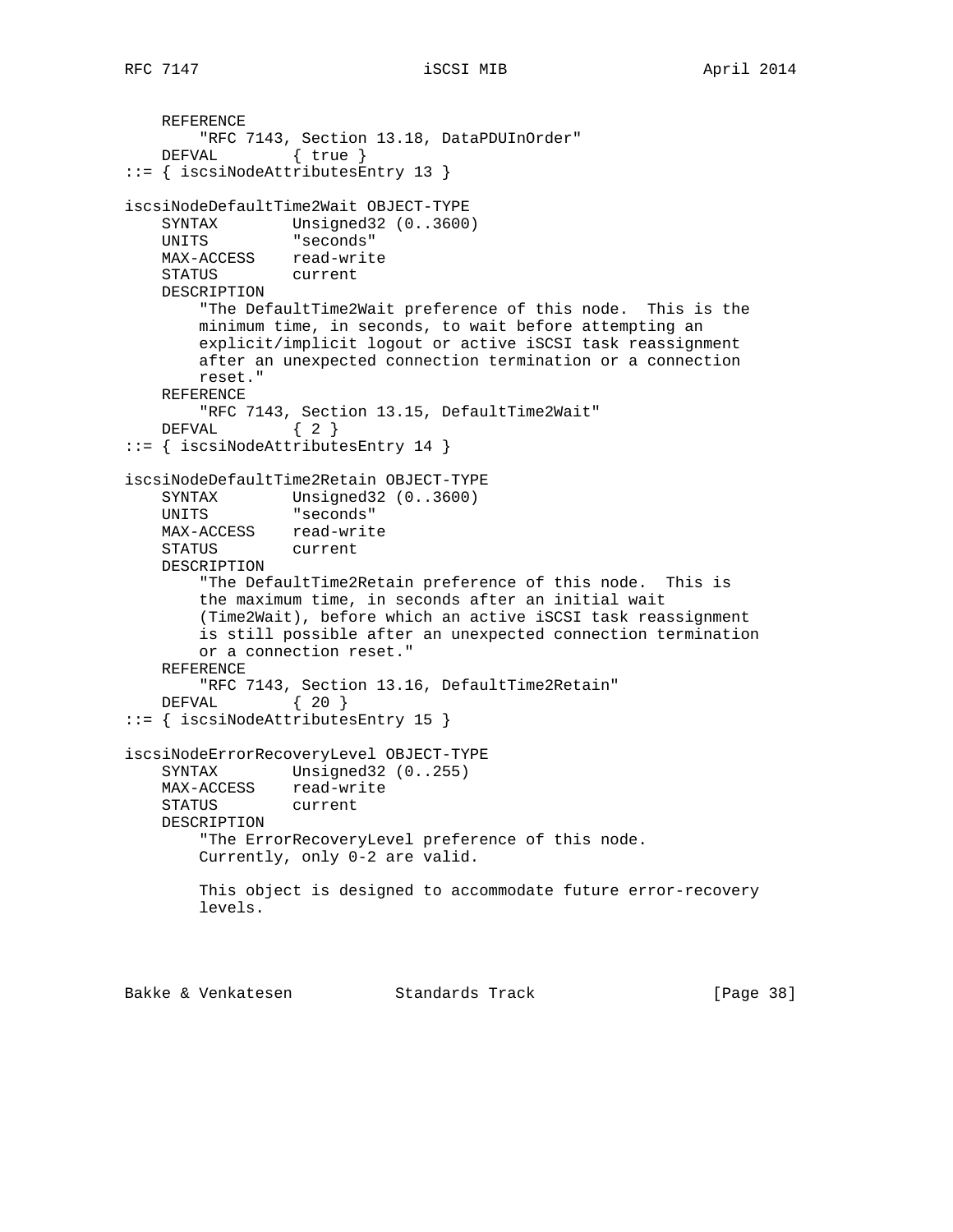Higher error-recovery levels imply support in addition to support for the lower error level functions. In other words, error level 2 implies support for levels 0-1, since those functions are subsets of error level 2." REFERENCE "RFC 7143, Section 13.20, ErrorRecoveryLevel" DEFVAL { 0 } ::= { iscsiNodeAttributesEntry 16 } iscsiNodeDiscontinuityTime OBJECT-TYPE SYNTAX TimeStamp MAX-ACCESS read-only STATUS current DESCRIPTION "The value of SysUpTime on the most recent occasion at which any one or more of this node's counters suffered a discontinuity. If no such discontinuities have occurred since the last re-initialization of the local management subsystem, then this object contains a zero value." ::= { iscsiNodeAttributesEntry 17 } iscsiNodeStorageType OBJECT-TYPE SYNTAX StorageType MAX-ACCESS read-write STATUS current DESCRIPTION "The storage type for all read-write objects within this row. Rows in this table are always created via an external process (e.g., not created via this MIB module). Conceptual rows having the value 'permanent' need not allow Write access to any columnar objects in the row. If this object has the value 'volatile', modifications to read-write objects in this row are not persistent across reboots. If this object has the value 'nonVolatile', modifications to objects in this row are persistent. An implementation may choose to allow this object to be set to either 'nonVolatile' or 'volatile', allowing the management application to choose this behavior." DEFVAL { volatile } ::= { iscsiNodeAttributesEntry 18 } --\*\*\*\*\*\*\*\*\*\*\*\*\*\*\*\*\*\*\*\*\*\*\*\*\*\*\*\*\*\*\*\*\*\*\*\*\*\*\*\*\*\*\*\*\*\*\*\*\*\*\*\*\*\*\*\*\*\*\*\*\*\*\*\*\*\*\*\*\*\*

Bakke & Venkatesen Standards Track [Page 39]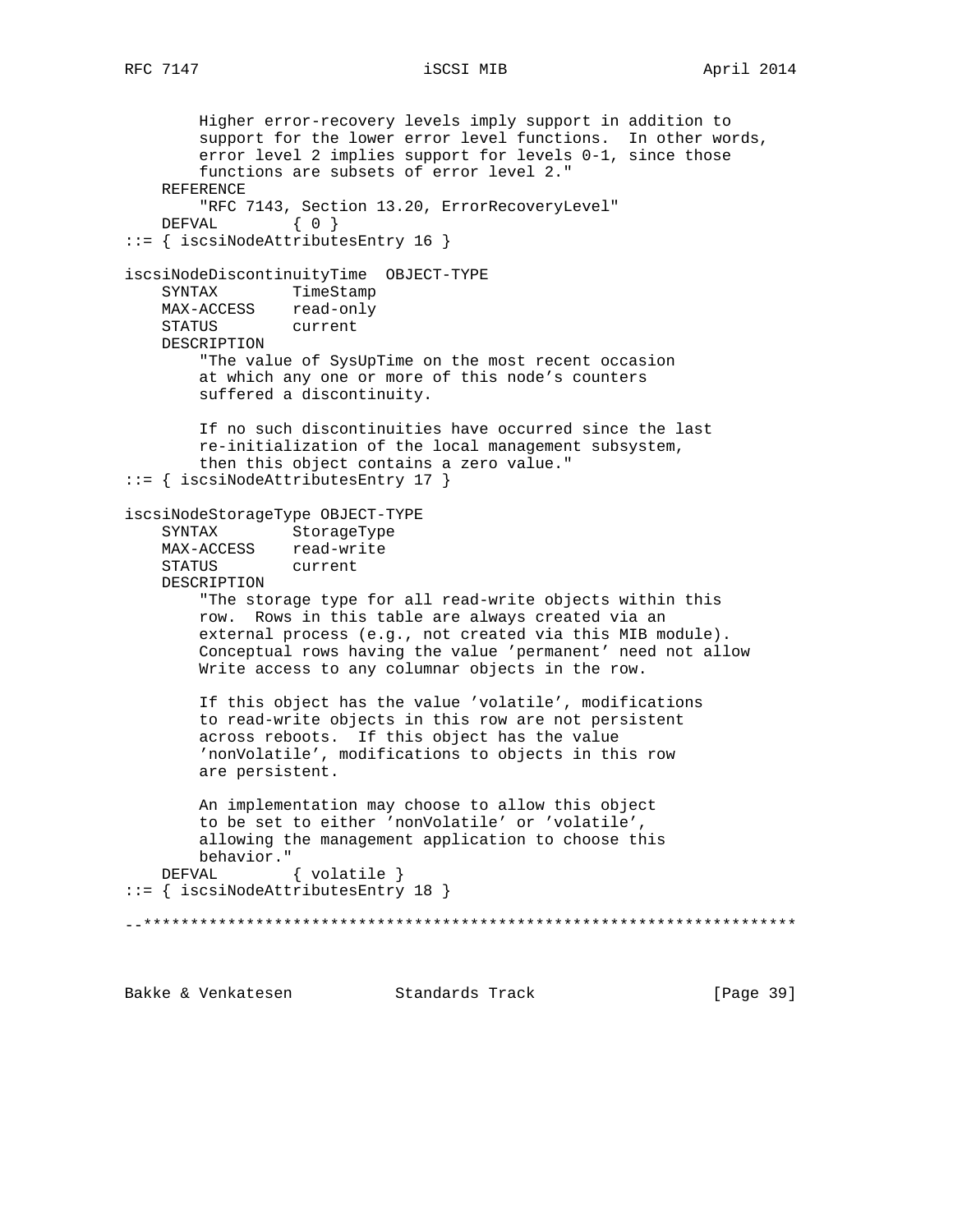```
iscsiTarget OBJECT IDENTIFIER ::= { iscsiObjects 6 }
-- Target Attributes Table
iscsiTargetAttributesTable OBJECT-TYPE
    SYNTAX SEQUENCE OF IscsiTargetAttributesEntry
    MAX-ACCESS not-accessible
    STATUS current
    DESCRIPTION
        "A list of iSCSI nodes that can take on a target role,
        belonging to each iSCSI instance present on the local
        system."
::= { iscsiTarget 1 }
iscsiTargetAttributesEntry OBJECT-TYPE
    SYNTAX IscsiTargetAttributesEntry
   MAX-ACCESS not-accessible<br>STATUS current
   STATUS
    DESCRIPTION
        "An entry (row) containing management information applicable
        to a particular node that can take on a target role."
    INDEX { iscsiInstIndex, iscsiNodeIndex }
::= { iscsiTargetAttributesTable 1 }
IscsiTargetAttributesEntry ::= SEQUENCE {
iscsiTgtLoginFailures Counter32,
iscsiTgtLastFailureTime TimeStamp,
iscsiTgtLastFailureType AutonomousType,
 iscsiTgtLastIntrFailureName IscsiName,
    iscsiTgtLastIntrFailureAddrType InetAddressType,
 iscsiTgtLastIntrFailureAddr InetAddress,
 iscsiTgtLastIntrFailurePort InetPortNumber
}
iscsiTgtLoginFailures OBJECT-TYPE
    SYNTAX Counter32
   UNITS "failed login attempts"
 MAX-ACCESS read-only
 STATUS current
    DESCRIPTION
        "This object counts the number of times a login attempt to this
        local target has failed.
        If this counter has suffered a discontinuity, the time of the
        last discontinuity is indicated in iscsiNodeDiscontinuityTime."
    REFERENCE
        "RFC 7143, Section 11.13.5, Status-Class and Status-Detail"
::= { iscsiTargetAttributesEntry 1 }
```
Bakke & Venkatesen Standards Track [Paqe 40]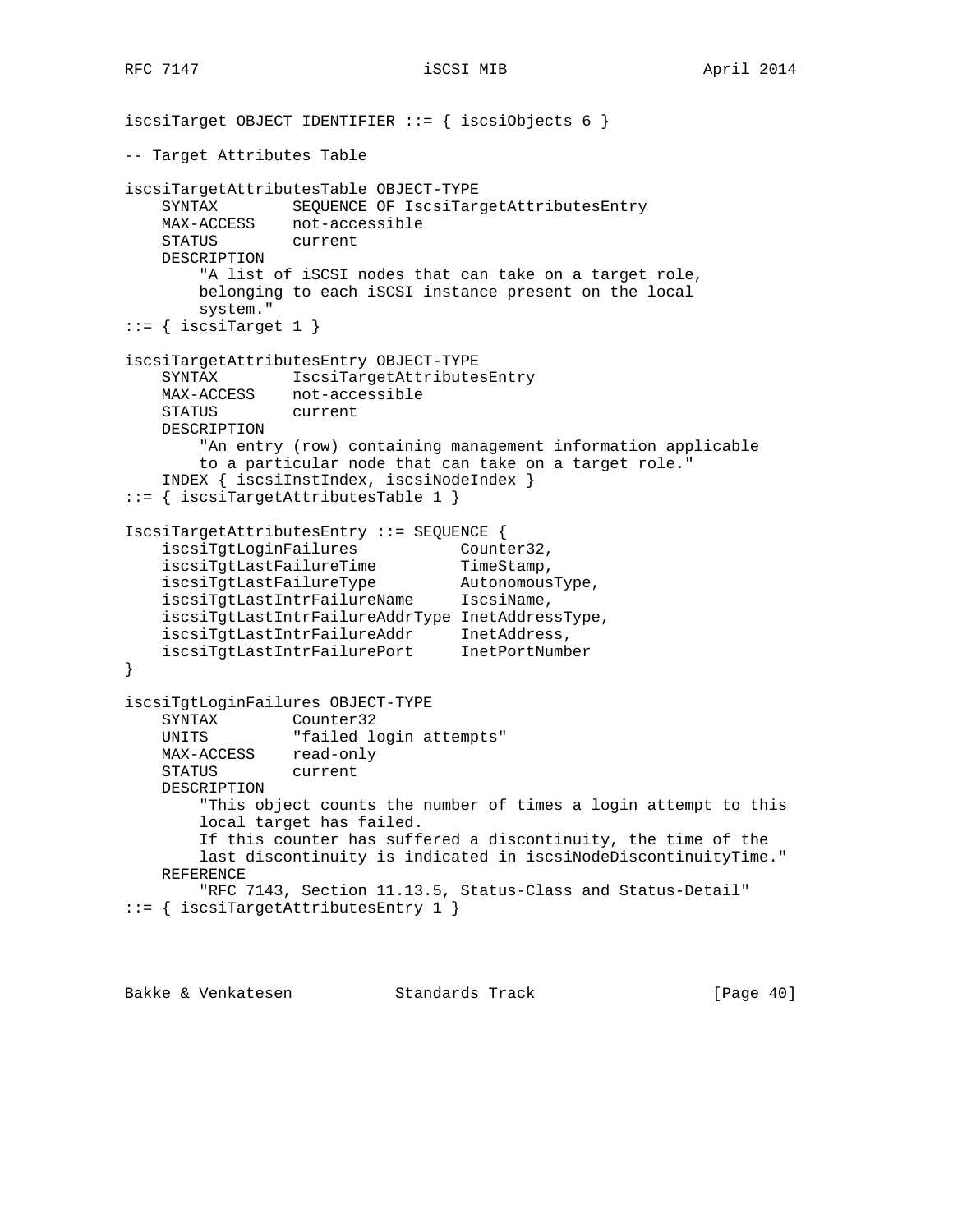```
iscsiTgtLastFailureTime OBJECT-TYPE
 SYNTAX TimeStamp
 MAX-ACCESS read-only
 STATUS current
    DESCRIPTION
        "The timestamp of the most recent failure of a login attempt
        to this target. A value of zero indicates that no such
        failures have occurred since the last system boot."
::= { iscsiTargetAttributesEntry 2 }
iscsiTgtLastFailureType OBJECT-TYPE
    SYNTAX AutonomousType
 MAX-ACCESS read-only
 STATUS current
    DESCRIPTION
        "The type of the most recent failure of a login attempt
        to this target, represented as the OID of the counter
        object in iscsiTargetLoginStatsTable for which the
        relevant instance was incremented. If no such failures
        have occurred since the last system boot, this attribute
        will have the value 0.0. A value of 0.0 may also be used
        to indicate a type that is not represented by any of
        the counters in iscsiTargetLoginStatsTable."
::= { iscsiTargetAttributesEntry 3 }
iscsiTgtLastIntrFailureName OBJECT-TYPE
 SYNTAX IscsiName
 MAX-ACCESS read-only
 STATUS current
    DESCRIPTION
        "The iSCSI name of the initiator that failed the last
        login attempt. If no such failures have occurred since
        the last system boot, this value is a zero-length string."
::= { iscsiTargetAttributesEntry 4 }
iscsiTgtLastIntrFailureAddrType OBJECT-TYPE
    SYNTAX InetAddressType
 MAX-ACCESS read-only
 STATUS current
    DESCRIPTION
        "The type of Internet Network Address contained in the
        corresponding instance of the iscsiTgtLastIntrFailureAddr.
        The value 'dns' is not allowed. If no such failures have
        occurred since the last system boot, this value is zero."
::= { iscsiTargetAttributesEntry 5 }
iscsiTgtLastIntrFailureAddr OBJECT-TYPE
    SYNTAX InetAddress
```
Bakke & Venkatesen Standards Track [Page 41]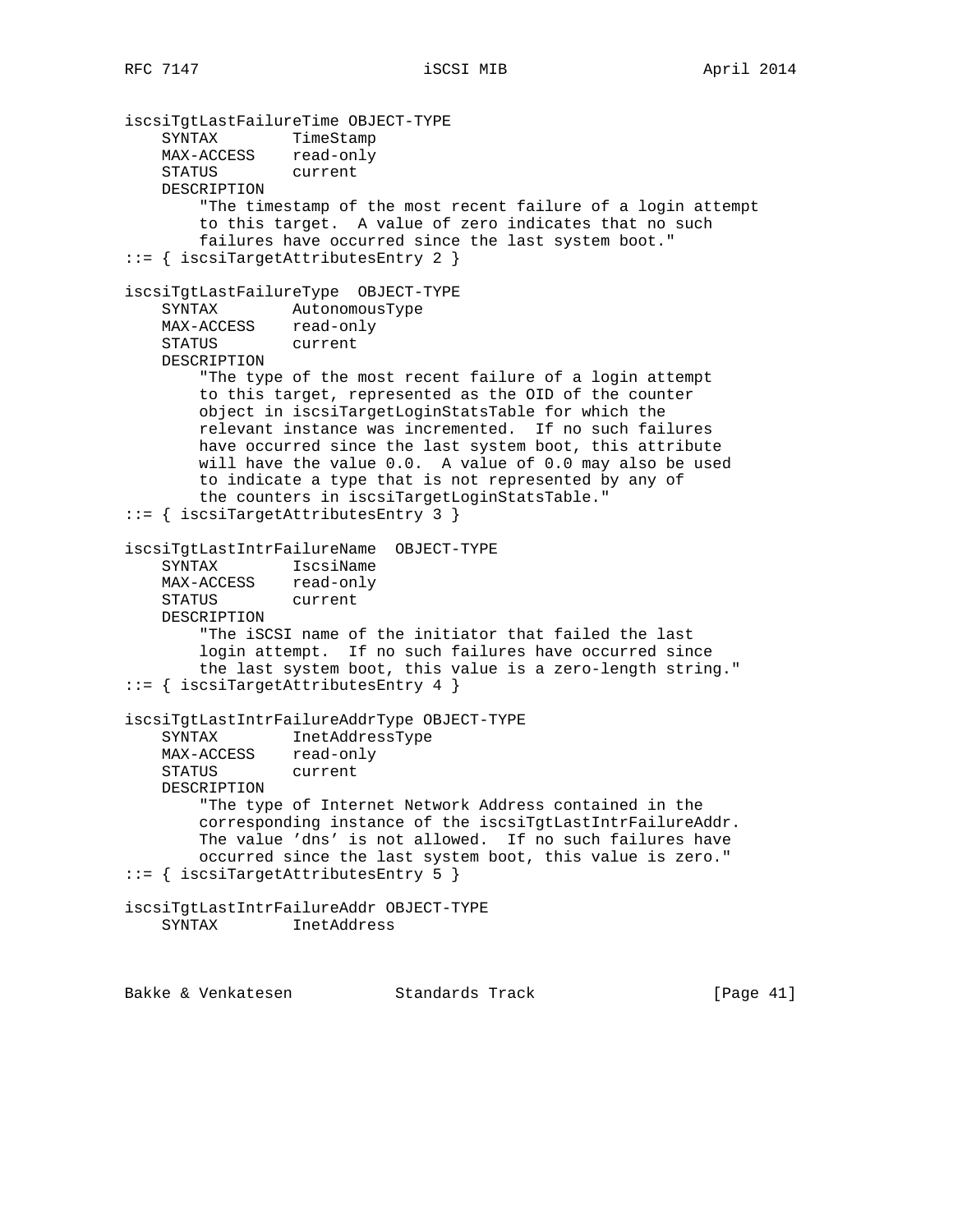```
 MAX-ACCESS read-only
 STATUS current
    DESCRIPTION
        "An Internet Network Address, of the type specified by
        the object iscsiTgtLastIntrFailureAddrType, giving the
        host address of the initiator that failed the last login
        attempt. If no such failures have occurred since the last
        system boot, this value is a zero-length string."
::= { iscsiTargetAttributesEntry 6 }
iscsiTgtLastIntrFailurePort OBJECT-TYPE
    SYNTAX InetPortNumber
   MAX-ACCESS read-only
    STATUS current
    DESCRIPTION
        "The transport protocol port number used by the initiator
        that failed the last login attempt. If no such failures
        have occurred since the last system boot, this value is a
        zero-length string."
::= { iscsiTargetAttributesEntry 7 }
-- Target Login Stats Table
iscsiTargetLoginStatsTable OBJECT-TYPE
    SYNTAX SEQUENCE OF IscsiTargetLoginStatsEntry
 MAX-ACCESS not-accessible
 STATUS current
    DESCRIPTION
        "A table of counters that keep a record of the results
        of initiators' login attempts to this target."
::= { iscsiTarget 2 }
iscsiTargetLoginStatsEntry OBJECT-TYPE
    SYNTAX IscsiTargetLoginStatsEntry
 MAX-ACCESS not-accessible
 STATUS current
    DESCRIPTION
        "An entry (row) containing counters for each result of
        a login attempt to this target."
    AUGMENTS { iscsiTargetAttributesEntry }
::= { iscsiTargetLoginStatsTable 1 }
IscsiTargetLoginStatsEntry ::= SEQUENCE {
 iscsiTgtLoginAccepts Counter32,
 iscsiTgtLoginOtherFails Counter32,
 iscsiTgtLoginRedirects Counter32,
   iscsiTgtLoginAuthorizeFails Counter32,
    iscsiTgtLoginAuthenticateFails Counter32,
```
Bakke & Venkatesen Standards Track [Paqe 42]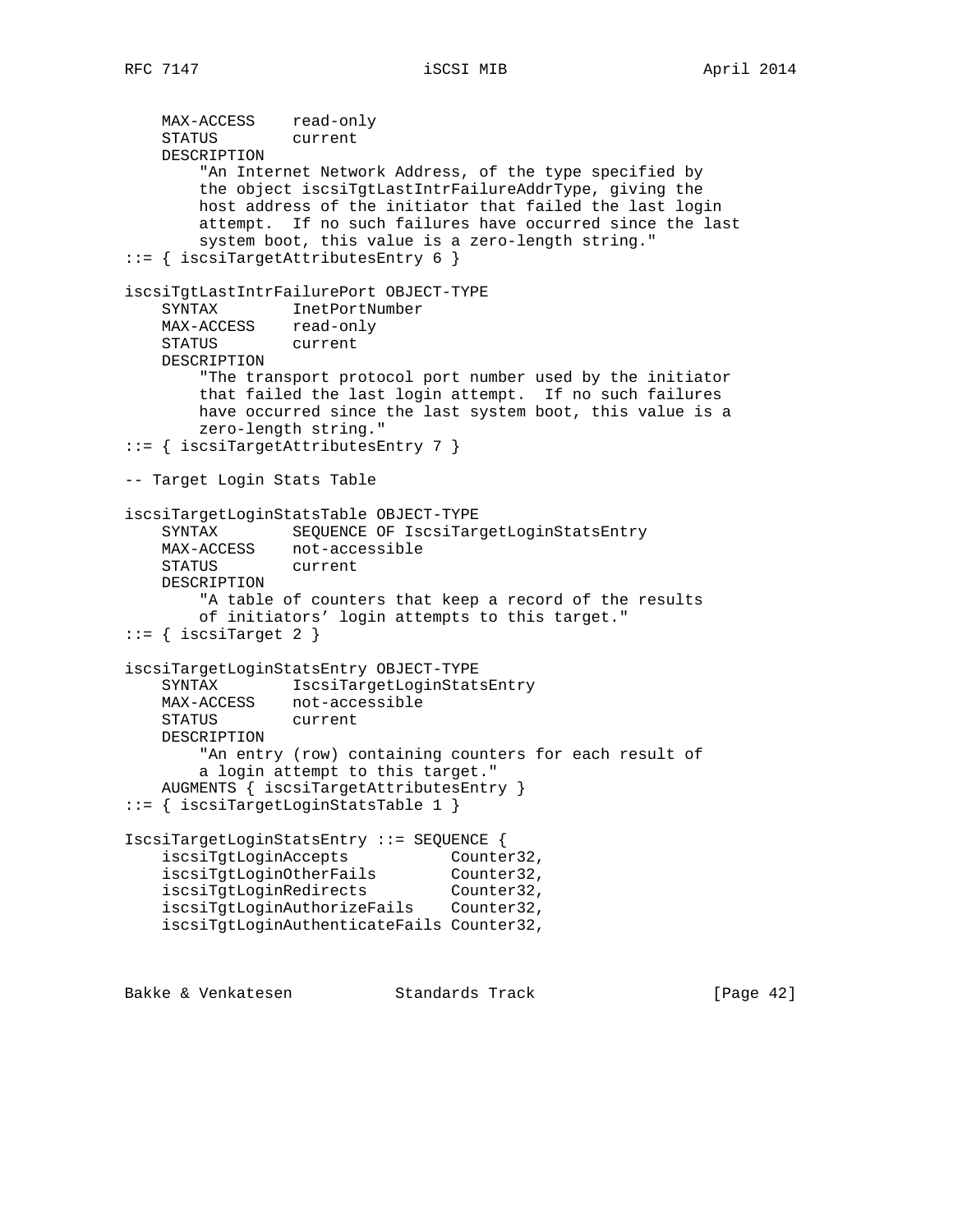```
 iscsiTgtLoginNegotiateFails Counter32
}
iscsiTgtLoginAccepts OBJECT-TYPE
 SYNTAX Counter32
 UNITS "successful logins"
   MAX-ACCESS read-only
    STATUS current
    DESCRIPTION
        "The count of Login Response PDUs with status
        0x0000, Accept Login, transmitted by this
        target.
        If this counter has suffered a discontinuity, the time of the
        last discontinuity is indicated in iscsiNodeDiscontinuityTime."
    REFERENCE
        "RFC 7143, Section 11.13.5, Status-Class and Status-Detail"
::= { iscsiTargetLoginStatsEntry 1 }
iscsiTgtLoginOtherFails OBJECT-TYPE
    SYNTAX Counter32
   UNITS "failed logins"
    MAX-ACCESS read-only
    STATUS current
    DESCRIPTION
        "The number of Login Response PDUs that were transmitted
        by this target and that were not counted by any other
        object in the row.
        If this counter has suffered a discontinuity, the time of the
        last discontinuity is indicated in iscsiNodeDiscontinuityTime."
    REFERENCE
        "RFC 7143, Section 11.13.5, Status-Class and Status-Detail"
::= { iscsiTargetLoginStatsEntry 2 }
iscsiTgtLoginRedirects OBJECT-TYPE
    SYNTAX Counter32
    UNITS "redirected logins"
   MAX-ACCESS read-only
    STATUS current
    DESCRIPTION
        "The count of Login Response PDUs with status class 0x01,
        Redirection, transmitted by this target.
        If this counter has suffered a discontinuity, the time of the
        last discontinuity is indicated in iscsiNodeDiscontinuityTime."
    REFERENCE
        "RFC 7143, Section 11.13.5, Status-Class and Status-Detail"
::= { iscsiTargetLoginStatsEntry 3 }
iscsiTgtLoginAuthorizeFails OBJECT-TYPE
```
Bakke & Venkatesen Standards Track [Page 43]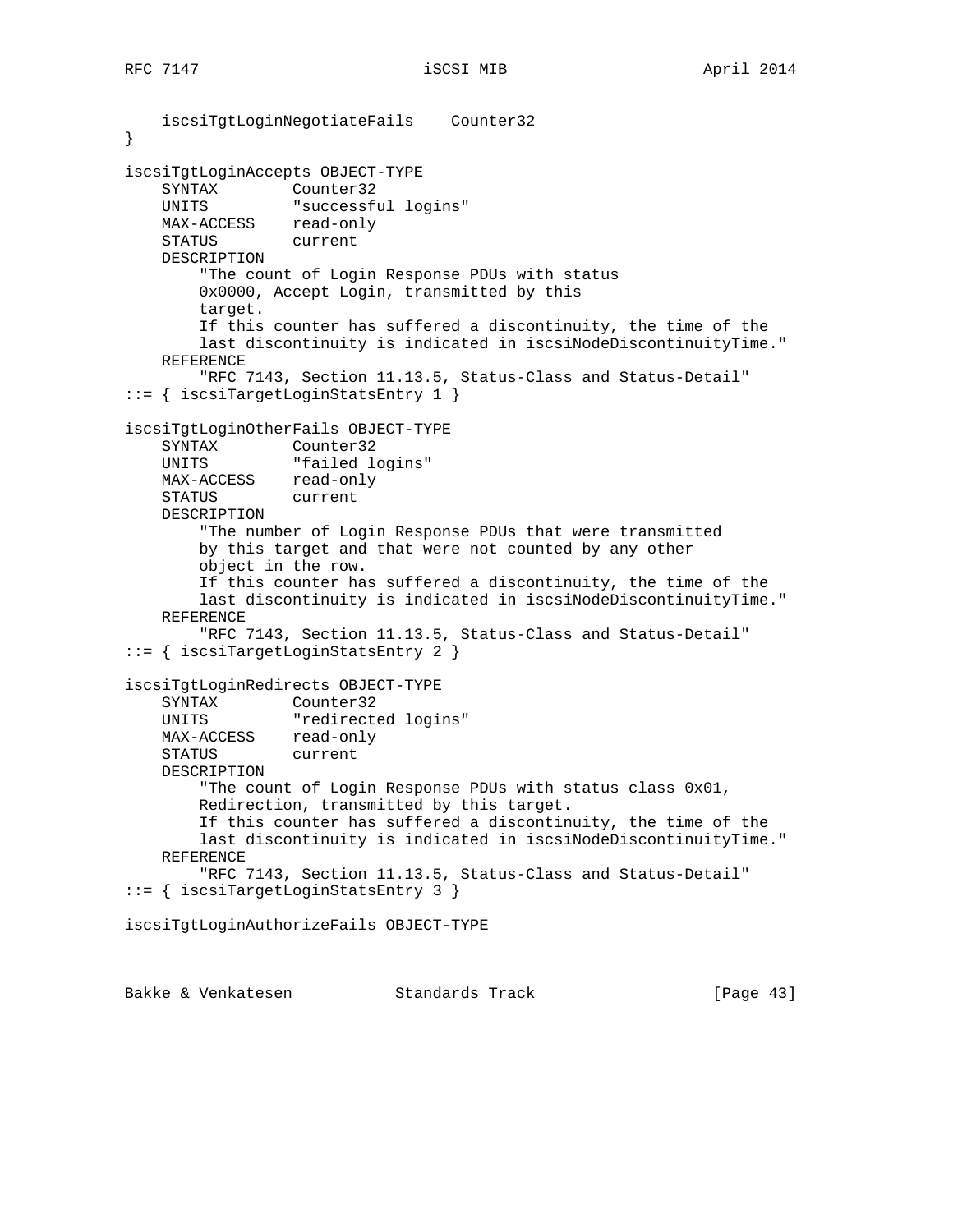SYNTAX Counter32 UNITS "failed logins" MAX-ACCESS read-only STATUS current DESCRIPTION "The count of Login Response PDUs with status 0x0202, Forbidden Target, transmitted by this target. If this counter is incremented, an iscsiTgtLoginFailure notification should be generated. If this counter has suffered a discontinuity, the time of the last discontinuity is indicated in iscsiNodeDiscontinuityTime." REFERENCE "RFC 7143, Section 11.13.5, Status-Class and Status-Detail" ::= { iscsiTargetLoginStatsEntry 4 } iscsiTgtLoginAuthenticateFails OBJECT-TYPE SYNTAX Counter32 UNITS "failed logins" MAX-ACCESS read-only STATUS current DESCRIPTION "The count of Login Response PDUs with status 0x0201, Authentication Failed, transmitted by this target. If this counter is incremented, an iscsiTgtLoginFailure notification should be generated. If this counter has suffered a discontinuity, the time of the last discontinuity is indicated in iscsiNodeDiscontinuityTime." REFERENCE "RFC 7143, Section 11.13.5, Status-Class and Status-Detail" ::= { iscsiTargetLoginStatsEntry 5 } iscsiTgtLoginNegotiateFails OBJECT-TYPE SYNTAX Counter32 UNITS "failed logins" MAX-ACCESS read-only STATUS current DESCRIPTION "The number of times a target has effectively refused a login because the parameter negotiation failed. If this counter is incremented, an iscsiTgtLoginFailure notification should be generated. If this counter has suffered a discontinuity, the time of the last discontinuity is indicated in iscsiNodeDiscontinuityTime." ::= { iscsiTargetLoginStatsEntry 6 }

Bakke & Venkatesen Standards Track [Page 44]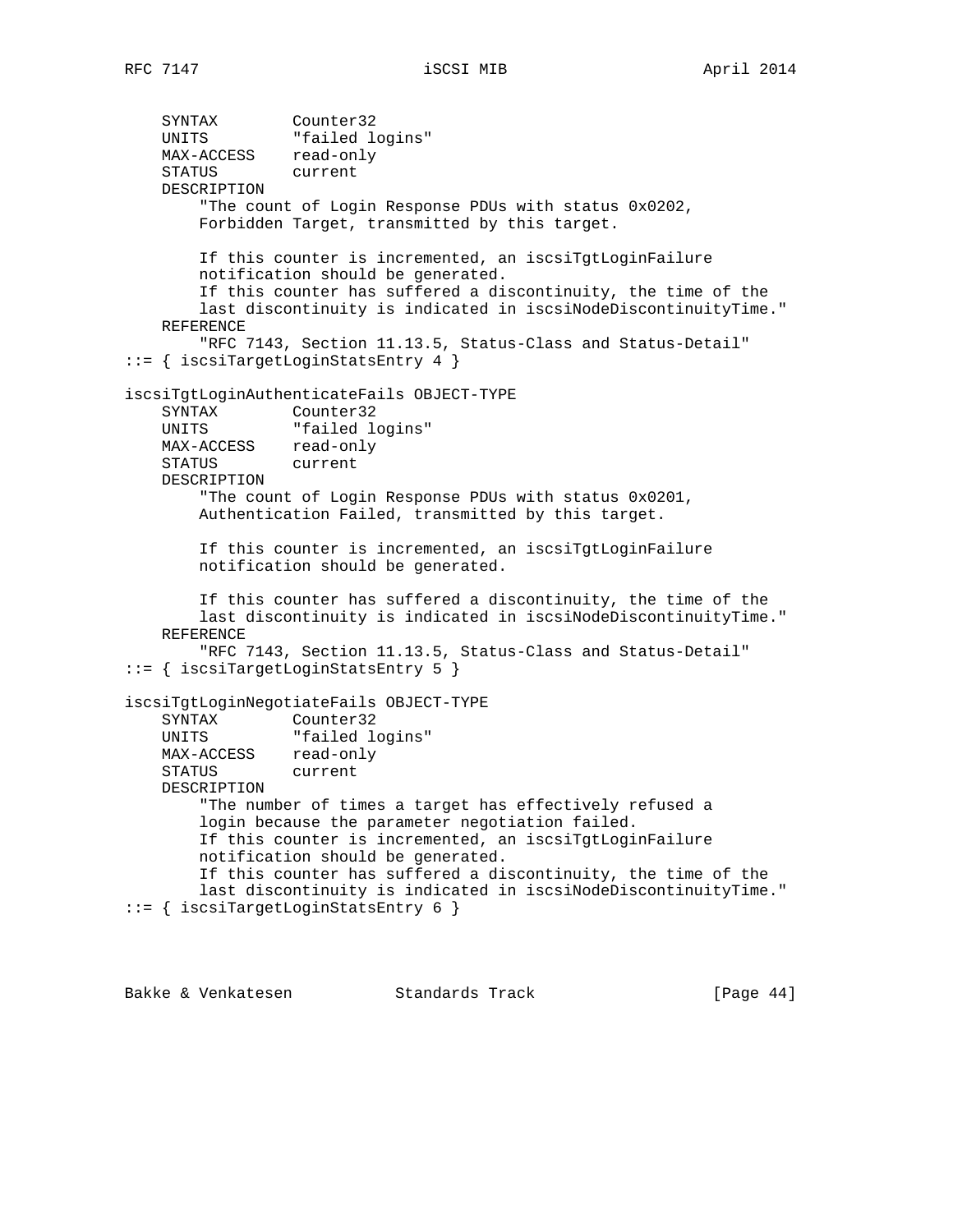-- Target Logout Stats Table iscsiTargetLogoutStatsTable OBJECT-TYPE SYNTAX SEQUENCE OF IscsiTargetLogoutStatsEntry<br>MAX-ACCESS not-accessible not-accessible<br>current STATUS DESCRIPTION "When a target receives a Logout command, it responds with a Logout Response that carries a status code. This table contains counters for both normal and abnormal Logout Requests received by this target."  $::=$  { iscsiTarget 3 } iscsiTargetLogoutStatsEntry OBJECT-TYPE SYNTAX IscsiTargetLogoutStatsEntry MAX-ACCESS not-accessible STATUS current DESCRIPTION "An entry (row) containing counters of Logout Response PDUs that were received by this target." AUGMENTS { iscsiTargetAttributesEntry } ::= { iscsiTargetLogoutStatsTable 1 } IscsiTargetLogoutStatsEntry ::= SEQUENCE { iscsiTgtLogoutNormals Counter32, iscsiTgtLogoutOthers Counter32, iscsiTgtLogoutCxnClosed Counter32, iscsiTgtLogoutCxnRemoved Counter32 } iscsiTgtLogoutNormals OBJECT-TYPE SYNTAX Counter32 UNITS "normal logouts" MAX-ACCESS read-only STATUS current DESCRIPTION "The count of Logout Command PDUs received by this target, with reason code 0 (closes the session). If this counter has suffered a discontinuity, the time of the last discontinuity is indicated in iscsiNodeDiscontinuityTime." REFERENCE "RFC 7143, Section 11.14.1, Reason Code" ::= { iscsiTargetLogoutStatsEntry 1 } iscsiTgtLogoutOthers OBJECT-TYPE SYNTAX Counter32 UNITS "abnormal logouts" MAX-ACCESS read-only Bakke & Venkatesen Standards Track [Paqe 45]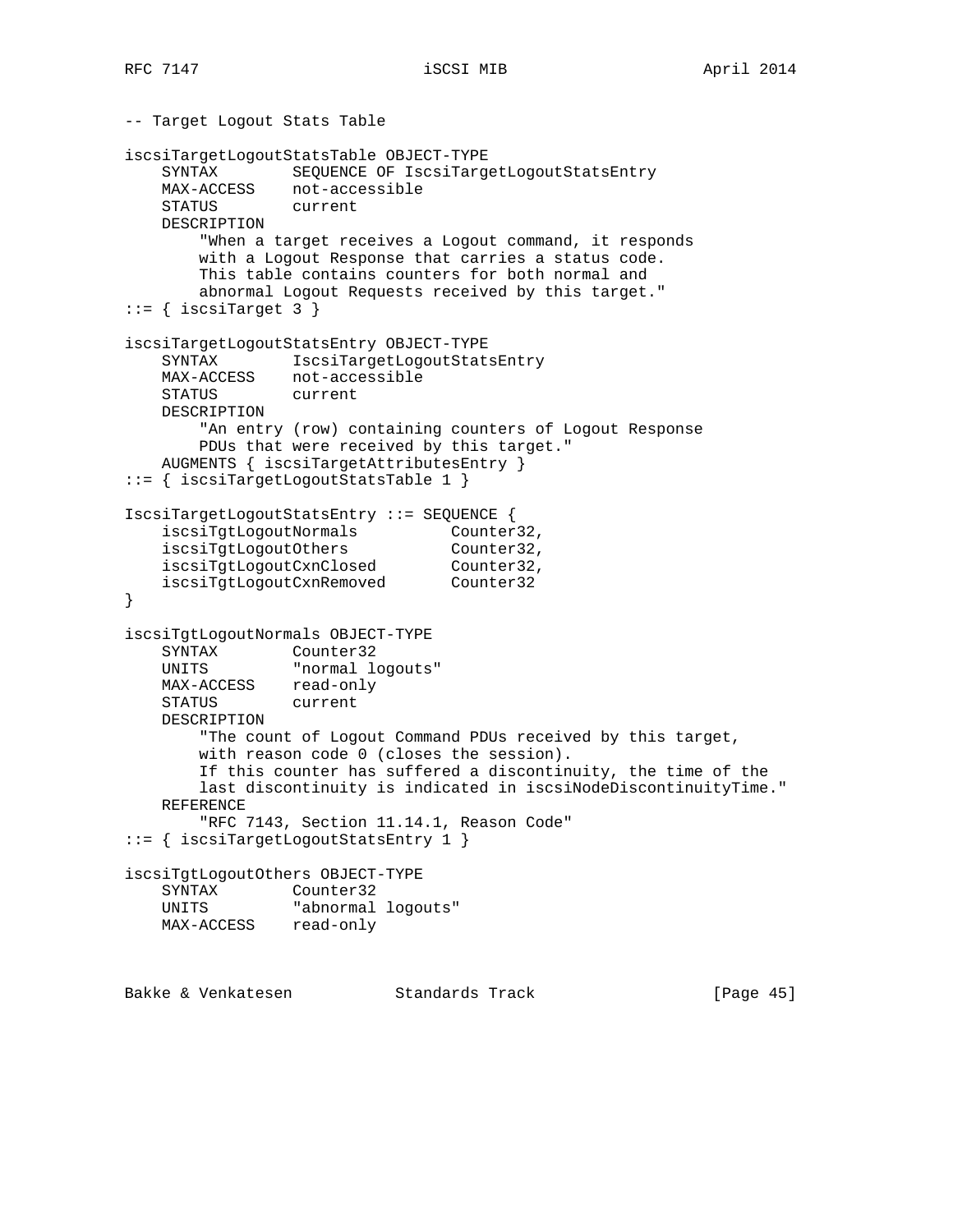STATUS current DESCRIPTION "The count of Logout Command PDUs received by this target, with any reason code other than 0. If this counter has suffered a discontinuity, the time of the last discontinuity is indicated in iscsiNodeDiscontinuityTime." REFERENCE "RFC 7143, Section 11.14.1, Reason Code" ::= { iscsiTargetLogoutStatsEntry 2 } iscsiTgtLogoutCxnClosed OBJECT-TYPE SYNTAX Counter32 UNITS "abnormal logouts" MAX-ACCESS read-only STATUS current DESCRIPTION "The count of Logout Command PDUs received by this target, with reason code 1 (closes the connection). If this counter has suffered a discontinuity, the time of the last discontinuity is indicated in iscsiNodeDiscontinuityTime." REFERENCE "RFC 7143, Section 11.14.1, Reason Code" ::= { iscsiTargetLogoutStatsEntry 3 } iscsiTgtLogoutCxnRemoved OBJECT-TYPE SYNTAX Counter32 UNITS "abnormal logouts" MAX-ACCESS read-only<br>STATUS current **STATUS**  DESCRIPTION "The count of Logout Command PDUs received by this target, with reason code 2 (removes the connection). If this counter has suffered a discontinuity, the time of the last discontinuity is indicated in iscsiNodeDiscontinuityTime." REFERENCE "RFC 7143, Section 11.14.1, Reason Code" ::= { iscsiTargetLogoutStatsEntry 4 } --\*\*\*\*\*\*\*\*\*\*\*\*\*\*\*\*\*\*\*\*\*\*\*\*\*\*\*\*\*\*\*\*\*\*\*\*\*\*\*\*\*\*\*\*\*\*\*\*\*\*\*\*\*\*\*\*\*\*\*\*\*\*\*\*\*\*\*\*\*\* iscsiTgtAuthorization OBJECT IDENTIFIER ::= { iscsiObjects 7 } -- Target Authorization Attributes Table iscsiTgtAuthAttributesTable OBJECT-TYPE SYNTAX SEQUENCE OF IscsiTgtAuthAttributesEntry MAX-ACCESS not-accessible STATUS current

Bakke & Venkatesen Standards Track [Page 46]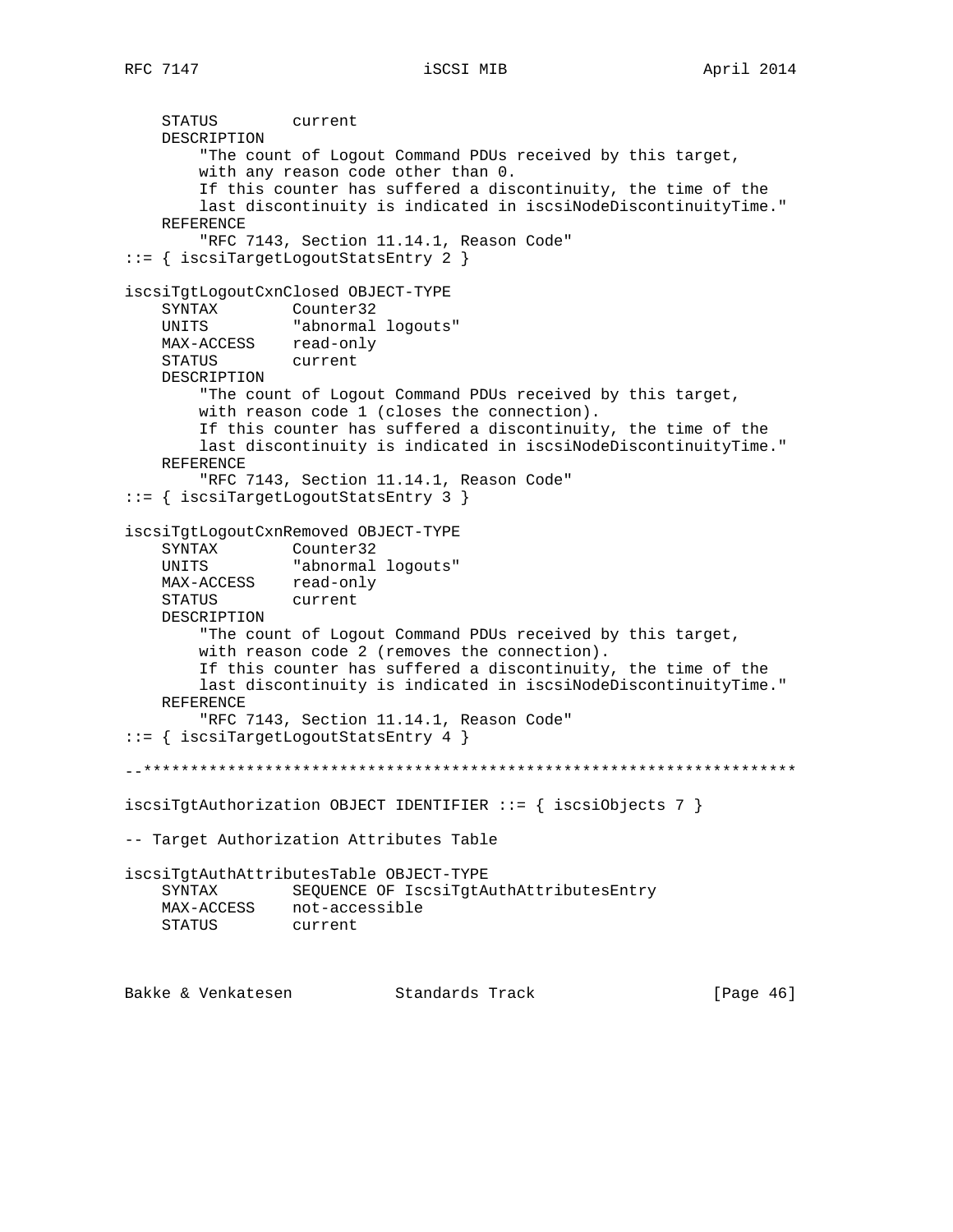```
 DESCRIPTION
        "A list of initiator identities that are authorized to
        access each target node within each iSCSI instance
        present on the local system."
::= { iscsiTgtAuthorization 1 }
iscsiTgtAuthAttributesEntry OBJECT-TYPE
    SYNTAX IscsiTgtAuthAttributesEntry
    MAX-ACCESS not-accessible
    STATUS current
    DESCRIPTION
        "An entry (row) containing management information
        applicable to a particular target node's authorized
        initiator identity."
    INDEX { iscsiInstIndex, iscsiNodeIndex, iscsiTgtAuthIndex }
::= { iscsiTgtAuthAttributesTable 1 }
IscsiTgtAuthAttributesEntry ::= SEQUENCE {
iscsiTgtAuthIndex Unsigned32,
iscsiTgtAuthRowStatus RowStatus,
 iscsiTgtAuthIdentity RowPointer,
 iscsiTgtAuthStorageType StorageType
}
iscsiTgtAuthIndex OBJECT-TYPE
 SYNTAX Unsigned32 (1..4294967295)
 MAX-ACCESS not-accessible
 STATUS current
    DESCRIPTION
        "An arbitrary integer used to uniquely identify a particular
        target's authorized initiator identity within an iSCSI
        instance present on the local system. This index value must
        not be modified or reused by an agent unless a reboot has
        occurred. An agent should attempt to keep this value
        persistent across reboots."
::= { iscsiTgtAuthAttributesEntry 1 }
iscsiTgtAuthRowStatus OBJECT-TYPE
    SYNTAX RowStatus
   MAX-ACCESS read-create<br>STATUS current
   STATUS
    DESCRIPTION
        "This field allows entries to be dynamically added and
        removed from this table via SNMP. When adding a row to
        this table, all non-Index/RowStatus objects must be set.
        When the value of this object is 'active', the values of
        the other objects in this table cannot be changed.
        Rows may be discarded using RowStatus."
```
Bakke & Venkatesen Standards Track [Page 47]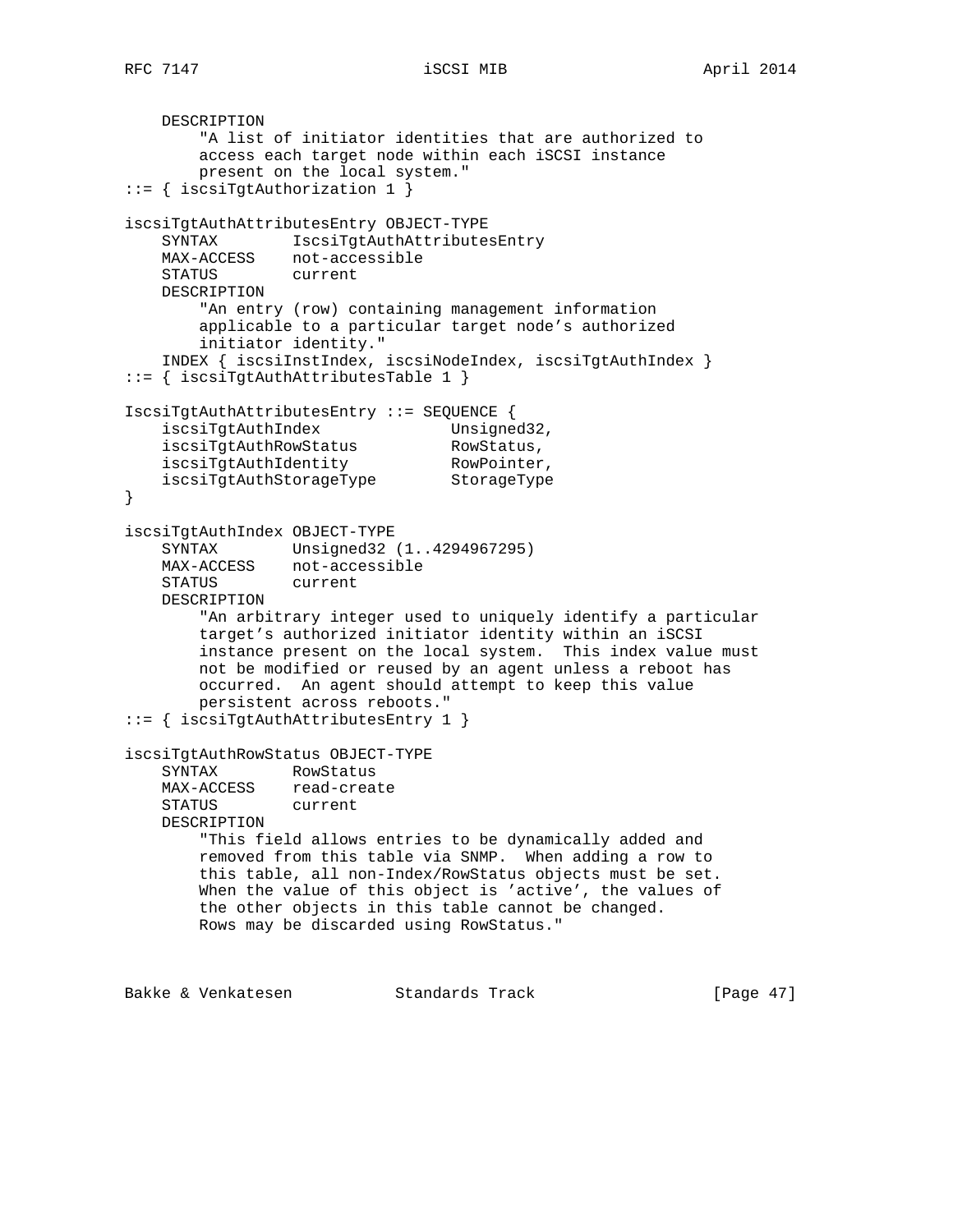::= { iscsiTgtAuthAttributesEntry 2 } iscsiTgtAuthIdentity OBJECT-TYPE SYNTAX RowPointer<br>MAX-ACCESS read-create read-create<br>current STATUS DESCRIPTION "A pointer to the corresponding user entry in the IPS-AUTH MIB module that will be allowed to access this iSCSI target." REFERENCE "IPS-AUTH MIB, RFC 4545, Section 7.3, ipsAuthIdentity" ::= { iscsiTgtAuthAttributesEntry 3 } iscsiTgtAuthStorageType OBJECT-TYPE SYNTAX StorageType MAX-ACCESS read-create<br>STATUS current STATUS DESCRIPTION "The storage type for this row. Rows in this table that were created through an external process (e.g., not created via this MIB) may have a storage type of readOnly or permanent. Conceptual rows having the value 'permanent' need not allow write access to any columnar objects in the row." DEFVAL { nonVolatile } ::= { iscsiTgtAuthAttributesEntry 4 } --\*\*\*\*\*\*\*\*\*\*\*\*\*\*\*\*\*\*\*\*\*\*\*\*\*\*\*\*\*\*\*\*\*\*\*\*\*\*\*\*\*\*\*\*\*\*\*\*\*\*\*\*\*\*\*\*\*\*\*\*\*\*\*\*\*\*\*\*\*\* iscsiInitiator OBJECT IDENTIFIER ::= { iscsiObjects 8 } -- Initiator Attributes Table iscsiInitiatorAttributesTable OBJECT-TYPE SYNTAX SEQUENCE OF IscsiInitiatorAttributesEntry MAX-ACCESS not-accessible STATUS current DESCRIPTION "A list of iSCSI nodes that can take on an initiator role, belonging to each iSCSI instance present on the local system." ::= { iscsiInitiator 1 } iscsiInitiatorAttributesEntry OBJECT-TYPE SYNTAX IscsiInitiatorAttributesEntry MAX-ACCESS not-accessible STATUS current DESCRIPTION

Bakke & Venkatesen Standards Track [Page 48]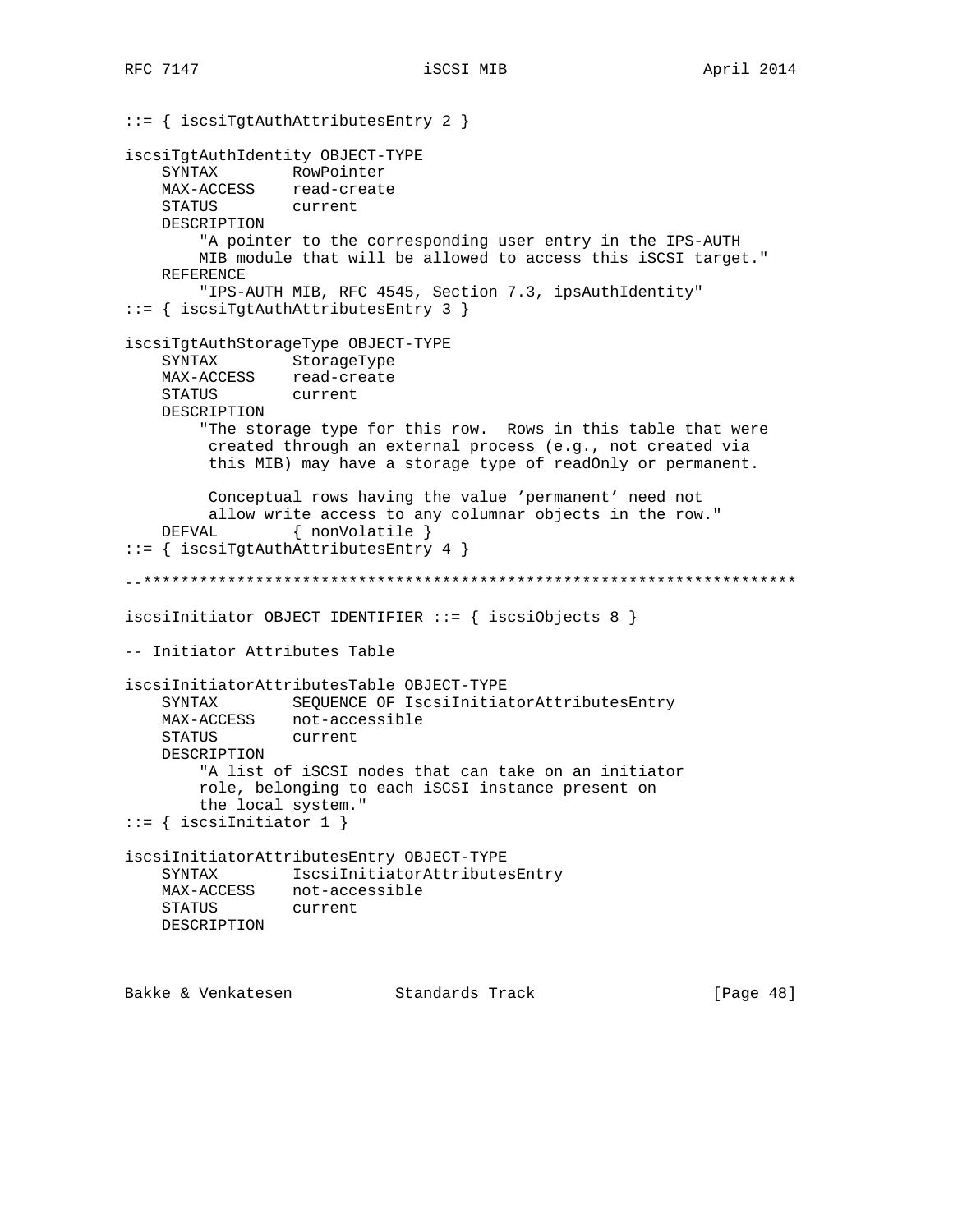```
 "An entry (row) containing management information
        applicable to a particular iSCSI node that has
        initiator capabilities."
    INDEX { iscsiInstIndex, iscsiNodeIndex }
::= { iscsiInitiatorAttributesTable 1 }
IscsiInitiatorAttributesEntry ::= SEQUENCE {
iscsiIntrLoginFailures Counter32,
iscsiIntrLastFailureTime TimeStamp,
iscsiIntrLastFailureType AutonomousType,
 iscsiIntrLastTgtFailureName IscsiName,
    iscsiIntrLastTgtFailureAddrType InetAddressType,
 iscsiIntrLastTgtFailureAddr InetAddress,
 iscsiIntrLastTgtFailurePort InetPortNumber
}
iscsiIntrLoginFailures OBJECT-TYPE
    SYNTAX Counter32
   UNITS "failed logins"
 MAX-ACCESS read-only
 STATUS current
    DESCRIPTION
        "This object counts the number of times a login attempt from
        this local initiator has failed.
        If this counter has suffered a discontinuity, the time of the
        last discontinuity is indicated in iscsiNodeDiscontinuityTime."
    REFERENCE
        "RFC 7143, Section 11.13.5, Status-Class and Status-Detail"
::= { iscsiInitiatorAttributesEntry 1 }
iscsiIntrLastFailureTime OBJECT-TYPE
    SYNTAX TimeStamp
 MAX-ACCESS read-only
 STATUS current
    DESCRIPTION
        "The timestamp of the most recent failure of a login attempt
        from this initiator. A value of zero indicates that no such
        failures have occurred since the last system boot."
::= { iscsiInitiatorAttributesEntry 2 }
iscsiIntrLastFailureType OBJECT-TYPE
    SYNTAX AutonomousType
    MAX-ACCESS read-only
    STATUS current
    DESCRIPTION
        "The type of the most recent failure of a login attempt
        from this initiator, represented as the OID of the counter
        object in iscsiInitiatorLoginStatsTable for which the
```
Bakke & Venkatesen Standards Track [Paqe 49]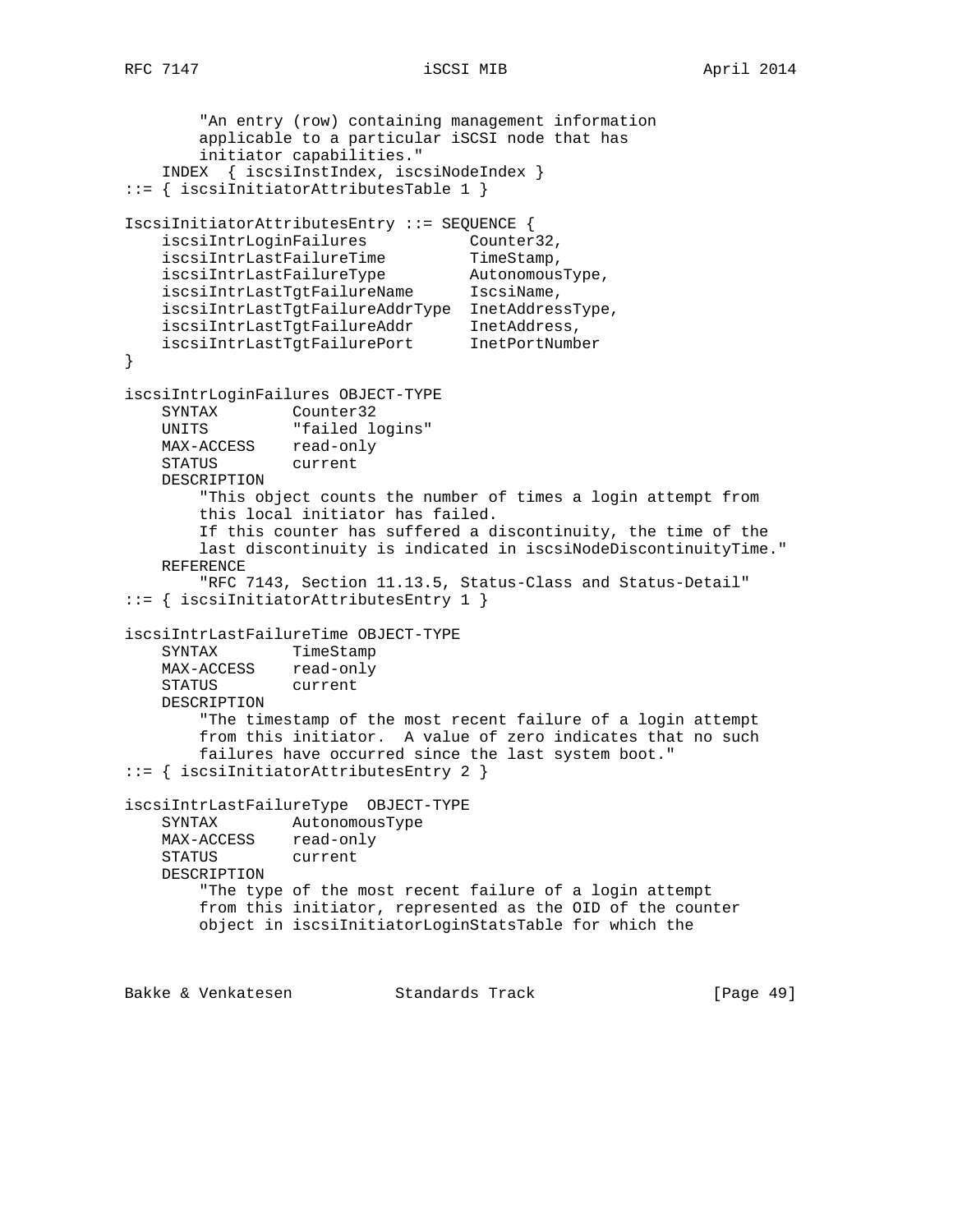relevant instance was incremented. If no such failures have occurred since the last system boot, this attribute will have the value 0.0. A value of 0.0 may also be used to indicate a type that is not represented by any of the counters in iscsiInitiatorLoginStatsTable." ::= { iscsiInitiatorAttributesEntry 3 } iscsiIntrLastTgtFailureName OBJECT-TYPE SYNTAX IscsiName MAX-ACCESS read-only STATUS current DESCRIPTION "A UTF-8 string giving the name of the target that failed the last login attempt. If no such failures have occurred since the last system boot, this value is a zero-length string." ::= { iscsiInitiatorAttributesEntry 4 } iscsiIntrLastTgtFailureAddrType OBJECT-TYPE SYNTAX InetAddressType MAX-ACCESS read-only STATUS current DESCRIPTION "The type of Internet Network Address contained in the corresponding instance of the iscsiIntrLastTgtFailureAddr. The value 'dns' is not allowed. If no such failures have occurred since the last system boot, this value is zero." ::= { iscsiInitiatorAttributesEntry 5 } iscsiIntrLastTgtFailureAddr OBJECT-TYPE SYNTAX InetAddress MAX-ACCESS read-only STATUS current DESCRIPTION "An Internet Network Address, of the type specified by the object iscsiIntrLastTgtFailureAddrType, giving the host address of the target that failed the last login attempt. If no such failures have occurred since the last system boot, this value is a zero-length string." ::= { iscsiInitiatorAttributesEntry 6 } iscsiIntrLastTgtFailurePort OBJECT-TYPE SYNTAX InetPortNumber MAX-ACCESS read-only STATUS current DESCRIPTION "The transport protocol port number used by the target that failed the last login attempt. If no such failures have occurred since the last system boot,

Bakke & Venkatesen Standards Track [Paqe 50]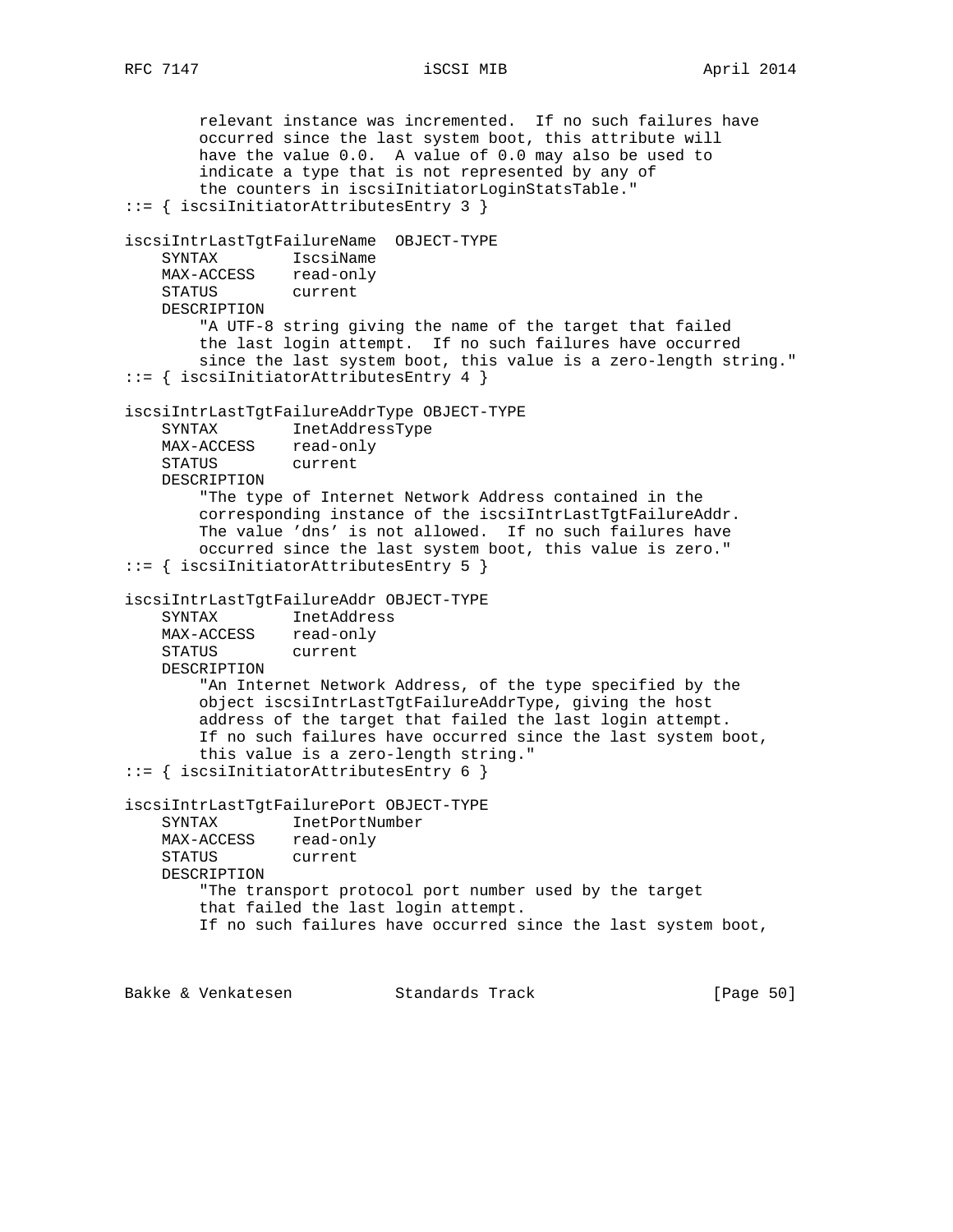```
 this value is a zero-length string."
::= { iscsiInitiatorAttributesEntry 7 }
-- Initiator Login Stats Table
iscsiInitiatorLoginStatsTable OBJECT-TYPE
    SYNTAX SEQUENCE OF IscsiInitiatorLoginStatsEntry
 MAX-ACCESS not-accessible
 STATUS current
    DESCRIPTION
        "A table of counters that keep track of the results of
        this initiator's login attempts."
::= { iscsiInitiator 2 }
iscsiInitiatorLoginStatsEntry OBJECT-TYPE
    SYNTAX IscsiInitiatorLoginStatsEntry
   MAX-ACCESS not-accessible<br>STATUS current
   STATUS
    DESCRIPTION
        "An entry (row) containing counters of each result
        of this initiator's login attempts."
    AUGMENTS { iscsiInitiatorAttributesEntry }
::= { iscsiInitiatorLoginStatsTable 1 }
IscsiInitiatorLoginStatsEntry ::= SEQUENCE {
 iscsiIntrLoginAcceptRsps Counter32,
 iscsiIntrLoginOtherFailRsps Counter32,
 iscsiIntrLoginRedirectRsps Counter32,
 iscsiIntrLoginAuthFailRsps Counter32,
    iscsiIntrLoginAuthenticateFails Counter32,
 iscsiIntrLoginNegotiateFails Counter32,
 iscsiIntrLoginAuthorizeFails Counter32
}
iscsiIntrLoginAcceptRsps OBJECT-TYPE
   SYNTAX Counter32
    UNITS "successful logins"
    MAX-ACCESS read-only
    STATUS current
    DESCRIPTION
        "The count of Login Response PDUs with status
        0x0000, Accept Login, received by this initiator.
        If this counter has suffered a discontinuity, the time of the
        last discontinuity is indicated in iscsiNodeDiscontinuityTime."
    REFERENCE
        "RFC 7143, Section 11.13.5, Status-Class and Status-Detail"
::= { iscsiInitiatorLoginStatsEntry 1 }
```
Bakke & Venkatesen Standards Track [Page 51]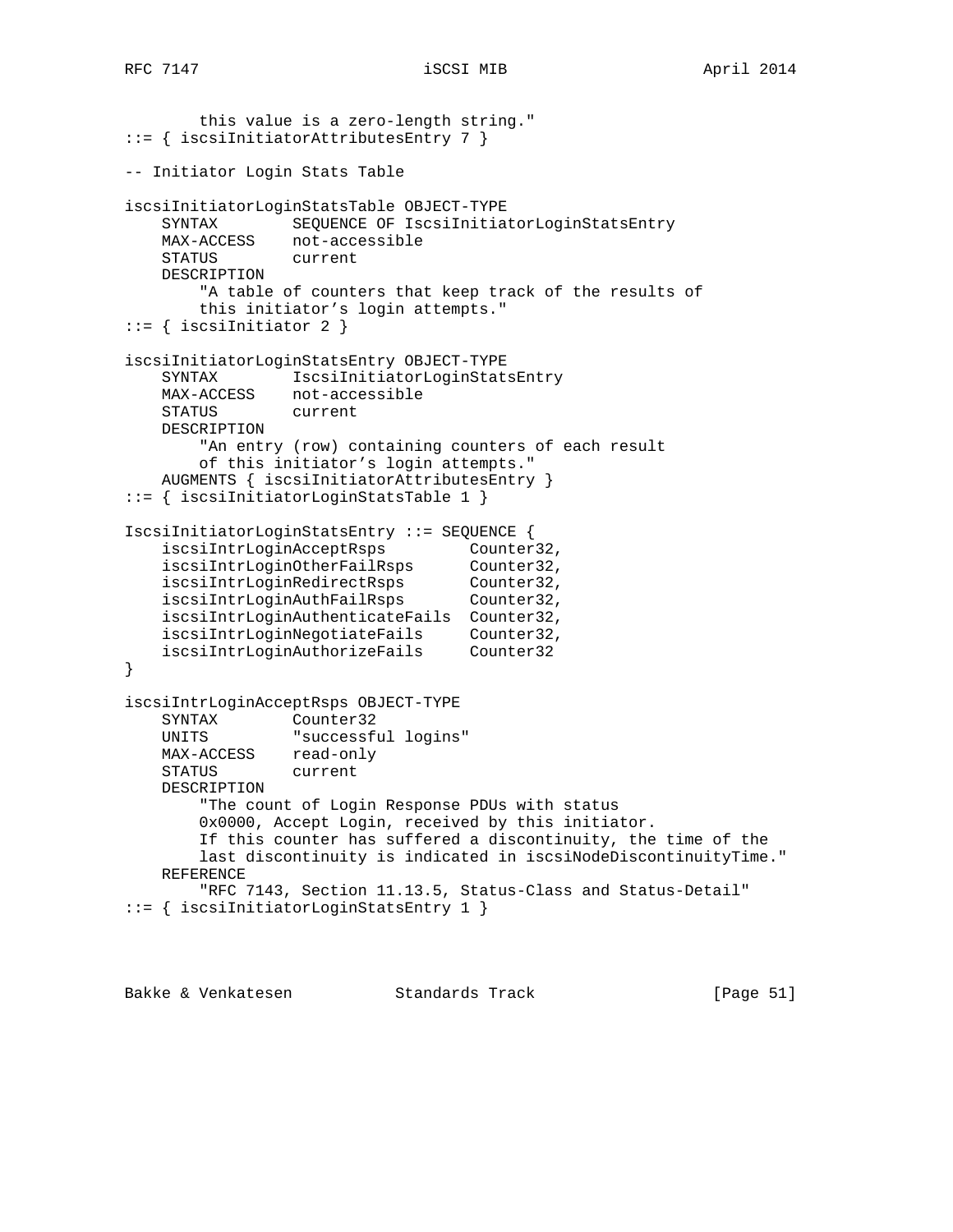iscsiIntrLoginOtherFailRsps OBJECT-TYPE SYNTAX Counter32 UNITS "failed logins" MAX-ACCESS read-only STATUS current DESCRIPTION "The count of Login Response PDUs received by this initiator with any status code not counted in the objects below. If this counter has suffered a discontinuity, the time of the last discontinuity is indicated in iscsiNodeDiscontinuityTime." REFERENCE "RFC 7143, Section 11.13.5, Status-Class and Status-Detail" ::= { iscsiInitiatorLoginStatsEntry 2 } iscsiIntrLoginRedirectRsps OBJECT-TYPE SYNTAX Counter32 UNITS "failed logins" MAX-ACCESS read-only STATUS current DESCRIPTION "The count of Login Response PDUs with status class 0x01, Redirection, received by this initiator. If this counter has suffered a discontinuity, the time of the last discontinuity is indicated in iscsiNodeDiscontinuityTime." REFERENCE "RFC 7143, Section 11.13.5, Status-Class and Status-Detail" ::= { iscsiInitiatorLoginStatsEntry 3 } iscsiIntrLoginAuthFailRsps OBJECT-TYPE SYNTAX Counter32 UNITS "failed logins" MAX-ACCESS read-only STATUS current DESCRIPTION "The count of Login Response PDUs with status class 0x201, Authentication Failed, received by this initiator. If this counter has suffered a discontinuity, the time of the last discontinuity is indicated in iscsiNodeDiscontinuityTime." REFERENCE "RFC 7143, Section 11.13.5, Status-Class and Status-Detail" ::= { iscsiInitiatorLoginStatsEntry 4 } iscsiIntrLoginAuthenticateFails OBJECT-TYPE SYNTAX Counter32 UNITS "failed logins" MAX-ACCESS read-only STATUS current

Bakke & Venkatesen Standards Track [Paqe 52]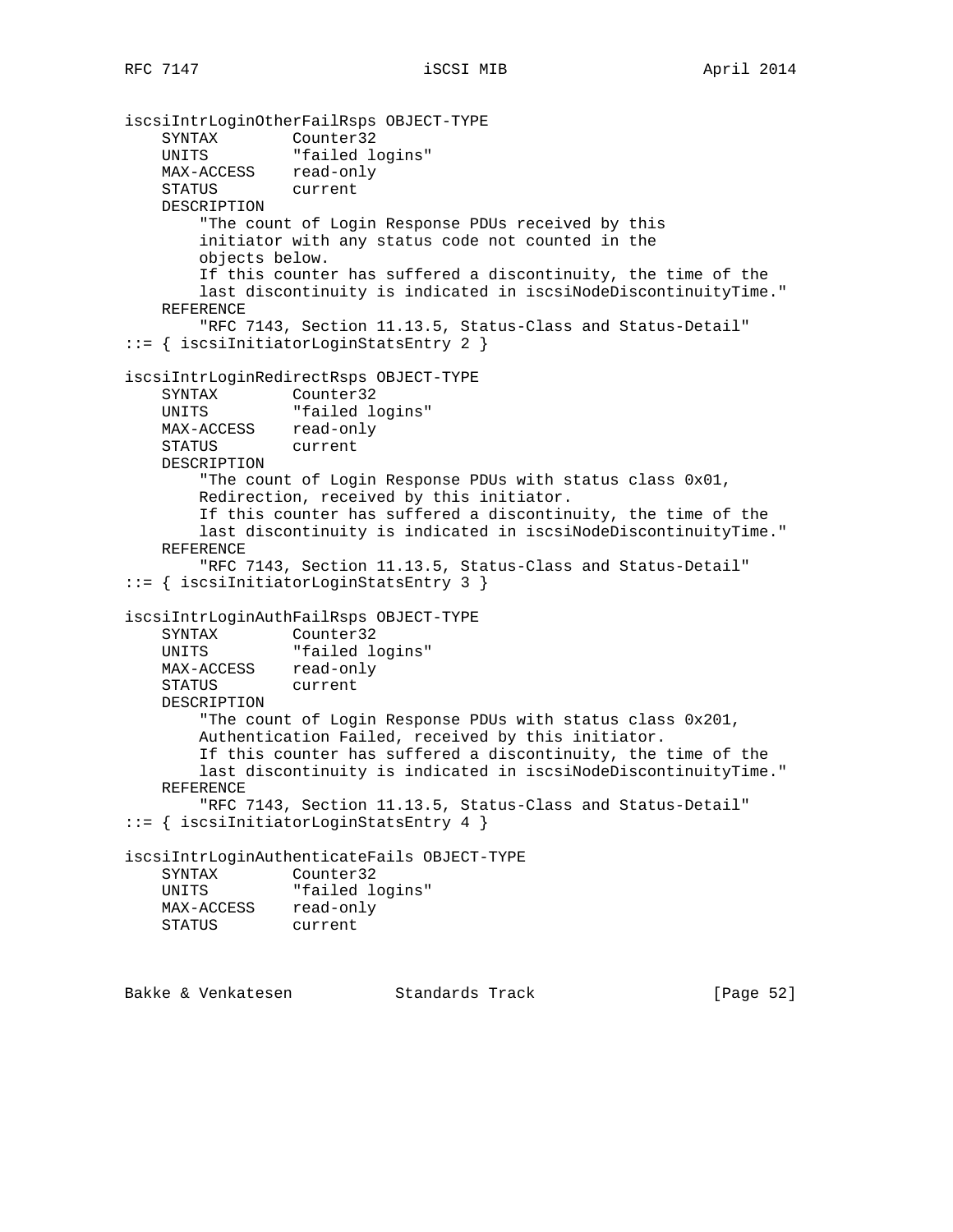DESCRIPTION "The number of times the initiator has aborted a login because the target could not be authenticated. No response is generated. If this counter is incremented, an iscsiIntrLoginFailure notification should be generated. If this counter has suffered a discontinuity, the time of the last discontinuity is indicated in iscsiNodeDiscontinuityTime." REFERENCE "RFC 7143, Section 11.13.5, Status-Class and Status-Detail" ::= { iscsiInitiatorLoginStatsEntry 5 } iscsiIntrLoginNegotiateFails OBJECT-TYPE SYNTAX Counter32 UNITS "failed logins" MAX-ACCESS read-only<br>STATUS current STATUS DESCRIPTION "The number of times the initiator has aborted a login because parameter negotiation with the target failed. No response is generated. If this counter is incremented, an iscsiIntrLoginFailure notification should be generated. If this counter has suffered a discontinuity, the time of the last discontinuity is indicated in iscsiNodeDiscontinuityTime." REFERENCE "RFC 7143, Section 7.12, Negotiation Failures" ::= { iscsiInitiatorLoginStatsEntry 6 } iscsiIntrLoginAuthorizeFails OBJECT-TYPE SYNTAX Counter32 UNITS "failed logins" MAX-ACCESS read-only STATUS current DESCRIPTION "The count of Login Response PDUs with status 0x0202, Forbidden Target, received by this initiator. If this counter is incremented, an iscsiIntrLoginFailure notification should be generated. If this counter has suffered a discontinuity, the time of the last discontinuity is indicated in iscsiNodeDiscontinuityTime." REFERENCE

Bakke & Venkatesen Standards Track [Page 53]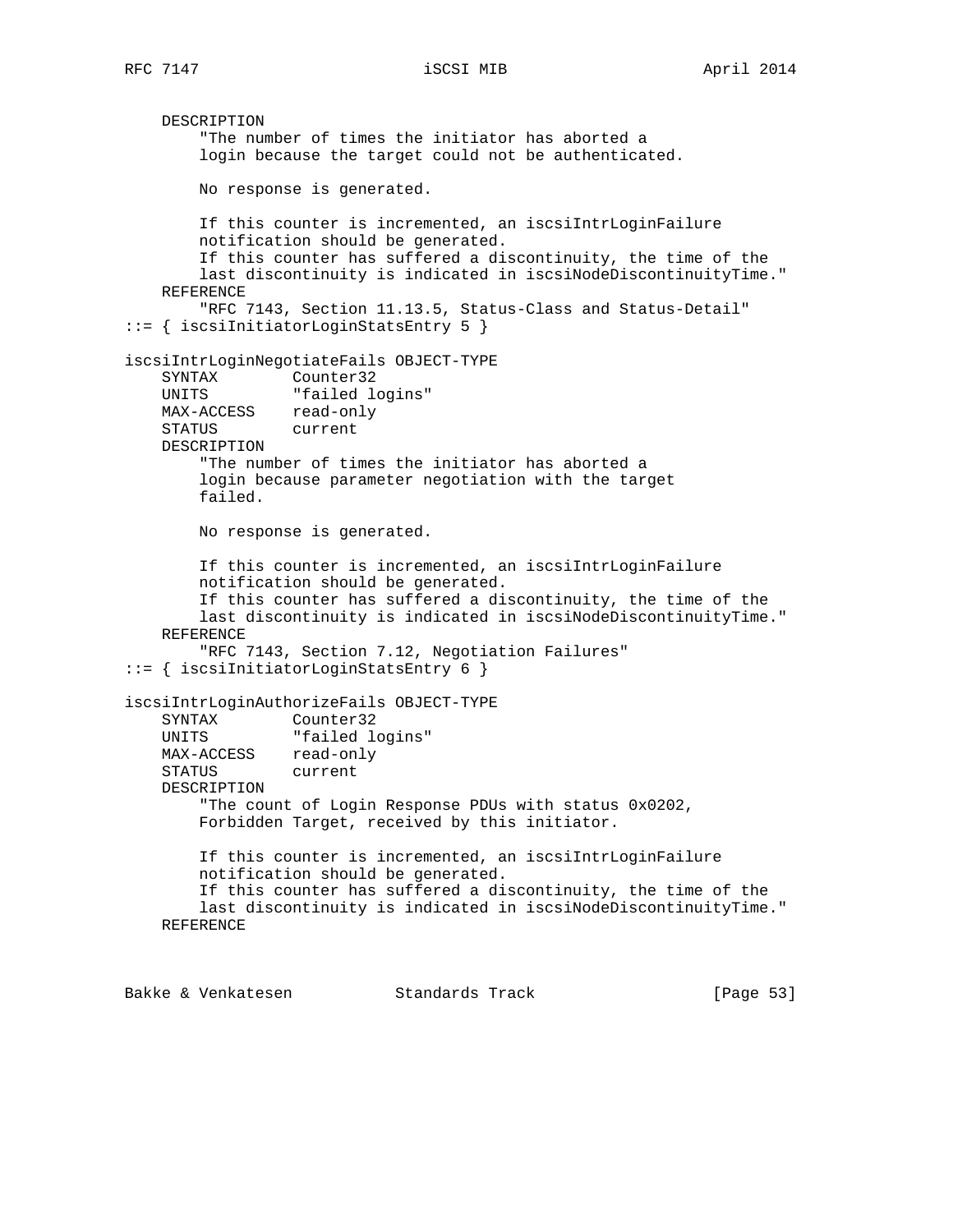```
 "RFC 7143, Section 11.13.5, Status-Class and Status-Detail"
::= { iscsiInitiatorLoginStatsEntry 7 }
-- Initiator Logout Stats Table
iscsiInitiatorLogoutStatsTable OBJECT-TYPE
    SYNTAX SEQUENCE OF IscsiInitiatorLogoutStatsEntry
 MAX-ACCESS not-accessible
 STATUS current
    DESCRIPTION
        "When an initiator attempts to send a Logout command, the target
        responds with a Logout Response that carries a status code.
        This table contains a list of counters of Logout Response
        PDUs of each status code that was received by each
        initiator belonging to this iSCSI instance present on this
        system."
::= { iscsiInitiator 3 }
iscsiInitiatorLogoutStatsEntry OBJECT-TYPE
    SYNTAX IscsiInitiatorLogoutStatsEntry
    MAX-ACCESS not-accessible
    STATUS current
    DESCRIPTION
        "An entry (row) containing counters of Logout Response
        PDUs of each status code that was generated by this
        initiator."
    AUGMENTS { iscsiInitiatorAttributesEntry }
::= { iscsiInitiatorLogoutStatsTable 1 }
IscsiInitiatorLogoutStatsEntry ::= SEQUENCE {
iscsiIntrLogoutNormals Counter32,
 iscsiIntrLogoutOthers Counter32
}
iscsiIntrLogoutNormals OBJECT-TYPE
    SYNTAX Counter32
   UNITS "normal logouts"
   MAX-ACCESS read-only
    STATUS current
    DESCRIPTION
        "The count of Logout Command PDUs generated by this initiator
        with reason code 0 (closes the session).
        If this counter has suffered a discontinuity, the time of the
        last discontinuity is indicated in iscsiNodeDiscontinuityTime."
    REFERENCE
        "RFC 7143, Section 11.14.1, Reason Code"
::= { iscsiInitiatorLogoutStatsEntry 1 }
```
Bakke & Venkatesen Standards Track [Page 54]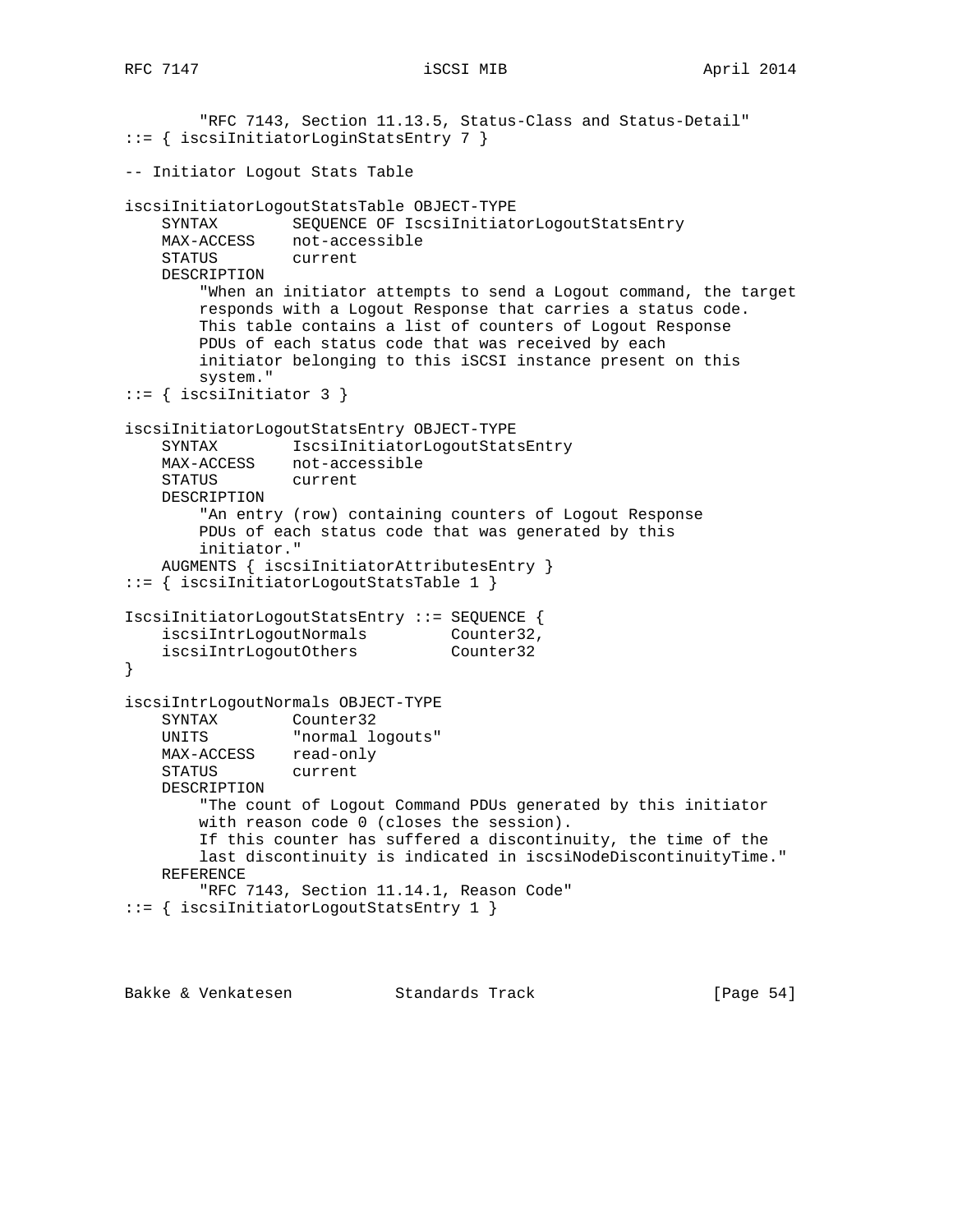```
iscsiIntrLogoutOthers OBJECT-TYPE
 SYNTAX Counter32
 UNITS "abnormal logouts"
 MAX-ACCESS read-only
 STATUS current
    DESCRIPTION
        "The count of Logout Command PDUs generated by this initiator
        with any status code other than 0.
        If this counter has suffered a discontinuity, the time of the
        last discontinuity is indicated in iscsiNodeDiscontinuityTime."
    REFERENCE
        "RFC 7143, Section 11.14.1, Reason Code"
::= { iscsiInitiatorLogoutStatsEntry 2 }
--**********************************************************************
iscsiIntrAuthorization OBJECT IDENTIFIER ::= { iscsiObjects 9 }
-- Initiator Authorization Attributes Table
iscsiIntrAuthAttributesTable OBJECT-TYPE
    SYNTAX SEQUENCE OF IscsiIntrAuthAttributesEntry
   MAX-ACCESS not-accessible<br>STATUS current
   STATUS
    DESCRIPTION
        "A list of target identities that each initiator
        on the local system may access."
::= { iscsiIntrAuthorization 1 }
iscsiIntrAuthAttributesEntry OBJECT-TYPE
    SYNTAX IscsiIntrAuthAttributesEntry
 MAX-ACCESS not-accessible
 STATUS current
    DESCRIPTION
        "An entry (row) containing management information applicable
        to a particular initiator node's authorized target identity."
    INDEX { iscsiInstIndex, iscsiNodeIndex, iscsiIntrAuthIndex }
::= { iscsiIntrAuthAttributesTable 1 }
IscsiIntrAuthAttributesEntry ::= SEQUENCE {
   iscsiIntrAuthIndex Unsigned32,
iscsiIntrAuthRowStatus RowStatus,
 iscsiIntrAuthIdentity RowPointer,
 iscsiIntrAuthStorageType StorageType
}
iscsiIntrAuthIndex OBJECT-TYPE
Bakke & Venkatesen Standards Track [Page 55]
```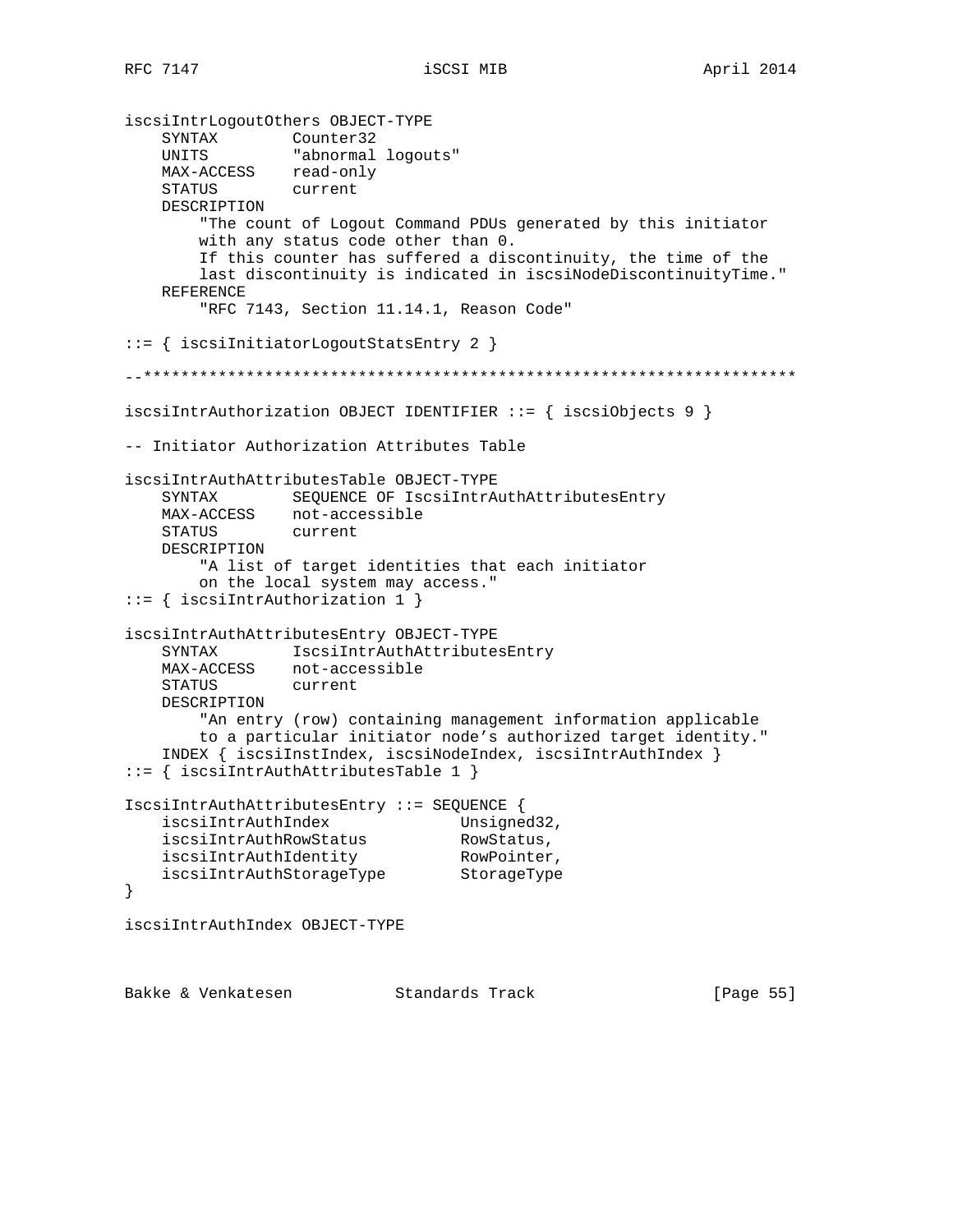SYNTAX Unsigned32 (1..4294967295) MAX-ACCESS not-accessible STATUS current DESCRIPTION "An arbitrary integer used to uniquely identify a particular initiator node's authorized target identity within an iSCSI instance present on the local system. This index value must not be modified or reused by an agent unless a reboot has occurred. An agent should attempt to keep this value persistent across reboots." ::= { iscsiIntrAuthAttributesEntry 1 } iscsiIntrAuthRowStatus OBJECT-TYPE SYNTAX RowStatus MAX-ACCESS read-create<br>STATUS current STATUS DESCRIPTION "This field allows entries to be dynamically added and removed from this table via SNMP. When adding a row to this table, all non-Index/RowStatus objects must be set. When the value of this object is 'active', the values of the other objects in this table cannot be changed. Rows may be discarded using RowStatus." ::= { iscsiIntrAuthAttributesEntry 2 } iscsiIntrAuthIdentity OBJECT-TYPE SYNTAX RowPointer<br>MAX-ACCESS read-creat read-create<br>current STATUS DESCRIPTION "A pointer to the corresponding user entry in the IPS-AUTH MIB module to which this initiator node should attempt to establish an iSCSI session." REFERENCE "IPS-AUTH MIB, RFC 4545, Section 7.3, ipsAuthIdentity" ::= { iscsiIntrAuthAttributesEntry 3 } iscsiIntrAuthStorageType OBJECT-TYPE SYNTAX StorageType MAX-ACCESS read-create STATUS current DESCRIPTION "The storage type for this row. Rows in this table that were created through an external process (e.g., not created via this MIB) may have a storage type of readOnly or permanent. Conceptual rows having the value 'permanent' need not Bakke & Venkatesen Standards Track [Paqe 56]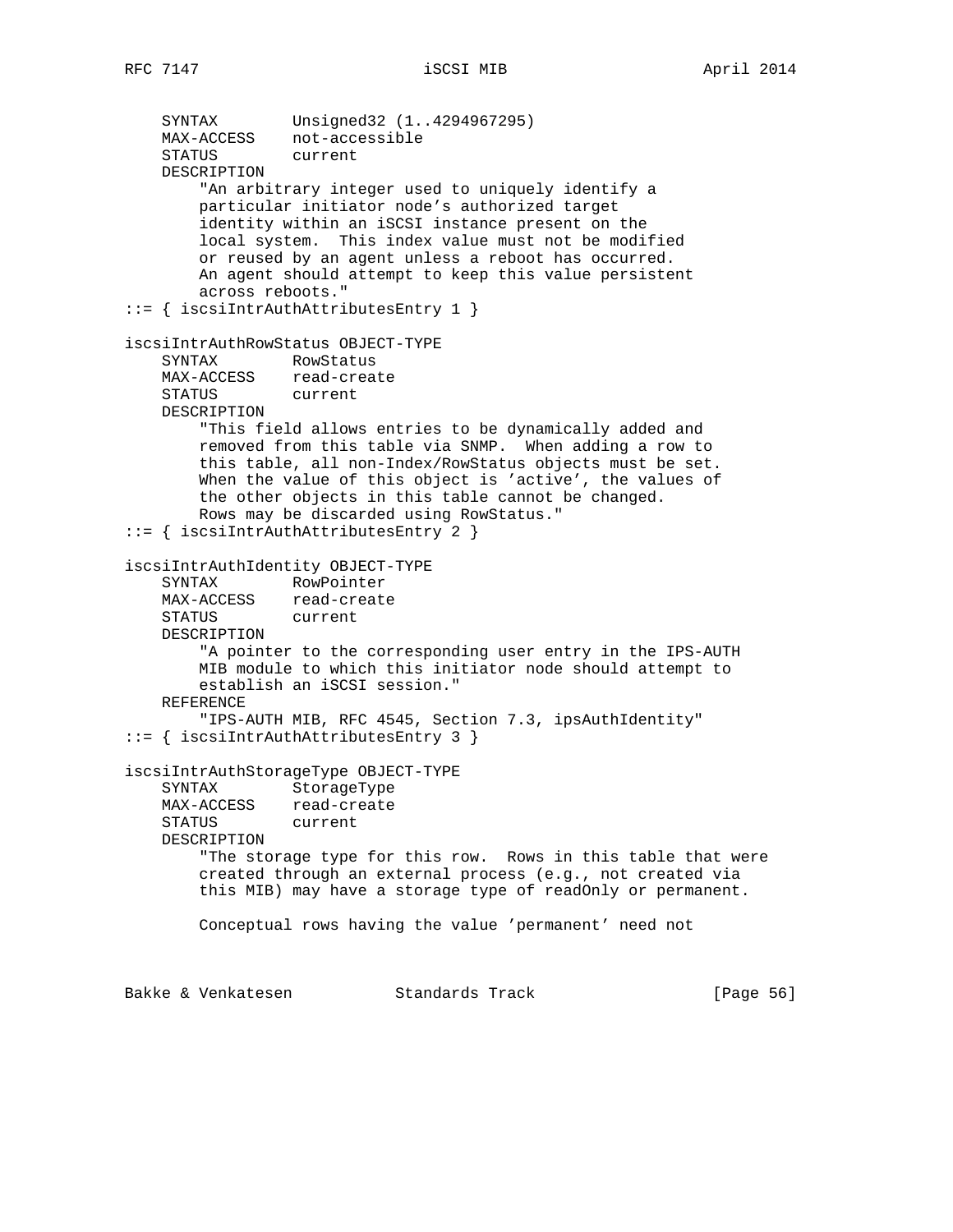allow write access to any columnar objects in the row." DEFVAL { nonVolatile } ::= { iscsiIntrAuthAttributesEntry 4 } --\*\*\*\*\*\*\*\*\*\*\*\*\*\*\*\*\*\*\*\*\*\*\*\*\*\*\*\*\*\*\*\*\*\*\*\*\*\*\*\*\*\*\*\*\*\*\*\*\*\*\*\*\*\*\*\*\*\*\*\*\*\*\*\*\*\*\*\*\*\* iscsiSession OBJECT IDENTIFIER ::= { iscsiObjects 10 } -- Session Attributes Table iscsiSessionAttributesTable OBJECT-TYPE SYNTAX SEQUENCE OF IscsiSessionAttributesEntry MAX-ACCESS not-accessible STATUS current DESCRIPTION "A list of sessions belonging to each iSCSI instance present on the system."  $::=$  { iscsiSession 1 } iscsiSessionAttributesEntry OBJECT-TYPE SYNTAX IscsiSessionAttributesEntry MAX-ACCESS not-accessible STATUS current DESCRIPTION "An entry (row) containing management information applicable to a particular session. If this session is a discovery session that is not attached to any particular node, the iscsiSsnNodeIndex will be zero. Otherwise, the iscsiSsnNodeIndex will have the same value as iscsiNodeIndex." INDEX { iscsiInstIndex, iscsiSsnNodeIndex, iscsiSsnIndex } ::= { iscsiSessionAttributesTable 1 } IscsiSessionAttributesEntry ::= SEQUENCE {<br>iscsiSsnNodeIndex Unsigned32. iscsiSsnNodeIndex iscsiSsnIndex Unsigned32, iscsiSsnDirection INTEGER, iscsiSsnInitiatorName IscsiName, iscsiSsnTargetName IscsiName, iscsiSsnTSIH Unsigned32, iscsiSsnISID OCTET STRING, iscsiSsnInitiatorAlias SnmpAdminString, iscsiSsnTargetAlias SnmpAdminString, iscsiSsnInitialR2T TruthValue, iscsiSsnImmediateData TruthValue, iscsiSsnType INTEGER, iscsiSsnMaxOutstandingR2T Unsigned32,

Bakke & Venkatesen Standards Track [Page 57]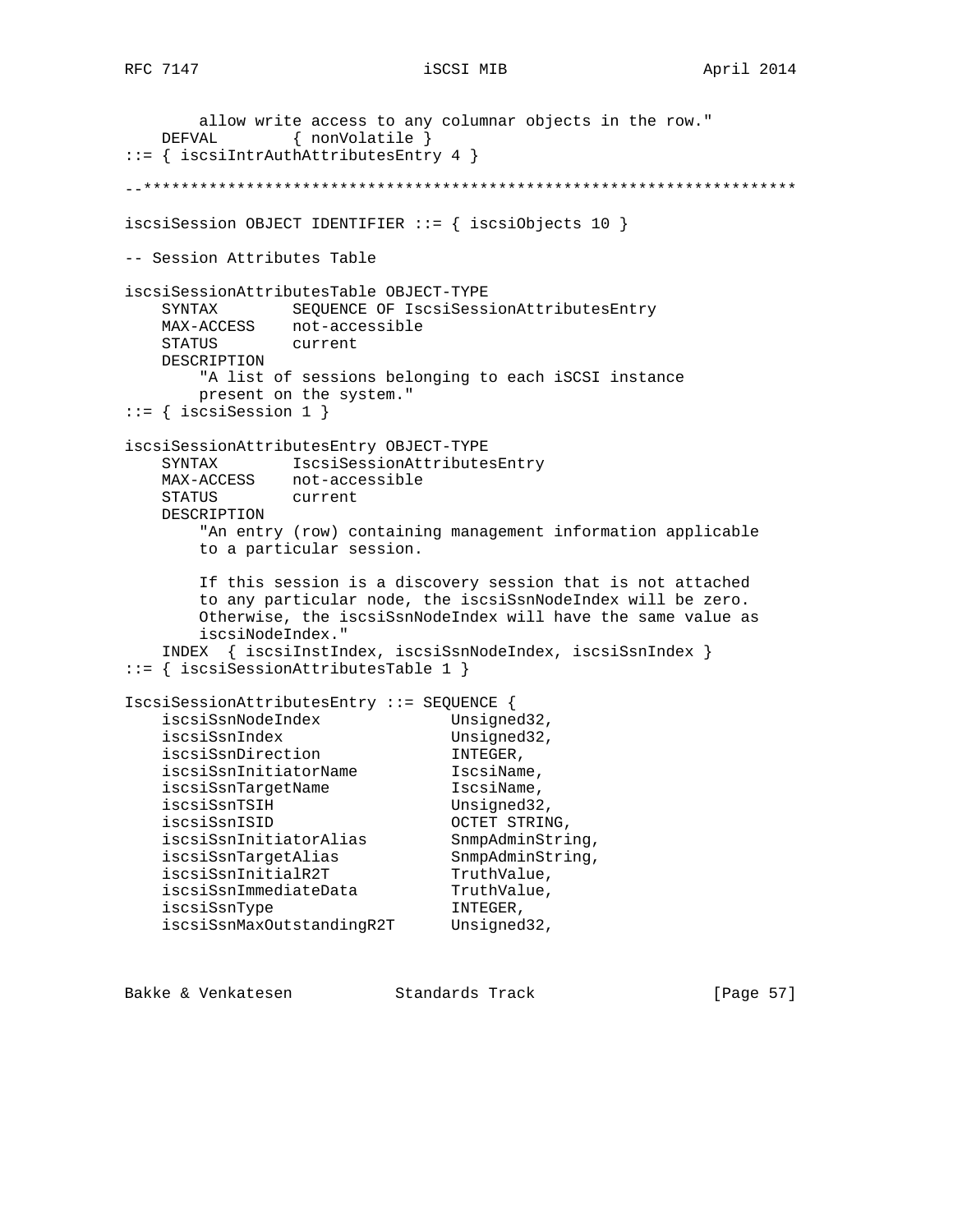iscsiSsnFirstBurstLength Unsigned32, iscsiSsnMaxBurstLength Unsigned32, iscsiSsnConnectionNumber Gauge32, iscsiSsnAuthIdentity RowPointer, iscsiSsnDataSequenceInOrder TruthValue, iscsiSsnDataPDUInOrder TruthValue, iscsiSsnErrorRecoveryLevel Unsigned32, iscsiSsnDiscontinuityTime TimeStamp, iscsiSsnProtocolLevel Unsigned32, iscsiSsnTaskReporting BITS } iscsiSsnNodeIndex OBJECT-TYPE SYNTAX Unsigned32 (0..4294967295) MAX-ACCESS not-accessible STATUS current DESCRIPTION "An arbitrary integer used to uniquely identify a particular node within an iSCSI instance present on the local system. For normal, non-discovery sessions, this value will map to the iscsiNodeIndex. For discovery sessions that do not have a node associated, the value 0 (zero) is used." ::= { iscsiSessionAttributesEntry 1 } iscsiSsnIndex OBJECT-TYPE SYNTAX Unsigned32 (1..4294967295) MAX-ACCESS not-accessible STATUS current DESCRIPTION "An arbitrary integer used to uniquely identify a particular session within an iSCSI instance present on the local system. An agent should attempt to not reuse index values unless a reboot has occurred. iSCSI sessions are destroyed during a reboot; rows in this table are not persistent across reboots." ::= { iscsiSessionAttributesEntry 2 } iscsiSsnDirection OBJECT-TYPE SYNTAX INTEGER { inboundSession(1), outboundSession(2) } MAX-ACCESS read-only STATUS current DESCRIPTION "Direction of iSCSI session: inboundSession - session is established from an external

Bakke & Venkatesen Standards Track [Paqe 58]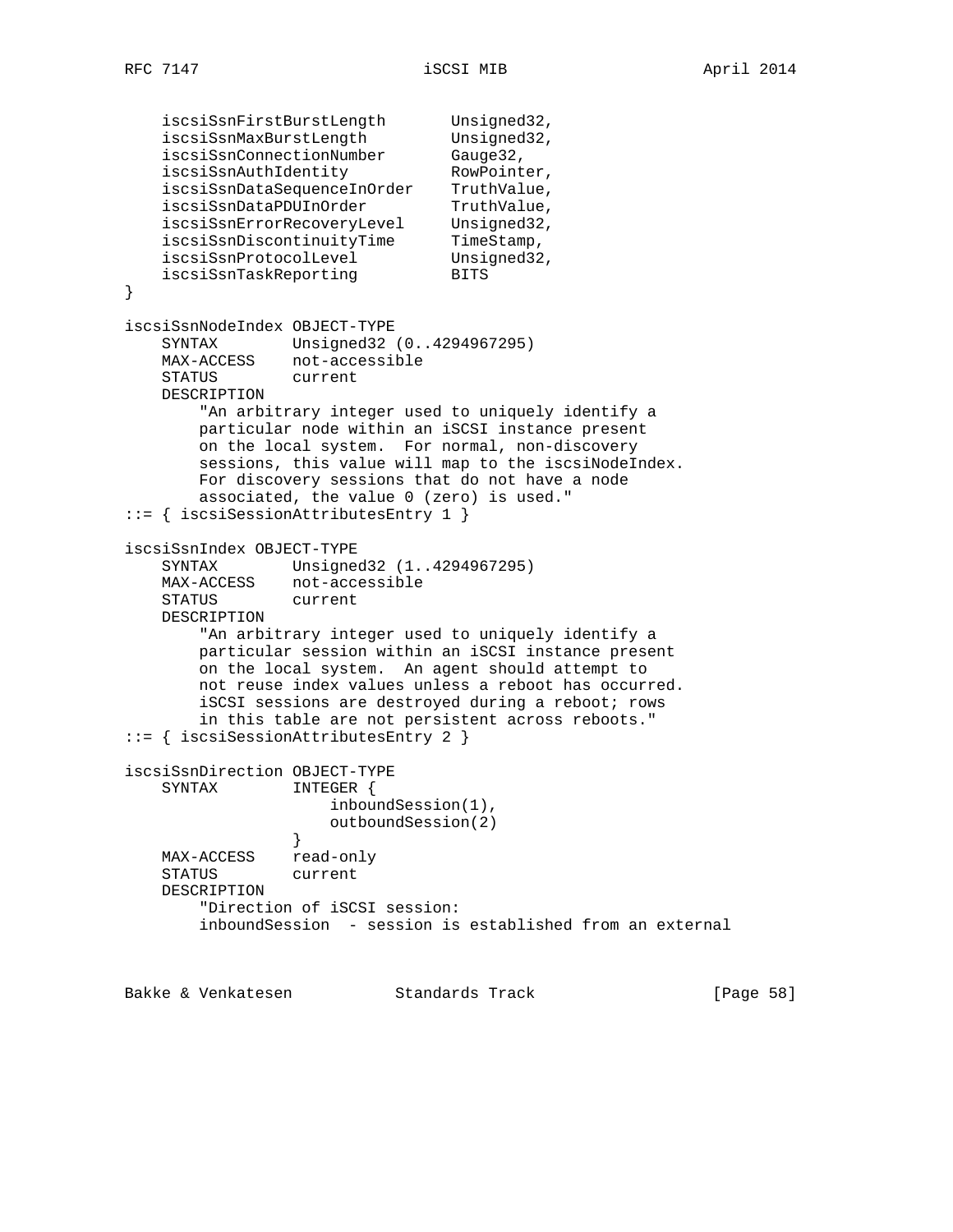initiator to a target within this iSCSI instance. outboundSession - session is established from an initiator within this iSCSI instance to an external target." ::= { iscsiSessionAttributesEntry 3 } iscsiSsnInitiatorName OBJECT-TYPE SYNTAX IscsiName MAX-ACCESS read-only STATUS current DESCRIPTION "If iscsiSsnDirection is Inbound, this object is a UTF-8 string that will contain the name of the remote initiator. If this session is a discovery session that does not specify a particular initiator, this object will contain a zero-length string. If iscsiSsnDirection is Outbound, this object will contain a zero-length string." ::= { iscsiSessionAttributesEntry 4 } iscsiSsnTargetName OBJECT-TYPE SYNTAX IscsiName MAX-ACCESS read-only STATUS current DESCRIPTION "If iscsiSsnDirection is Outbound, this object is a UTF-8 string that will contain the name of the remote target. If this session is a discovery session that does not specify a particular target, this object will contain a zero-length string. If iscsiSsnDirection is Inbound, this object will contain a zero-length string." ::= { iscsiSessionAttributesEntry 5 } iscsiSsnTSIH OBJECT-TYPE SYNTAX Unsigned32 (1..65535) MAX-ACCESS read-only<br>STATUS current STATUS DESCRIPTION "The target-defined identification handle for this session." REFERENCE "RFC 7143, Section 11.12.6, TSIH" ::= { iscsiSessionAttributesEntry 6 } iscsiSsnISID OBJECT-TYPE

Bakke & Venkatesen Standards Track [Page 59]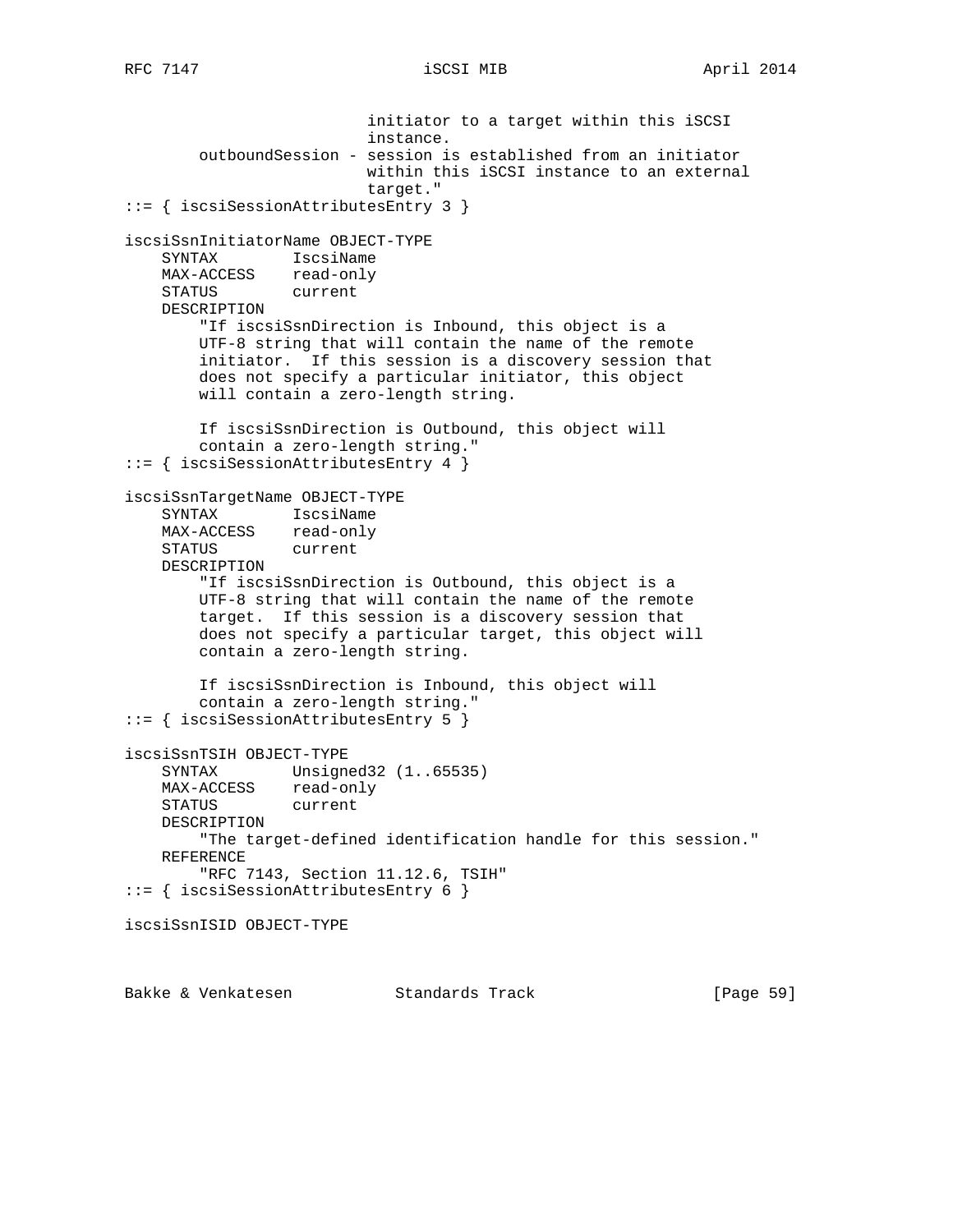```
 SYNTAX OCTET STRING (SIZE(6))
 MAX-ACCESS read-only
 STATUS current
    DESCRIPTION
         "The initiator-defined portion of the iSCSI Session ID."
    REFERENCE
        "RFC 7143, Section 11.12.5, ISID"
::= { iscsiSessionAttributesEntry 7 }
iscsiSsnInitiatorAlias OBJECT-TYPE
    SYNTAX SnmpAdminString
 MAX-ACCESS read-only
 STATUS current
    DESCRIPTION
         "A UTF-8 string that gives the alias communicated by the
        initiator end of the session during the login phase.
        If no alias exists, the value is a zero-length string."
    REFERENCE
        "RFC 7143, Section 13.7, InitiatorAlias"
::= { iscsiSessionAttributesEntry 8 }
iscsiSsnTargetAlias OBJECT-TYPE
   SYNTAX SnmpAdminString<br>
MAX-ACCESS read-only
   MAX-ACCESS
    STATUS current
    DESCRIPTION
         "A UTF-8 string that gives the alias communicated by the
        target end of the session during the login phase.
        If no alias exists, the value is a zero-length string."
    REFERENCE
         "RFC 7143, Section 13.6, TargetAlias"
::= { iscsiSessionAttributesEntry 9 }
iscsiSsnInitialR2T OBJECT-TYPE
    SYNTAX TruthValue
 MAX-ACCESS read-only
 STATUS current
    DESCRIPTION
        "If set to true, indicates that the initiator must wait
        for an R2T before sending to the target. If set to false,
        the initiator may send data immediately, within limits set
        by iscsiSsnFirstBurstLength and the expected data transfer
        length of the request."
    REFERENCE
         "RFC 7143, Section 13.10, InitialR2T"
::= { iscsiSessionAttributesEntry 10 }
```
Bakke & Venkatesen Standards Track [Page 60]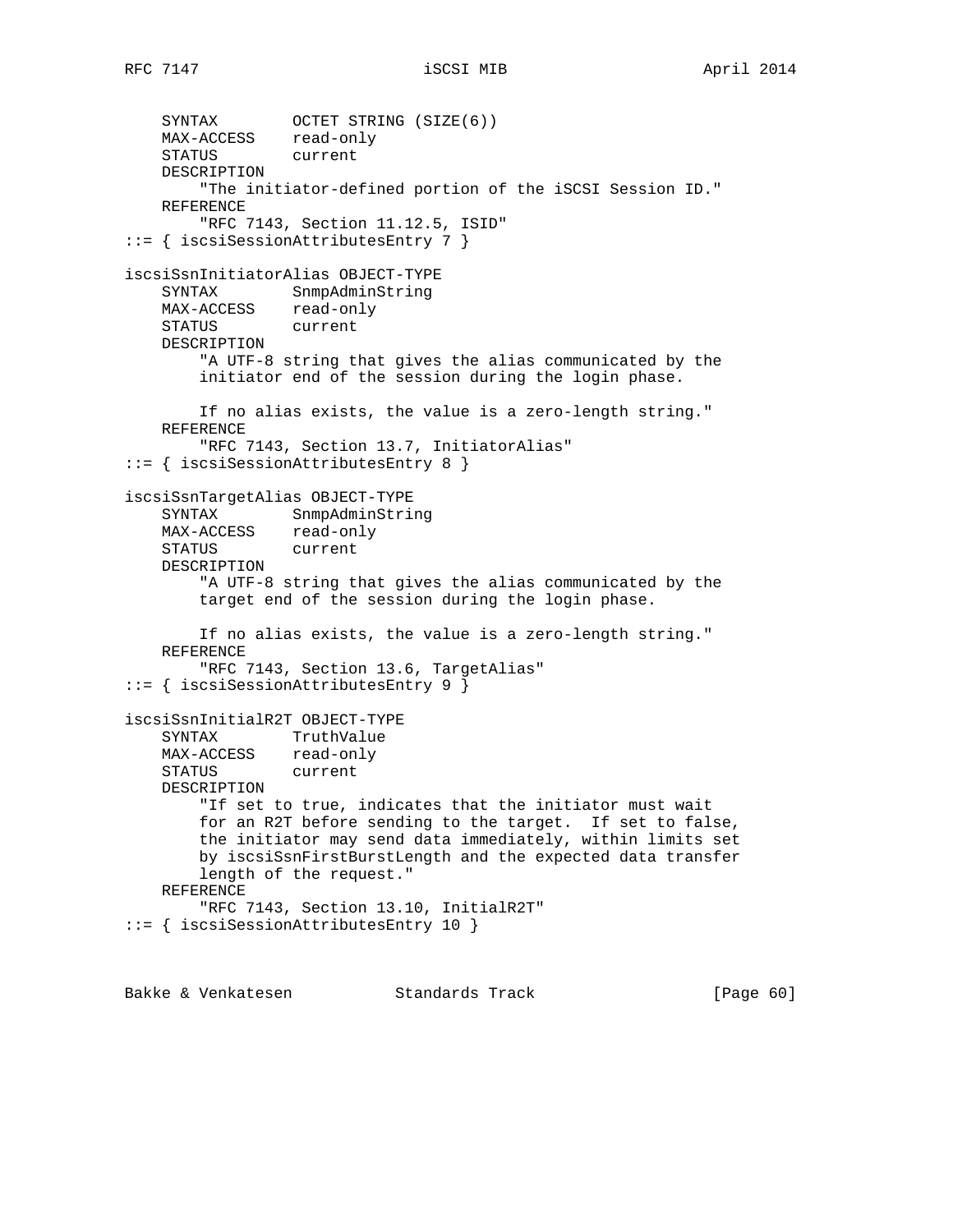```
iscsiSsnImmediateData OBJECT-TYPE
 SYNTAX TruthValue
 MAX-ACCESS read-only
 STATUS current
    DESCRIPTION
        "Indicates whether the initiator and target have agreed to
        support immediate data on this session."
    REFERENCE
        "RFC 7143, Section 13.11, ImmediateData"
::= { iscsiSessionAttributesEntry 11 }
iscsiSsnType OBJECT-TYPE
    SYNTAX INTEGER {
                     normalSession(1),
                     discoverySession(2)
 }
    MAX-ACCESS read-only
    STATUS current
    DESCRIPTION
        "Type of iSCSI session:
        normalSession - session is a normal iSCSI session
        discoverySession - session is being used only for discovery."
    REFERENCE
        "RFC 7143, Section 13.21, SessionType"
::= { iscsiSessionAttributesEntry 12 }
iscsiSsnMaxOutstandingR2T OBJECT-TYPE
 SYNTAX Unsigned32 (1..65535)
 UNITS "R2Ts"
 MAX-ACCESS read-only
 STATUS current
    DESCRIPTION
        "The maximum number of outstanding requests-to-transmit
        (R2Ts) per iSCSI task within this session."
    REFERENCE
        "RFC 7143, Section 13.17, MaxOutstandingR2T"
::= { iscsiSessionAttributesEntry 13 }
iscsiSsnFirstBurstLength OBJECT-TYPE
    SYNTAX Unsigned32 (512..16777215)
    UNITS "bytes"
    MAX-ACCESS read-only
    STATUS current
    DESCRIPTION
        "The maximum length supported for unsolicited data sent
        within this session."
    REFERENCE
```
Bakke & Venkatesen Standards Track [Paqe 61]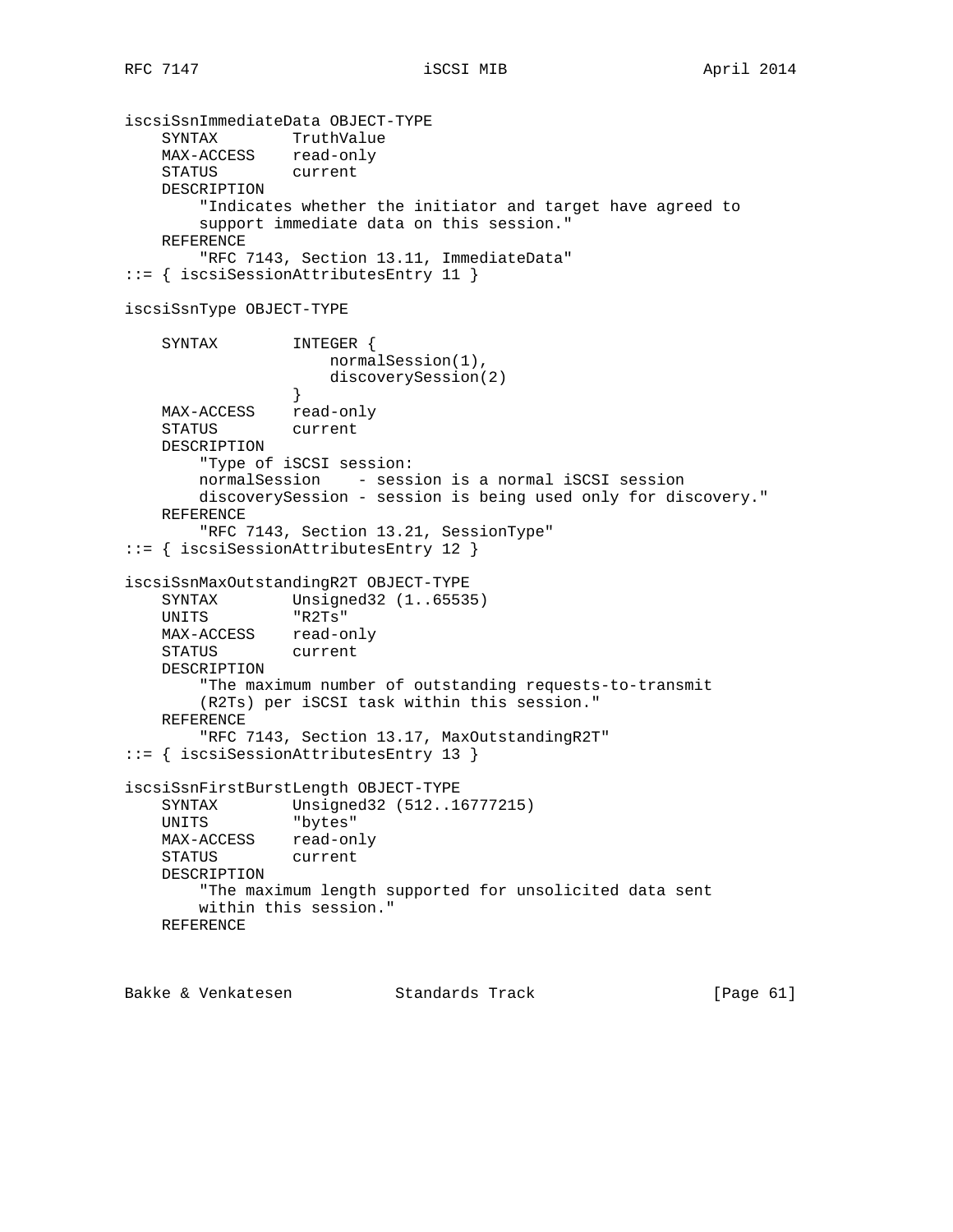```
 "RFC 7143, Section 13.14, FirstBurstLength"
::= { iscsiSessionAttributesEntry 14 }
iscsiSsnMaxBurstLength OBJECT-TYPE
 SYNTAX Unsigned32 (512..16777215)
 UNITS "bytes"
    MAX-ACCESS read-only
    STATUS current
    DESCRIPTION
        "The maximum number of bytes that can be sent within
        a single sequence of Data-In or Data-Out PDUs."
    REFERENCE
        "RFC 7143, Section 13.13, MaxBurstLength"
::= { iscsiSessionAttributesEntry 15 }
iscsiSsnConnectionNumber OBJECT-TYPE
 SYNTAX Gauge32 (1..65535)
 UNITS "connections"
    MAX-ACCESS read-only
    STATUS current
    DESCRIPTION
        "The number of transport protocol connections that currently
        belong to this session."
::= { iscsiSessionAttributesEntry 16 }
iscsiSsnAuthIdentity OBJECT-TYPE
 SYNTAX RowPointer
 MAX-ACCESS read-only
    STATUS current
    DESCRIPTION
        "This object contains a pointer to a row in the
        IPS-AUTH MIB module that identifies the authentication
        identity being used on this session, as communicated
        during the login phase."
    REFERENCE
        "IPS-AUTH MIB, RFC 4545, Section 7.3, ipsAuthIdentity"
::= { iscsiSessionAttributesEntry 17 }
 iscsiSsnDataSequenceInOrder OBJECT-TYPE
    SYNTAX TruthValue
   MAX-ACCESS read-only<br>STATUS current
   STATUS
    DESCRIPTION
        "False indicates that iSCSI data PDU sequences may
        be transferred in any order. True indicates that
        data PDU sequences must be transferred using
        continuously increasing offsets, except during
        error recovery."
```
Bakke & Venkatesen Standards Track [Paqe 62]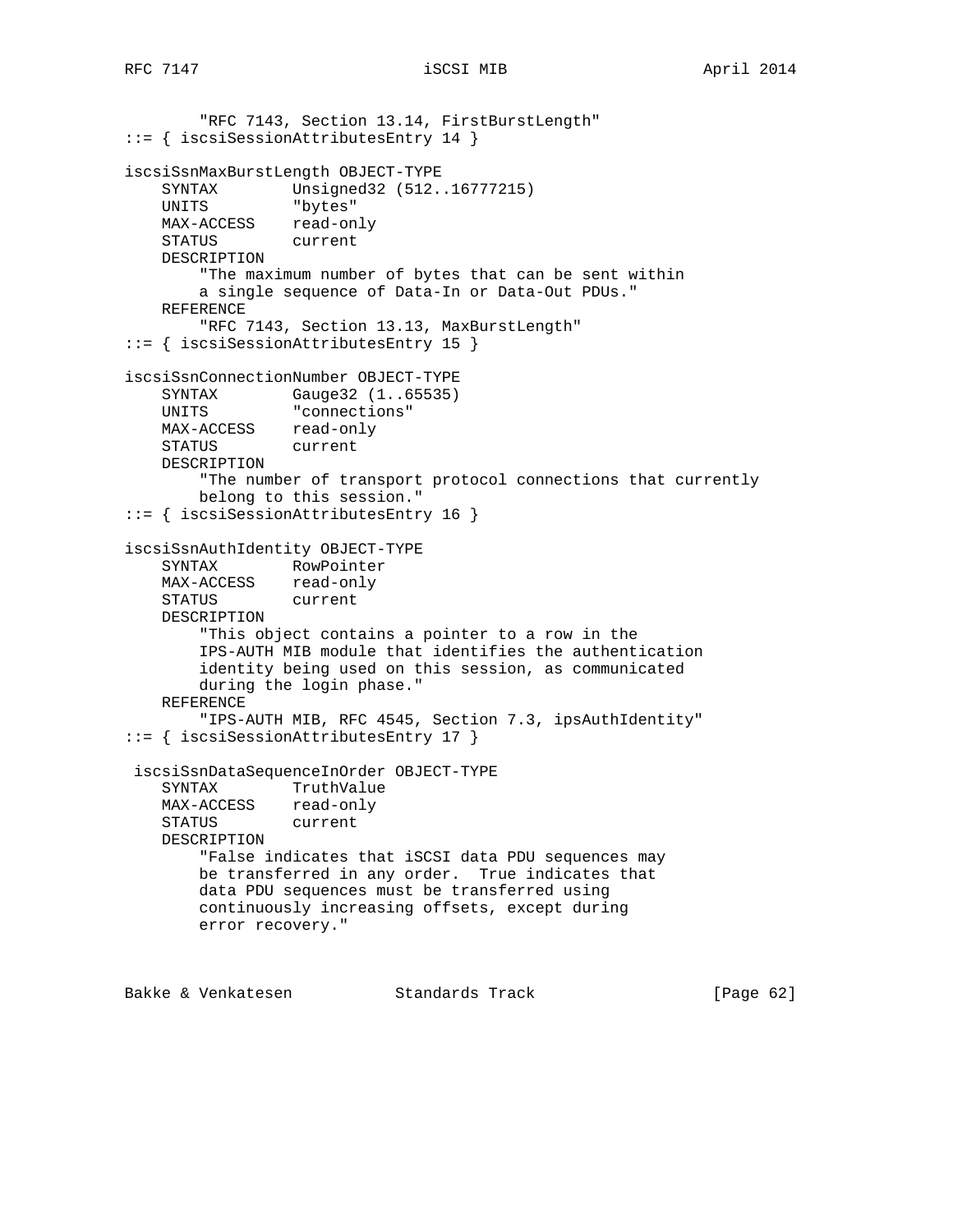```
 REFERENCE
        "RFC 7143, Section 13.19, DataSequenceInOrder"
::= { iscsiSessionAttributesEntry 18 }
iscsiSsnDataPDUInOrder OBJECT-TYPE
    SYNTAX TruthValue
 MAX-ACCESS read-only
 STATUS current
    DESCRIPTION
        "False indicates that iSCSI data PDUs within sequences
        may be in any order. True indicates that data PDUs
        within sequences must be at continuously increasing
        addresses, with no gaps or overlay between PDUs.
        Default is true."
    REFERENCE
        "RFC 7143, Section 13.18, DataPDUInOrder"
::= { iscsiSessionAttributesEntry 19 }
iscsiSsnErrorRecoveryLevel OBJECT-TYPE
   SYNTAX Unsigned32 (0..255)
    MAX-ACCESS read-only
    STATUS current
    DESCRIPTION
        "The level of error recovery negotiated between
        the initiator and the target. Higher numbers
        represent more detailed recovery schemes."
    REFERENCE
        "RFC 7143, Section 13.20, ErrorRecoveryLevel"
::= { iscsiSessionAttributesEntry 20 }
iscsiSsnDiscontinuityTime OBJECT-TYPE
    SYNTAX TimeStamp
 MAX-ACCESS read-only
 STATUS current
    DESCRIPTION
        "The value of SysUpTime on the most recent occasion
        at which any one or more of this session's counters
        suffered a discontinuity.
        When a session is established, and this object is
        created, it is initialized to the current value
        of SysUpTime."
::= { iscsiSessionAttributesEntry 21 }
iscsiSsnProtocolLevel OBJECT-TYPE
   SYNTAX Unsigned32 (0..31)
    MAX-ACCESS read-only
    STATUS current
    DESCRIPTION
```
Bakke & Venkatesen Standards Track [Page 63]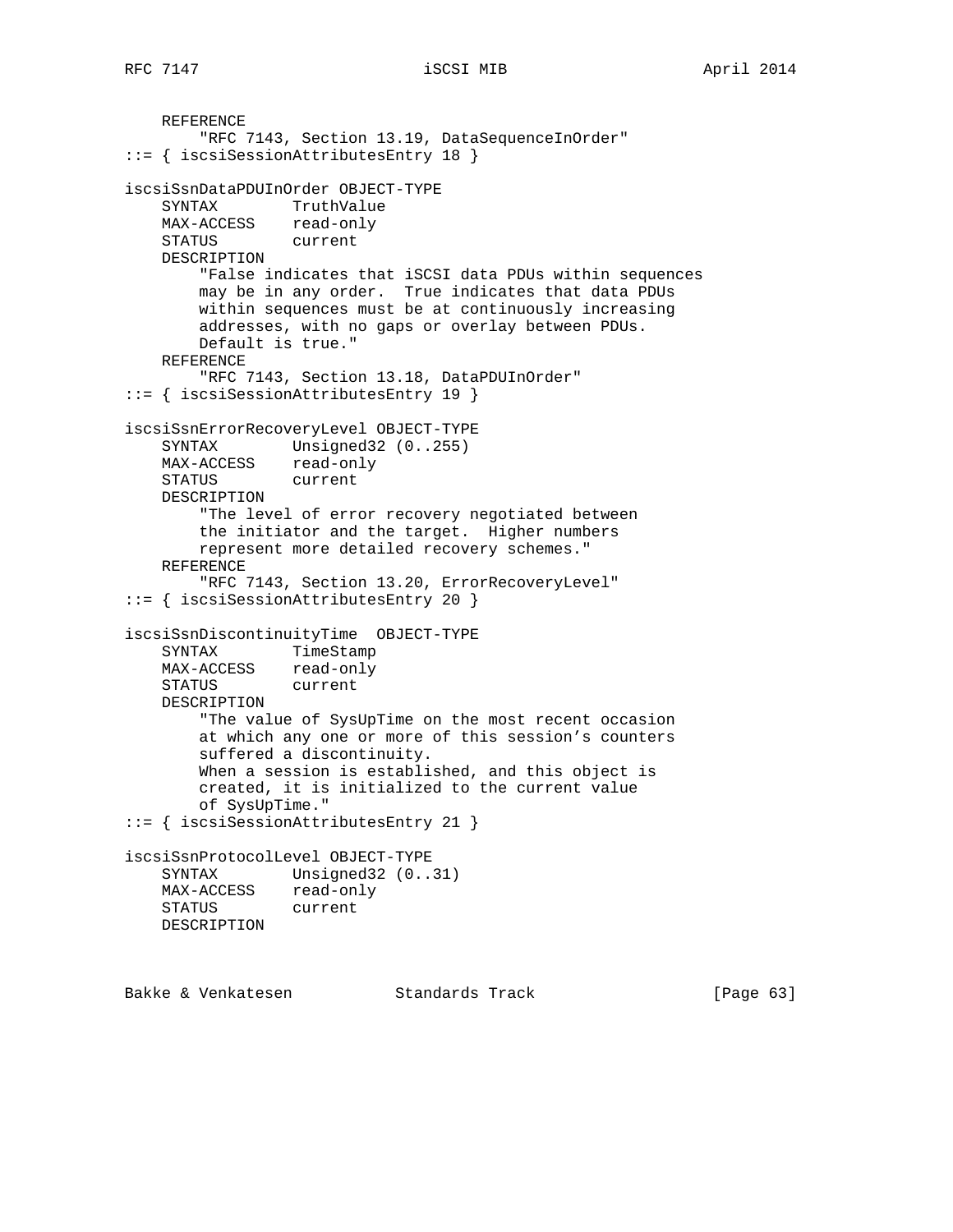"The iSCSI protocol level negotiated for this session." REFERENCE "RFC 7144, Section 7.1.1, iSCSIProtocolLevel" DEFVAL { 1 } ::= { iscsiSessionAttributesEntry 22 } iscsiSsnTaskReporting OBJECT-TYPE SYNTAX BITS { taskReportingRfc3720(0), taskReportingResponseFence(1), taskReportingFastAbort(2)<br>} } MAX-ACCESS read-only STATUS current DESCRIPTION "This key is used to negotiate the task completion reporting semantics from the SCSI target. Default value is taskReportingRfc3720." REFERENCE "RFC 7143, Section 13.23, TaskReporting" ::= { iscsiSessionAttributesEntry 23 } -- Session Stats Table iscsiSessionStatsTable OBJECT-TYPE SYNTAX SEQUENCE OF IscsiSessionStatsEntry MAX-ACCESS not-accessible<br>STATUS current STATUS DESCRIPTION "A list of general iSCSI traffic counters for each of the sessions present on the system." ::= { iscsiSession 2 } iscsiSessionStatsEntry OBJECT-TYPE SYNTAX IscsiSessionStatsEntry MAX-ACCESS not-accessible STATUS current DESCRIPTION "An entry (row) containing general iSCSI traffic counters for a particular session." AUGMENTS { iscsiSessionAttributesEntry } ::= { iscsiSessionStatsTable 1 } IscsiSessionStatsEntry ::= SEQUENCE { iscsiSsnCmdPDUs Counter32, Bakke & Venkatesen Standards Track [Page 64]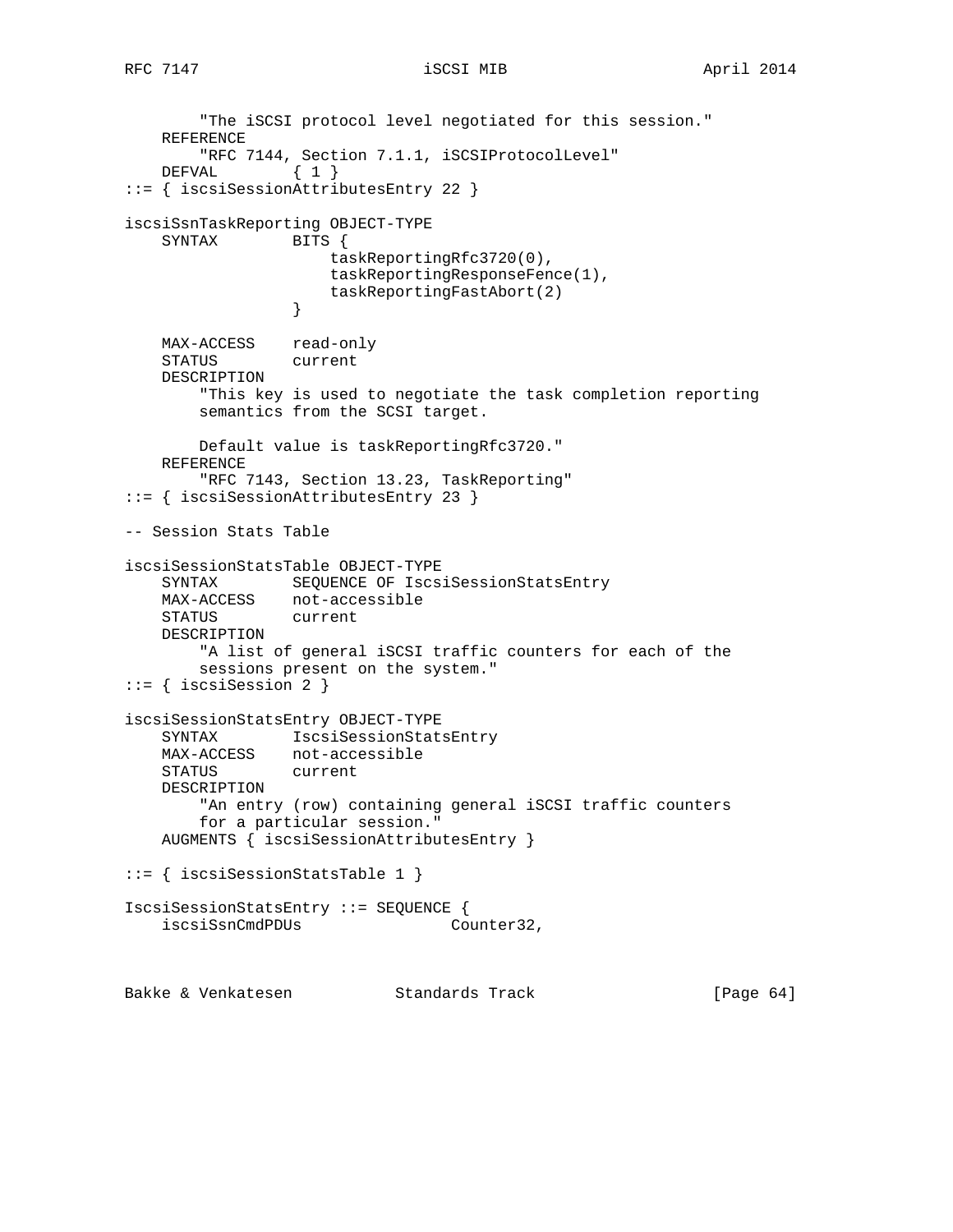```
iscsiSsnRspPDUs Counter32,
 iscsiSsnTxDataOctets Counter64,
 iscsiSsnRxDataOctets Counter64,
 iscsiSsnLCTxDataOctets Counter32,
 iscsiSsnLCRxDataOctets Counter32,
 iscsiSsnNopReceivedPDUs Counter32,
 iscsiSsnNopSentPDUs Counter32
}
iscsiSsnCmdPDUs OBJECT-TYPE
 SYNTAX Counter32
 UNITS "PDUs"
   MAX-ACCESS read-only
    STATUS current
    DESCRIPTION
        "The count of Command PDUs transferred on this session.
       If this counter has suffered a discontinuity, the time of the
       last discontinuity is indicated in iscsiSsnDiscontinuityTime."
::= { iscsiSessionStatsEntry 1 }
iscsiSsnRspPDUs OBJECT-TYPE
 SYNTAX Counter32
 UNITS "PDUs"
 MAX-ACCESS read-only
 STATUS current
    DESCRIPTION
        "The count of Response PDUs transferred on this session.
       If this counter has suffered a discontinuity, the time of the
       last discontinuity is indicated in iscsiSsnDiscontinuityTime."
::= { iscsiSessionStatsEntry 2 }
iscsiSsnTxDataOctets OBJECT-TYPE
   SYNTAX Counter64
    UNITS "octets"
 MAX-ACCESS read-only
 STATUS current
    DESCRIPTION
        "The count of data octets that were transmitted by
        the local iSCSI node on this session.
        If this counter has suffered a discontinuity, the time of the
       last discontinuity is indicated in iscsiSsnDiscontinuityTime."
::= { iscsiSessionStatsEntry 3 }
iscsiSsnRxDataOctets OBJECT-TYPE
SYNTAX Counter64
 UNITS "octets"
 MAX-ACCESS read-only
 STATUS current
```
Bakke & Venkatesen Standards Track [Page 65]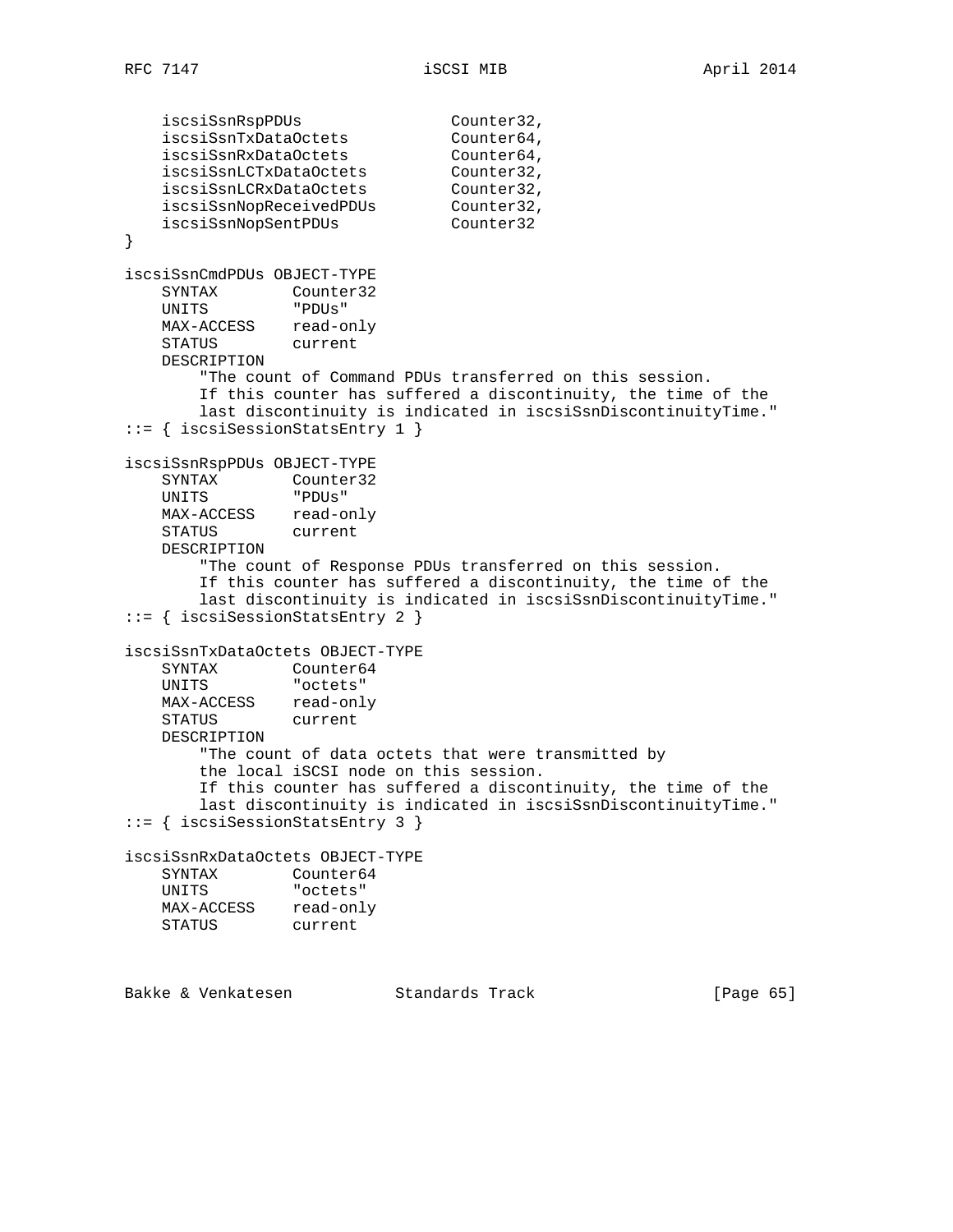RFC 7147 **iSCSI MIB http://wikiprover.com/iSCSI MIB April 2014** 

 DESCRIPTION "The count of data octets that were received by the local iSCSI node on this session. If this counter has suffered a discontinuity, the time of the last discontinuity is indicated in iscsiSsnDiscontinuityTime." ::= { iscsiSessionStatsEntry 4 } iscsiSsnLCTxDataOctets OBJECT-TYPE SYNTAX Counter32 UNITS "octets" MAX-ACCESS read-only STATUS current DESCRIPTION "A Low-Capacity shadow object of iscsiSsnTxDataOctets for those systems that are accessible via SNMPv1 only. If this counter has suffered a discontinuity, the time of the last discontinuity is indicated in iscsiSsnDiscontinuityTime." ::= { iscsiSessionStatsEntry 5 } iscsiSsnLCRxDataOctets OBJECT-TYPE SYNTAX Counter32 UNITS "octets" MAX-ACCESS read-only STATUS current DESCRIPTION "A Low-Capacity shadow object of iscsiSsnRxDataOctets for those systems which are accessible via SNMPv1 only. If this counter has suffered a discontinuity, the time of the last discontinuity is indicated in iscsiSsnDiscontinuityTime." ::= { iscsiSessionStatsEntry 6 } iscsiSsnNopReceivedPDUs OBJECT-TYPE SYNTAX Counter32 UNITS "PDUs" MAX-ACCESS read-only STATUS current DESCRIPTION "The count of NOP-In or NOP-Out PDUs received on this session. If this counter has suffered a discontinuity, the time of the last discontinuity is indicated in iscsiSsnDiscontinuityTime." ::= { iscsiSessionStatsEntry 7 } iscsiSsnNopSentPDUs OBJECT-TYPE SYNTAX Counter32 UNITS "PDUs" MAX-ACCESS read-only STATUS current DESCRIPTION Bakke & Venkatesen Standards Track [Page 66]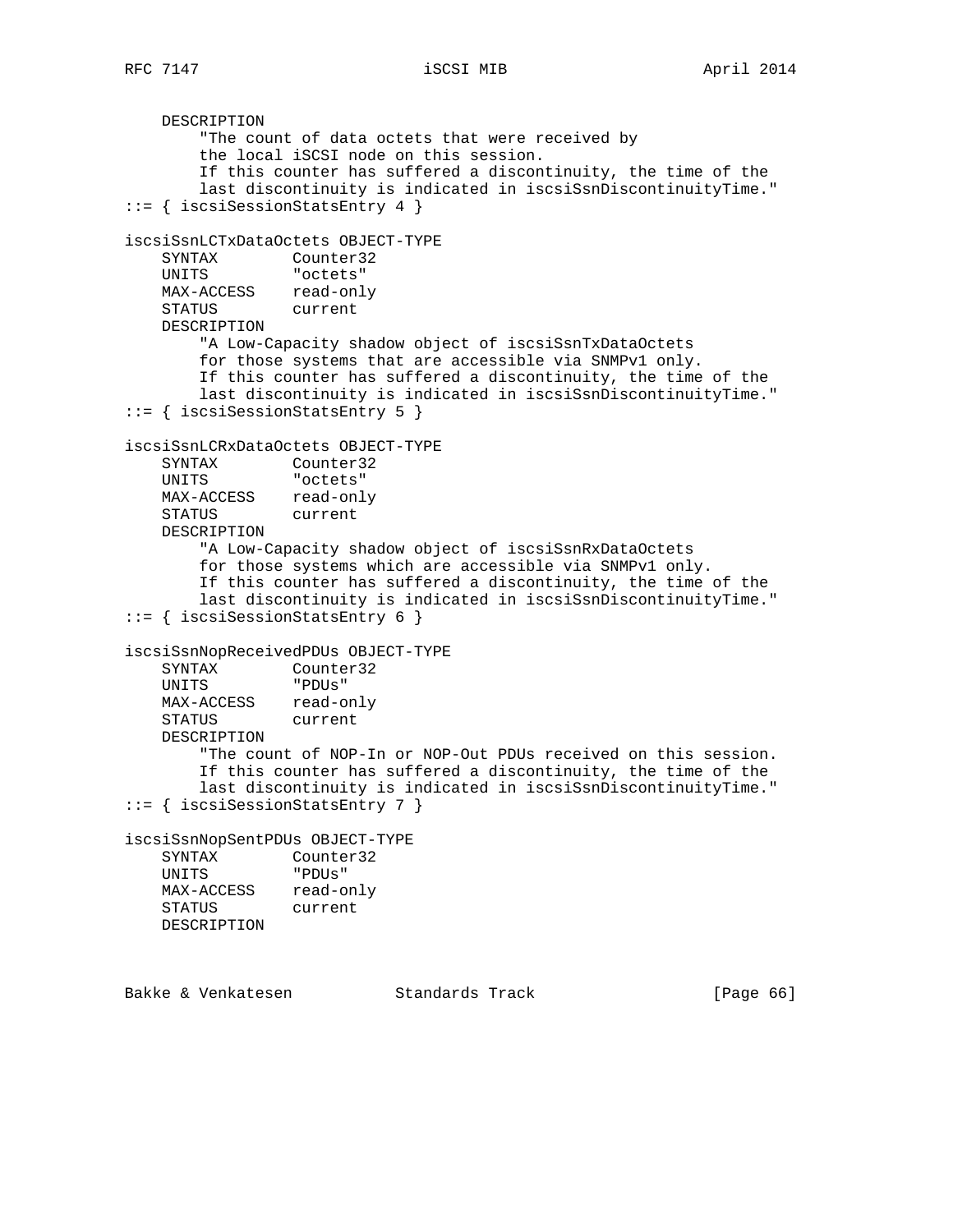```
 "The count of NOP-In or NOP-Out PDUs sent on this session.
        If this counter has suffered a discontinuity, the time of the
        last discontinuity is indicated in iscsiSsnDiscontinuityTime."
::= { iscsiSessionStatsEntry 8 }
-- Session Connection Error Stats Table
iscsiSessionCxnErrorStatsTable OBJECT-TYPE
    SYNTAX SEQUENCE OF IscsiSessionCxnErrorStatsEntry
 MAX-ACCESS not-accessible
 STATUS current
    DESCRIPTION
        "A list of error counters for each of the sessions
        present on this system."
::= { iscsiSession 3 }
iscsiSessionCxnErrorStatsEntry OBJECT-TYPE
    SYNTAX IscsiSessionCxnErrorStatsEntry
    MAX-ACCESS not-accessible
    STATUS current
    DESCRIPTION
        "An entry (row) containing error counters for
        a particular session."
    AUGMENTS { iscsiSessionAttributesEntry }
::= { iscsiSessionCxnErrorStatsTable 1 }
IscsiSessionCxnErrorStatsEntry ::= SEQUENCE {
 iscsiSsnCxnDigestErrors Counter32,
 iscsiSsnCxnTimeoutErrors Counter32
}
iscsiSsnCxnDigestErrors OBJECT-TYPE
   SYNTAX Counter32
    UNITS "PDUs"
 MAX-ACCESS read-only
 STATUS current
    DESCRIPTION
        "The count of PDUs that were received on the session and
        contained header or data digest errors.
        If this counter has suffered a discontinuity, the time of the
        last discontinuity is indicated in iscsiSsnDiscontinuityTime.
        This counter is most likely provided when the error-recovery
        level is 1 or 2"
    REFERENCE
        "RFC 7143, Section 7.8, Digest Errors"
::= { iscsiSessionCxnErrorStatsEntry 1 }
iscsiSsnCxnTimeoutErrors OBJECT-TYPE
```
Bakke & Venkatesen Standards Track [Page 67]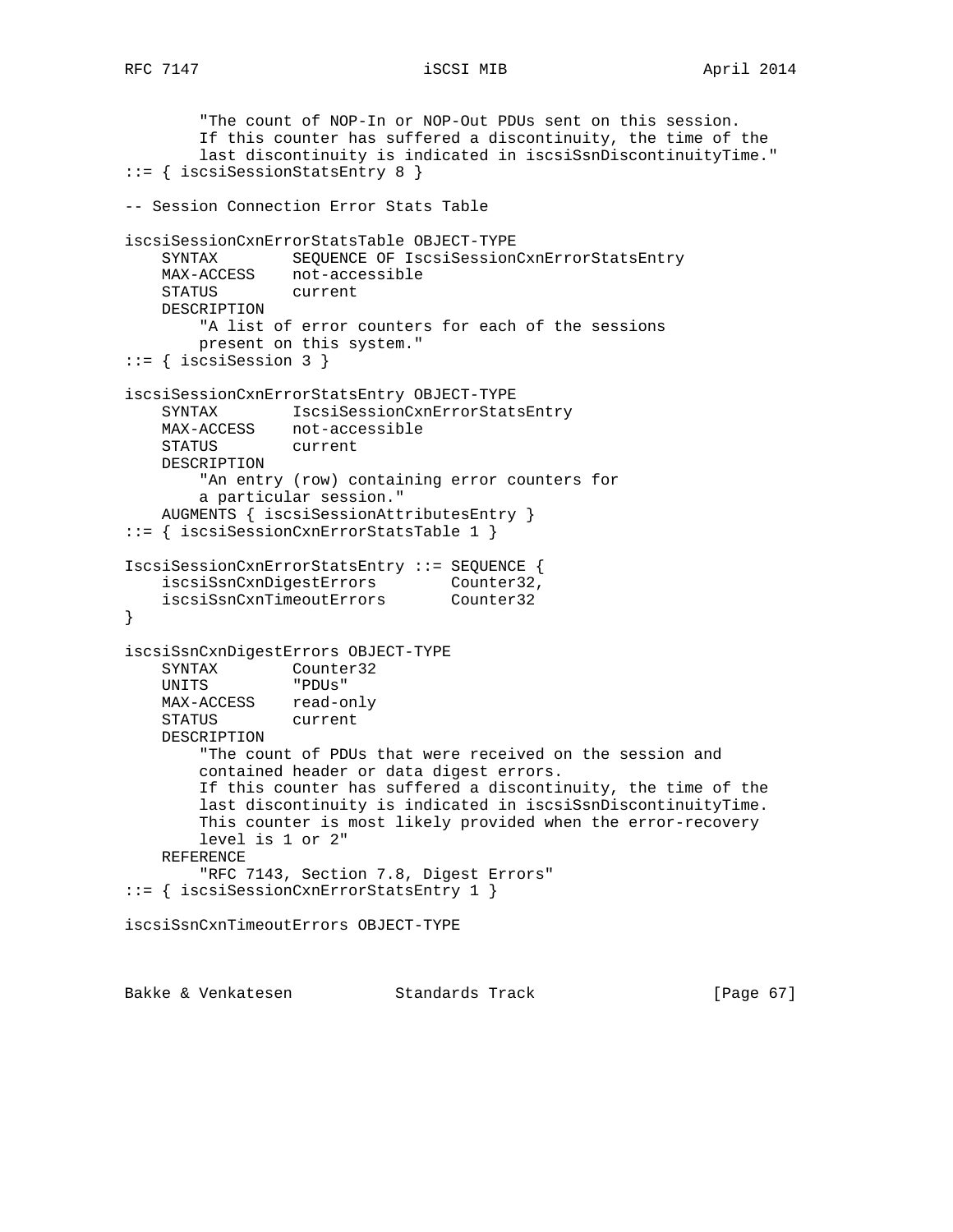```
 SYNTAX Counter32
 UNITS "connections"
 MAX-ACCESS read-only
 STATUS current
    DESCRIPTION
        "The count of connections within this session
        that have been terminated due to timeout.
        If this counter has suffered a discontinuity, the time of the
        last discontinuity is indicated in iscsiSsnDiscontinuityTime.
        This counter is most likely provided when the error-recovery
        level is 2"
    REFERENCE
        "RFC 7143, Section 7.5, Connection Timeout Management"
::= { iscsiSessionCxnErrorStatsEntry 2 }
--**********************************************************************
iscsiConnection OBJECT IDENTIFIER ::= { iscsiObjects 11 }
-- Connection Attributes Table
iscsiConnectionAttributesTable OBJECT-TYPE
    SYNTAX SEQUENCE OF IscsiConnectionAttributesEntry
    MAX-ACCESS not-accessible
    STATUS current
    DESCRIPTION
        "A list of connections belonging to each iSCSI instance
        present on the system."
::= { iscsiConnection 1 }
iscsiConnectionAttributesEntry OBJECT-TYPE
    SYNTAX IscsiConnectionAttributesEntry
 MAX-ACCESS not-accessible
 STATUS current
    DESCRIPTION
        "An entry (row) containing management information applicable
        to a particular connection."
    INDEX { iscsiInstIndex, iscsiSsnNodeIndex, iscsiSsnIndex,
             iscsiCxnIndex }
::= { iscsiConnectionAttributesTable 1 }
IscsiConnectionAttributesEntry ::= SEQUENCE {
   iscsiCxnIndex Unsigned32,
    iscsiCxnCid Unsigned32,
   iscsiCxnState INTEGER,
   iscsiCxnAddrType InetAddressType,<br>iscsiCxnLocalAddr                   InetAddress,
iscsiCxnLocalAddr 1netAddress,
iscsiCxnProtocol 1scsiTransportProtocol,
```
Bakke & Venkatesen Standards Track [Page 68]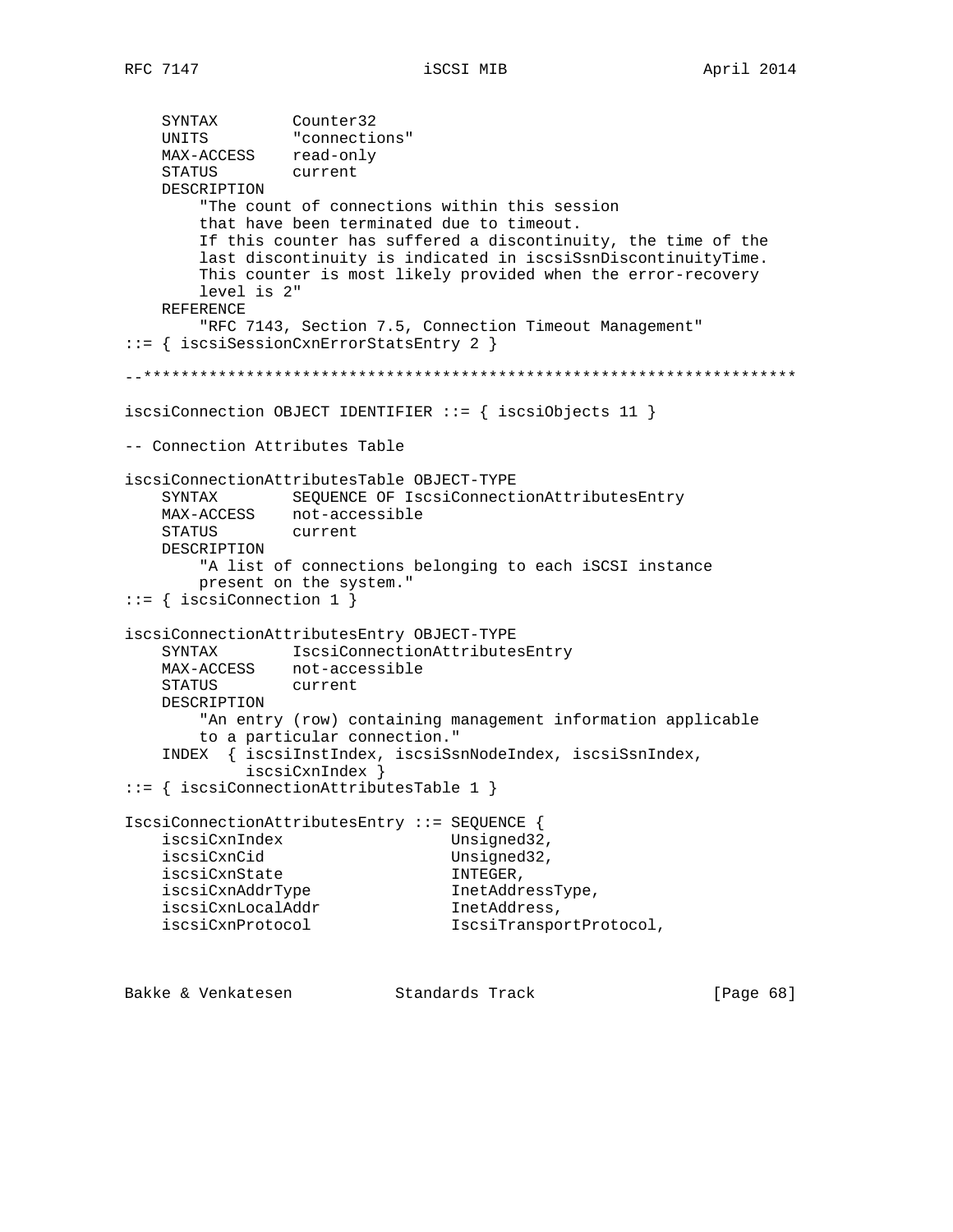iscsiCxnLocalPort 1netPortNumber, iscsiCxnRemoteAddr InetAddress, iscsiCxnRemotePort 1netPortNumber, iscsiCxnMaxRecvDataSegLength Unsigned32, iscsiCxnMaxXmitDataSegLength Unsigned32, iscsiCxnHeaderIntegrity IscsiDigestMethod, iscsiCxnDataIntegrity IscsiDigestMethod, iscsiCxnRecvMarker TruthValue, iscsiCxnSendMarker TruthValue, iscsiCxnVersionActive Unsigned32 } iscsiCxnIndex OBJECT-TYPE SYNTAX Unsigned32 (1..4294967295) MAX-ACCESS not-accessible STATUS current DESCRIPTION "An arbitrary integer used to uniquely identify a particular connection of a particular session within an iSCSI instance present on the local system. An agent should attempt to not reuse index values unless a reboot has occurred. iSCSI connections are destroyed during a reboot; rows in this table are not persistent across reboots." ::= { iscsiConnectionAttributesEntry 1 } iscsiCxnCid OBJECT-TYPE SYNTAX Unsigned32 (1..65535) MAX-ACCESS read-only STATUS current DESCRIPTION "The iSCSI Connection ID for this connection." ::= { iscsiConnectionAttributesEntry 2 } iscsiCxnState OBJECT-TYPE SYNTAX INTEGER { login(1),  $full(2)$ , logout(3) } MAX-ACCESS read-only<br>STATUS current STATUS DESCRIPTION "The current state of this connection, from an iSCSI negotiation point of view. Here are the states: login - The transport protocol connection has been established, but a valid iSCSI login response with the final bit set Bakke & Venkatesen Standards Track [Page 69]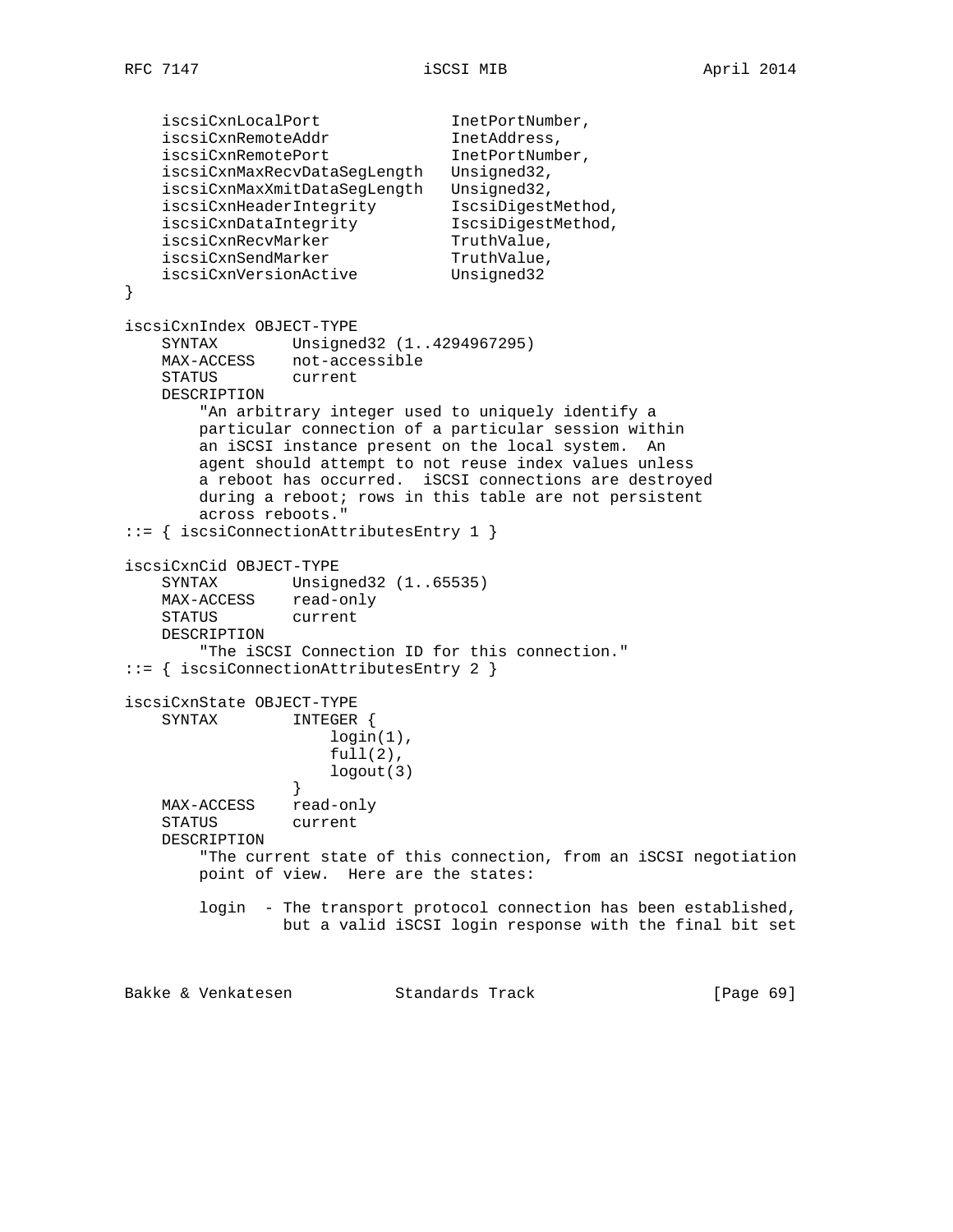has not been sent or received. full - A valid iSCSI login response with the final bit set has been sent or received. logout - A valid iSCSI logout command has been sent or received, but the transport protocol connection has not yet been closed." ::= { iscsiConnectionAttributesEntry 3 } iscsiCxnAddrType OBJECT-TYPE SYNTAX InetAddressType MAX-ACCESS read-only STATUS current DESCRIPTION "The type of Internet Network Addresses contained in the corresponding instances of iscsiCxnLocalAddr and iscsiCxnRemoteAddr. The value 'dns' is not allowed." ::= { iscsiConnectionAttributesEntry 4 } iscsiCxnLocalAddr OBJECT-TYPE SYNTAX InetAddress MAX-ACCESS read-only STATUS current DESCRIPTION "The local Internet Network Address, of the type specified by iscsiCxnAddrType, used by this connection." ::= { iscsiConnectionAttributesEntry 5 } iscsiCxnProtocol OBJECT-TYPE SYNTAX IscsiTransportProtocol MAX-ACCESS read-only STATUS current DESCRIPTION "The transport protocol over which this connection is running." ::= { iscsiConnectionAttributesEntry 6 } iscsiCxnLocalPort OBJECT-TYPE SYNTAX InetPortNumber MAX-ACCESS read-only<br>STATUS current STATUS DESCRIPTION "The local transport protocol port used by this connection. This object cannot have the value zero, since it represents an established connection." ::= { iscsiConnectionAttributesEntry 7 } iscsiCxnRemoteAddr OBJECT-TYPE

Bakke & Venkatesen Standards Track [Paqe 70]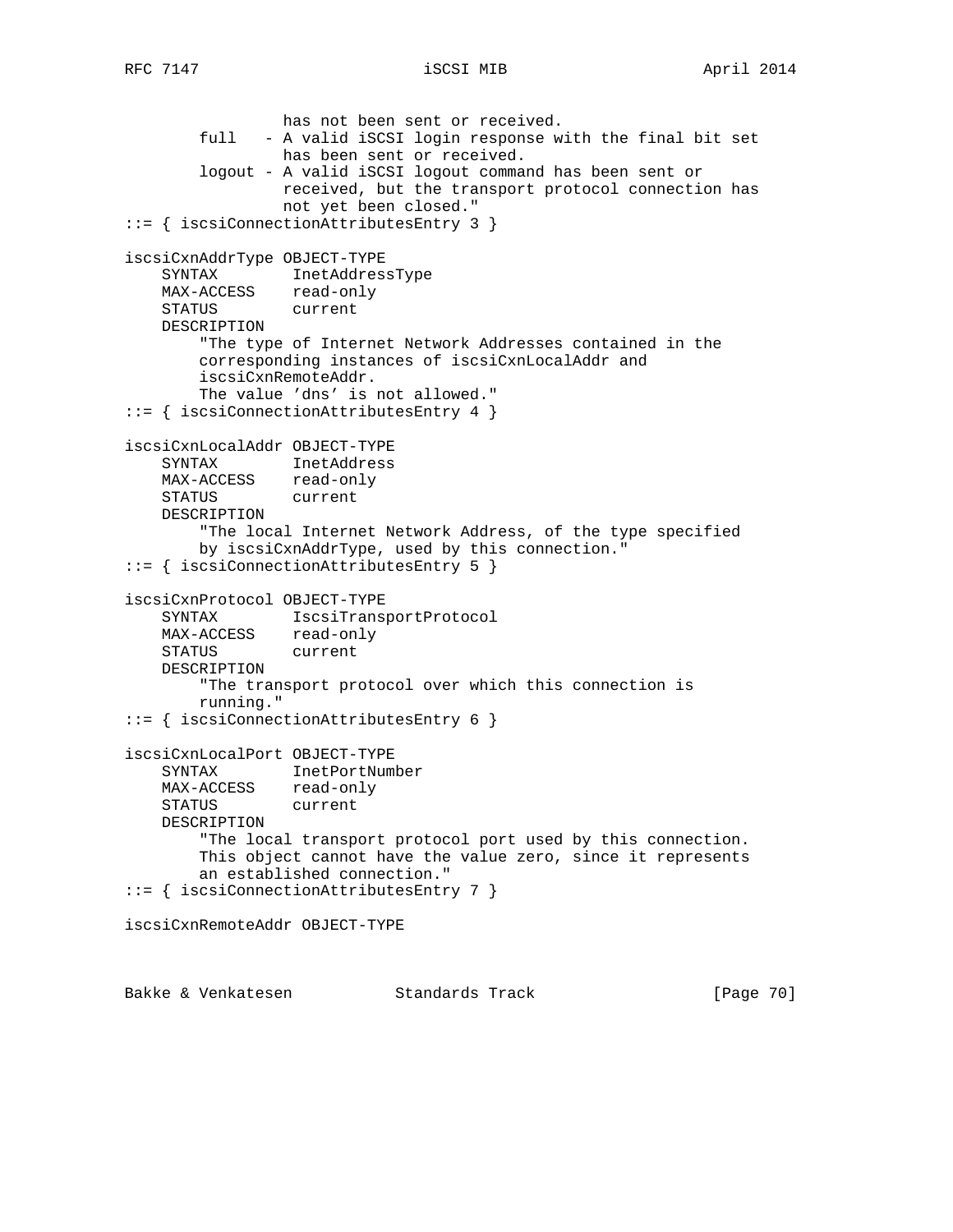SYNTAX InetAddress MAX-ACCESS read-only STATUS current DESCRIPTION "The remote Internet Network Address, of the type specified by iscsiCxnAddrType, used by this connection." ::= { iscsiConnectionAttributesEntry 8 } iscsiCxnRemotePort OBJECT-TYPE SYNTAX InetPortNumber MAX-ACCESS read-only STATUS current DESCRIPTION "The remote transport protocol port used by this connection. This object cannot have the value zero, since it represents an established connection." ::= { iscsiConnectionAttributesEntry 9 } iscsiCxnMaxRecvDataSegLength OBJECT-TYPE SYNTAX Unsigned32 (512..16777215) UNITS "bytes" MAX-ACCESS read-only STATUS current DESCRIPTION "The maximum data payload size supported for command or data PDUs able to be received on this connection." REFERENCE "RFC 7143, Section 13.12, MaxRecvDataSegmentLength" ::= { iscsiConnectionAttributesEntry 10 } iscsiCxnMaxXmitDataSegLength OBJECT-TYPE SYNTAX Unsigned32 (512..16777215) UNITS "bytes" MAX-ACCESS read-only STATUS current DESCRIPTION "The maximum data payload size supported for command or data PDUs to be sent on this connection." REFERENCE "RFC 7143, Section 13.12, MaxRecvDataSegmentLength" ::= { iscsiConnectionAttributesEntry 11 } iscsiCxnHeaderIntegrity OBJECT-TYPE SYNTAX IscsiDigestMethod MAX-ACCESS read-only STATUS current DESCRIPTION "This object identifies the iSCSI header Bakke & Venkatesen Standards Track [Page 71]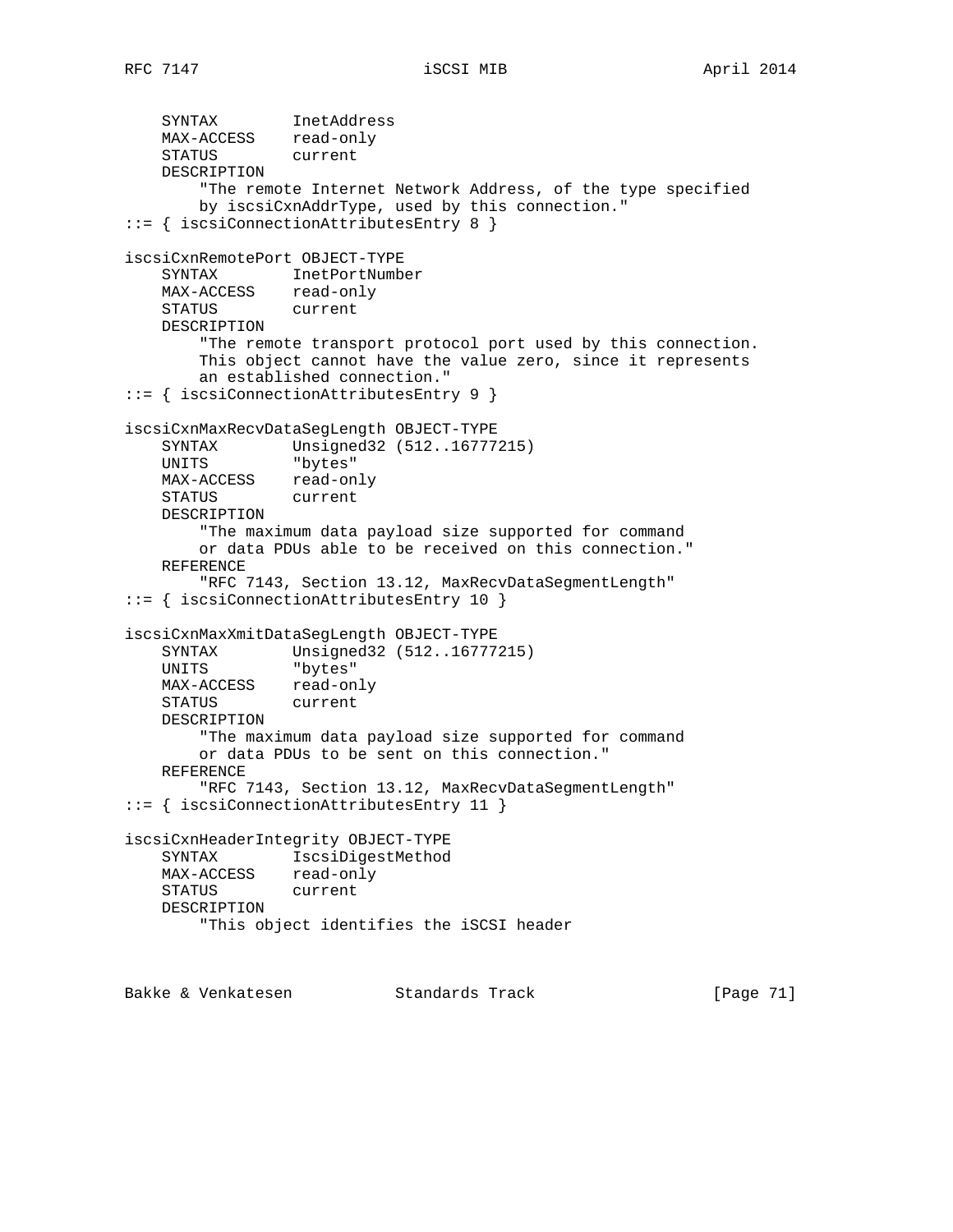digest scheme in use within this connection." ::= { iscsiConnectionAttributesEntry 12 } iscsiCxnDataIntegrity OBJECT-TYPE SYNTAX IscsiDigestMethod MAX-ACCESS read-only STATUS current DESCRIPTION "This object identifies the iSCSI data digest scheme in use within this connection." ::= { iscsiConnectionAttributesEntry 13 } iscsiCxnRecvMarker OBJECT-TYPE SYNTAX TruthValue MAX-ACCESS read-only STATUS deprecated DESCRIPTION "This object indicates whether or not this connection is receiving markers in its incoming data stream." REFERENCE "RFC 7143, Section 13.25, Obsoleted Keys." ::= { iscsiConnectionAttributesEntry 14 } iscsiCxnSendMarker OBJECT-TYPE SYNTAX TruthValue MAX-ACCESS read-only STATUS deprecated DESCRIPTION "This object indicates whether or not this connection is inserting markers in its outgoing data stream." REFERENCE "RFC 7143, Section 13.25, Obsoleted Keys." ::= { iscsiConnectionAttributesEntry 15 } iscsiCxnVersionActive OBJECT-TYPE SYNTAX Unsigned32 (0..255) MAX-ACCESS read-only STATUS current DESCRIPTION "Active version number of the iSCSI specification negotiated on this connection." REFERENCE "RFC 7143, Section 11.12, Login Request" ::= { iscsiConnectionAttributesEntry 16 } --\*\*\*\*\*\*\*\*\*\*\*\*\*\*\*\*\*\*\*\*\*\*\*\*\*\*\*\*\*\*\*\*\*\*\*\*\*\*\*\*\*\*\*\*\*\*\*\*\*\*\*\*\*\*\*\*\*\*\*\*\*\*\*\*\*\*\*\*\*\* -- Notifications

Bakke & Venkatesen Standards Track [Page 72]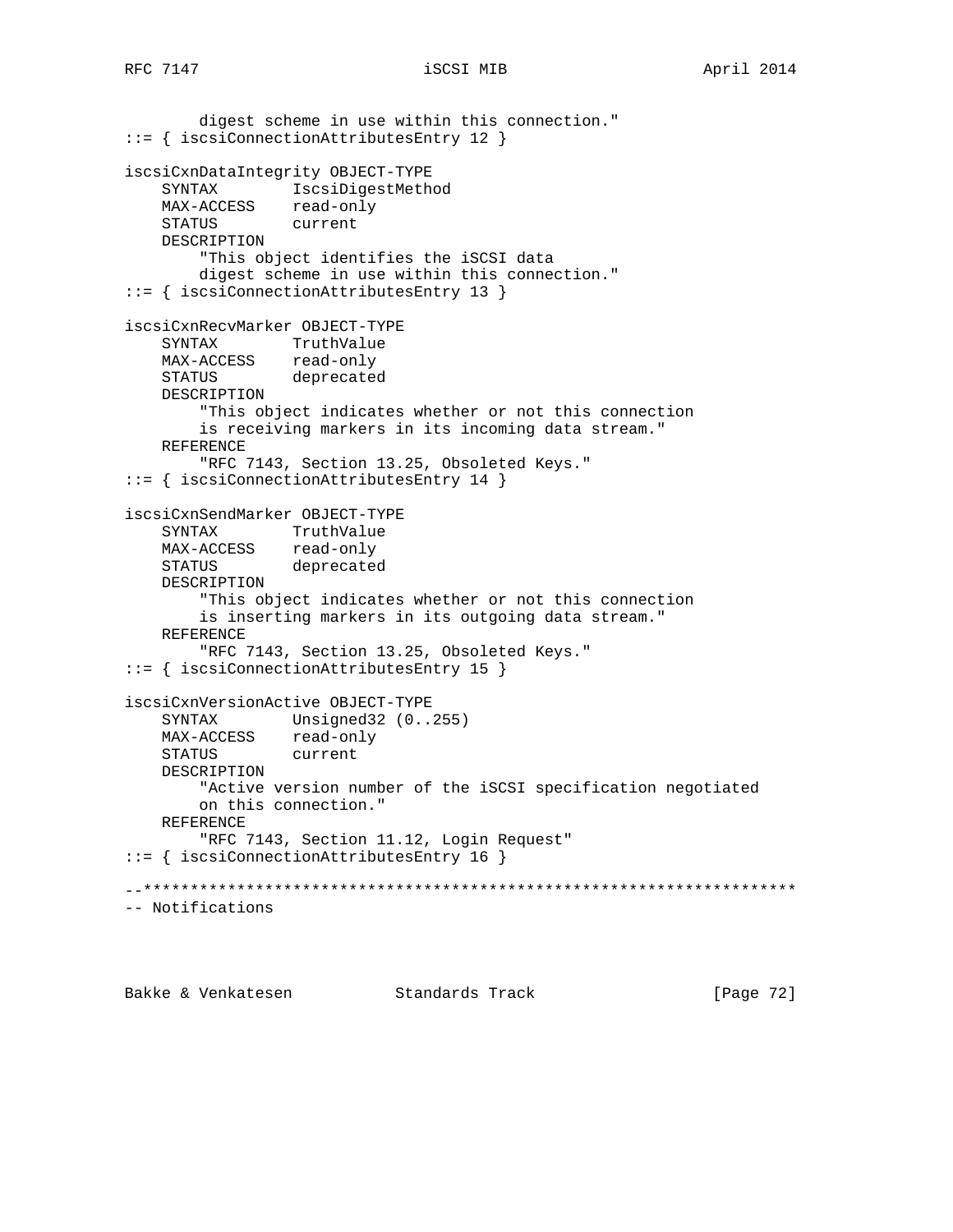```
iscsiTgtLoginFailure NOTIFICATION-TYPE
     OBJECTS {
         iscsiTgtLoginFailures,
         iscsiTgtLastFailureType,
         iscsiTgtLastIntrFailureName,
         iscsiTgtLastIntrFailureAddrType,
         iscsiTgtLastIntrFailureAddr,
         iscsiTgtLastIntrFailurePort
     }
     STATUS current
     DESCRIPTION
         "Sent when a login is failed by a target.
         To avoid sending an excessive number of notifications due
         to multiple errors counted, an SNMP agent implementing this
         notification SHOULD NOT send more than 3 notifications of
         this type in any 10-second time period."
::= { iscsiNotifications 1 }
iscsiIntrLoginFailure NOTIFICATION-TYPE
     OBJECTS {
         iscsiIntrLoginFailures,
         iscsiIntrLastFailureType,
         iscsiIntrLastTgtFailureName,
         iscsiIntrLastTgtFailureAddrType,
         iscsiIntrLastTgtFailureAddr,
         iscsiIntrLastTgtFailurePort
     }
     STATUS current
     DESCRIPTION
         "Sent when a login is failed by an initiator.
         To avoid sending an excessive number of notifications due
         to multiple errors counted, an SNMP agent implementing this
         notification SHOULD NOT send more than 3 notifications of
         this type in any 10-second time period."
::= { iscsiNotifications 2 }
iscsiInstSessionFailure NOTIFICATION-TYPE
    OBJECTS {
         iscsiInstSsnFailures,
         iscsiInstLastSsnFailureType,
         iscsiInstLastSsnRmtNodeName
 }
     STATUS current
     DESCRIPTION
         "Sent when an active session is failed by either the initiator
         or the target.
```
Bakke & Venkatesen Standards Track [Paqe 73]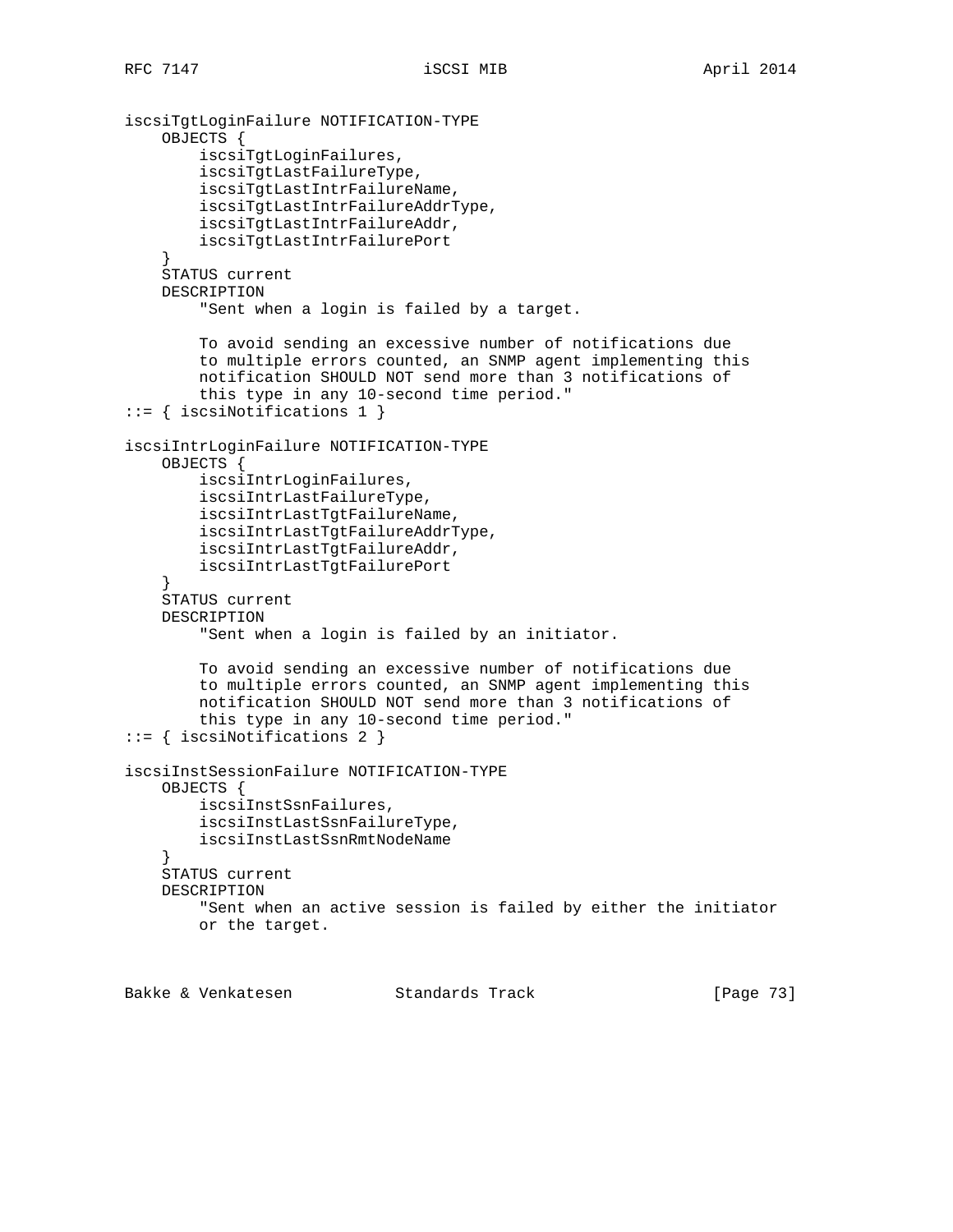```
 To avoid sending an excessive number of notifications due
         to multiple errors counted, an SNMP agent implementing this
         notification SHOULD NOT send more than 3 notifications of
         this type in any 10-second time period."
::= { iscsiNotifications 3 }
--**********************************************************************
-- Conformance Statements
iscsiCompliances OBJECT IDENTIFIER ::= { iscsiConformance 1 }
iscsiGroups 0BJECT IDENTIFIER ::= { iscsiConformance 2 }
iscsiInstanceAttributesGroup OBJECT-GROUP
     OBJECTS {
        iscsiInstDescr,
         iscsiInstVersionMin,
         iscsiInstVersionMax,
         iscsiInstVendorID,
         iscsiInstVendorVersion,
         iscsiInstPortalNumber,
         iscsiInstNodeNumber,
         iscsiInstSessionNumber,
         iscsiInstSsnFailures,
         iscsiInstLastSsnFailureType,
         iscsiInstLastSsnRmtNodeName,
         iscsiInstDiscontinuityTime,
         iscsiInstXNodeArchitecture
 }
     STATUS current
     DESCRIPTION
         "A collection of objects providing information about iSCSI
         instances."
::= { iscsiGroups 1 }
iscsiInstanceSsnErrorStatsGroup OBJECT-GROUP
     OBJECTS {
         iscsiInstSsnDigestErrors,
         iscsiInstSsnCxnTimeoutErrors,
         iscsiInstSsnFormatErrors
 }
     STATUS current
     DESCRIPTION
         "A collection of objects providing information about
         errors that have caused a session failure for an
         iSCSI instance."
::= { iscsiGroups 2 }
```
Bakke & Venkatesen Standards Track [Page 74]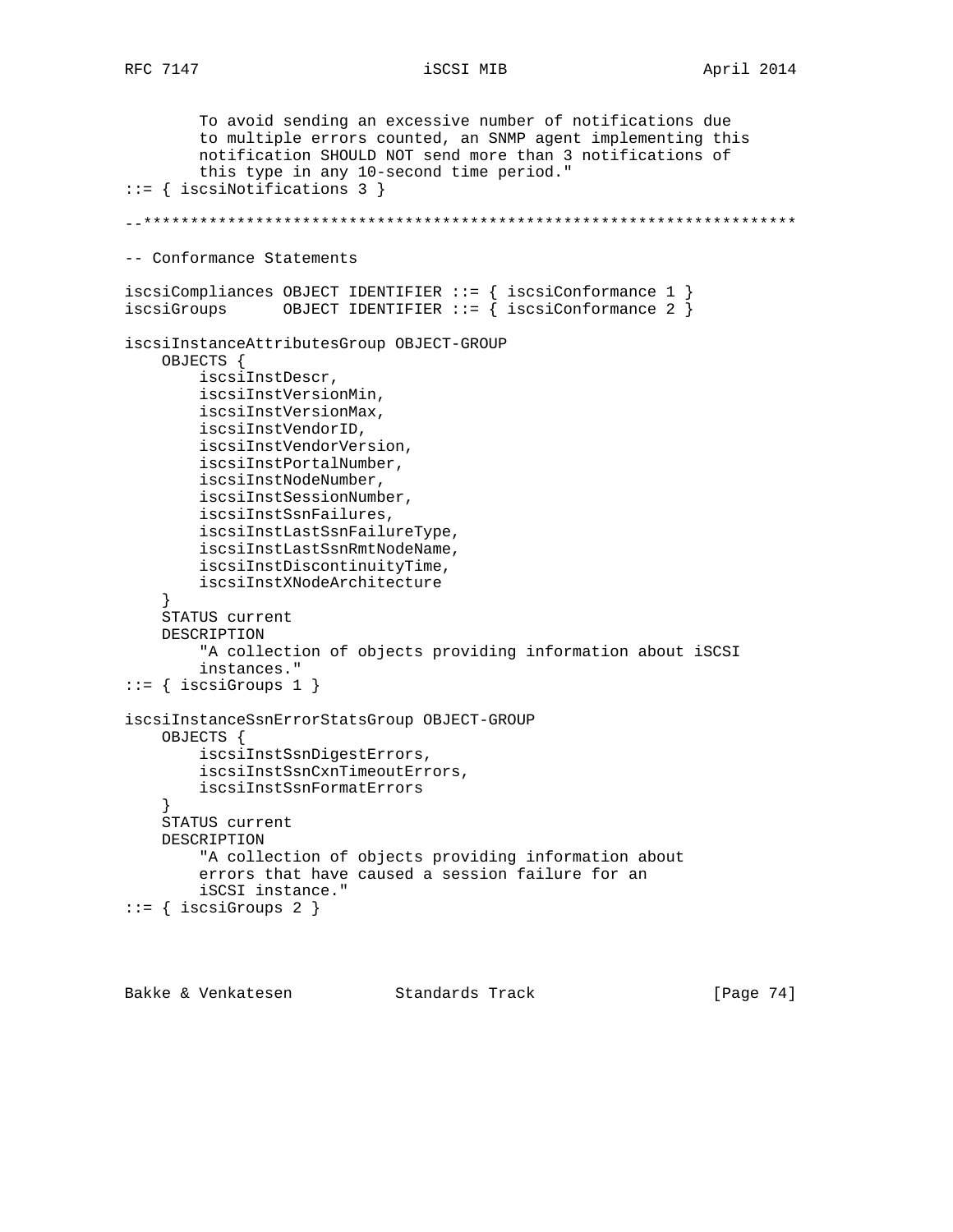```
iscsiPortalAttributesGroup OBJECT-GROUP
     OBJECTS {
         iscsiPortalRowStatus,
         iscsiPortalStorageType,
         iscsiPortalRoles,
         iscsiPortalAddrType,
         iscsiPortalAddr,
         iscsiPortalProtocol,
         iscsiPortalMaxRecvDataSegLength,
         iscsiPortalPrimaryHdrDigest,
         iscsiPortalPrimaryDataDigest,
         iscsiPortalSecondaryHdrDigest,
         iscsiPortalSecondaryDataDigest,
         iscsiPortalRecvMarker
     }
     STATUS deprecated
     DESCRIPTION
         "A collection of objects providing information about
         the transport protocol endpoints of the local targets.
         This object group is deprecated because the marker key
         is obsolete."
     REFERENCE
         "RFC 7143, Section 13.25, Obsoleted Keys."
::= { iscsiGroups 3 }
iscsiTgtPortalAttributesGroup OBJECT-GROUP
     OBJECTS {
         iscsiTgtPortalPort,
         iscsiTgtPortalTag
     }
     STATUS current
     DESCRIPTION
         "A collection of objects providing information about
         the transport protocol endpoints of the local targets."
::= { iscsiGroups 4 }
iscsiIntrPortalAttributesGroup OBJECT-GROUP
     OBJECTS {
         iscsiIntrPortalTag
     }
     STATUS current
     DESCRIPTION
         "An object providing information about
         the portal tags used by the local initiators."
::= { iscsiGroups 5 }
iscsiNodeAttributesGroup OBJECT-GROUP
     OBJECTS {
```
Bakke & Venkatesen Standards Track [Page 75]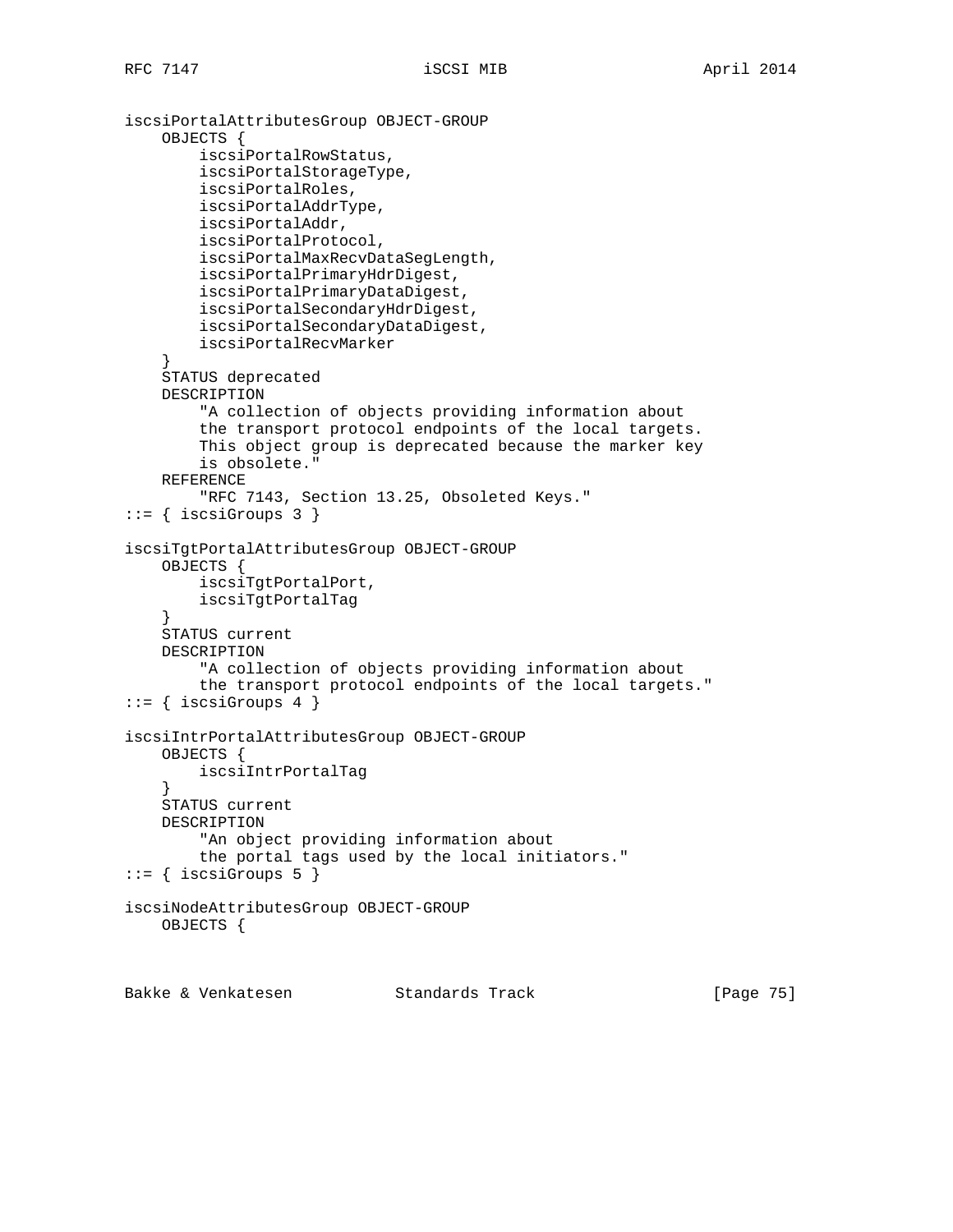```
 iscsiNodeName,
         iscsiNodeAlias,
         iscsiNodeRoles,
         iscsiNodeTransportType,
         iscsiNodeInitialR2T,
         iscsiNodeImmediateData,
         iscsiNodeMaxOutstandingR2T,
         iscsiNodeFirstBurstLength,
         iscsiNodeMaxBurstLength,
         iscsiNodeMaxConnections,
         iscsiNodeDataSequenceInOrder,
         iscsiNodeDataPDUInOrder,
         iscsiNodeDefaultTime2Wait,
         iscsiNodeDefaultTime2Retain,
         iscsiNodeErrorRecoveryLevel,
         iscsiNodeDiscontinuityTime,
         iscsiNodeStorageType
     }
     STATUS current
     DESCRIPTION
         "A collection of objects providing information about all
         local targets."
::= { iscsiGroups 6 }
iscsiTargetAttributesGroup OBJECT-GROUP
     OBJECTS {
         iscsiTgtLoginFailures,
         iscsiTgtLastFailureTime,
         iscsiTgtLastFailureType,
         iscsiTgtLastIntrFailureName,
         iscsiTgtLastIntrFailureAddrType,
         iscsiTgtLastIntrFailureAddr
     }
     STATUS current
     DESCRIPTION
         "A collection of objects providing information about all
         local targets."
::= { iscsiGroups 7 }
iscsiTargetLoginStatsGroup OBJECT-GROUP
     OBJECTS {
         iscsiTgtLoginAccepts,
         iscsiTgtLoginOtherFails,
         iscsiTgtLoginRedirects,
         iscsiTgtLoginAuthorizeFails,
         iscsiTgtLoginAuthenticateFails,
         iscsiTgtLoginNegotiateFails
     }
```
Bakke & Venkatesen Standards Track [Page 76]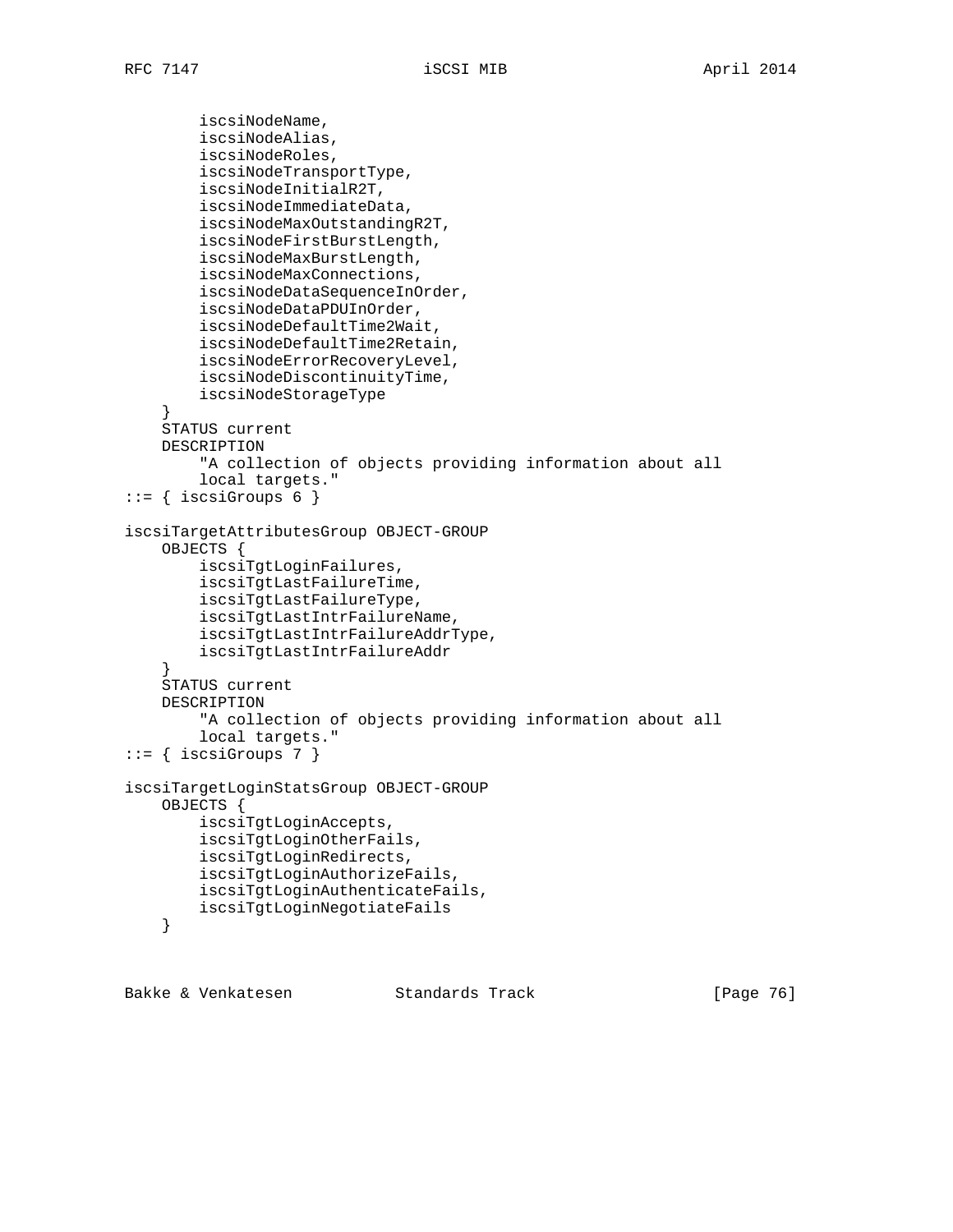```
 STATUS current
     DESCRIPTION
         "A collection of objects providing information about all
         login attempts by remote initiators to local targets."
::= { iscsiGroups 8 }
iscsiTargetLogoutStatsGroup OBJECT-GROUP
     OBJECTS {
         iscsiTgtLogoutNormals,
         iscsiTgtLogoutOthers
     }
     STATUS current
     DESCRIPTION
         "A collection of objects providing information about all
         logout events between remote initiators and local targets."
::= { iscsiGroups 9 }
iscsiTargetAuthGroup OBJECT-GROUP
     OBJECTS {
         iscsiTgtAuthRowStatus,
         iscsiTgtAuthStorageType,
         iscsiTgtAuthIdentity
 }
     STATUS current
     DESCRIPTION
         "A collection of objects providing information about all
         remote initiators that are authorized to connect to local
         targets."
::= { iscsiGroups 10 }
iscsiInitiatorAttributesGroup OBJECT-GROUP
     OBJECTS {
         iscsiIntrLoginFailures,
         iscsiIntrLastFailureTime,
         iscsiIntrLastFailureType,
         iscsiIntrLastTgtFailureName,
         iscsiIntrLastTgtFailureAddrType,
         iscsiIntrLastTgtFailureAddr
     }
     STATUS current
     DESCRIPTION
         "A collection of objects providing information about
         all local initiators."
::= { iscsiGroups 11 }
iscsiInitiatorLoginStatsGroup OBJECT-GROUP
     OBJECTS {
         iscsiIntrLoginAcceptRsps,
```
Bakke & Venkatesen Standards Track [Page 77]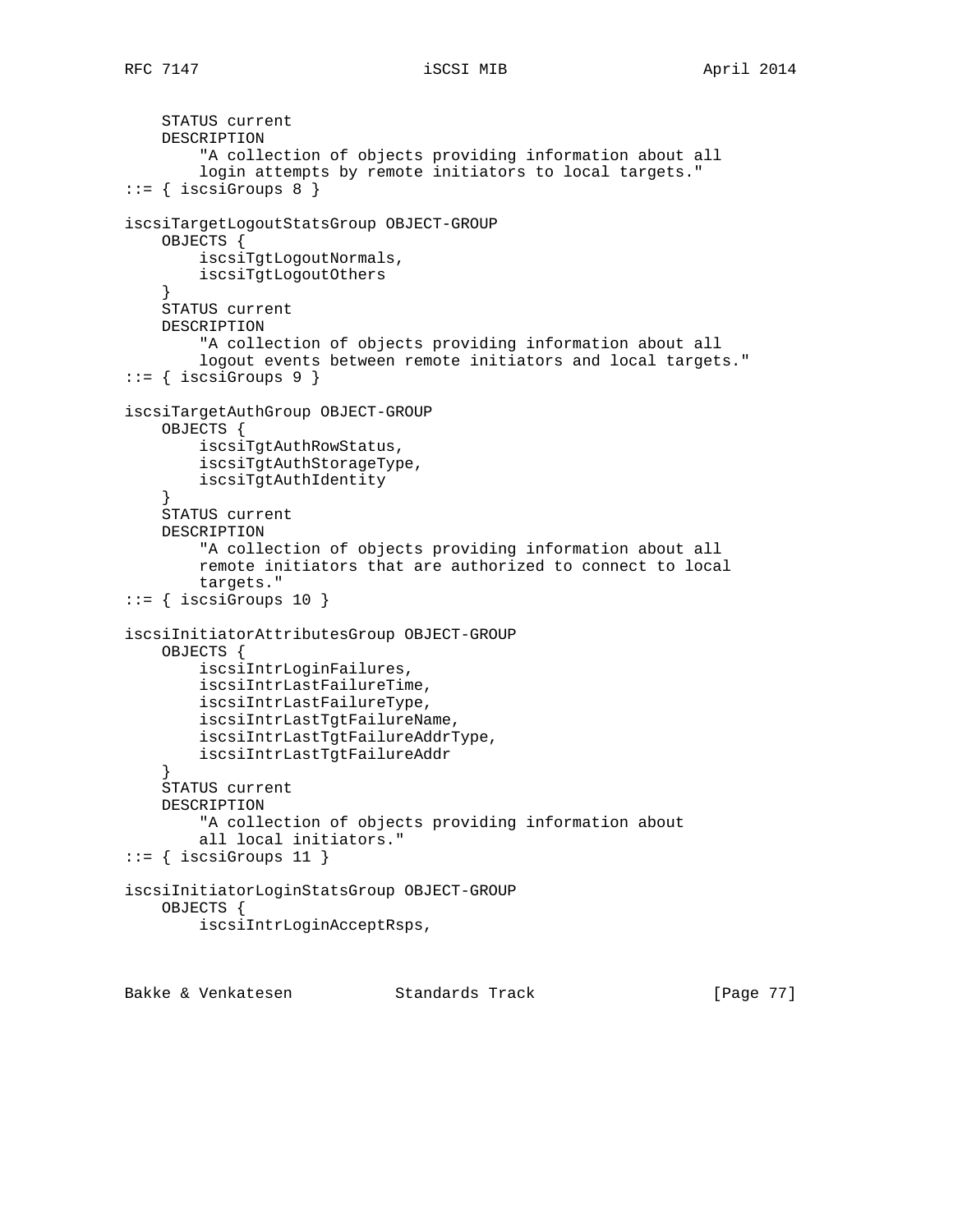```
 iscsiIntrLoginOtherFailRsps,
         iscsiIntrLoginRedirectRsps,
         iscsiIntrLoginAuthFailRsps,
         iscsiIntrLoginAuthenticateFails,
         iscsiIntrLoginNegotiateFails,
         iscsiIntrLoginAuthorizeFails
     }
     STATUS current
     DESCRIPTION
         "A collection of objects providing information about all
         login attempts by local initiators to remote targets."
::= { iscsiGroups 12 }
iscsiInitiatorLogoutStatsGroup OBJECT-GROUP
     OBJECTS {
         iscsiIntrLogoutNormals,
         iscsiIntrLogoutOthers
     }
     STATUS current
     DESCRIPTION
         "A collection of objects providing information about all
         logout events between local initiators and remote targets."
::= { iscsiGroups 13 }
iscsiInitiatorAuthGroup OBJECT-GROUP
     OBJECTS {
         iscsiIntrAuthRowStatus,
         iscsiIntrAuthStorageType,
         iscsiIntrAuthIdentity
     }
     STATUS current
     DESCRIPTION
         "A collection of objects providing information about all
         remote targets that are initiators of the local system
         that they are authorized to access."
::= { iscsiGroups 14 }
iscsiSessionAttributesGroup OBJECT-GROUP
     OBJECTS {
         iscsiSsnDirection,
         iscsiSsnInitiatorName,
         iscsiSsnTargetName,
         iscsiSsnTSIH,
         iscsiSsnISID,
         iscsiSsnInitiatorAlias,
         iscsiSsnTargetAlias,
         iscsiSsnInitialR2T,
         iscsiSsnImmediateData,
```
Bakke & Venkatesen Standards Track [Page 78]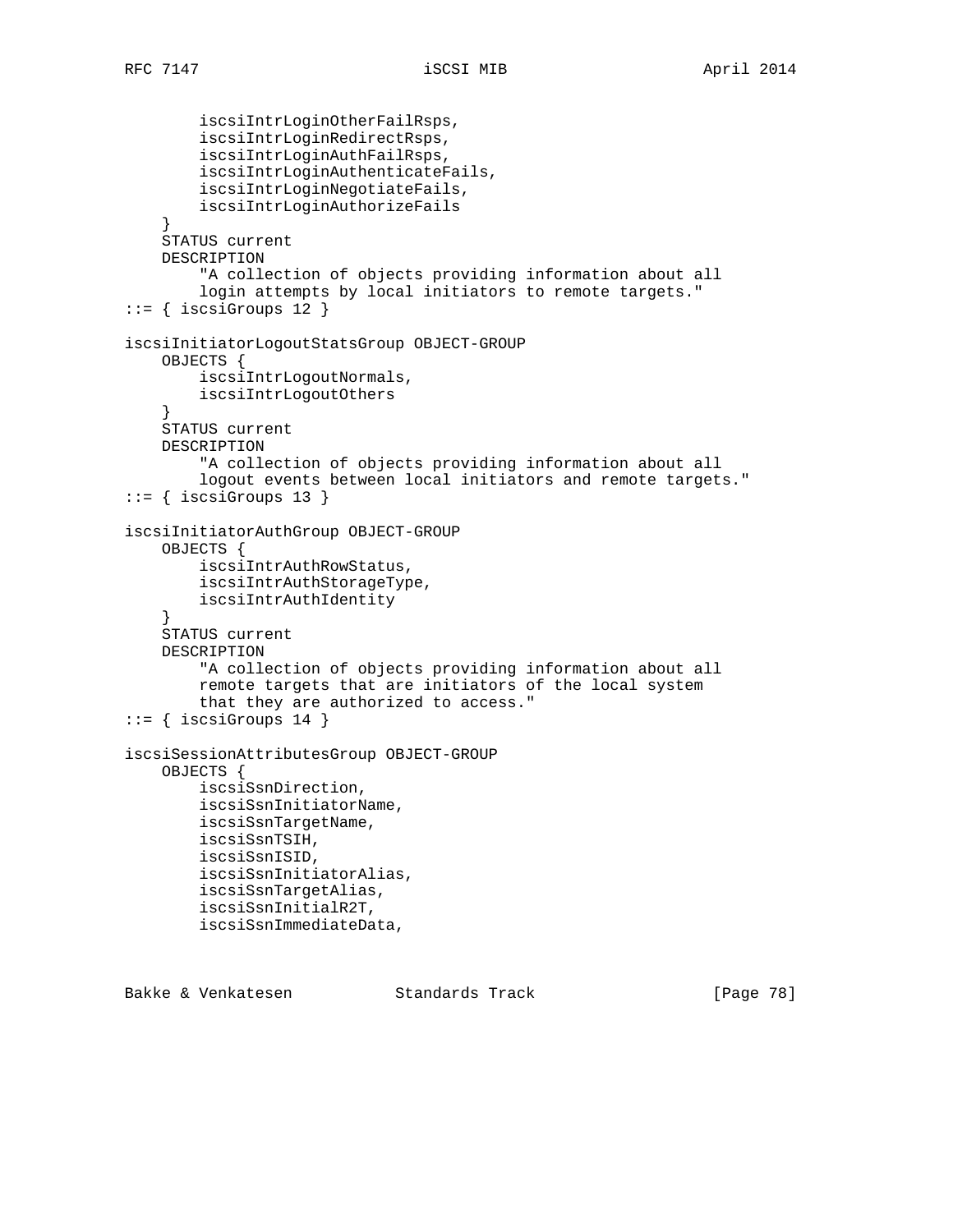iscsiSsnType, iscsiSsnMaxOutstandingR2T, iscsiSsnFirstBurstLength, iscsiSsnMaxBurstLength, iscsiSsnConnectionNumber, iscsiSsnAuthIdentity, iscsiSsnDataSequenceInOrder, iscsiSsnDataPDUInOrder, iscsiSsnErrorRecoveryLevel, iscsiSsnDiscontinuityTime, iscsiSsnProtocolLevel, iscsiSsnTaskReporting } STATUS current DESCRIPTION "A collection of objects providing information applicable to all sessions." ::= { iscsiGroups 15 } iscsiSessionPDUStatsGroup OBJECT-GROUP OBJECTS { iscsiSsnCmdPDUs, iscsiSsnRspPDUs } STATUS current DESCRIPTION "A collection of objects providing information about PDU traffic for each session." ::= { iscsiGroups 16 } iscsiSessionOctetStatsGroup OBJECT-GROUP OBJECTS { iscsiSsnTxDataOctets, iscsiSsnRxDataOctets } STATUS current DESCRIPTION "A collection of objects providing information about octet traffic for each session using a Counter64 data type." ::= { iscsiGroups 17 } iscsiSessionLCOctetStatsGroup OBJECT-GROUP OBJECTS { iscsiSsnLCTxDataOctets, iscsiSsnLCRxDataOctets } STATUS current DESCRIPTION

Bakke & Venkatesen Standards Track [Page 79]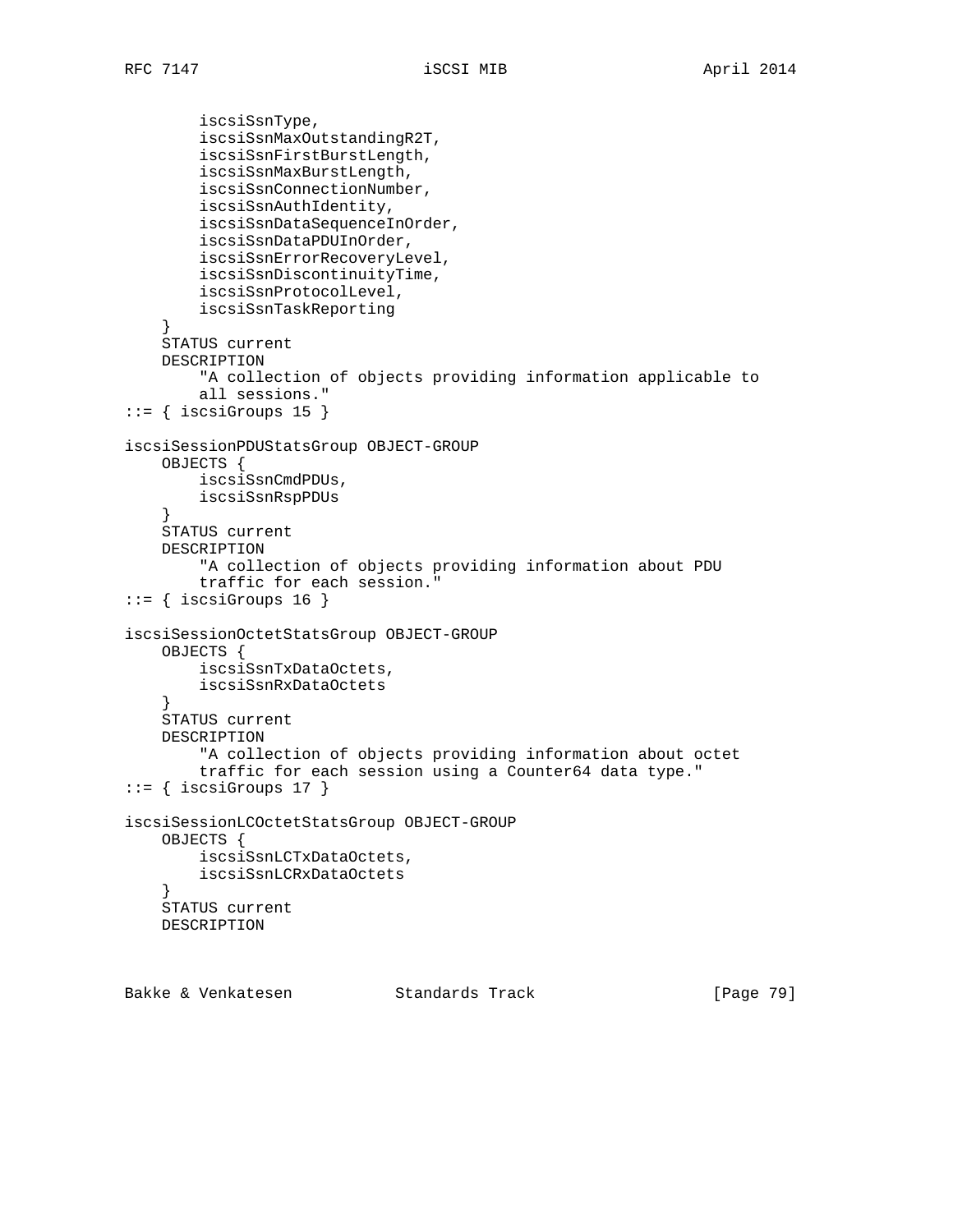```
 "A collection of objects providing information about octet
         traffic for each session using a Counter32 data type."
::= { iscsiGroups 18 }
iscsiSessionCxnErrorStatsGroup OBJECT-GROUP
     OBJECTS {
         iscsiSsnCxnDigestErrors,
         iscsiSsnCxnTimeoutErrors
     }
     STATUS current
     DESCRIPTION
         "A collection of objects providing information about connection
         errors for all sessions."
::= { iscsiGroups 19 }
iscsiConnectionAttributesGroup OBJECT-GROUP
    OBJECTS {
        iscsiCxnCid,
         iscsiCxnState,
         iscsiCxnProtocol,
         iscsiCxnAddrType,
         iscsiCxnLocalAddr,
         iscsiCxnLocalPort,
         iscsiCxnRemoteAddr,
         iscsiCxnRemotePort,
         iscsiCxnMaxRecvDataSegLength,
         iscsiCxnMaxXmitDataSegLength,
         iscsiCxnHeaderIntegrity,
         iscsiCxnDataIntegrity,
         iscsiCxnRecvMarker,
         iscsiCxnSendMarker,
         iscsiCxnVersionActive
     }
     STATUS deprecated
     DESCRIPTION
         "A collection of objects providing information about all
         connections used by all sessions.
         This object group is deprecated because the marker key
         is obsolete."
     REFERENCE
         "RFC 7143, Section 13.25, Obsoleted Keys."
::= { iscsiGroups 20 }
iscsiTgtLgnNotificationsGroup NOTIFICATION-GROUP
     NOTIFICATIONS {
         iscsiTgtLoginFailure
 }
     STATUS current
```
Bakke & Venkatesen Standards Track [Page 80]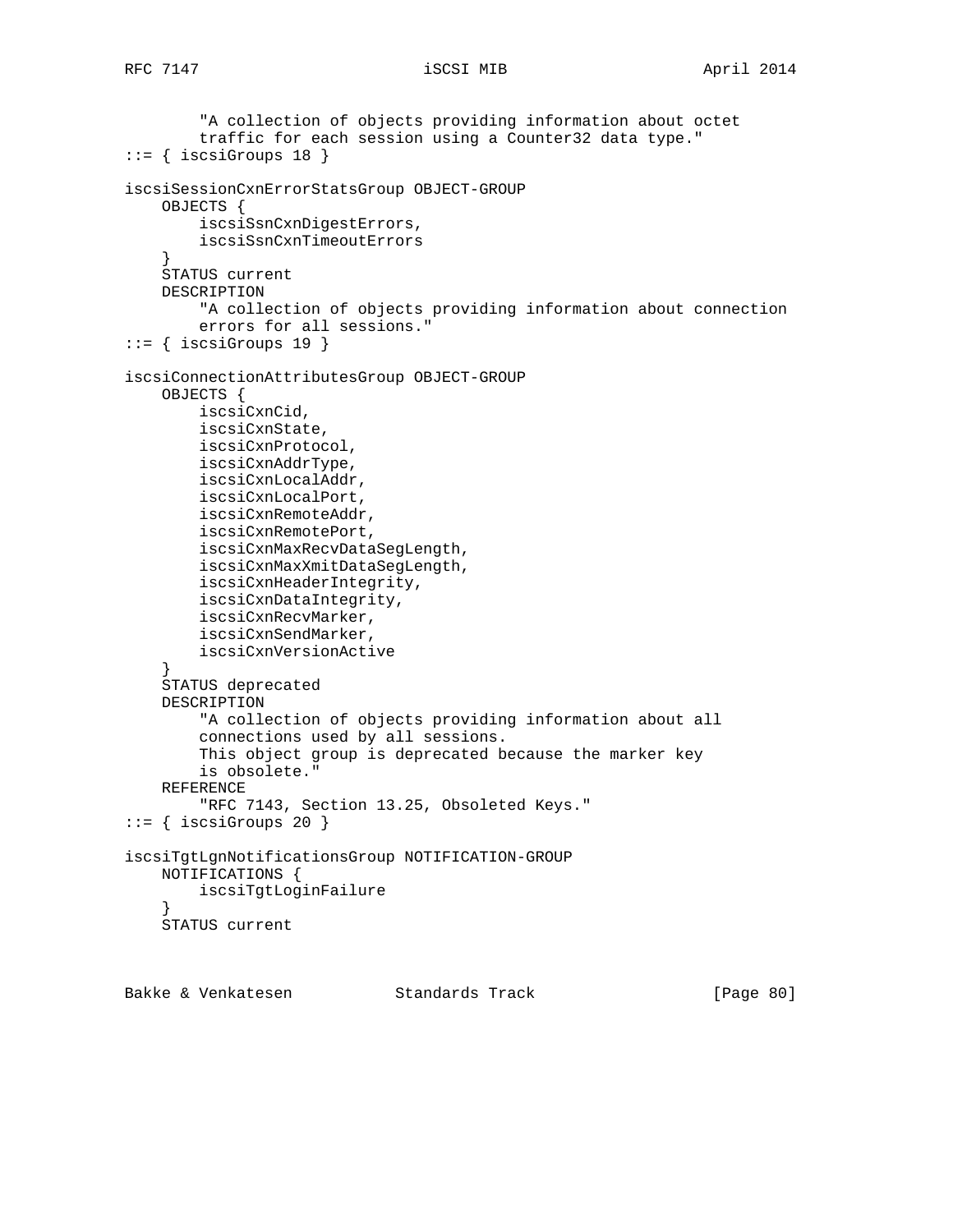```
 DESCRIPTION
         "A collection of notifications that indicate a login
         failure from a remote initiator to a local target."
::= { iscsiGroups 21 }
iscsiIntrLgnNotificationsGroup NOTIFICATION-GROUP
     NOTIFICATIONS {
         iscsiIntrLoginFailure
     }
     STATUS current
     DESCRIPTION
         "A collection of notifications that indicate a login
         failure from a local initiator to a remote target."
::= { iscsiGroups 22 }
iscsiSsnFlrNotificationsGroup NOTIFICATION-GROUP
    NOTIFICATIONS {
        iscsiInstSessionFailure
 }
     STATUS current
     DESCRIPTION
         "A collection of notifications that indicate session
         failures occurring after login."
::= { iscsiGroups 23 }
iscsiPortalAttributesGroupV2 OBJECT-GROUP
     OBJECTS {
         iscsiPortalRowStatus,
         iscsiPortalStorageType,
         iscsiPortalRoles,
         iscsiPortalAddrType,
         iscsiPortalAddr,
         iscsiPortalProtocol,
         iscsiPortalMaxRecvDataSegLength,
         iscsiPortalPrimaryHdrDigest,
         iscsiPortalPrimaryDataDigest,
         iscsiPortalSecondaryHdrDigest,
         iscsiPortalSecondaryDataDigest
     }
     STATUS current
     DESCRIPTION
         "A collection of objects providing information about
         the transport protocol endpoints of the local targets."
::= { iscsiGroups 24 }
iscsiConnectionAttributesGroupV2 OBJECT-GROUP
     OBJECTS {
         iscsiCxnCid,
```
Bakke & Venkatesen Standards Track [Page 81]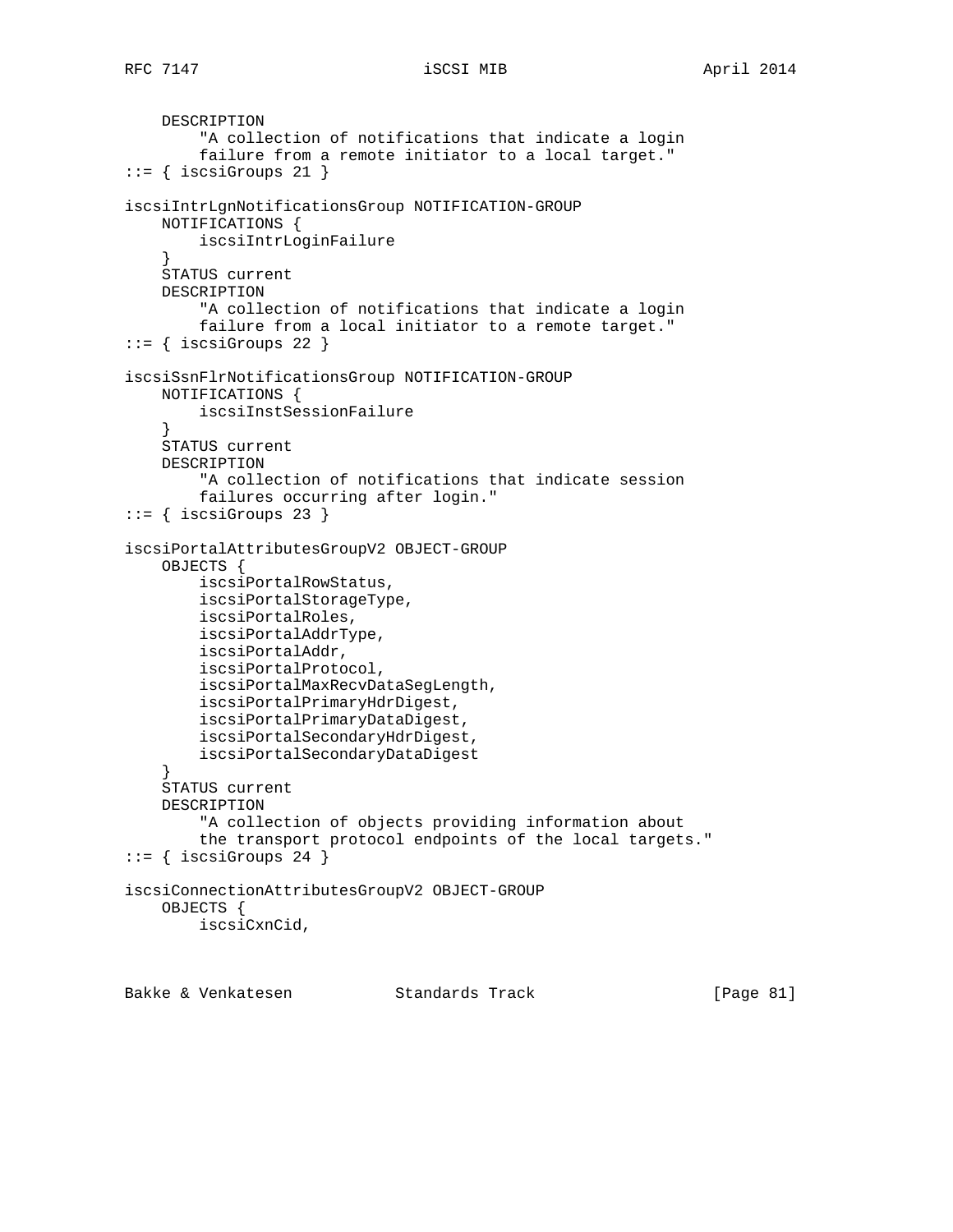```
 iscsiCxnState,
         iscsiCxnProtocol,
         iscsiCxnAddrType,
         iscsiCxnLocalAddr,
         iscsiCxnLocalPort,
         iscsiCxnRemoteAddr,
         iscsiCxnRemotePort,
         iscsiCxnMaxRecvDataSegLength,
         iscsiCxnMaxXmitDataSegLength,
         iscsiCxnHeaderIntegrity,
         iscsiCxnDataIntegrity,
         iscsiCxnVersionActive
     }
     STATUS current
     DESCRIPTION
         "A collection of objects providing information about all
         connections used by all sessions."
::= { iscsiGroups 25 }
iscsiNewObjectsV2 OBJECT-GROUP
     OBJECTS {
         iscsiInstXNodeArchitecture,
         iscsiSsnTaskReporting,
         iscsiSsnProtocolLevel,
         iscsiSsnNopReceivedPDUs,
         iscsiSsnNopSentPDUs,
         iscsiIntrLastTgtFailurePort,
         iscsiTgtLastIntrFailurePort,
         iscsiPortalDescr,
         iscsiInstSsnTgtUnmappedErrors,
         iscsiTgtLogoutCxnClosed,
         iscsiTgtLogoutCxnRemoved
     }
     STATUS current
     DESCRIPTION
         "A collection of objects added in the second version of the
         iSCSI MIB."
::= { iscsiGroups 26 }
--**********************************************************************
iscsiComplianceV1 MODULE-COMPLIANCE
     STATUS deprecated
     DESCRIPTION
         "Initial version of compliance statement.
```
Bakke & Venkatesen Standards Track [Page 82]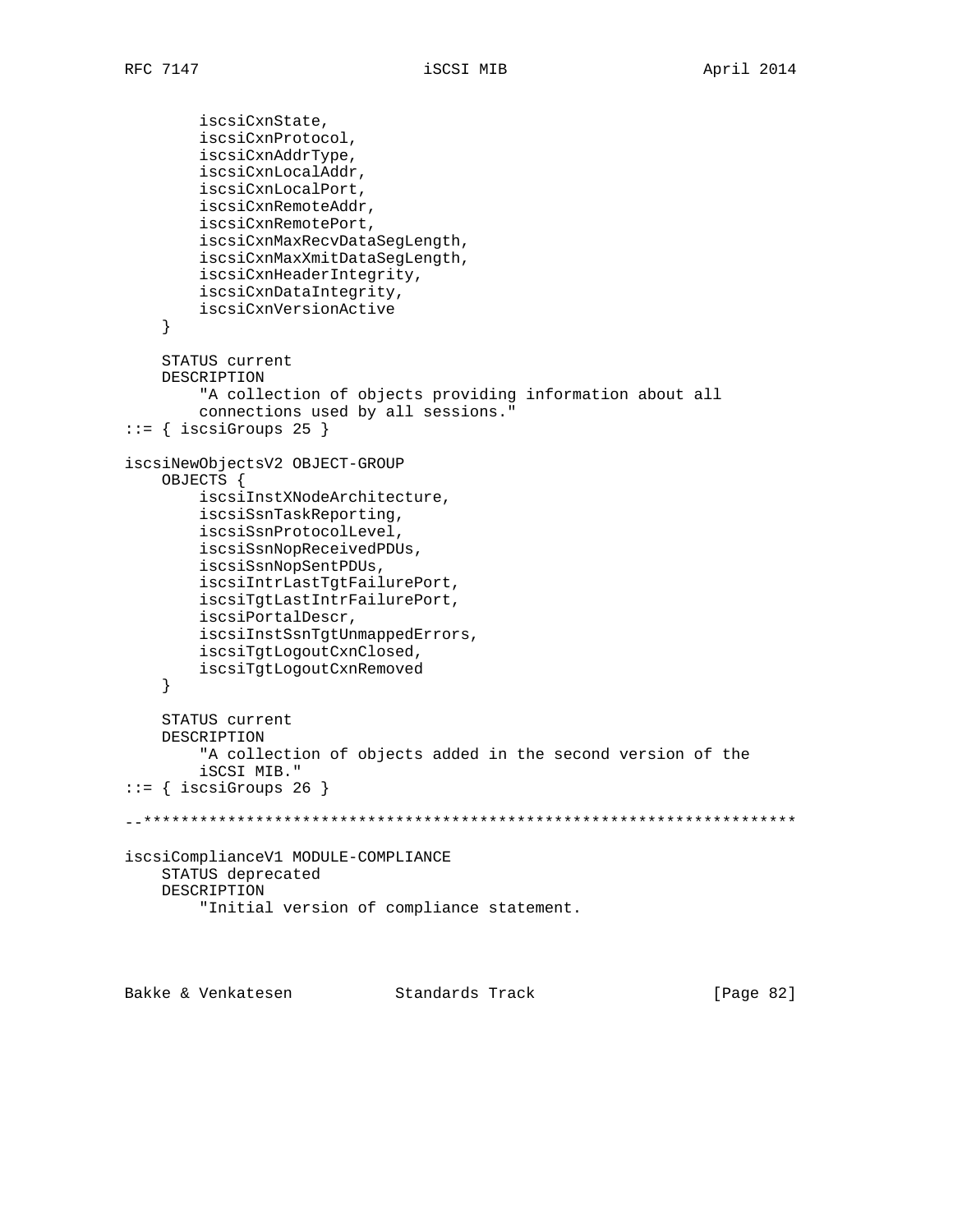If an implementation can be both a target and an initiator, all groups are mandatory. This module compliance is deprecated because the marker keys are obsolete." REFERENCE "RFC 7143, Section 13.25, Obsoleted Keys." MODULE -- this module MANDATORY-GROUPS { iscsiInstanceAttributesGroup, iscsiInstanceSsnErrorStatsGroup, iscsiPortalAttributesGroup, iscsiNodeAttributesGroup, iscsiSessionAttributesGroup, iscsiSessionPDUStatsGroup, iscsiSessionCxnErrorStatsGroup, iscsiConnectionAttributesGroup, iscsiSsnFlrNotificationsGroup } -- Conditionally mandatory groups depending on the ability -- to support Counter64 data types and/or to provide counter -- information to SNMPv1 applications. GROUP iscsiSessionOctetStatsGroup DESCRIPTION "This group is mandatory for all iSCSI implementations that can support Counter64 data types." GROUP iscsiSessionLCOctetStatsGroup DESCRIPTION "This group is mandatory for all iSCSI implementations that provide information to SNMPv1-only applications; this includes agents that cannot support Counter64 data types." -- Conditionally mandatory groups to be included with -- the mandatory groups when the implementation has -- iSCSI target facilities. GROUP iscsiTgtPortalAttributesGroup DESCRIPTION "This group is mandatory for all iSCSI implementations that have iSCSI target facilities." OBJECT iscsiPortalMaxRecvDataSegLength MIN-ACCESS read-only DESCRIPTION "Write access is not required."

Bakke & Venkatesen Standards Track [Page 83]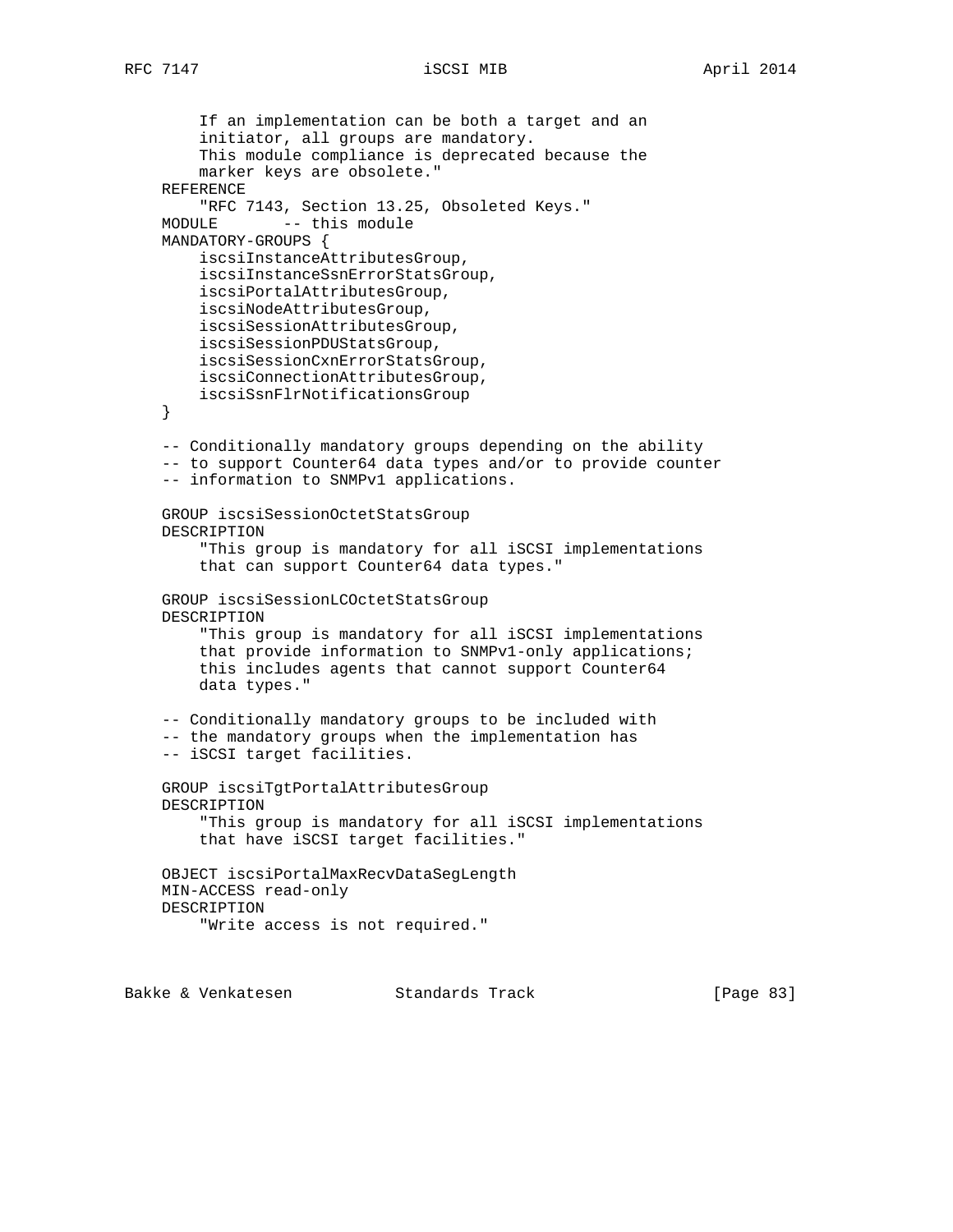OBJECT iscsiNodeStorageType MIN-ACCESS read-only DESCRIPTION "Write access is not required; an implementation may choose to allow this object to be set to 'volatile' or 'nonVolatile'." GROUP iscsiTargetAttributesGroup DESCRIPTION "This group is mandatory for all iSCSI implementations that have iSCSI target facilities." GROUP iscsiTargetLoginStatsGroup DESCRIPTION "This group is mandatory for all iSCSI implementations that have iSCSI target facilities." GROUP iscsiTargetLogoutStatsGroup DESCRIPTION "This group is mandatory for all iSCSI implementations that have iSCSI target facilities." GROUP iscsiTgtLgnNotificationsGroup DESCRIPTION "This group is mandatory for all iSCSI implementations that have iSCSI target facilities." GROUP iscsiTargetAuthGroup DESCRIPTION "This group is mandatory for all iSCSI implementations that have iSCSI target facilities." -- Conditionally mandatory groups to be included with -- the mandatory groups when the implementation has -- iSCSI initiator facilities. GROUP iscsiIntrPortalAttributesGroup DESCRIPTION "This group is mandatory for all iSCSI implementations that have iSCSI initiator facilities." GROUP iscsiInitiatorAttributesGroup DESCRIPTION "This group is mandatory for all iSCSI implementations that have iSCSI initiator facilities." GROUP iscsiInitiatorLoginStatsGroup DESCRIPTION "This group is mandatory for all iSCSI implementations

Bakke & Venkatesen Standards Track [Paqe 84]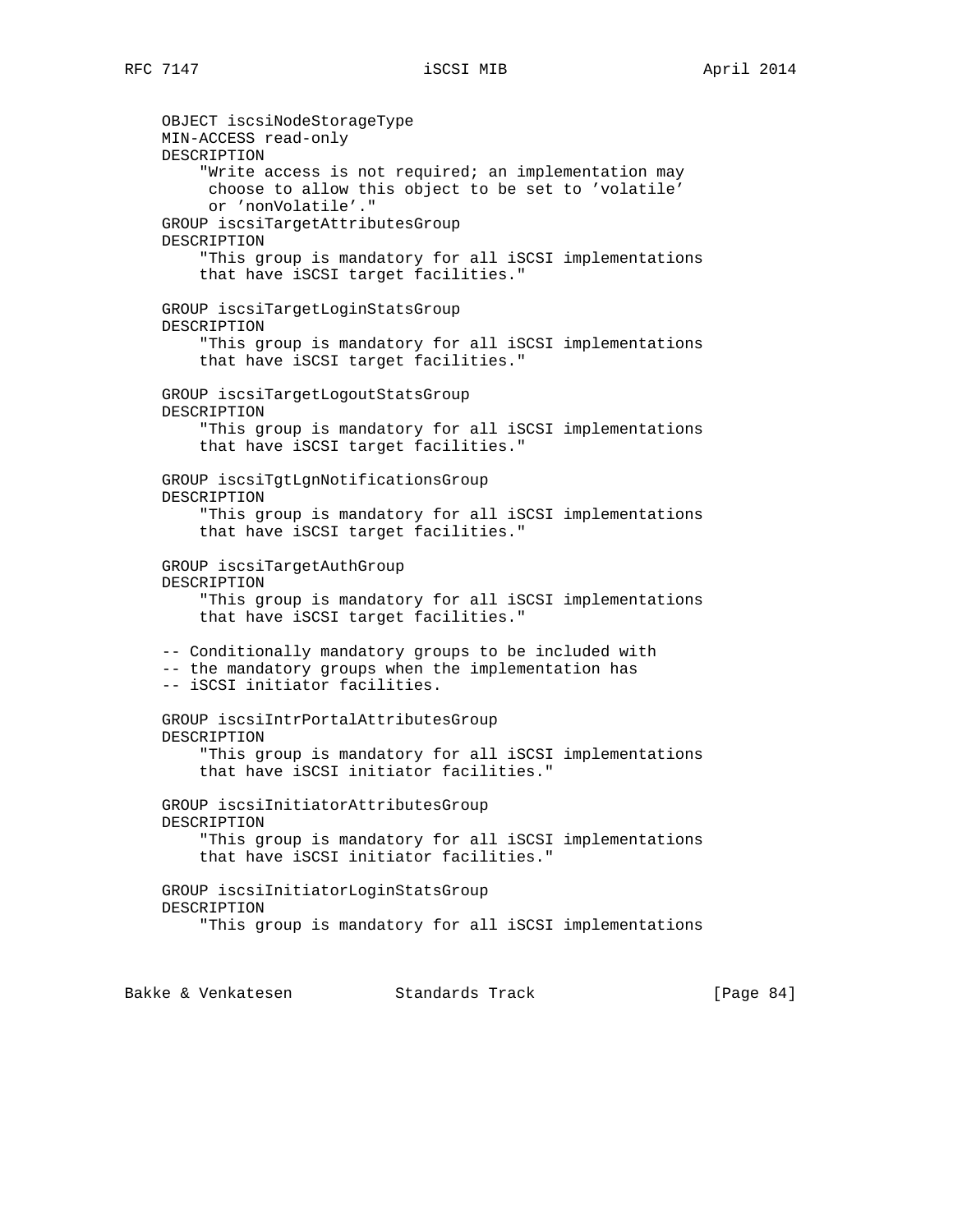that have iSCSI initiator facilities." GROUP iscsiInitiatorLogoutStatsGroup DESCRIPTION "This group is mandatory for all iSCSI implementations that have iSCSI initiator facilities." GROUP iscsiIntrLgnNotificationsGroup DESCRIPTION "This group is mandatory for all iSCSI implementations that have iSCSI initiator facilities." GROUP iscsiInitiatorAuthGroup DESCRIPTION "This group is mandatory for all iSCSI implementations that have iSCSI initiator facilities." OBJECT iscsiNodeErrorRecoveryLevel SYNTAX Unsigned32 (0..2) DESCRIPTION "Only values 0-2 are defined at present." ::= { iscsiCompliances 1 } iscsiComplianceV2 MODULE-COMPLIANCE STATUS current DESCRIPTION "Version 2 of compliance statement based on this revised version of the MIB module. If an implementation can be both a target and an initiator, all groups are mandatory." MODULE -- this module MANDATORY-GROUPS { iscsiInstanceAttributesGroup, iscsiInstanceSsnErrorStatsGroup, iscsiPortalAttributesGroupV2, iscsiNodeAttributesGroup, iscsiSessionAttributesGroup, iscsiSessionPDUStatsGroup, iscsiSessionCxnErrorStatsGroup, iscsiConnectionAttributesGroupV2, iscsiSsnFlrNotificationsGroup } -- Conditionally mandatory groups depending on the ability -- to support Counter64 data types and/or to provide counter -- information to SNMPv1 applications.

Bakke & Venkatesen Standards Track [Page 85]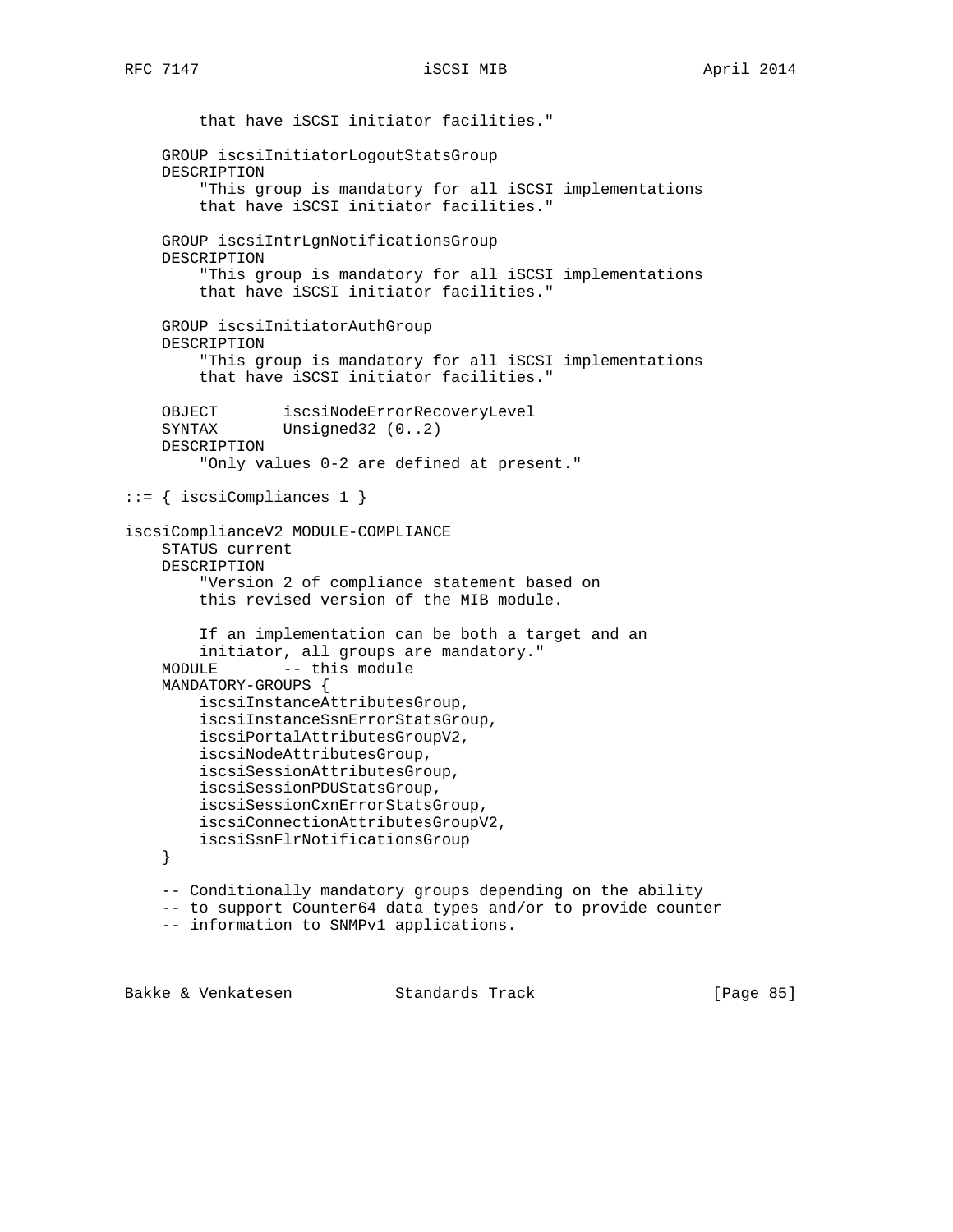GROUP iscsiSessionOctetStatsGroup DESCRIPTION "This group is mandatory for all iSCSI implementations that can support Counter64 data types." GROUP iscsiSessionLCOctetStatsGroup DESCRIPTION "This group is mandatory for all iSCSI implementations that provide information to SNMPv1-only applications; this includes agents that cannot support Counter64 data types." -- Conditionally mandatory groups to be included with -- the mandatory groups when the implementation has -- iSCSI target facilities. GROUP iscsiTgtPortalAttributesGroup DESCRIPTION "This group is mandatory for all iSCSI implementations that have iSCSI target facilities." OBJECT iscsiPortalMaxRecvDataSegLength MIN-ACCESS read-only DESCRIPTION "Write access is not required." OBJECT iscsiNodeStorageType MIN-ACCESS read-only DESCRIPTION "Write access is not required; an implementation may choose to allow this object to be set to 'volatile' or 'nonVolatile'." GROUP iscsiTargetAttributesGroup DESCRIPTION "This group is mandatory for all iSCSI implementations that have iSCSI target facilities." GROUP iscsiTargetLoginStatsGroup DESCRIPTION "This group is mandatory for all iSCSI implementations that have iSCSI target facilities." GROUP iscsiTargetLogoutStatsGroup DESCRIPTION "This group is mandatory for all iSCSI implementations that have iSCSI target facilities."

Bakke & Venkatesen Standards Track [Page 86]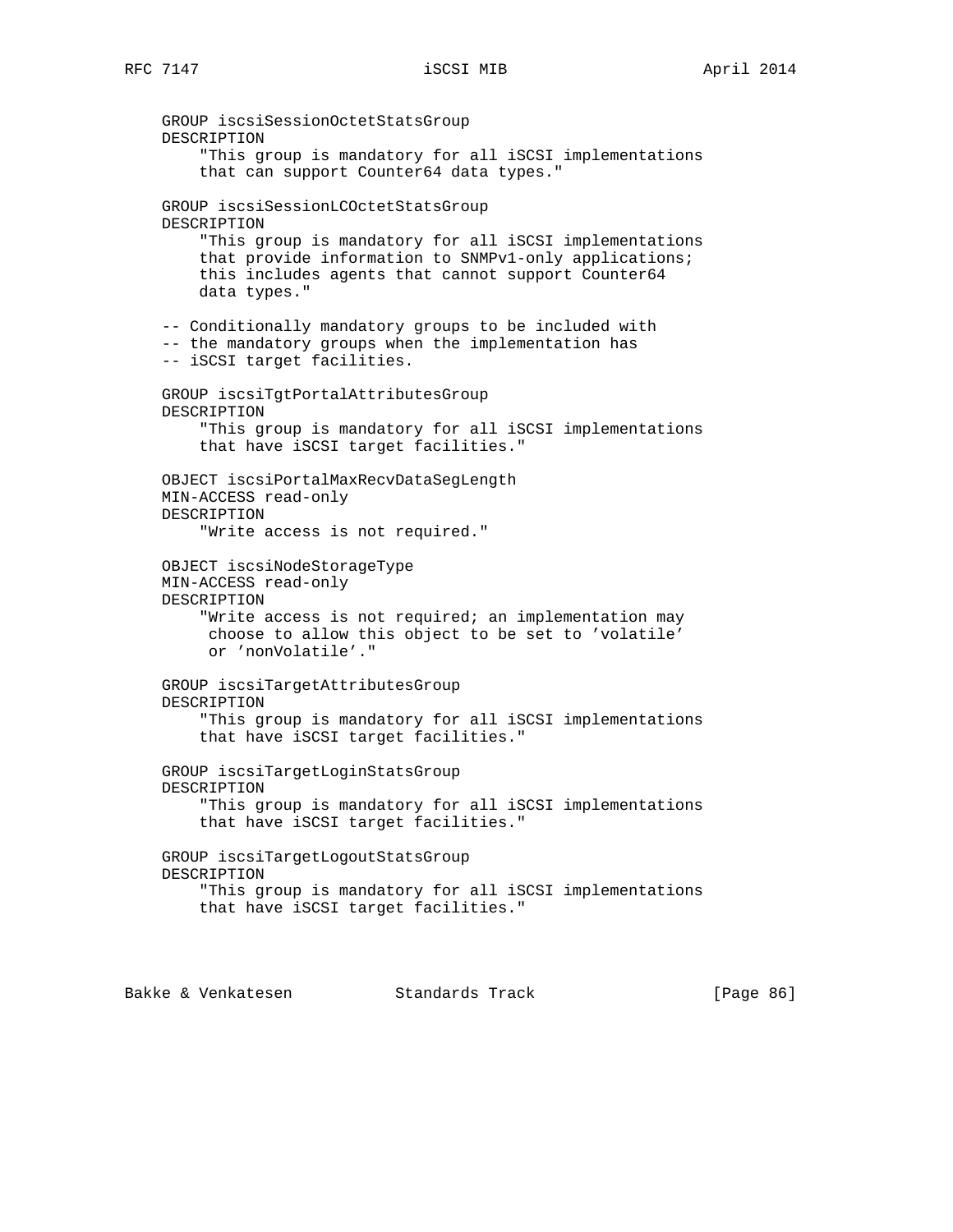GROUP iscsiTgtLgnNotificationsGroup DESCRIPTION "This group is mandatory for all iSCSI implementations that have iSCSI target facilities." GROUP iscsiTargetAuthGroup DESCRIPTION "This group is mandatory for all iSCSI implementations that have iSCSI target facilities." -- Conditionally mandatory groups to be included with -- the mandatory groups when the implementation has -- iSCSI initiator facilities. GROUP iscsiIntrPortalAttributesGroup DESCRIPTION "This group is mandatory for all iSCSI implementations that have iSCSI initiator facilities." GROUP iscsiInitiatorAttributesGroup DESCRIPTION "This group is mandatory for all iSCSI implementations that have iSCSI initiator facilities." GROUP iscsiInitiatorLoginStatsGroup DESCRIPTION "This group is mandatory for all iSCSI implementations that have iSCSI initiator facilities." GROUP iscsiInitiatorLogoutStatsGroup DESCRIPTION "This group is mandatory for all iSCSI implementations that have iSCSI initiator facilities." GROUP iscsiIntrLgnNotificationsGroup DESCRIPTION "This group is mandatory for all iSCSI implementations that have iSCSI initiator facilities." GROUP iscsiInitiatorAuthGroup DESCRIPTION "This group is mandatory for all iSCSI implementations that have iSCSI initiator facilities." OBJECT iscsiNodeErrorRecoveryLevel SYNTAX Unsigned32 (0..2) DESCRIPTION "Only values 0-2 are defined at present."

Bakke & Venkatesen Standards Track [Paqe 87]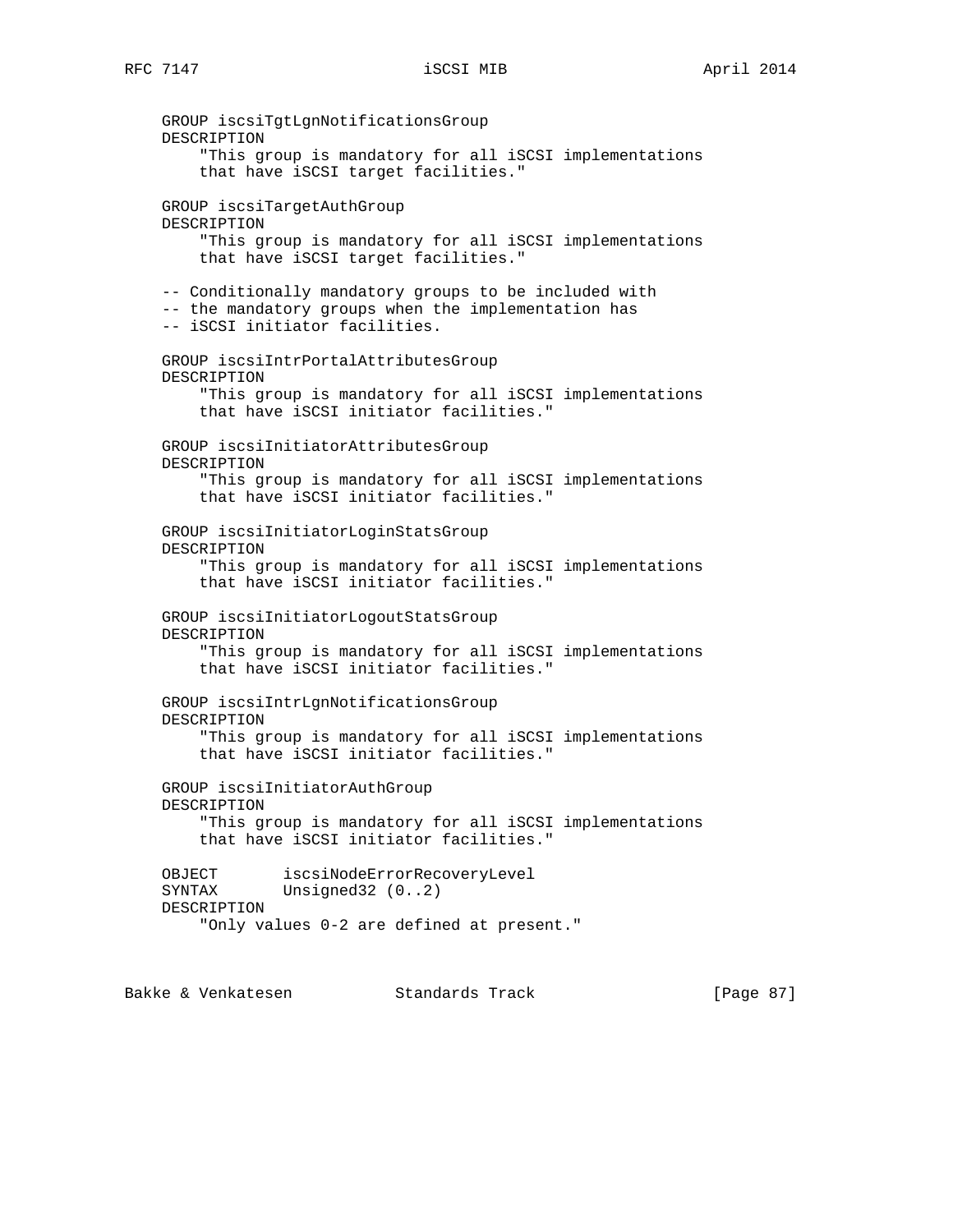```
 GROUP iscsiNewObjectsV2
    DESCRIPTION
         "This group is mandatory for all iSCSI implementations
         that support a value of the iSCSIProtocolLevel key of
         2 or greater."
::= { iscsiCompliances 2 }
```
END

8. Security Considerations

 There are a number of management objects defined in this MIB module with a MAX-ACCESS clause of read-write and/or read-create. Such objects may be considered sensitive or vulnerable in some network environments. The support for SET operations in a non-secure environment without proper protection can have a negative effect on network operations. These are the tables and objects and their sensitivity/vulnerability:

 iscsiPortalAttributesTable, iscsiTgtPortalAttributesTable, and iscsiIntrPortalAttributesTable can be used to add or remove IP addresses to be used by iSCSI.

 iscsiTgtAuthAttributesTable entries can be added or removed, to allow or disallow access to a target by an initiator.

 Some of the readable objects in this MIB module (i.e., objects with a MAX-ACCESS other than not-accessible) may be considered sensitive or vulnerable in some network environments. It is thus important to control even GET and/or NOTIFY access to these objects and possibly to even encrypt the values of these objects when sending them over the network via SNMP. These are the tables and objects and their sensitivity/vulnerability:

 iscsiNodeAttributesTable, iscsiTargetAttributesTable, and iscsiTgtAuthorization can be used to glean information needed to make connections to the iSCSI targets this module represents. However, it is the responsibility of the initiators and targets involved to authenticate each other to ensure that an inappropriately advertised or discovered initiator or target does not compromise their security. These issues are discussed in [RFC7143].

Bakke & Venkatesen Standards Track [Page 88]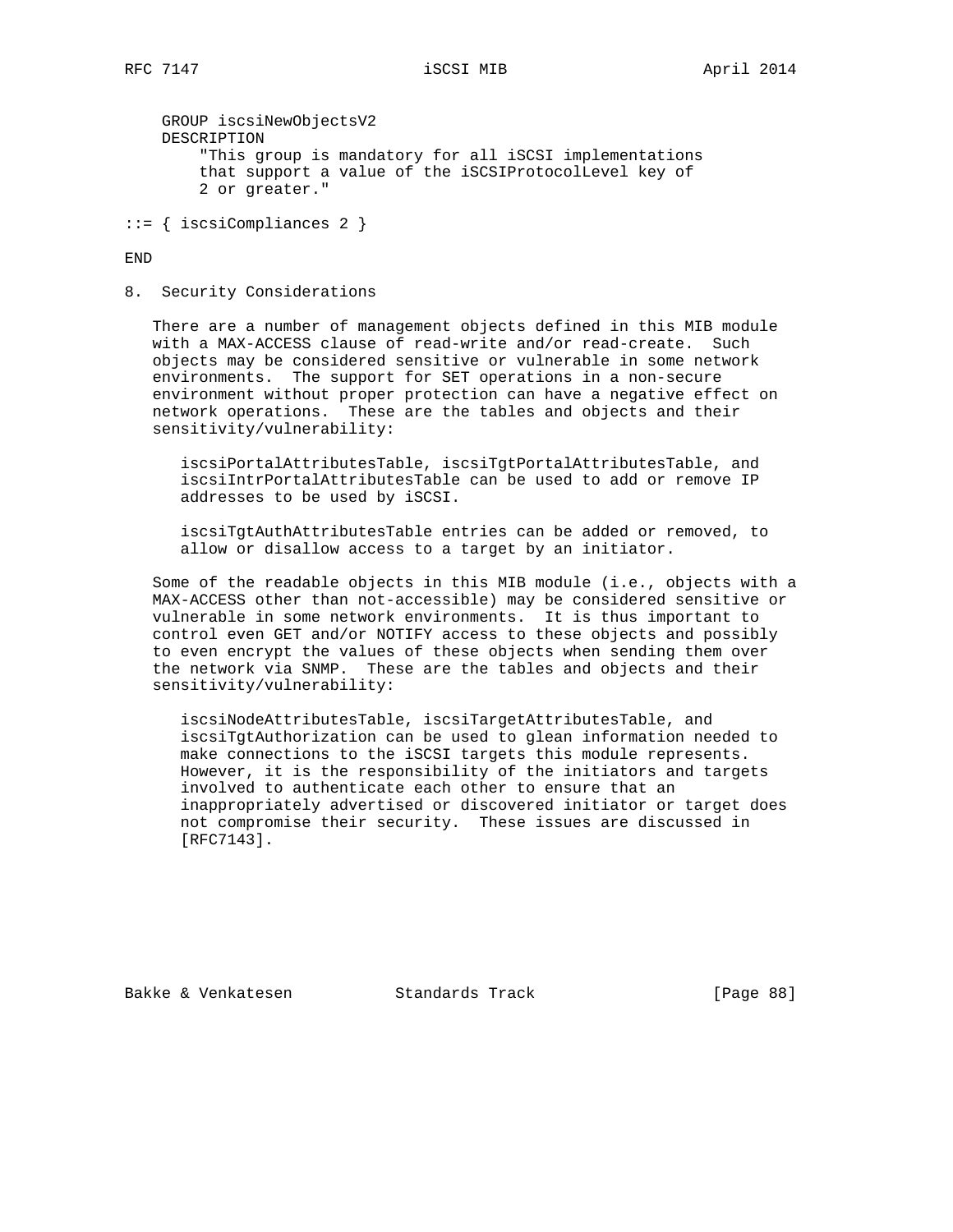SNMP versions prior to SNMPv3 did not include adequate security. Even if the network itself is secure (for example by using IPsec), even then, there is no control as to who on the secure network is allowed to access and GET/SET (read/change/create/delete) the objects in this MIB module.

 Implementations SHOULD provide the security features described by the SNMPv3 framework (see [RFC3410]), and implementations claiming compliance to the SNMPv3 standard MUST include full support for authentication and privacy via the User-based Security Model (USM) [RFC3414] with the AES cipher algorithm [RFC3826]. Implementations MAY also provide support for the Transport Security Model (TSM) [RFC5591] in combination with a secure transport such as SSH [RFC5592] or TLS/DTLS [RFC6353].

 Further, deployment of SNMP versions prior to SNMPv3 is NOT RECOMMENDED. Instead, it is RECOMMENDED to deploy SNMPv3 and to enable cryptographic security. It is then a customer/operator responsibility to ensure that the SNMP entity giving access to an instance of this MIB module is properly configured to give access to the objects only to those principals (users) that have legitimate rights to indeed GET or SET (change/create/delete) them.

9. IANA Considerations

 The MIB module in this document uses the following IANA-assigned OBJECT IDENTIFIER value recorded in the "SMI Network Management MGMT Codes Internet-standard MIB" registry:

Descriptor OBJECT IDENTIFIER value<br>---------- ----------------------- ---------- ---------------------- iscsiMibModule { mib-2 142 }

 IANA has updated the reference for the mib-2 142 identifier to refer to this document.

## 10. References

- 10.1. Normative References
	- [RFC2119] Bradner, S., "Key words for use in RFCs to Indicate Requirement Levels", BCP 14, RFC 2119, March 1997.
	- [RFC2578] McCloghrie, K., Ed., Perkins, D., Ed., and J. Schoenwaelder, Ed., "Structure of Management Information Version 2 (SMIv2)", STD 58, RFC 2578, April 1999.

Bakke & Venkatesen Standards Track [Page 89]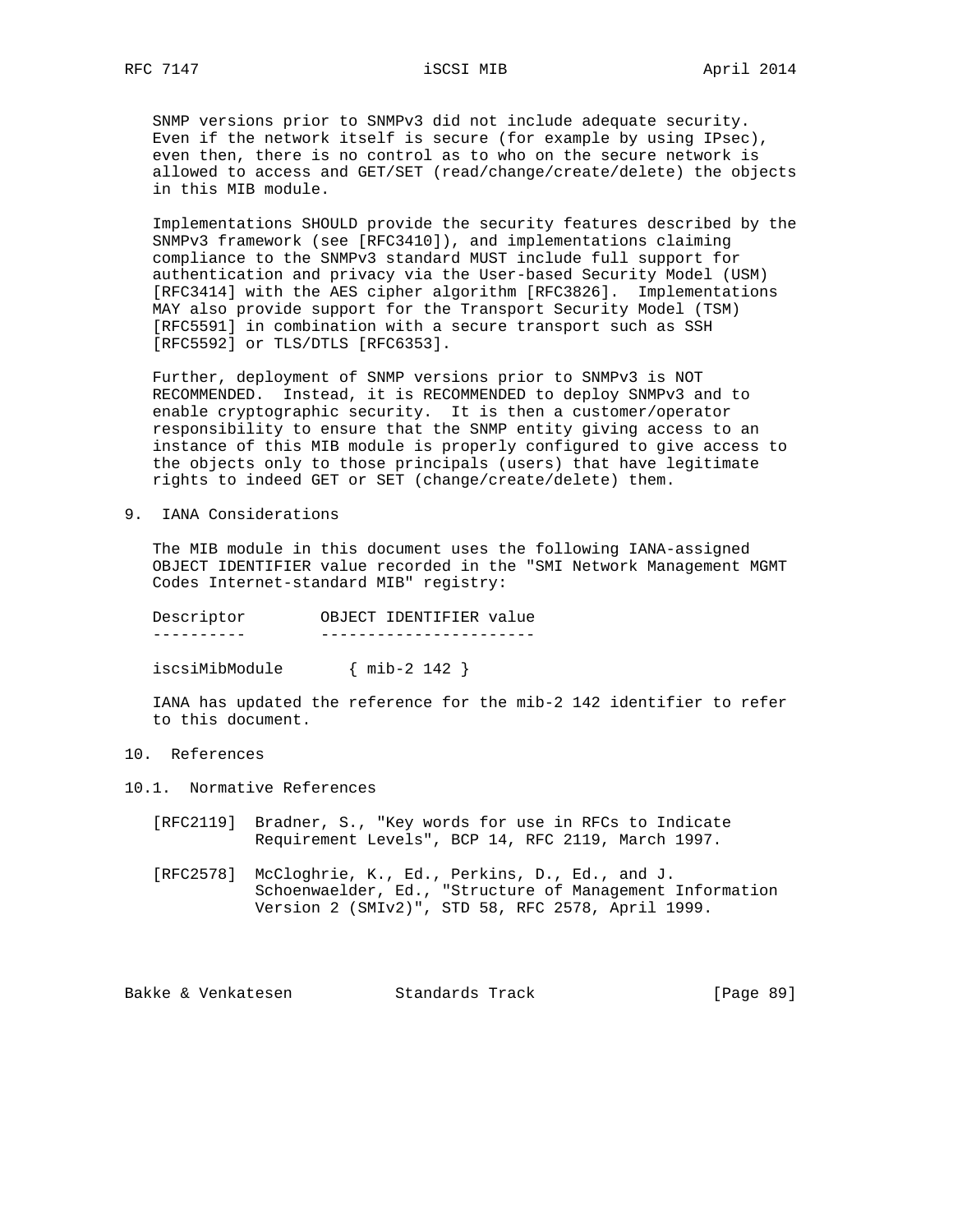- [RFC2579] McCloghrie, K., Ed., Perkins, D., Ed., and J. Schoenwaelder, Ed., "Textual Conventions for SMIv2", STD 58, RFC 2579, April 1999.
- [RFC2580] McCloghrie, K., Ed., Perkins, D., Ed., and J. Schoenwaelder, Ed., "Conformance Statements for SMIv2", STD 58, RFC 2580, April 1999.
- [RFC3411] Harrington, D., Presuhn, R., and B. Wijnen, "An Architecture for Describing Simple Network Management Protocol (SNMP) Management Frameworks", STD 62, RFC 3411, December 2002.
- [RFC3414] Blumenthal, U. and B. Wijnen, "User-based Security Model (USM) for version 3 of the Simple Network Management Protocol (SNMPv3)", STD 62, RFC 3414, December 2002.
- [RFC3720] Satran, J., Meth, K., Sapuntzakis, C., Chadalapaka, M., and E. Zeidner, "Internet Small Computer Systems Interface (iSCSI)", RFC 3720, April 2004.
- [RFC3826] Blumenthal, U., Maino, F., and K. McCloghrie, "The Advanced Encryption Standard (AES) Cipher Algorithm in the SNMP User-based Security Model", RFC 3826, June 2004.
- [RFC4001] Daniele, M., Haberman, B., Routhier, S., and J. Schoenwaelder, "Textual Conventions for Internet Network Addresses", RFC 4001, February 2005.
- [RFC4545] Bakke, M. and J. Muchow, "Definitions of Managed Objects for IP Storage User Identity Authorization", RFC 4545, May 2006.
- [RFC5591] Harrington, D. and W. Hardaker, "Transport Security Model for the Simple Network Management Protocol (SNMP)", RFC 5591, June 2009.
- [RFC5592] Harrington, D., Salowey, J., and W. Hardaker, "Secure Shell Transport Model for the Simple Network Management Protocol (SNMP)", RFC 5592, June 2009.
- [RFC6353] Hardaker, W., "Transport Layer Security (TLS) Transport Model for the Simple Network Management Protocol (SNMP)", RFC 6353, July 2011.
- [RFC7143] Chadalapaka, M., Satran, J., Meth, K., and D. Black, "Internet Small Computer System Interface (iSCSI) Protocol (Consolidated)", RFC 7143, April 2014.

Bakke & Venkatesen Standards Track [Page 90]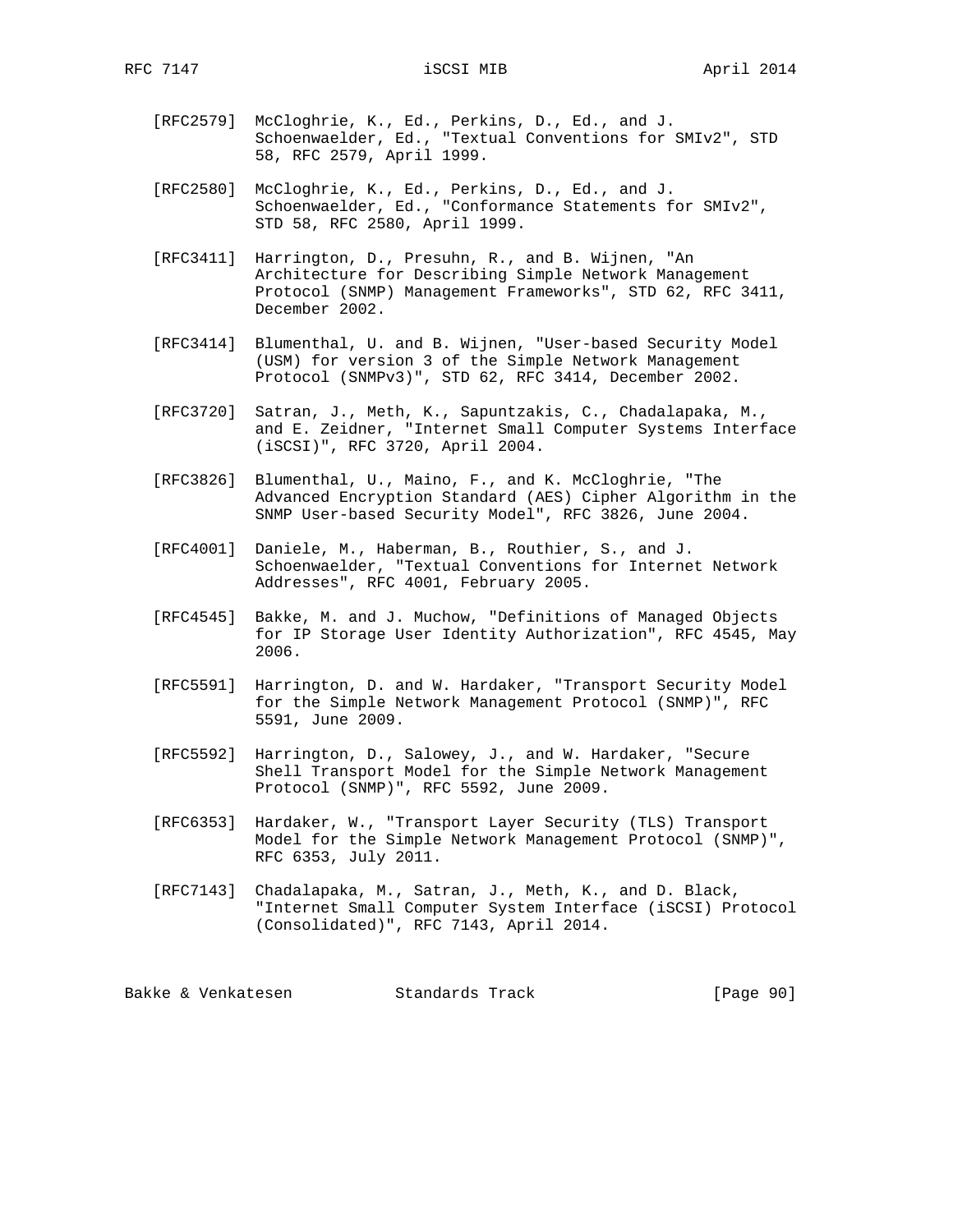- [RFC7144] Knight, F. and M. Chadalapaka, "Internet Small Computer System Interface (iSCSI) SCSI Features Update", RFC 7144, April 2014.
- 10.2. Informative References
	- [RFC3410] Case, J., Mundy, R., Partain, D., and B. Stewart, "Introduction and Applicability Statements for Internet- Standard Management Framework", RFC 3410, December 2002.
	- [RFC4022] Raghunarayan, R., Ed., "Management Information Base for the Transmission Control Protocol (TCP)", RFC 4022, March 2005.
	- [RFC4455] Hallak-Stamler, M., Bakke, M., Lederman, Y., Krueger, M., and K. McCloghrie, "Definition of Managed Objects for Small Computer System Interface (SCSI) Entities", RFC 4455, April 2006.
	- [RFC4544] Bakke, M., Krueger, M., McSweeney, T., and J. Muchow, "Definitions of Managed Objects for Internet Small Computer System Interface (iSCSI)", RFC 4544, May 2006.

## 11. Acknowledgments

 The contents of this document were largely written as RFC 4544 by Mark Bakke (Cisco), Marjorie Krueger (Hewlett-Packard), Tom McSweeney (IBM), and James Muchow (QLogic). A special thank you to Marjorie, Tom, and James for their hard work and especially to James for his attention to detail on this work.

 In addition to the authors, several people contributed to the development of this MIB module. Thanks especially to those who took the time to participate in our weekly conference calls to build our requirements, object models, table structures, and attributes: John Hufferd, Tom McSweeney (IBM), Kevin Gibbons (Nishan Systems), Chad Gregory (Intel), Jack Harwood (EMC), Hari Mudaliar (Adaptec), Ie Wei Njoo (Agilent), Lawrence Lamers (SAN Valley), Satish Mali (Stonefly Networks), and William Terrell (Troika).

 Special thanks to Tom McSweeney, Ie Wei Njoo, and Kevin Gibbons, who wrote the descriptions for many of the tables and attributes in this MIB module, to Ayman Ghanem for finding and suggesting changes for many problems in this module, and to Keith McCloghrie for serving as advisor to the team.

 Thanks to Mike MacFaden (VMWare), David Black (EMC), and Tom Talpey (Microsoft) for their valuable inputs.

Bakke & Venkatesen Standards Track [Page 91]